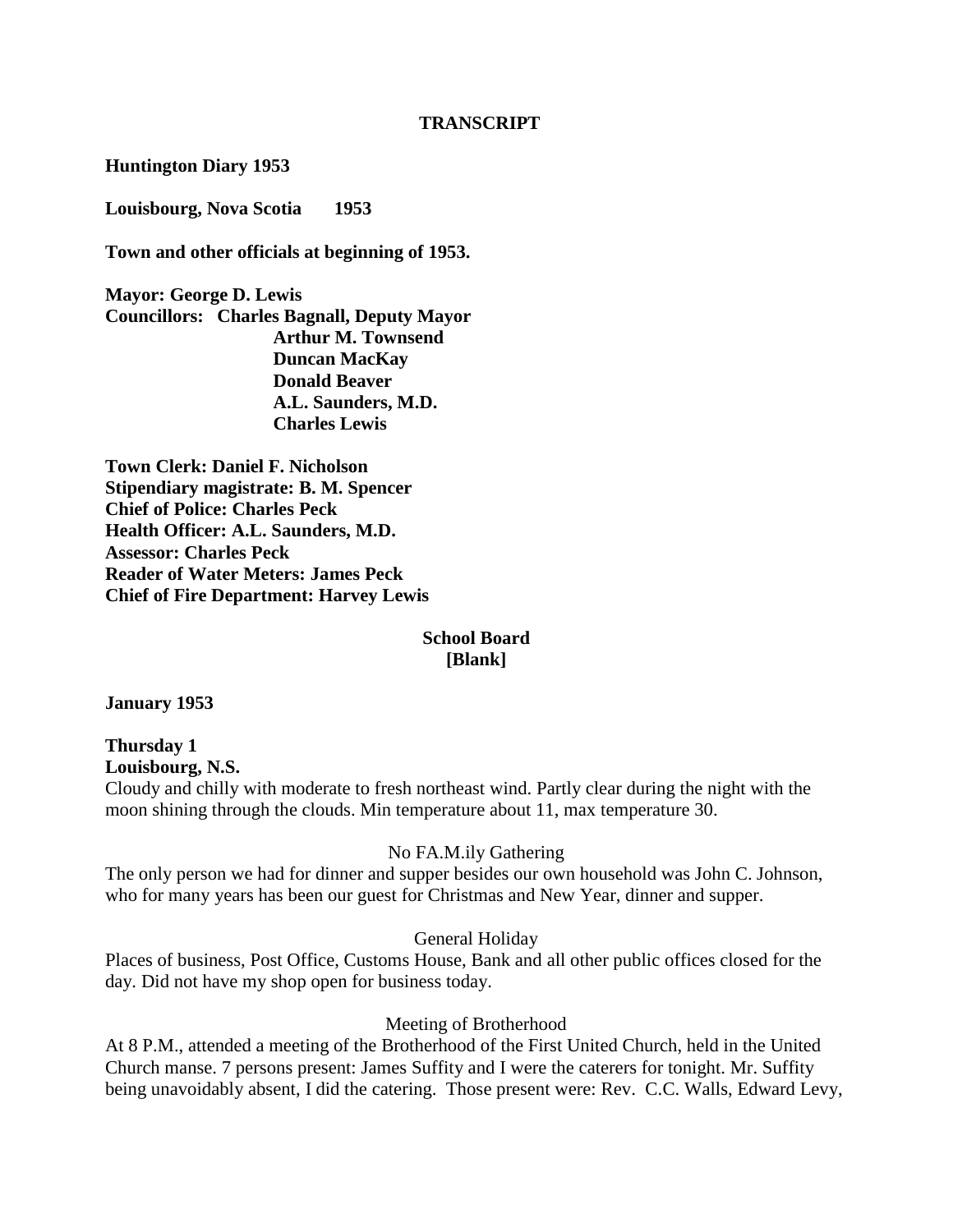Rev. J.W. O'Brien, Wilson Levy, William Hilchie, John C. Johnson and M.S. Huntington.

No Mails

No mails received or dispatched today at the local Post Office.

#### **January 1953**

#### **Friday 2**

**Louisbourg, N.S.**

Sunny with light to moderate northwest wind. An ideal winter day. Min temperature 13, max temperature 29.

# **January 1953**

# **Saturday 3**

**Louisbourg, N.S.**

Cloudy, becoming mild early in the day, with light to moderate southerly winds, increasing as the day advanced until they reached moderate gale force during the night.

Min temperature 14, max temperature 40.

Showers beginning at about 9:30 P.M. Snow and ice melting, streets muddy.

# **FIRE**

Fire alarm sounded at about 6 P.M. for a fire on board a fishing boat at Gallant and Hopkins Wharf. The firemen with their recently purchased truck made a quick response and as a result the fire was soon extinguished before any serious damage was done. This is the first fire in the New Year and the second one at which the new truck has been present.

# **January 1953**

# **Sunday 4**

# **Louisbourg, N.S.**

Southerly gale of last night, moderated gradually in the early part of the day with rain ending in the morning. Cleared at about 11 A.M., mostly sunny during the afternoon with light southwest to west winds. Very mild. Rainfall of last night about ½ inch. Min temperature 28, max temperature 46.

Ground entirely bare as a result of last nights thaw.

# Church Services

At 11 A.M. and 7 P.M. in company with Emeline attended services in the First United Church, where Rev. C. C. Walls was the preacher.

Total attendance: A.M. about 45

Total attendance: P.M. about 40.

Choir attendance: A.M. 6, P.M. 7.

# **January 1953**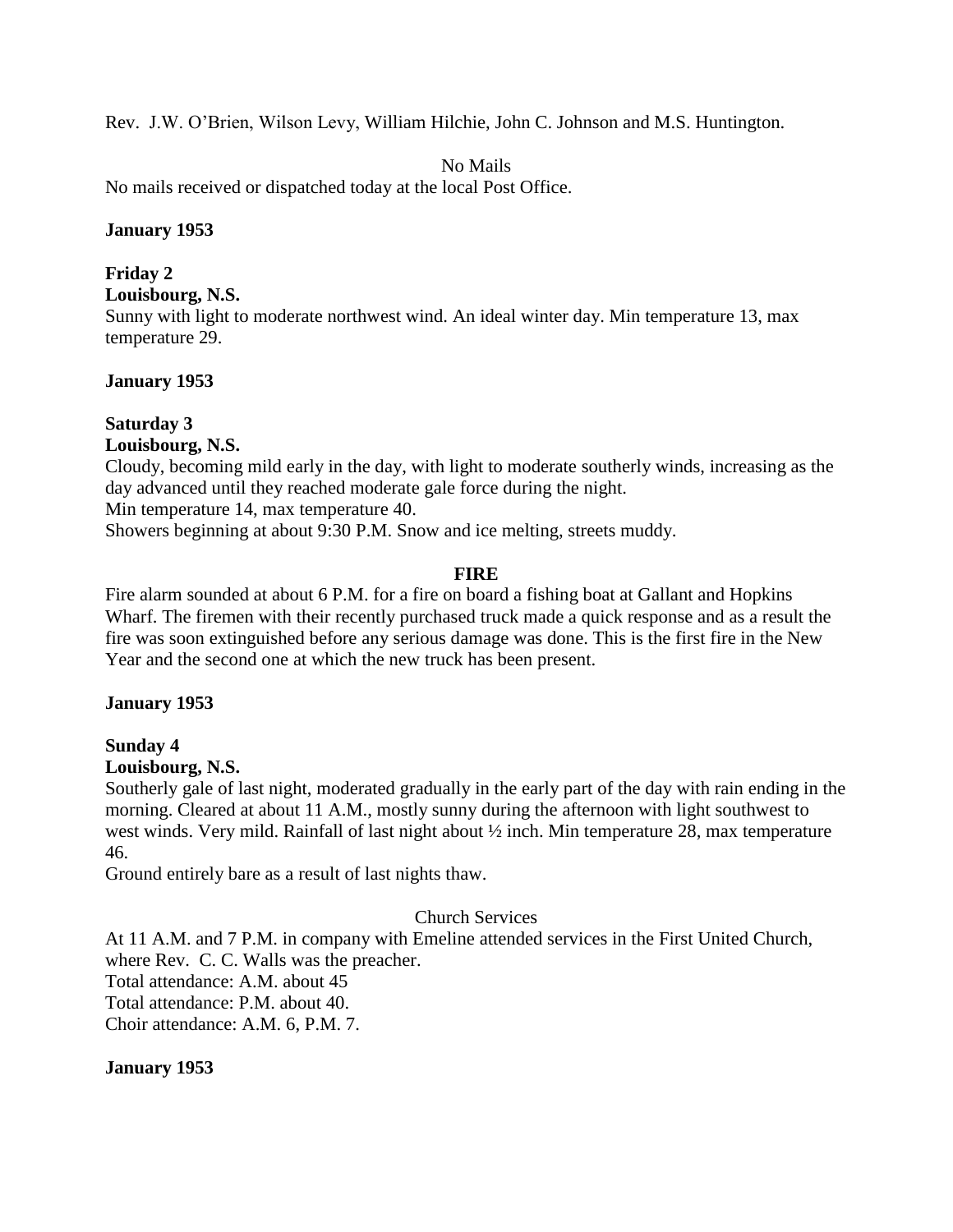#### **Monday 5**

#### **Louisbourg, N.S.**

Sunny with very light westerly winds. An ideal day. Ground entirely bare. Min temperature 19, max temperature 33.

#### Visited Wolfe Street

Visited Wolfe Street in the forenoon, where Tidewater Construction Company Limited of New Glasgow is at work extending the water system in the direction of the Town's western boundary. Beginning on Wolfe Street opposite the home of Mrs. Parsons the new line has reached as far as the home of Dr. A. L. Saunders. Good progress seems to be being made since the pipe line was started on this street on the 30<sup>th</sup> of last month. Two hydrants have so far installed on this street, one opposite the northeastern boundary of the Athletic Field and the other a short distance southwest of the home of Thomas Peck. There is still a space of about 400 feet between where work was started and where the pipe will connect with the main line near Gerrard's Bridge. The pipe on Wolfe Street is 8 inches in diameter.

#### Week of Prayer Service

The first of the series of Week of Prayer Services was held in St. Bartholomews Anglican Church at 7:30 P.M. Rev. C. C. Walls, Pastor of the First United Church was the preacher. Was not present. Emeline and Evelyn attended.

# **January 1953**

# **Tuesday 6**

# **Louisbourg, N.S.**

Sunny with light northwest wind. A perfect winter day. Ground hard and bare. Min temperature 11, max temperature 28.

# Week of Prayer Services

At 7:30 A.M. in company with Emeline attended the second in the series of Week of Prayer Services, which was held in the First United Church. The preacher was Rev. Jacob Bambury, Pastor of the Presbyterian Churches at Louisbourg, Catalone and Mira Ferry. About 90 person present. Choir attendance: 9.

#### **January 1953**

#### **Wednesday 7**

#### **Louisbourg, N.S.**

Cloudy and chilly. Snow squalls beginning at about 8:30 A.M. and ending about one hour later. Sun shining through the haze for a few brief periods. Light southerly winds, shifting to northwest in the forenoon and remained light. Snowfall about ½ inch, just enough to give the landscape a wintery appearance. Min temperature 12, max temperature 30.

# Week of Prayer Service

The third in the series of Week of Prayer services was held in the Presbyterian Church at 7:30 P.M. Rev. J. L. Turner, Pastor of the St. Bartholomews Anglican Church was the preacher. Emeline and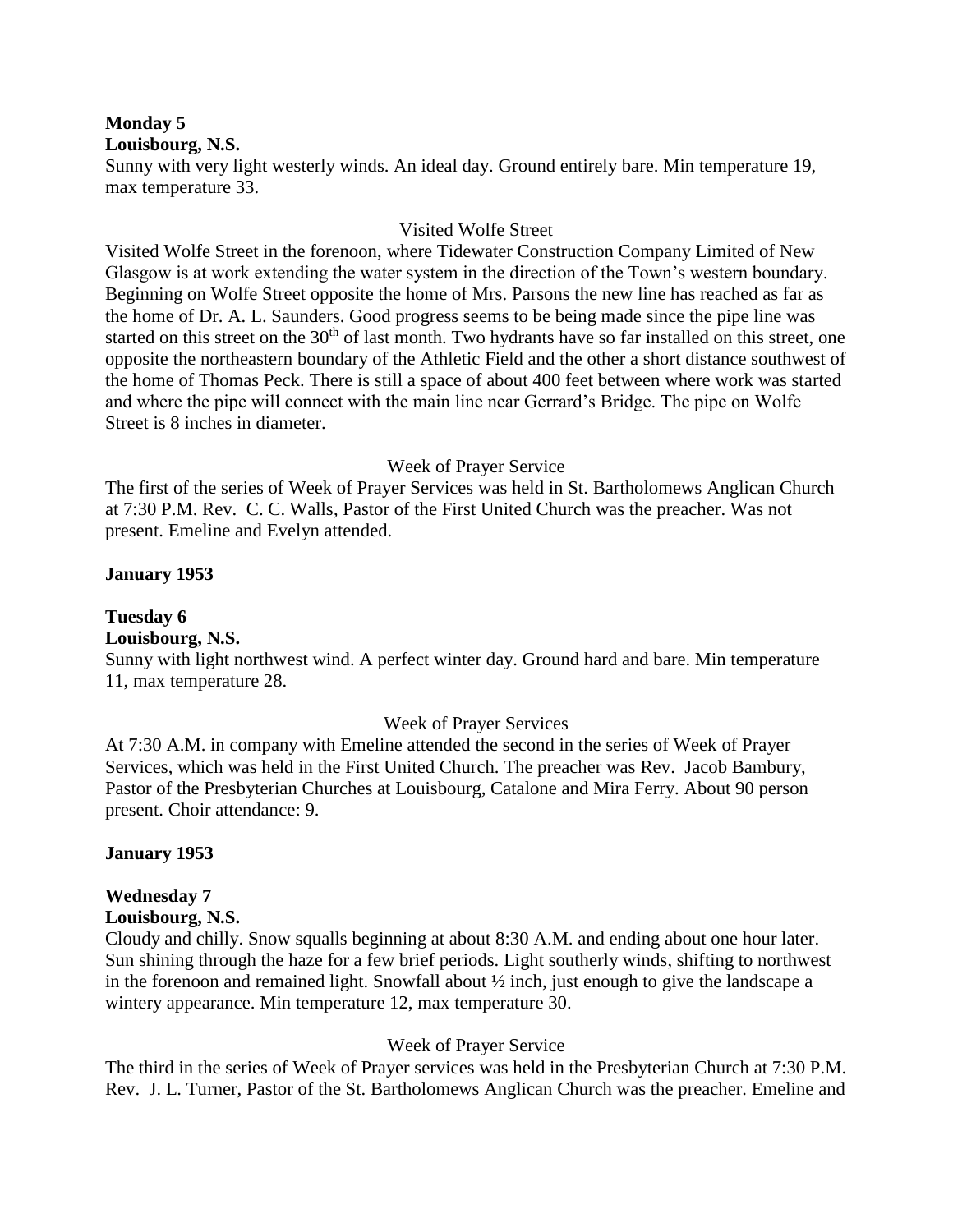I were present.

#### Angus MacLean Inquest

According to a news story in todays issue of the Sydney Post-Record, an inquest was held on the remains of the late Angus MacLean at Glace Bay last night, before Coroner A.D. Muggah when a verdict of "Death from Natural Causes" was returned. The evidence of seven witnesses was taken including that of Edward D. Barrett, who accompanied MacLean on the ill-fated hunting trip. Frank Dobson, James Donovan who found the remains. Dr. A. Calder, Dr. J. H. Lawley, Dentist, Constable R. M. Janes, R.C.M.P., Constable E.J. Riley, R.C.M.P. and Charles MacLean, brother of the deceased.

#### **January 1953**

# **Thursday 8**

**Louisbourg, N.S.**

Cold and mostly cloudy with light northwest wind and a few light snow squalls. Min temperature 12, max temperature 22.

#### Week of Prayer Services

The fourth in the series was held in St. Bartholomews Anglican Church at 7:30 P.M. Rev. C. C. Walls of the First United Church was the preacher. Was not present, Emeline and Evelyn attended.

#### Sentenced

According to a news story appearing in today's issue of the Sydney Post Record, Ralph Connolly, 23 Thomas Archie MacDonald, 28 and Chas W. Giffen were sentenced to terms in the penitentiary, Dorchester, by C. Roy MacDonald, Stipendiary Magistrate of Glace Bay for stealing a safe containing about \$7.500.00 from the Metropolitan Store, Glace Bay on the night of Sunday, December 14, 1952. Connolly and MacDonald drew 4 years each while Giffen owing to his not having a previous record was let off with a 2 year sentence.

Three women: Mrs. Chas Griffen, Mrs. Virginia Mair and Irene Kyle, who were with the three men when arrested, each received 2 year suspended sentences. All pleaded guilty. The six were arrested by R.C.M.P. near Fredericton, New Brunswick less than twenty-four hours after the safe and money were stolen. Nearly all the money was recovered in the car at the time of the arrest. The safe was found near Sand Lake in the Glace Bay district.

# **January 1953**

# **Friday 9**

#### **Louisbourg, N.S.**

Cloudy in the early morning, becoming sunny in the forenoon. Cloudy during the afternoon and evening. Min temperature 12, max temperature 26.

#### Week of Prayer Service

At 7:30 P.M. in company with Emeline, attend the fifth and last of the series of "Week of Prayer" services. Service this evening was held in the First United Church with Rev. Jacob Bambury, Pastor of the Presbyterian Churches at Louisbourg, Catalone and Mira Ferry. About 90 persons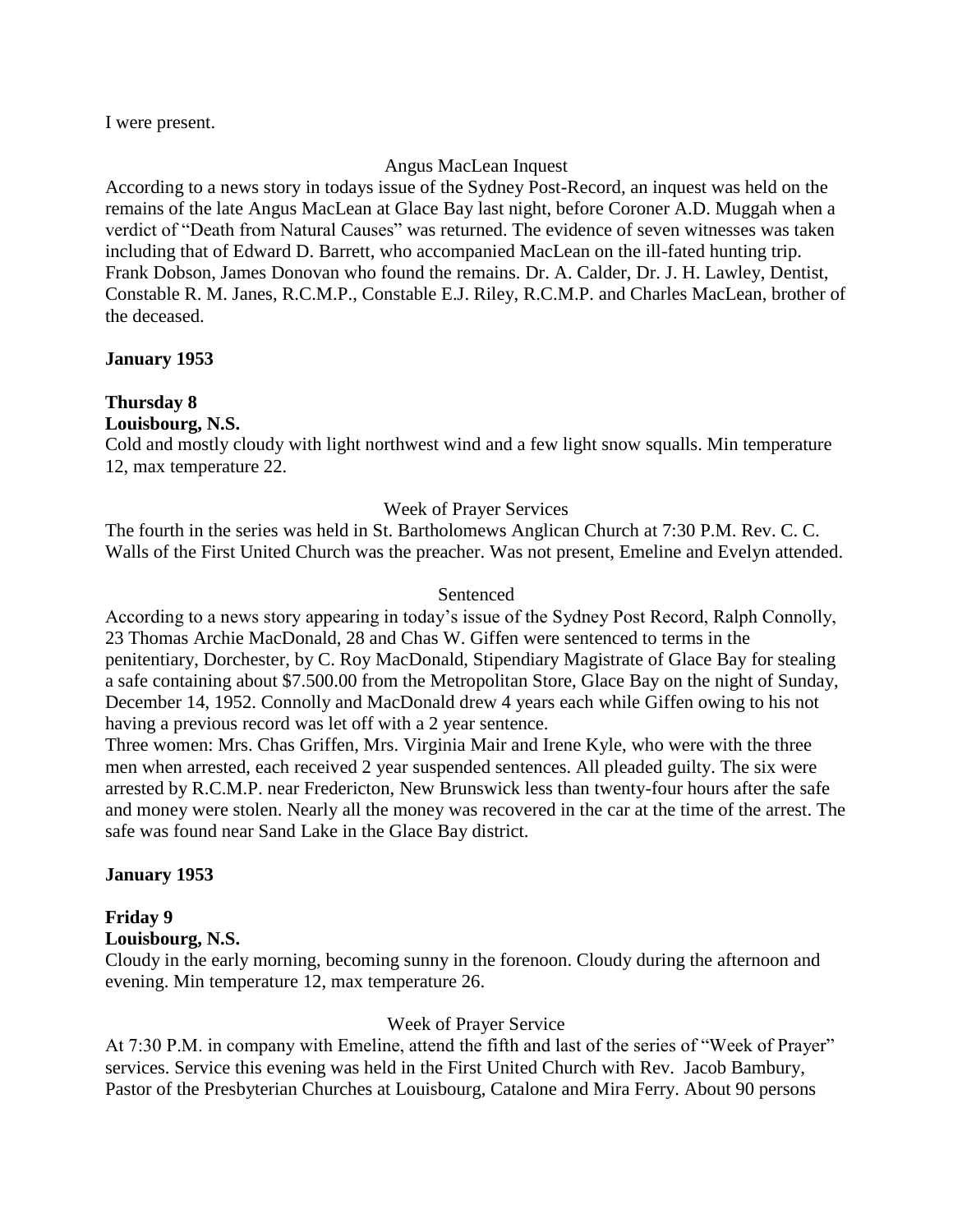present. Choir attendance: 8. Sang solo, "God Knows".

#### Towed into Louisbourg

Fishing vessel, "Sarah Morton" Captain Nelson Miles missing since last Wednesday was towed into Louisbourg this morning by the R.C.M.P. Cutter, MacBrien. The "Sarah Morton" broke down after leaving Ingonish on last Tuesday night with a cargo of fish enroute to Glace Bay. A plane sighted her yesterday about 20 miles off Glace Bay. The MacBrien went to the rescue from North Sydney and picked her up off Scatarie Island. The "Sarah Morton" is owned by P.J. Cadegan, fish dealer of Glace Bay and carried a crew of three.

#### **January 1953**

# **Saturday 10**

**Louisbourg, N.S.**

Clear and cold with light to moderate northwest wind. Became cloudy at about noon with wind shifting to easterly. Min temperature 13. Max temperature 28.

#### Death of Charles Huntington

The death of Charles Huntington occurred at his home at Mira Gut this evening, after a long illness. Mr. Huntington who was 79 years of age is survived by his wife, the former Miss Christine MacDonald, one son, John, who resides in Halifax, one daughter, Vilma (Mrs. Hull) at home, two brothers, Clifford and Fred Allan, who live at Huntington, N.S. He was the second son of the late Frederick Huntington, who was a first cousin to my father.

# **January 1953**

# **Sunday 5**

#### **Louisbourg, N.S.**

Cloudy with moderate southeast wind, which shifted to south and southwest before the end of the day. Mist and showers during the forenoon. Showers in the evening with heavy rain in the night. Min temperature 26, max temperature 43. Rainfall of yesterday and last night about 1 inch.

# Church Services

At 11 A.M. and 7 P.M. in company with Emeline, attended services in the First United Church, where Rev. C. C. Walls was the preacher. The communion of the Lord's Supper was dispensed at the morning service.

At this service the new communion table, presented by the Junior Guild and the session chairs, presented by the MacMillan Club, were first used in dispensing the Holy Communion.

Present at the morning service: about 65.

At the evening service: about 40.

Choir attendance: A.M. 6, at the P.M. service 8.

#### **January 1953**

**Monday 12 Louisbourg, N.S.**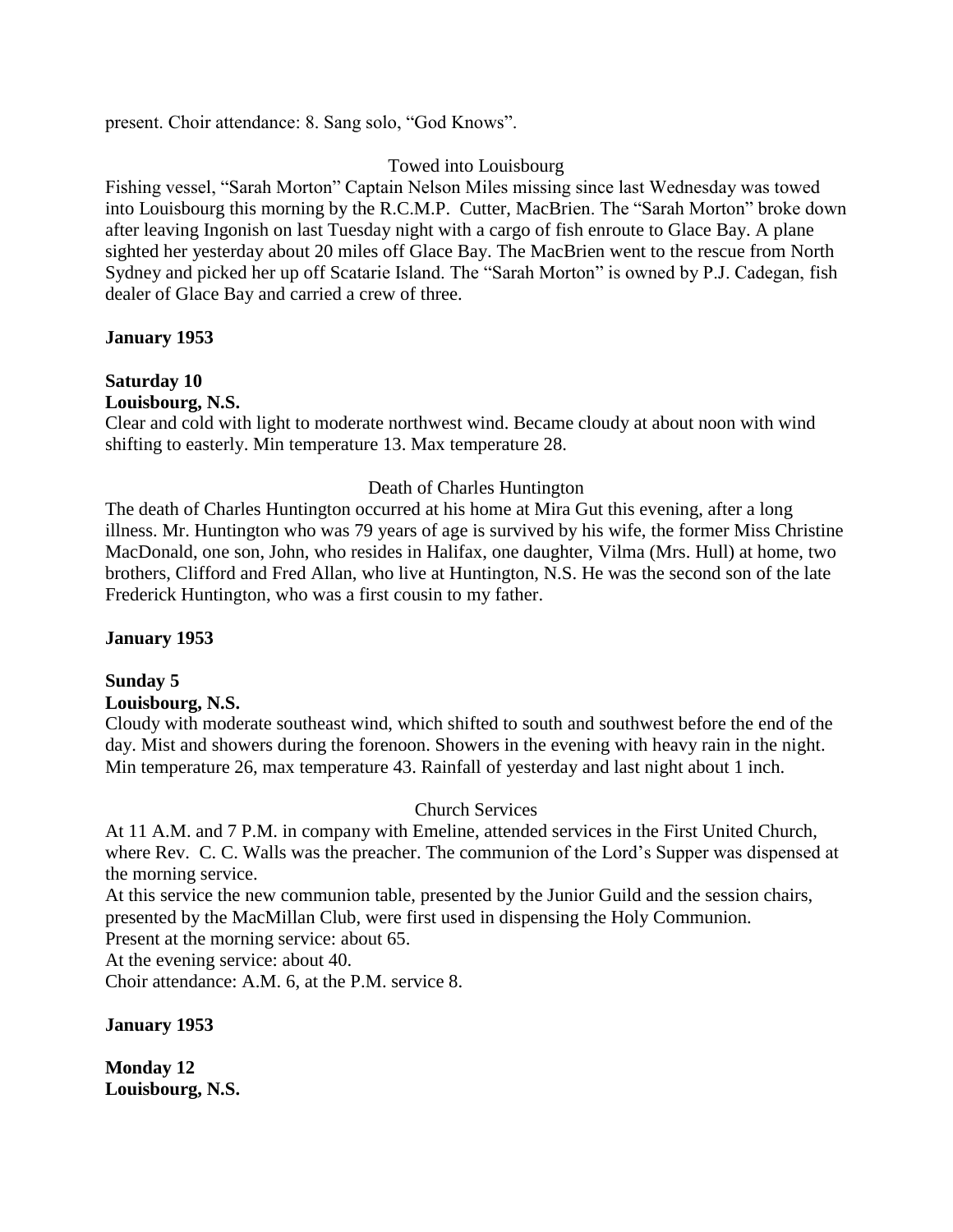Rain ended in the early morning. Cloudy and foggy. Clearing at about 9:30 A.M. Sunny and mild with the wind having shifted from southwest to west, very light. Becoming cloudy in the afternoon with the wind shifting to northeast and increasing to fresh. Rain mixed with snow began to fall at about 7 P.M. Night stormy and very disagreeable. Min temperature 30. Max temperature 47.

#### **January 1953**

# **Tuesday 5**

# **Louisbourg, N.S.**

Clear and sunny with light winds, southerly at night. Cloudy in the late afternoon and evening. Snowfall of last night about 3 inches. The whole countryside covered with a sheet of whiteness, giving the landscape a very wintery appearance. Min temperature 23. Max temperature 30. Light drizzle of snow at night, beginning at about 7 P.M.

#### Funeral of Charles Huntington

Emeline and I motored to Mira Gut with Roland Harris, Taximan in the early afternoon, where we attended the funeral of the late Charles Huntington. Funeral service was held at the Huntington home and was conducted by Rev. M. C. Munn, Pastor of the Baptist Church, Sydney and Rev. H. A. Westrup, Pastor of the Glace Bay Baptist Church. Funeral which was in charge of the Patton Funeral Home was largely attended. Hymns sung were: "Rock of Ages", and "Abide with Me". Burial took place in the Mira Gut Cemetery. We arrived back home at 4 P.M.

# **January 1953**

# **Wednesday 14**

# **Louisbourg, N.S.**

Mostly cloudy with light winds. Snowfall of last night 1 inch. Colder at night. Min temperature 12, max temperature 32.

# Choir Practice

At 8 P.M. in company with Emeline attended and conducted choir practice in the First United Church.

#### Death of Robert A. Peters

The death of Robert A. Peters occurred this morning in the City Hospital, Sydney after a period of ill health of upwards of three years. Mr. Peters was born at Mira Road, near Sydney but came to Louisbourg in 1894 where he and his late brother, Clarence, operated a grocery business for about 50 years. He was the son of the late Robert Peters, who during the later years of his life lived at Louisbourg and is survived by two brothers, Frederick at Trail British Colombia and Samuel at Sydney, N.S. He was about 85 years of age and unmarried. While at Louisbourg he was for a number of years Chief of the Louisbourg Volunteer Fire Department.

# **January 1953**

**Thursday 15 Louisbourg, N.S.**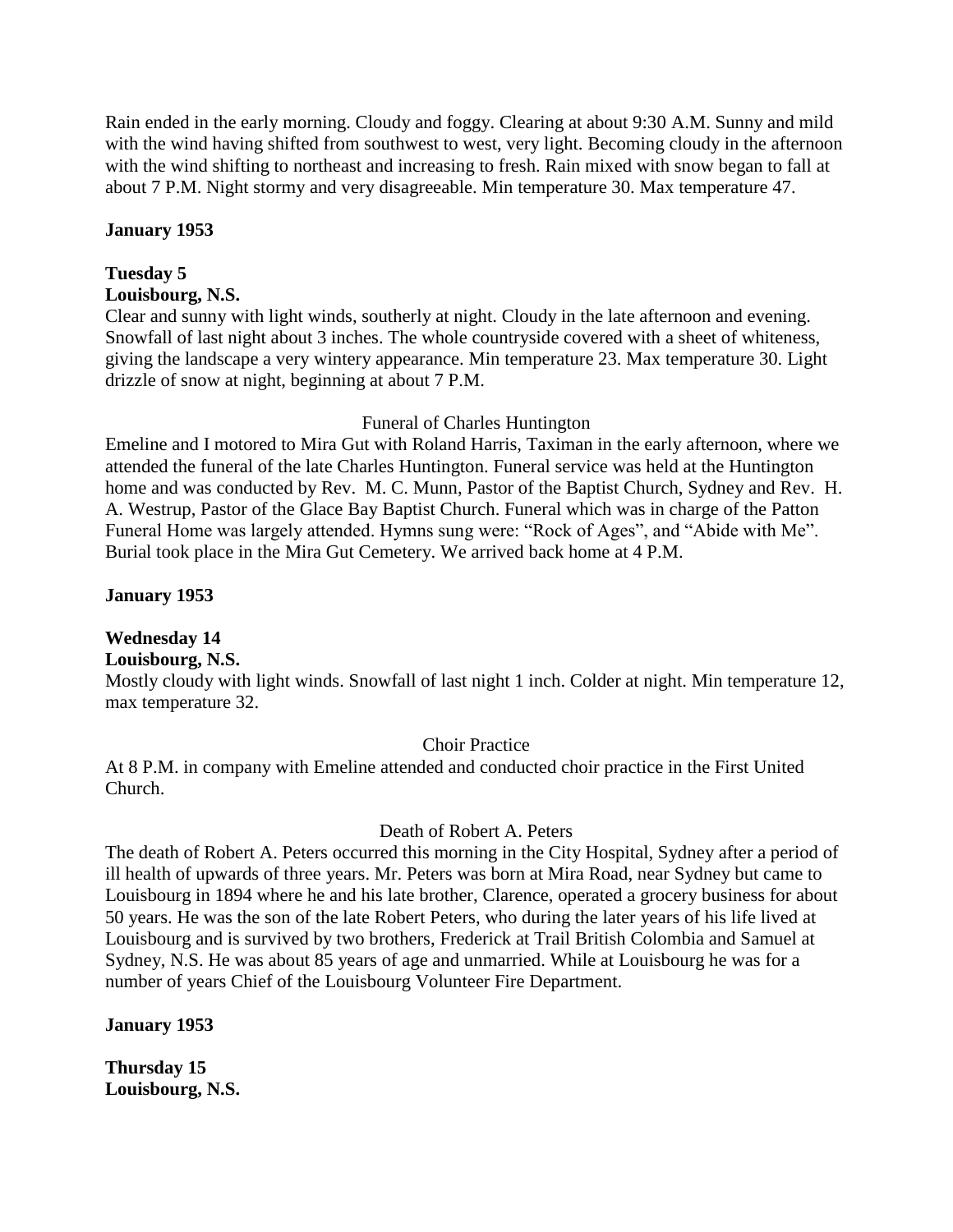#### **New Moon Today**

Clear in the morning but becoming cloudy early in the day. Light variable winds, southerly at night. Min temperature 11. Max temperature 28.

#### **January 1953**

#### **Friday 16 Louisbourg, N.S.**

Cloudy, foggy and mild with moderate to fresh southwest. A few light showers in the evening. Min temperature 28. Max temperature 41. Snow melting fast.

#### Funeral of R.A. Peters

Shortly after noon, W. L. Skinner, Arthur M. Townsend and I motored to Sydney with Mayor George D. Lewis , where we attended the funeral of the late Robert A. Peters at 2 P.M. Services at the home of his brother, Samuel Peters, 199 Union Street, St George's Anglican Church and at the Cemetery were conducted by Rev. F. R. Halborow, Rector of Christ Church, (Anglican)

#### Death of Mrs. Charles Huntington

Mrs. Charles Huntington, whose husband passed away on last Saturday, the  $10<sup>th</sup>$ , died today at her home at Mira Gut. Mrs. Huntington, who was 79 years of age was the former Miss Christine MacDonald of Sandfield, Mira. She is survived by one son, John who lives at Halifax, where he is manage of the branch of the Bank of Toronto, one daughter, Verma (Mrs. Hull) whose husband died about 7 years ago, five sisters: Miss Effie MacDonald, Mrs. Sarah Moody, Arlington, Mass. Mrs. Mary MacAulay, Oakdale, California. Mrs. Catherine Beaton, Sydney, N.S. and Mrs. Dan P. MacKeigan, Sandfield, Mira. One brother, John predeceased her many years ago.

#### **January 1953**

# **Saturday 17**

#### **Louisbourg, N.S.**

Cloudy and cold with gale of northwest wind which moderated to light wind in the evening. A few specks of snow in the air. Streets bare, dry and dusty. Clouds of dust as a result of the high wind. Min temperature 12. Max temperature 41.

# C.G. S. Edward Cornwallis

Canadian Government Steamer, "Edward Cornwallis" arrived in the evening and docked at the Government wharf.

#### **January 1953**

# **Sunday 18**

#### **Louisbourg, N.S.**

Cloudy and chilly. Snow began to fall at about 1:30 P.M. and was followed by rain at about 7:30 P.M. Fresh to strong southerly winds. Very blustery during the afternoon and evening. Min temperature 9, max temperature 34.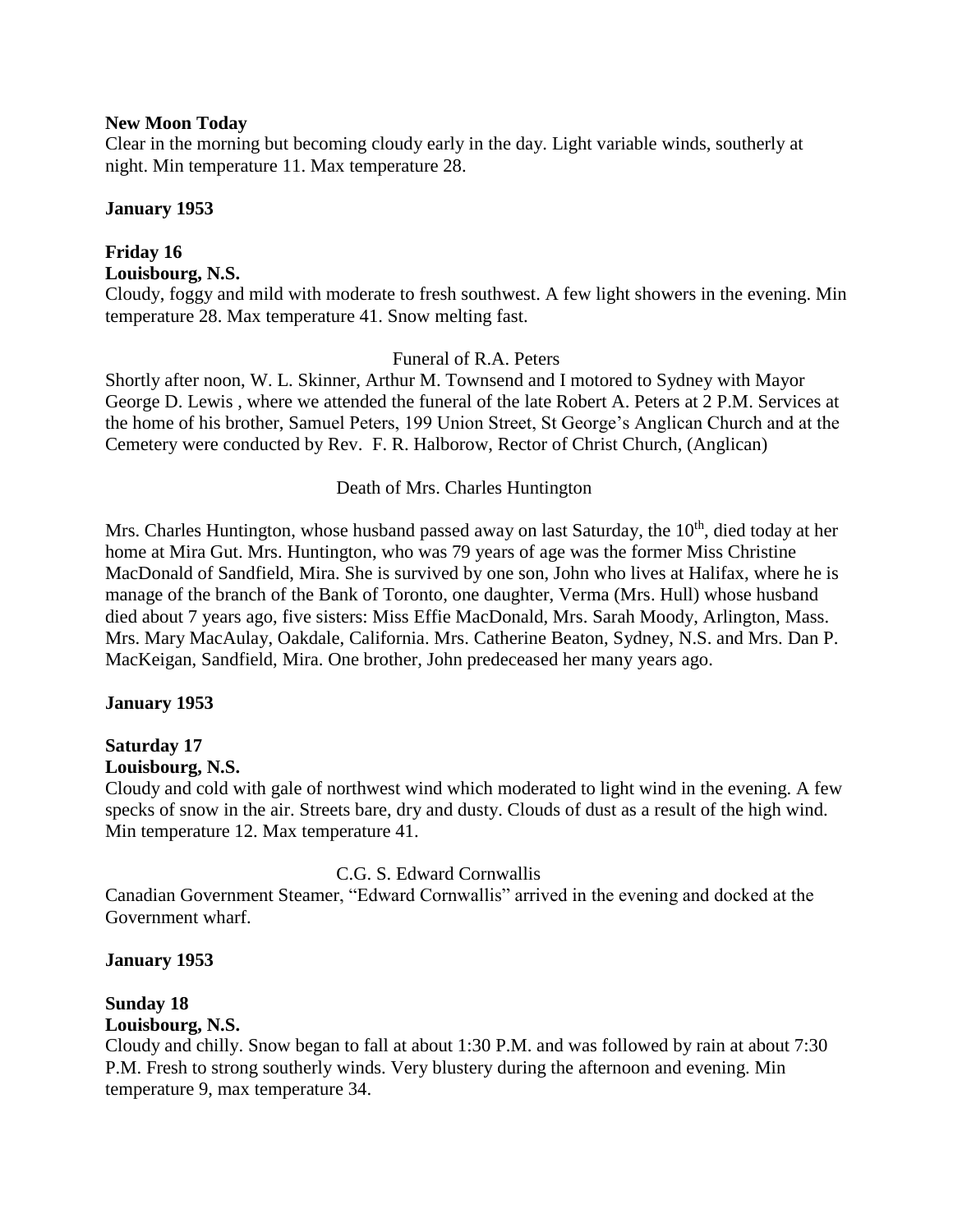#### Church Services

At 11 A.M. and 7 P.M. in company with Emeline, attended services in the First United Church where Rev. C.C. Walls was the preacher. The morning congregation numbered about 55, of which 10 were in the choir. Owing to the inclemency of the weather the evening congregation was but 22 with 6 of these in the choir.

#### **January 1953**

#### **Monday 19**

#### **Louisbourg, N.S.**

Clear, mild and springlike with light variable winds. Snowfall of yesterday and last night which was followed by a drizzle of rain was about 4 inches. Min temperature 27. Max temperature 38.

#### Funeral of Mrs. Charles Huntington

In the early afternoon, Emeline and I motored to Mira Gut with Rolland Harris, (Taximan) where we attended the funeral of the late Mrs. Charles Huntington which took place at 2 P.M. Services at the house and cemetery were conducted jointly by Rev. Hugh Jack of George Street Presbyterian Church , Sydney and Rev. M.C. Munn of the United Baptist Church, Sydney. Funeral in charge of Patton's Funeral Home, Glace Bay, N.S. Burial took place in the Mira Gut Cemetery. Hymns sung during the service at the house: "Rock of Ages" and "Abide with Me". We arrived back home at 3:45 P.M.

#### **January 1953**

**Tuesday 20 Louisbourg, N.S.** Mild and partly clear with light westerly winds. Min temperature 26. Max temperature 37.

# President Eisenhower Inaugurated

General Dwight David Eisenhower, took the oath of office as President of the United States of America at Washington, D.C. shortly after 12 o'clock noon Washington time today. General Eisenhower who is  $62$  years of age is the  $34<sup>th</sup>$  President of the U.S.A. The oath was administered to the President by Chief Justice, Fred Vinson and to Richard M. Nixon, as Vice-President by Senator William Knowland. The retirement of Harry S. Trueman ends the reign of the Democrats, who have been in power for the last 20 years.

# Wolfe Street Water Installation

The Tidewater Construction Co. Ltd have reached the western boundary of the Town with the water installation, which was started on the  $30<sup>th</sup>$  of last month. Five fire hydrants have been placed along the pipe line, which is 8 inches in diameter.

#### **January 1953**

**Wednesday 21 Louisbourg, N.S.**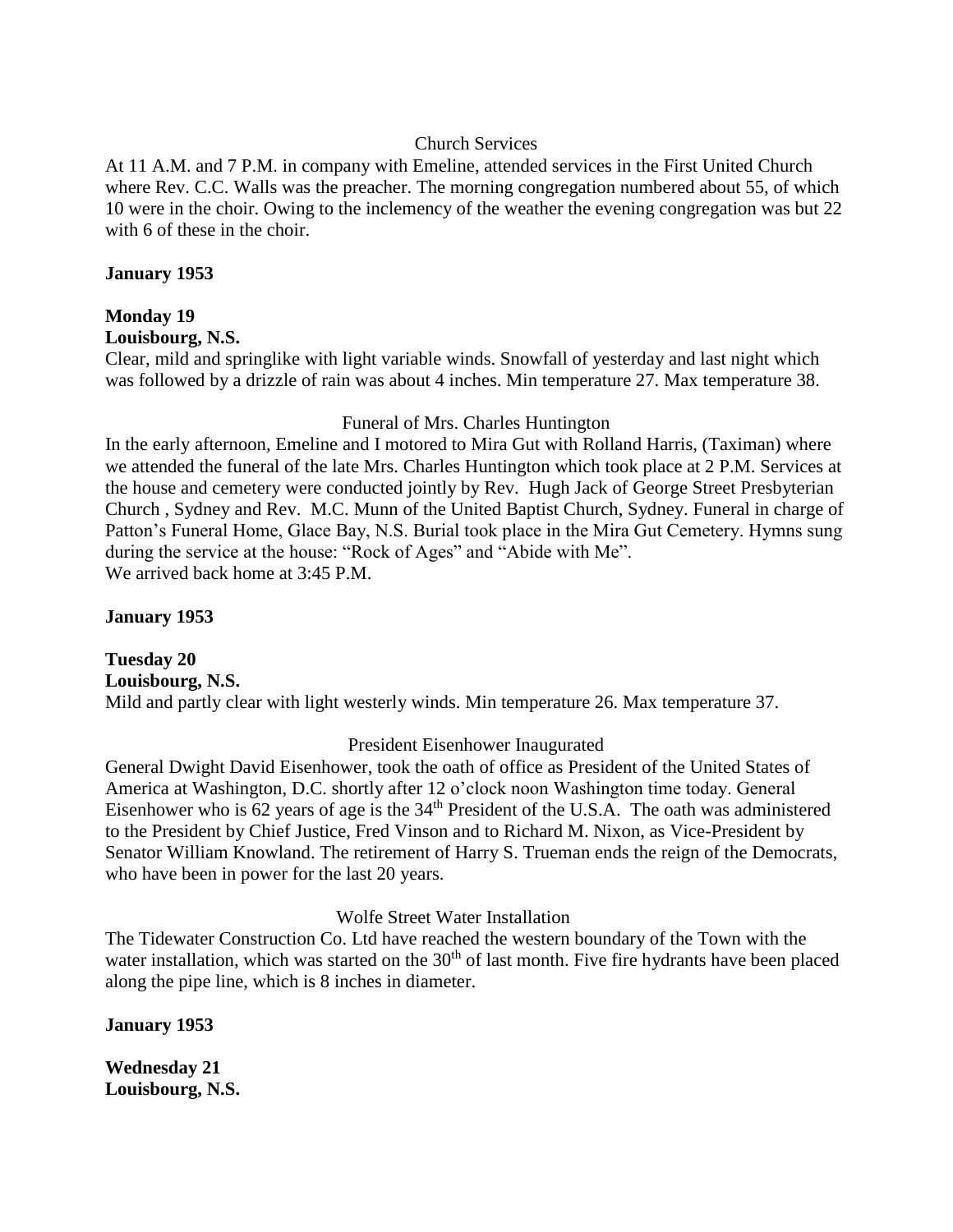Sunny with light north to northeast wind. A very lovely winter day. Streets bare but with patches of ice on the sidewalks. Min temperature 17. Max temperature 29.

#### Choir Practice

At 8 P.M. in company with Emeline, attended and conducted choir practice in the First United Church.

#### Visited National Park

Made a brief visit to the Louisbourg National and Historic Park in the forenoon with [blank] MacKeen and a Mr. Purvis, representing the Anglo-Canadian Mercantile Company Ltd. of Montreal who were in town on business. Gave them an order for Merchandise after returning from the Park.

#### Fishing Boat Destroyed

Sherman O'Hara of this town and two companions, James Meades and James [blank] narrowly escaped with their lives early this morning, when the boat in which they were fishing caught fire and blew up. They got away in their dory and a short time later were picked up by a fishing boat operated by Victor Harpell and brought to port. They were about 20 miles off Louisbourg when the accident occurred. The loss of the boat is estimated at about \$5000.00. No insurance.

#### Wolfe Street Water Extension

Tidewater Construction Company, began digging and laying pipe on the eastern end of Wolfe Street to connect with the main pipe near Gerrard's Bridge a distance of about 400 feet. They are working in a northeasterly direction from where they started operations on the 30<sup>th</sup> of last month. Owing to running short of 8 inch pipe, work was suspended in the afternoon on this street and digging operations begun on Warren Street for the installation of a hydrant opposite the western end of Victoria Street. About 300 feet of 8 inch pipe is required to complete the connection with the main pipe at the northeast end of Wolfe Street. Work will likely be resumed when the necessary pipe arrives.

The Men of Tidewater Company are leaving for their homes tomorrow, but will return when the pipe comes to hand, and if the weather is favorable.

# **January 1953**

# **Thursday 22**

#### **Louisbourg, N.S.**

Cloudy and chilly with light to moderate easterly winds, increasing to fresh in the evening. Drizzle of snow beginning at about 2:30 P.M. and ending at about 7:30 P.M. Snowfall 1 inch. Min temperature 16. Max temperature 29.

#### Meeting of Presbytery Committee

At 7:30 P.M. attended a joint meeting of the Committee of the Sydney Presbytery of the United Church, and the session and Board of Stewards of the First United Church, Louisbourg. Meeting held in the First United Church with Rev. J.H. MacCallam of Epworth United Church, Glace Bay as Chairman. Other members of the Presbytery committee which consisted of three were: William Bagnall, Treasurer, Knox United Church, Glace Bay and Mr. Atkinson of representing the United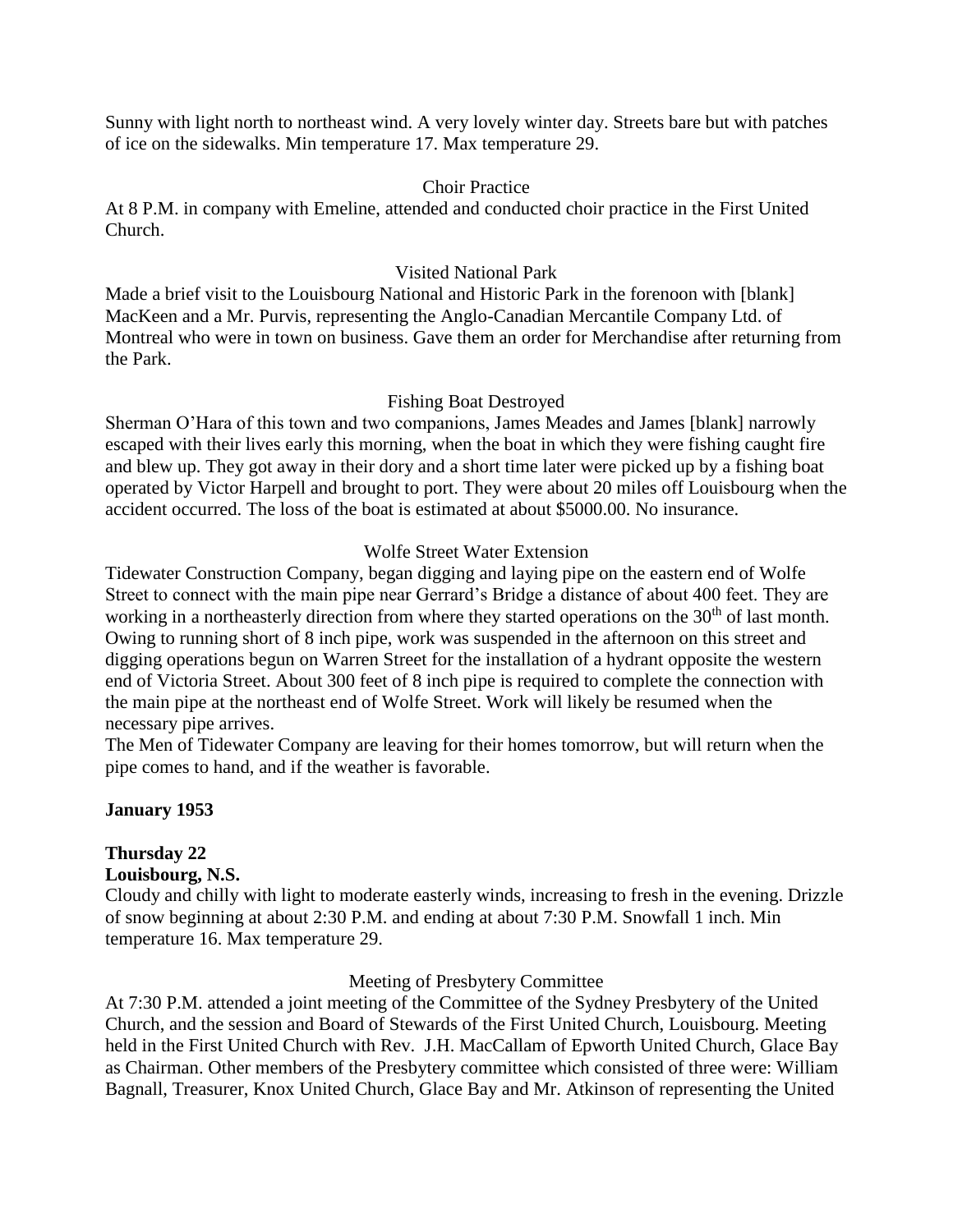#### Church at Donkin, C.B.

#### **January 1953**

# **Friday 23**

#### **Louisbourg, N.S.**

Sunny and moderately cold with moderate to fresh northerly winds. Min temperature 12, max temperature 30.

# Hydrant Installed

Tidewater Construction Company Ltd of New Glasgow which has been installing sewers in the Town of Louisbourg, and water extension to the eastern and western boundaries of the Town, installed a Fire Hydrant on Warren Street today. It is located opposite the western end of Victoria Street.

#### **January 1953**

# **Saturday 24**

#### **Louisbourg, N.S.**

Cloudy and chilly becoming mild during the day. Light drizzle of snow in the early afternoon followed by a drizzle of rain and mist a short time later and ending at about 2:30 P.M. Fresh southwest wind increasing to strong during the night. Min temperature 13, max temperature 40.

#### Visited A.W. Stacey

Visited A.W. Stacey in the afternoon. Mr. Stacey has been ill with a cold for the past two weeks but is much better now and is able to be up and around the house.

# Motor Car Accident

Harold Rudderham of this town was seriously injured this forenoon, when he was run over by his own car. He parked his car in front of the entrance to the Town office and got out of the car with the intention of going into the Town warehouse. As he started to walk ahead of the parked car, it started knocking him down and running over him. He managed to get clear of the car and make his way into the Town office where Town Clerk, D. F. Nicholson called Dr. A. L. Saunders. After a brief examination by the Doctor he was removed to his home on Warren Street, where he is suffering considerable pain as a result of his injuries.

Later: Mr. Rudderham was taken to the City Hospital on the  $26<sup>th</sup>$  in an ambulance by D. M. Johnson for observation and x-ray examination.

#### **January 1953**

#### **Sunday 25**

#### **Louisbourg, N.S.**

Rain in the morning, ending at about 8 A.M. Cloudy, foggy and mild with fresh southwest wind. Partly clearing in the evening with wind shifting to west. Rainfall about 1/4 inch. Min temperature 36. Max temperature 44.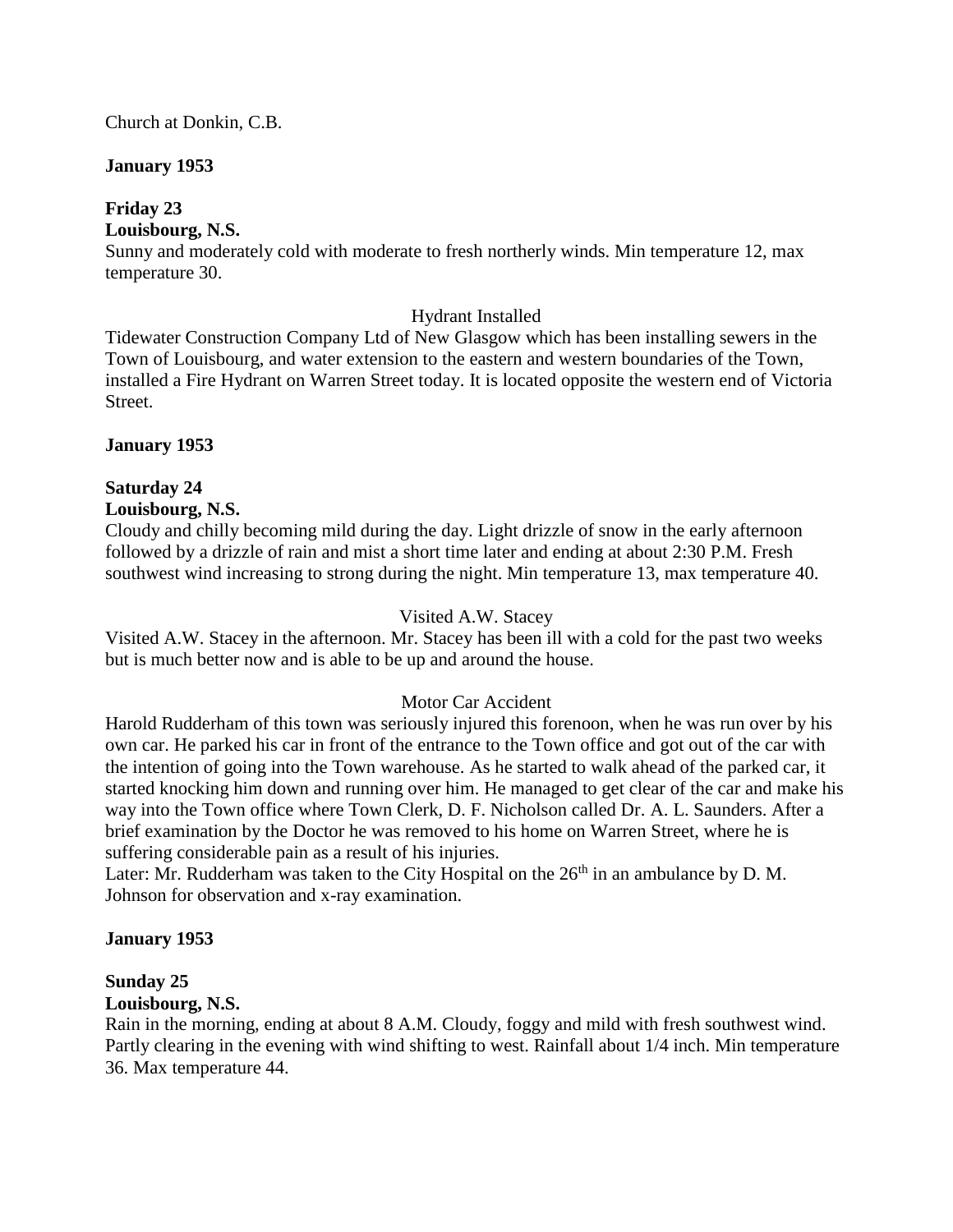#### Church Services

At 11 A.M. and 7 P.M. in company with Emeline attended services in the First United Church where Rev. C. C. Walls was the preacher. About 40 persons present at each service. Choir attendance: A.M. 8, P.M. 12.

#### **January 1953**

# **Monday 26**

#### **Louisbourg, N.S.**

Cloudy, becoming partly clear, moderate northerly winds. A few light snow squalls during the night. Min temperature 20. Max temperature 39.

#### Congregational Meeting

At 8 P.M., Emeline and I attended the annual meeting of the First United church congregation meeting held in the church with Rev. C. C. Walls presiding with M. S. Huntington acting as Secretary. At this meeting the Pastors salary was set at \$2,700.00 with an allowance of \$400.00 for traveling expenses. Arthur M. Townsend resigned from the Board of Trustees. 24 persons present.

#### **January 1953**

# **Tuesday 27**

# **Louisbourg, N.S.**

Clear and moderately cold with light to moderate northerly winds. An ideal winter day. Ground totally bare with the streets dry and dusty. Min temperature 12. Max temperature 23.

# Death of Terry Morash

Terry Morash who has been ill for several months at his home at Big Lorraine, and was taken to Camp Hill Hospital yesterday for treatment, passed away this afternoon.

# **January 1953**

# **Wednesday 28**

# **Louisbourg, N.S.**

Cloudy and chilly with light to moderate southerly winds increasing to moderate gale force in the early part of the night. Snow began to fall at about 8 P.M. and at a late hour the storm was still raging. Min temperature 10. Max temperature 30.

#### Fireman's Banquette

At 7:30 P.M. attended the annual Fireman's Banquette, which was held at Wong's Restaurant with about 30 person present, a number of whom were not members of the Fire Brigade. Fire Chief, Harvey Lewis presided and acted as Toastmaster. Addresses were given by Mayor Geo D. Lewis, Councillor Charles Bagnall, Fire Warden: Fred Burke, Deputy Chief, Harvey Lewis, Chief and M.S. Huntington.

# Choir Practice

Emeline and I went to the First United Church with the intention of holding choir practice but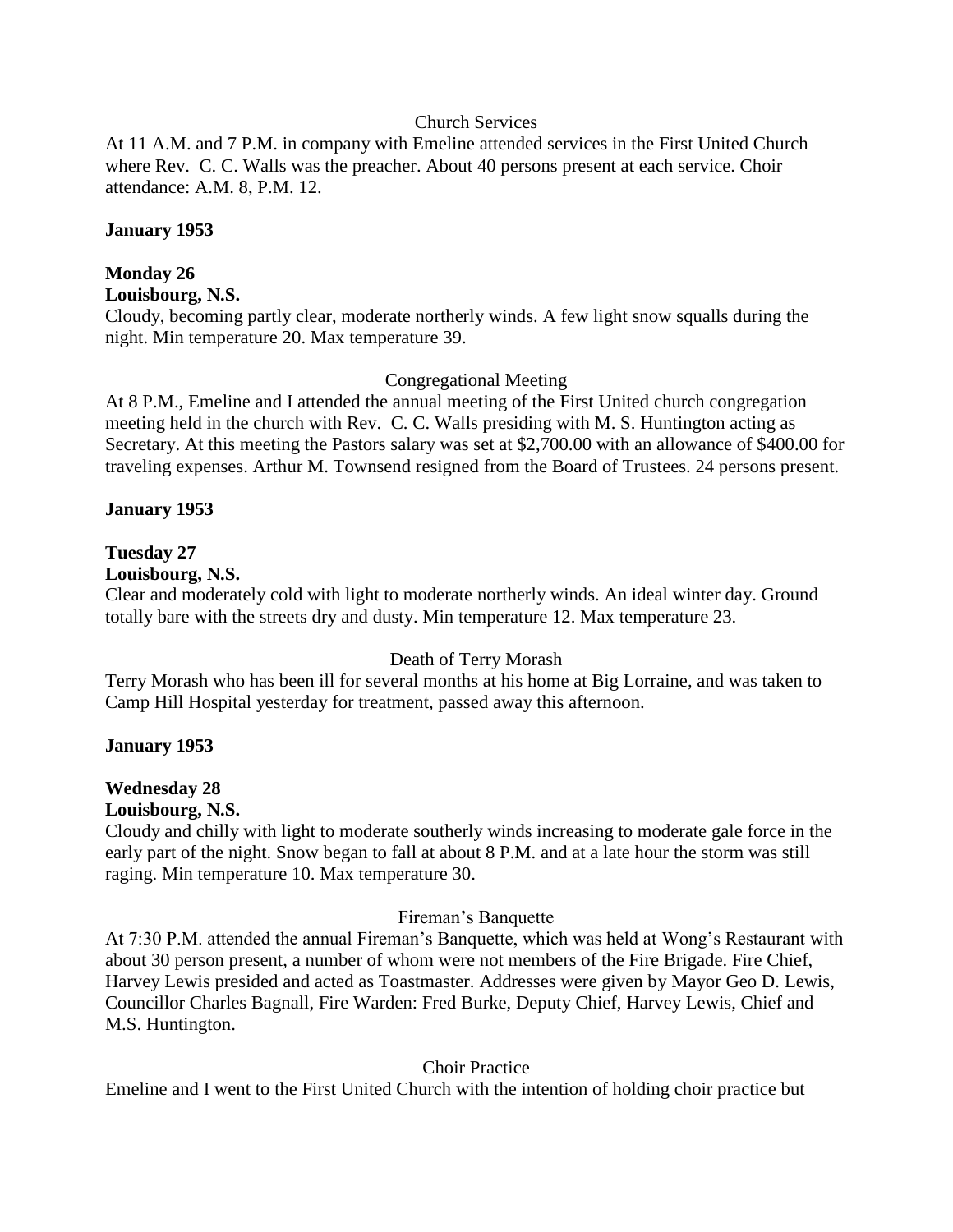largely owing to the stormy night only 5 members arrived, so we called it of for tonight.

#### **January 1953**

# **Saturday 29**

#### **Louisbourg, N.S.**

Showers that followed the snow storm of last night ended at about 7 A.M. Cloudy and mild becoming colder in the early part of the night. Light southwest wind shifting to light northwest. A few brief sunny intervals during the afternoon. Snowfall of last night about 2 inches. Rainfall about 1/4 inch.

Min temperature 24. Max temperature 40.

Heavy sea breaking on the shore as a result of the gale of last night. Snow of last has all melted. Ground entirely bare.

# **January 1953**

#### **Sunday 30**

#### **Louisbourg, N.S.**

Clear and moderately cold with light variable winds, becoming cloudy in the late forenoon. Light snow squall at about 1 P.M., lasting for a few minutes and clearing immediately after. Sunny during the afternoon, night clear and moonlight. Min temperature 12, max temperature 28.

# Motor Truck accident on Grand Lake

D. M. Johnston, Funeral Director and formerly chief of Police of this Town, narrowly escaped death by drowning when a motor truck which he was driving fell through the ice on Grand Lake and went to the bottom. He escaped through a window as the truck started to sink. He managed to save his dog, which was in the truck with him when the plunge took place. The accident took place about 500 yards from the place where he went on the ice near the highway.

Later: Salvage operations which began on Saturday the 31<sup>st</sup> and continued on Sunday, February 1, resulted in the truck being dragged ashore on Sunday evening. The damage to the truck was not serious.

# **January 1953**

# **Saturday 31**

#### **Louisbourg, N.S.**

Clear and cold, becoming cloudy in mid-afternoon. A very lovely winter day. Light westerly winds, shifting to southwest in the afternoon and increasing to strong in the early part of the night. A very light drizzle of snow beginning at about 6 P.M. was followed by mist at about 10 P.M. Min temperature 6, max temperature 33. Snowfall about ½ inch.

Snowfall for January, 1953: 12 inches Rainfall for January 1953: 2 inches Min temperature, January 1953: 6 on January 31 Max temperature, January 1953: 47 on January 12.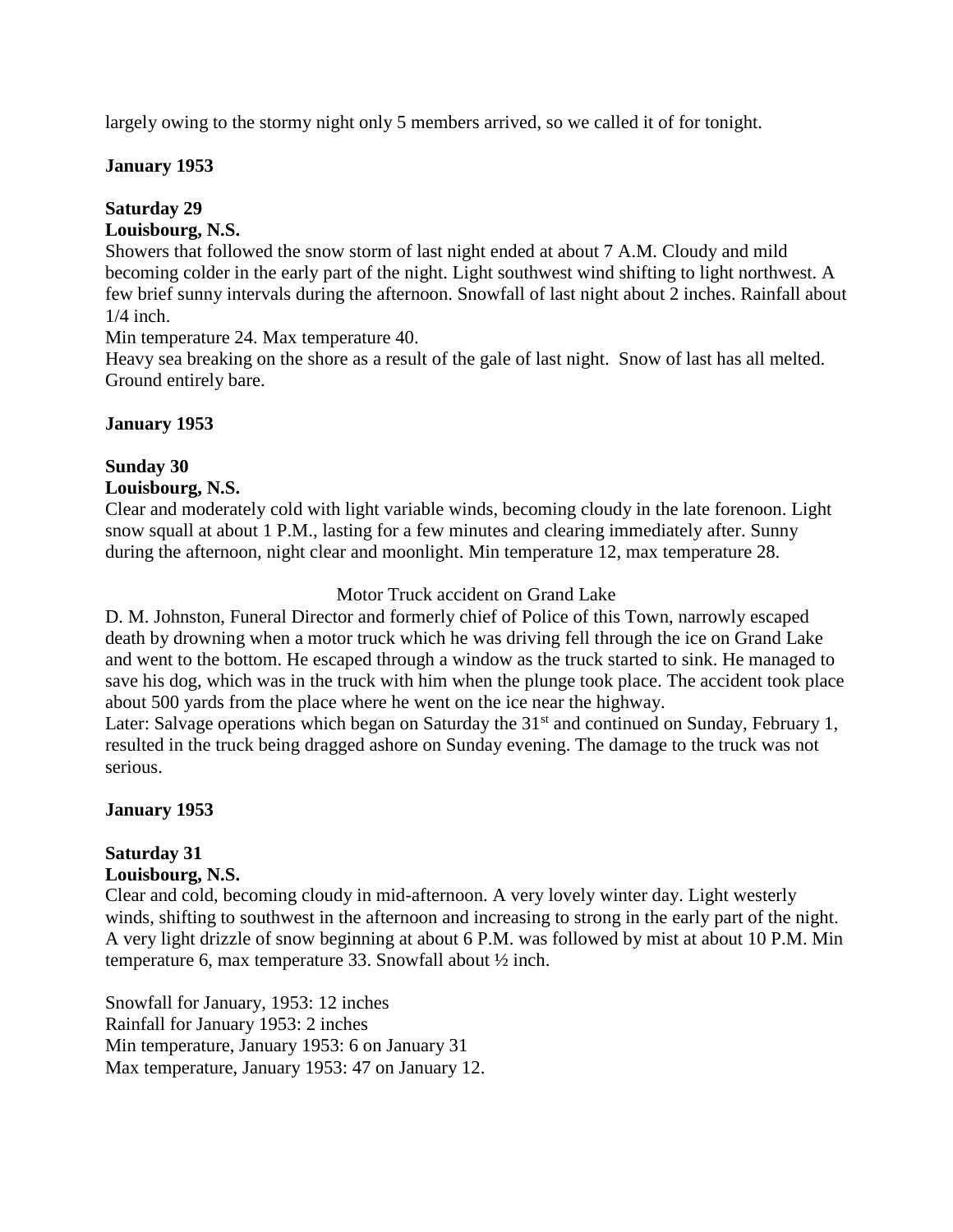#### **February 1953**

**Sunday 1 Louisbourg, N.S.**

Cloudy and mild with fresh southwest wind, increasing gradually until it reached heavy gale force in the early afternoon, decreasing in the early part of the night and shifting to westerly. Showers during the afternoon and evening. Clear and moonlight during the night. Min temperature 28. Max temperature 40. Rainfall about 1/8 inch.

#### Church Services

At 11 A.M. and 7 P.M. attended services in the First United Church where Rev. C. C. Walls was the preacher. Morning congregation about 55. Owing to the inclemency of the weather the evening attendance was but 22. Choir attendance: A.M. 10, P.M. 8.

#### **February 1953**

#### **Monday 2**

#### **Louisbourg, N.S.**

Cold and partly clear with fresh to strong northwest wind. Min temperature, (A.M. and P.M.) 5. Max temperature (midnight last night) 30.

From a high of 40 yesterday evening the temperature dropped to a low of 5 this morning. Ground entirely bare, and frozen hard, a decided change from the mud of yesterday.

#### Death of John J. MacAulay

The death of John J. MacAulay occurred at about 12:30 A.M. today at the home of his Brother-inlaw and sister, Mr. and Mrs. B.M. Spencer, East Main Street after an illness of about 2 months. Mr. MacAulay, who was about 78 years of age was born at Kennington Cove but has been a resident of Louisbourg for the past 30 years. He is survived by three sister: Mrs. B.M. Spencer, Louisbourg, Mrs. VonBiberstein, in the United States, and Mrs. John Wilson, Wolfe Street, Louisbourg. He was unmarried.

#### Death of Mrs. Albert Saad

The death of Mrs. Albert Saad, widow of the late Albert Saad occurred at her home, 288 Esplanade, Sydney after an illness of several months. Mrs. Saad who was about 65 years of age was born in Syria. Her husband predeceased her many years ago. She is survived by six sons: Louis, Edward, Sam. and Richard at Sydney, Charles in Halifax and Fred in Toronto. The Saad family lived for a number of years where Mr. Saad operated a barber shop.

#### **February 1953**

# **Tuesday 3**

# **Louisbourg, N.S.**

Cold and mostly sunny with light westerly winds shifting to southwest in the afternoon. Cloudy in the late afternoon and evening. Min temperature (A.M.) 5. Max temperature 24.

Nova Scotia Legislature opened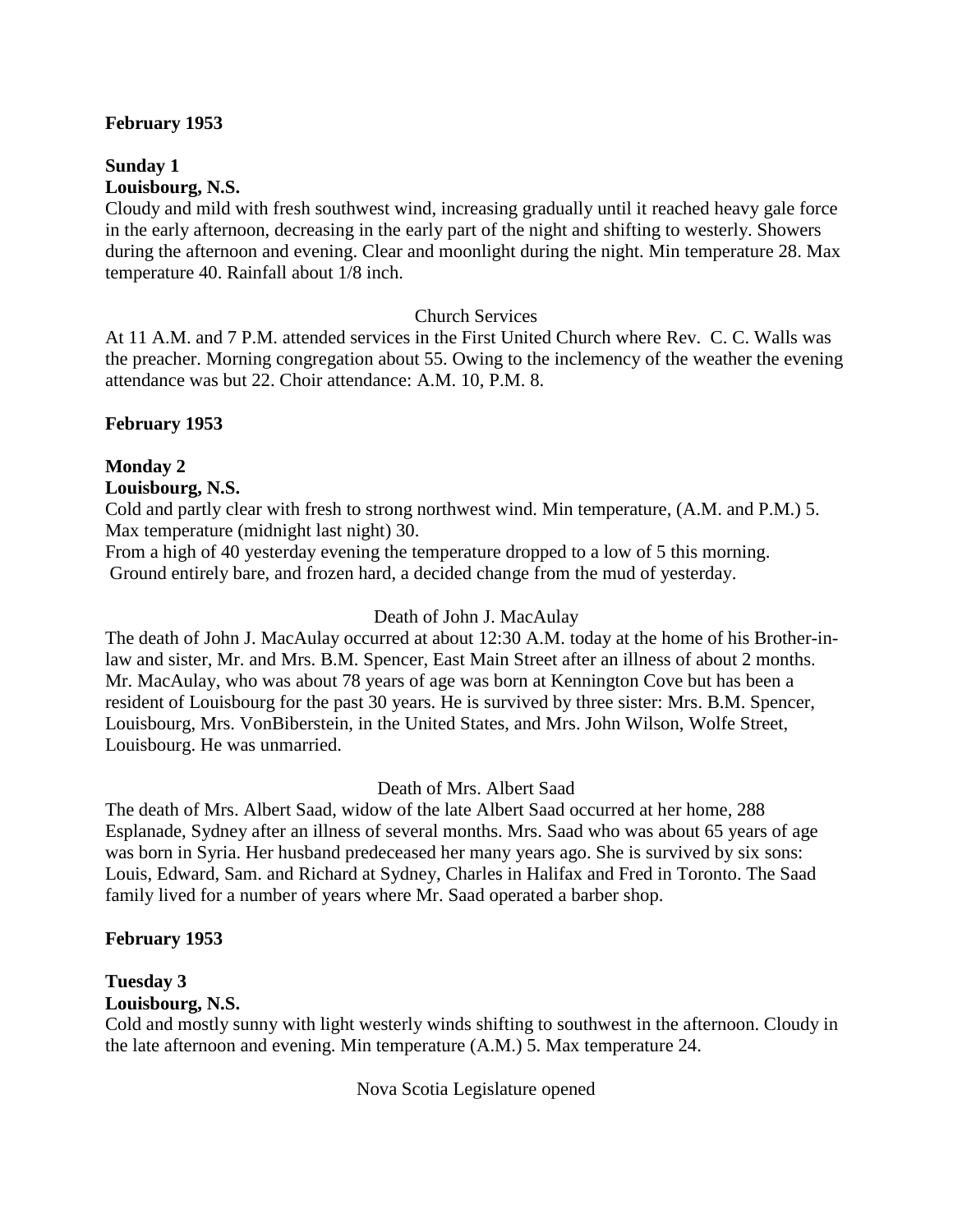The fourth session of the 44<sup>th</sup> Legislature of the Province opened at Halifax today under the Premiership of Hon Angus L. MacDonald. The speech from the Throne was read by the new Lieut Governor Hon Alistair Fraser, M.C.Q.C. R. L. Stanfield is Leader of the Conservative Opposition.

#### **February 1953**

# **Wednesday 4**

#### **Louisbourg, N.S.**

Fierce snowstorm with northeast gale. Snow began to fall in the early morning and kept increasing in volume during the day. Moderate northeast wind increasing until it reached heavy gale force at noon. Wind moderated to some extend in the evening. A very unpleasant day. Snowfall about 8 inches. Min temperature 22, max temperature 29.

#### Bus Service Interrupted

Bus Service between Sydney and Louisbourg running behind schedule. Evening trip from Sydney canceled. Highway snow plough from Sydney arrived here at about 8:30 P.M. thus opening the highway for motor traffic.

#### Funeral

At 2:30 P.M. attended the funeral of the late John J. MacAulay which took place from the home of Mr. and Mrs. B. M. Spencer, East Main Street. Services at the house and grave were conducted by Rev. C. C. Walls, Pastor of the First United church. Burial in Catalone Cemetery. Went to Mr. Spencer's and to Catalone Cemetery with Mr. Walls. Other occupants of the car from Mr. Spencer's to the cemetery were: Donald and John Beaver, John Beaver drove the car to the cemetery and back. Owing to the heavy snowfall the going was very heavy giving us some difficulty on the return trip, the car getting stuck on two or three occasions. We arrived back at about 4:30P.M. Hymns sung at the funeral service: "The Lord's My Shepard" and "The Sands of Time are Sinking".

#### **February 1953**

# **Thursday 5**

**Louisbourg, N.S.**

Sunny and cold with light variable winds. A perfect winter day. Min temperature 12, max temperature 27.

#### Streets ploughed

Beavers snow plough opened the street of the Town for normal motor traffic during the day. Ground bare in many places and heavy snow drifts in others, as a result of yesterdays gale.

#### Marriage

The marriage of Daniel Townsend, son of Mrs. Townsend and the late Daniel Townsend of this Town to Miss June Anna MacLeod, daughter of Alex MacLeod and the late Mrs. MacLeod, Sydney took place today in St. Andrew's United Church, Sydney. The ceremony was performed by Rev. Stanley MacQueen.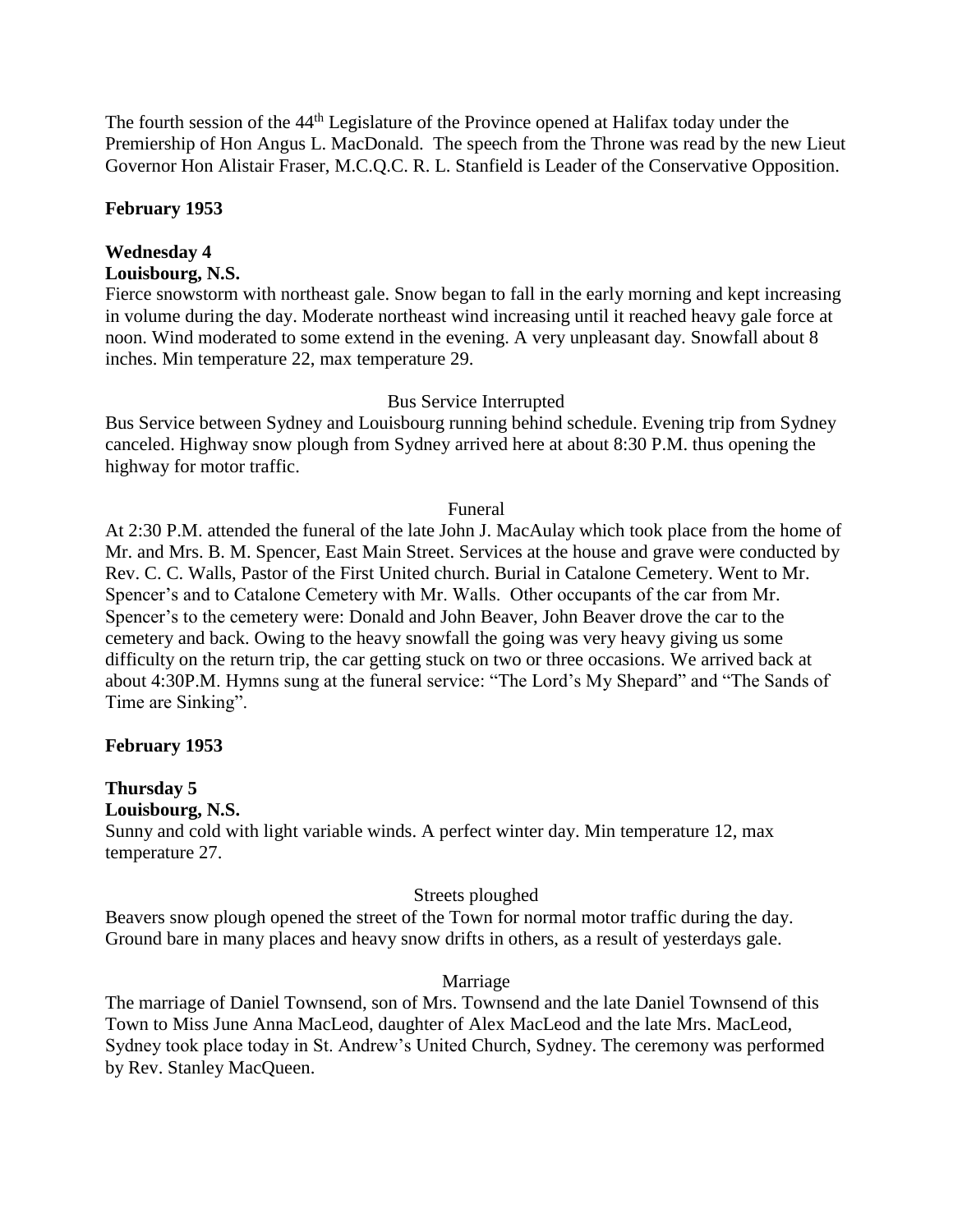#### **February 1953**

**Friday 6 Louisbourg, N.S.**

Sunny and moderately cold with light north west wind. A perfect winter day. Min temperature 12, max temperature 28.

#### Wolfe Street Water Installed

The men of the Tidewater Construction Company Ltd. under the foremanship of James Cumminger, who arrived back here on last Tuesday night are at work on Wolfe Street laying the water pipe from where they quit work on the  $22<sup>nd</sup>$  of January to the main pipe at the junction of Wolfe and Riverdale Streets. They installed a fire hydrant yesterday opposite the shop of Clifford Peck. This makes six hydrants on Wolfe Street.

#### **February 1953**

#### **Saturday 7**

#### **Louisbourg, N.S.**

Cloudy and cold but becoming mild during the forenoon. Light southwest wind. Min temperature 11, max temperature 35.

#### Water Installation

Visited the junction of Wolfe and Riverdale Streets in the afternoon where the men of the Tidewater Construction Company are shortly to connect the Wolfe Street water line with the Main line leading from Kelly's Lake. Motored to the plant on the new water line with Douglas Allen, Engineer before returning.

#### **February 1953**

#### **Sunday 8**

#### **Louisbourg, N.S.**

Rain beginning in the early morning, continued moderately all day. Mild, snow melting rapidly. Moderate southwest wind. Rainfall about  $\frac{1}{2}$  inch. Min temperature 32. Max temperature 41.

#### Church Services

At 11 A.M. and 7 P.M. in company with Emeline, attended services in the First United Church where Rev. C. C. Walls was the preacher. Total attendance in the morning 36, in the evening 40. Choir attendance: A.M. 4, P.M. 6.

#### Burglary

Rexall Drug Store on the corner of Main and Warren Street was burglarized at an early hour this morning. Entry was made by forcing the front door. A considerable quantity of goods were stolen, part of which consisted of watches, and cigarettes lighters. No clue to the thief or thieves. The store is owned by Dr. Freeman O'Neil of Sydney and is operated by Alistair MacDonald.

#### **February 1953**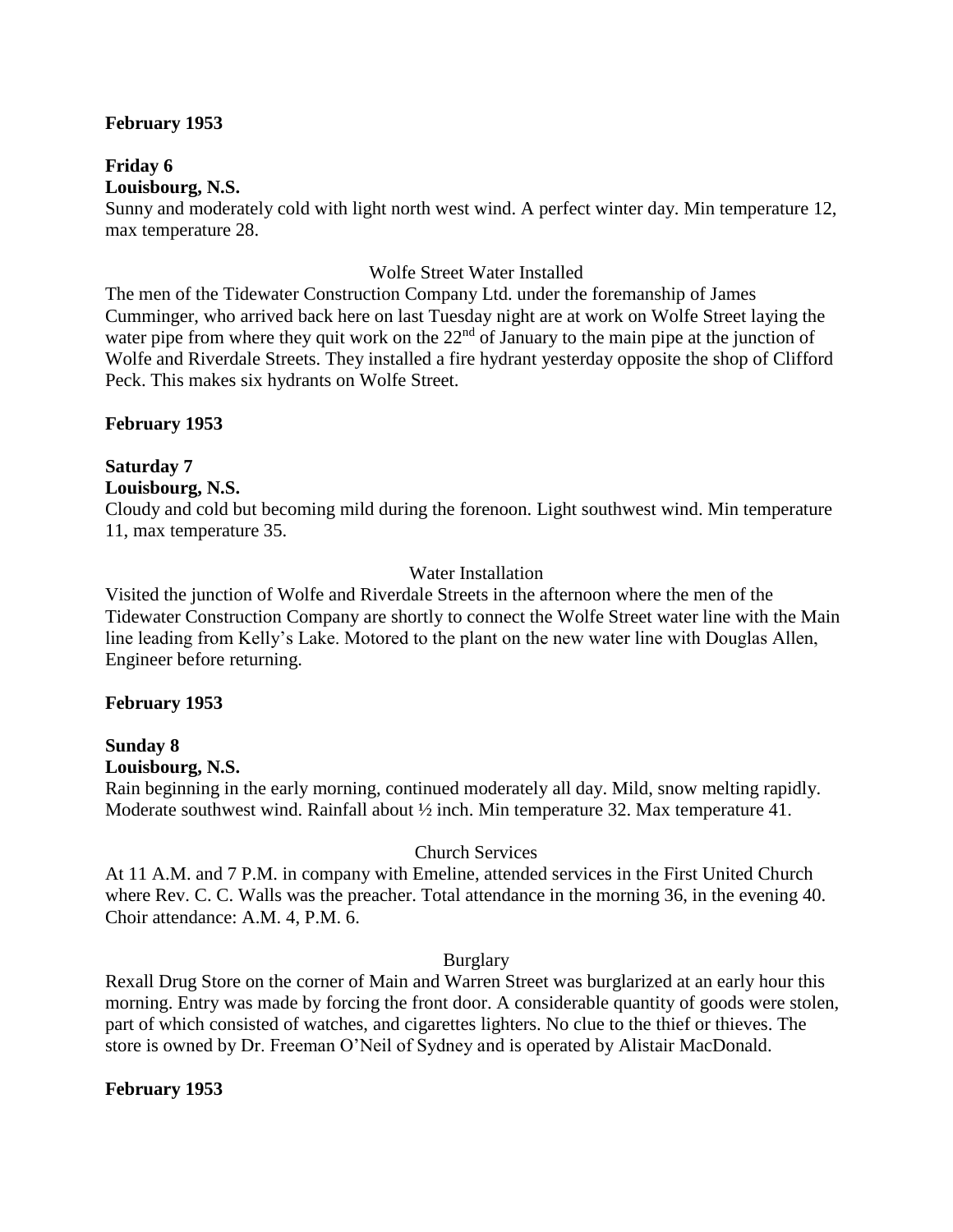#### **Monday 9 Louisbourg, N.S.**

Cloudy and mild. Heavy southwest gale which began in the early morning moderated to some extent during the late forenoon but continued blowing a strong breeze until the evening when it decreased to light. Min temperature 30. Max temperature 43.

# Water Connection Completed

Wolfe Street water line was connected with the Main line at the junction of Wolfe and Riverdale Streets today.

# Death of Mrs. James Burke

According to a new item appearing in today's issue of the Sydney Post Record, the death of Mrs. James Burke, widow of the late James Burke, occurred at St. Joseph's Hospital on last Saturday. Mrs. Burke who was 84 years of age was a resident of Louisbourg for many years. After the death of her husband in 1921, she removed to Glace Bay. She is survived by three sons: Patrick, William and Manning. She was a native of Main-a-dieu, the former Jane Harte.

# **February 1953**

# **Tuesday 10**

#### **Louisbourg, N.S.**

Cloudy and cool with light northwest wind. A few light snow squalls. Snowfall about 1/4 inch. Min temperature 18, max temperature 29.

#### Turkey Supper

At 5 P.M. in company with Emeline, was present at a Turkey supper held in St. Bartholomews Parish hall under the auspices of the Orange Lodge.

# **February 1953**

# **Wednesday 11**

# **Louisbourg, N.S.**

Cloudy with a few gleams of sunshine and occasional snow flurries in the forenoon. Steady light drizzle of snow during the afternoon and late into the night. Fresh to strong northerly winds. A very disagreeable day as far as weather is concerned. Min temperature 16. Max temperature 29. Snowfall about 2 inches.

Burial

The remains of Mrs. James Burke, who died at Glace Bay on last Saturday were brought here today for burial. Interment took place in Stella Maris Roman Catholic Cemetery.

Marriage

The marriage of [blank]

**February 1953**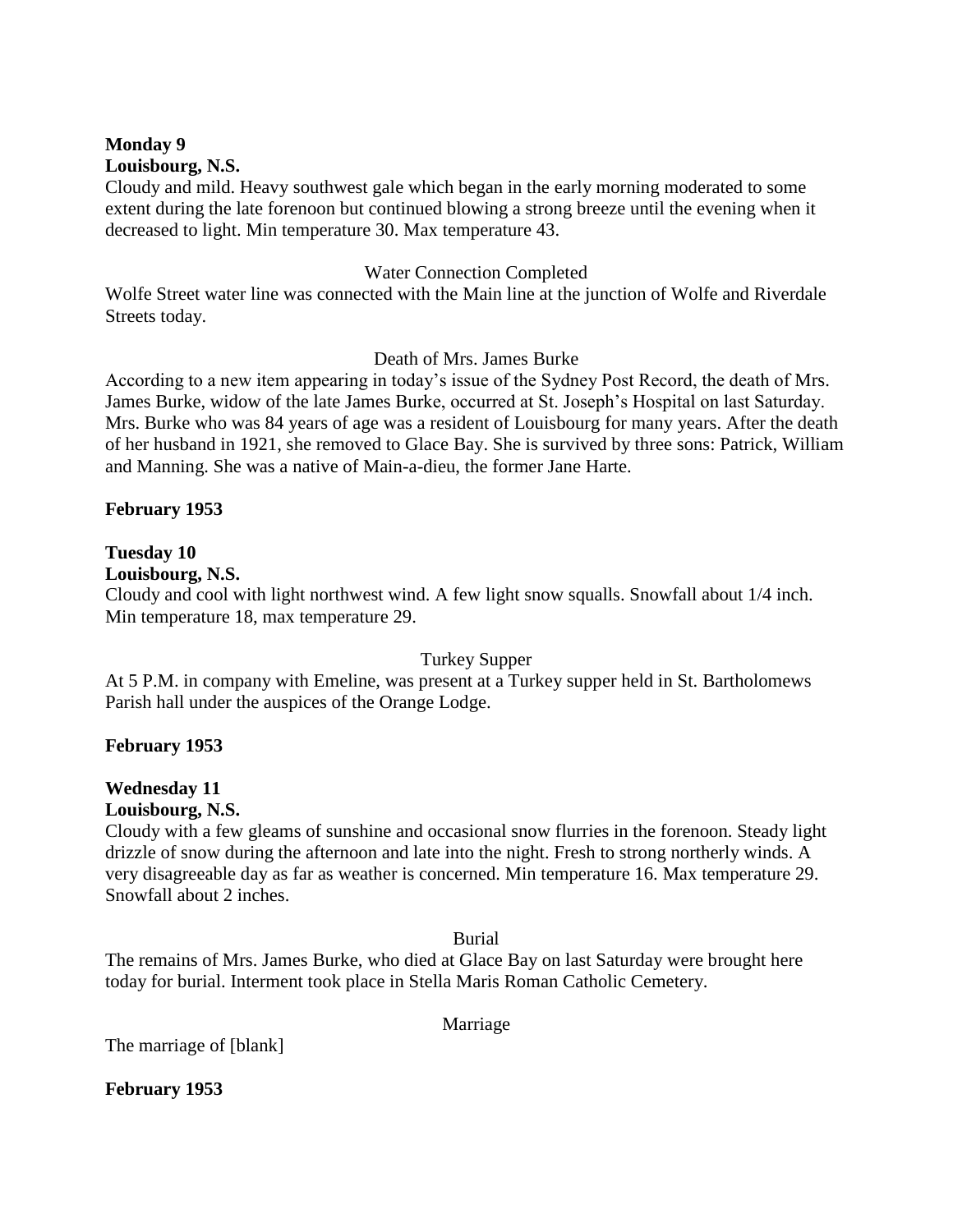# **Thursday 12**

#### **Louisbourg, N.S.**

Cloudy and cool with a few brief sunny intervals. Light northerly winds. Min temperature 22, max temperature 28.

#### **February 1953**

# **Friday 13**

#### **Louisbourg, N.S.**

Mostly sunny during the early part of the day, but becoming cloudy shortly before noon. Light drizzle of snow began to fall at about 2 P.M. and continued for about two hours, melting as it fell. Snowfall about 1/4 inch. Min temperature 20. Max temperature 36.

#### **February 1953**

# **Saturday 14 Louisbourg, N.S.**

#### **Snow storm**

Snow storm beginning in the early morning ended shortly after noon and was then followed by a light drizzle of snow, ending in the evening. Cleared during the night. Strong northeast wind shifting to north and moderating to light in the evening. Snowfall about 7 inches. Min temperature 22, max temperature 30.

#### Construction Men Leave for Home

Tidewater Construction Company men under the foremanship of James Cumminger, of New Glasgow who returned here on the  $3<sup>rd</sup>$  of this month for the purpose of completing the extension of the water service on Wolfe Street, left for their homes this morning. The sewage and water systems are now about completed, with the exception of some cleaning up and a few other odds and ends which will likely be attended to next spring.

# **February 1953**

# **Sunday 15**

#### **Louisbourg, N.S.**

Sunny with an almost cloudless sky, becoming cloudy and overcast early in the afternoon. Light northwest wind, becoming variable and southwest during the late afternoon. An ideal winter day. Min temperature 18, max temperature 36.

#### Church Services

At 11 A.M. and 7 P.M., in company with Emeline, attended services in the First United Church, where Rev. C. C. Walls was the preacher. A total of about 60 persons present at each service. Choir attendance: A.M. 8, P.M. 11.

# Visited the Staceys

After the evening service, with Dan F. Nicholson, motored to the home of Mr. and Mrs. A.W.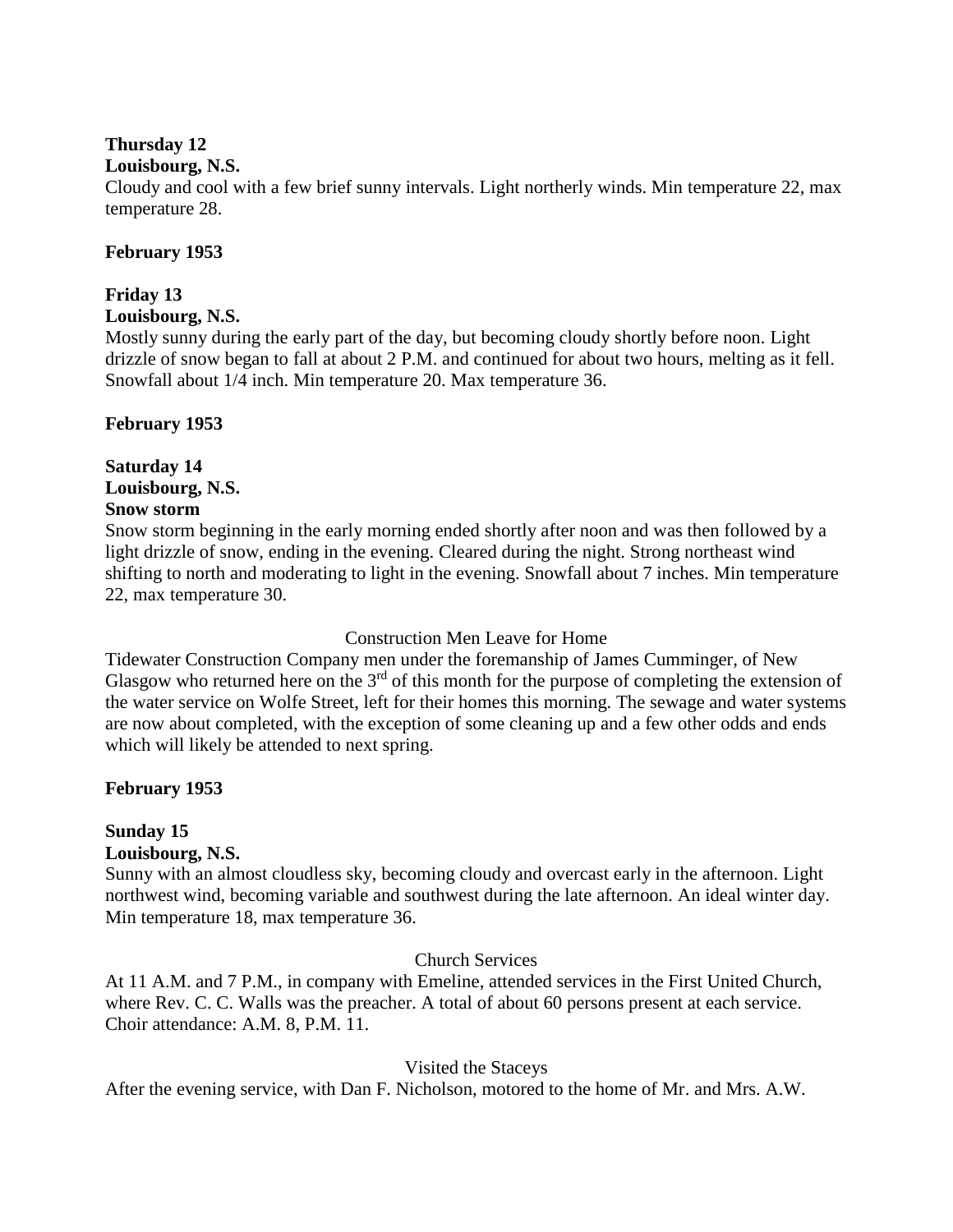Stacey, where we remained until about 10:30 P.M. before returning. Mr. Stacey has been in poor health and confined to his home for the past six or seven weeks. He is much better now and expects to be out again within the next few days.

# Death of Mrs. Charles Hunt

The death of Mrs. Charles Hunt occurred at her home on Lorway Street at about 10:30 P.M. today, after an illness of several months. Mrs. Hunt who was about 78 years of age is survived by her husband, five sons: James at Sydney, Alexander, Alfred, and Trueman at Louisbourg, Seward at Marion Bridge. Four daughters: Mrs. MacDonald, (Christine) New Waterford, Mrs. D. J. MacIntyre (Gladys), Mrs. Walter Jewell (Rita) and Mrs. Neil MacKeigan (Bessie) all of Louisbourg.

# **February 1953**

# **Monday 16**

# **Louisbourg, N.S.**

Rain beginning in the early morning ended in the forenoon. Sunny for several hours during the afternoon. Frost at night. Heavy easterly gale, shifting to southwest and to west at night, moderating to some extent at noon. Rainfall about 1/4 inch. Min temperature 24. Max temperature 39.

# **February 1953**

# **Tuesday 17**

# **Louisbourg, N.S.**

Mostly sunny with southwest to west winds. Cloudy in the early part of the night with some light squalls of soft snow falling. Wind light in the evening and night. Min temperature 24. Max temperature 38. Snowfall about ½ inch.

# Funeral

At 1:30 P.M., attended the funeral of the late Mrs. Charles Hunt. Service at the house, Presbyterian Church and grave were conducted by Rev. Jacob Bambury, Pastor of the Presbyterian congregation at Mira Ferry, Catalone and Louisbourg. Burial took place in Willow Grove Cemetery on Clarke's Road. Funeral in charge of D. M. Johnston, Funeral Director, Louisbourg. Motored to the funeral and from with Mayor George D. Lewis.

# **February 1953**

# **Wednesday 18**

**Louisbourg, N.S.** 

Sunny and cold with fresh to strong westerly winds. Min temperature 12, max temperature 29.

# Meeting of Board of Stewards

At 8 P.M., attended a regular meeting of the Board of Stewards of the First United Church. Meeting held at the home of Mr. and Mrs. Roderick MacLeod, with Edison Skinner, presiding. Edison Skinner and John MacRury were reelected, Chairman and Secretary respectfully. Those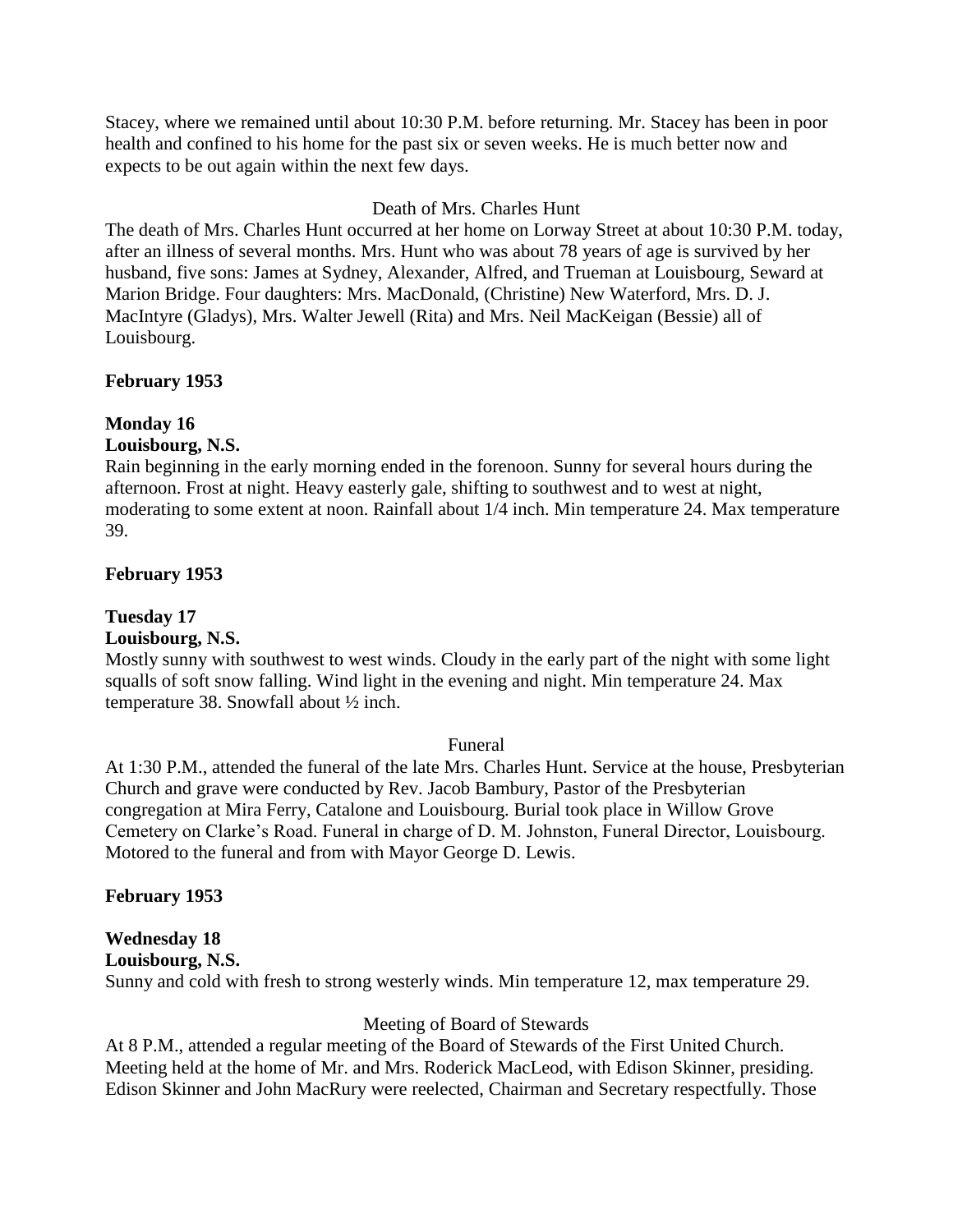present were: Rev. C. C. Walls, Alex MacKinnon, Charles Bagnall, Roderick MacLeod, Edison Skinner, John Skinner, Gervin MacLean, Edward Levy and M.S. Huntington.

#### **February 1953**

#### **Thursday 19 Louisbourg, N.S.**

Clear and cold with fresh to strong northwest wind. Min temperature 16, max temperature 24.

# Federal Budget

The Federal Budget for 1953 was announced at Ottawa today. A number of changes were made in taxes on various classes of goods. As a result of which the price of cigarettes for a package of 20 had dropped from 39 cents to 33 cents and a package of 25 from 49 to 41.

# **February 1953**

#### **Friday 20 Louisbourg, N.S.**  Sunny and cold with light northwest wind. A typical winter day. Min temperature 15, max temperature 30.

# World Day of Prayer

At 2:30 P.M. in company with Emeline, attended the "World Day of Prayer" service held in the First United church. About 40 persons present. Choir attendance: 7.

# **February 1953**

# **Saturday 21**

# **Louisbourg, N.S.**

Cloudy and mild with light showers during the afternoon and night. Light to moderate southerly winds. Southwest in the first half of the night, increasing to strong. Rainfall about 1/4 inch. Min temperature 22, max temperature 42.

# **February 1953**

# **Sunday 22**

**Louisbourg, N.S.** 

Mild and mostly clear with strong westerly winds. At times reaching gale force. Gusty. Min temperature 24, max temperature (early A.M.) 43. Fields and clearings entirely bare with exception of a few small patches of snow.

# Church Services

Services in the First United Church at 11 A.M. and 7 P.M. Preacher Rev. C. C. Walls, who spoke on temperance at both services, this being Temperance Sunday. I was not out to church today owing to having a cold. Emeline, Evelyn and Jane present at both services.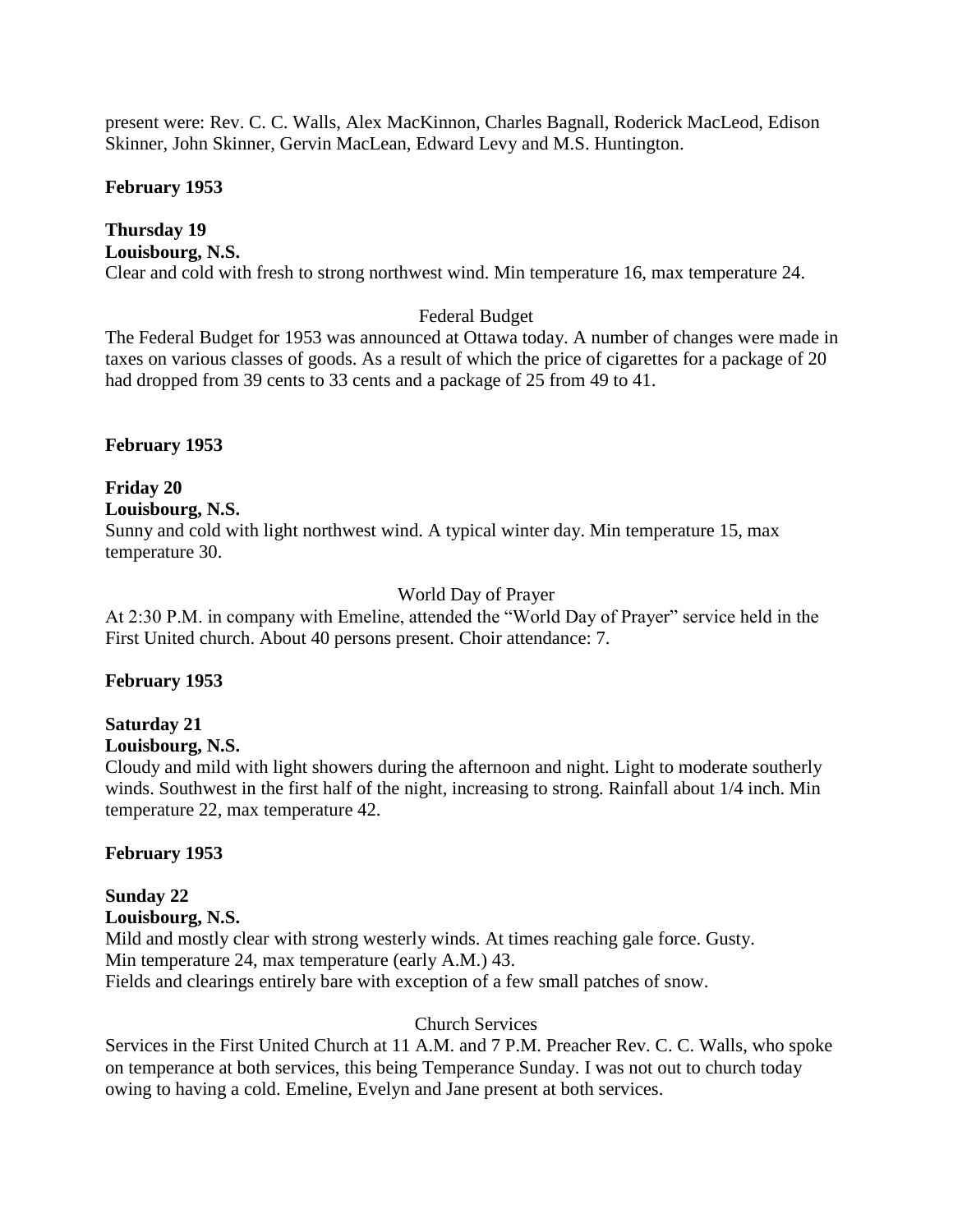#### **February 1953**

#### **Monday 23**

**Louisbourg, N.S.** 

Sunny with cloudy intervals and a few light snow squalls. Cold with fresh northwest wind. Snowfall about ½ inch. Min temperature 12, max temperature 26.

#### **February 1953**

# **Tuesday 24**

**Louisbourg, N.S.** 

Sunny and cold with fresh to strong northwest wind, decreasing in the late afternoon. Min temperature 12, max temperature 26.

#### Visited the Hilchie's

In the evening, Emeline and I visited Mr. and Mrs. William Hilchie at their home on Warren Street.

# Death of Mrs. Williams

The death of Mrs. William Williams 84, occurred at the home of her daughter, Mrs. Ernest Falconer, Dartmouth, N.S. where she had been visiting for the past several months. She was married three times and had been a resident of Louisbourg for upwards of fifty years. Her first husband was Dan Ferguson, Second, [blank] Goodwin, third, William Williams, all of whom predeceased her. She is survived by one son, Daniel Ferguson of this town, two daughters: Mrs. Ernest Falconer, Dartmouth, N.S. and Mrs. Dan MacKinnon of West Louisbourg.

#### **February 1953**

# **Wednesday 25**

#### **Louisbourg, N.S.**

Light snow squalls in the early morning. Mostly clear and mild during the day with light westerly winds. Min temperature 14, max temperature 34.

#### Choir Practice

At 8 P.M., in company with Emeline, attended and conducted choir practice in the First United Church.

#### Death of Mrs. Florence Huntington

The death of Mrs. Florence Huntington, Widow of the late Herbert Seymour Huntington, occurred this morning at the home of her daughter and son-in-law, Mr. and Mrs. Philip Bowers, Sydney River. Mrs. Huntington, who was about 67 years of age is survived by two daughters, Mrs. Philip Bowers with whom she resided, Mrs. Robert MacLellan, Toronto and one son, Walter, Glace Bay, N.S. Her husband, the son of the late Mr. and Mrs. Herbert S. Huntington, predeceased her many years ago.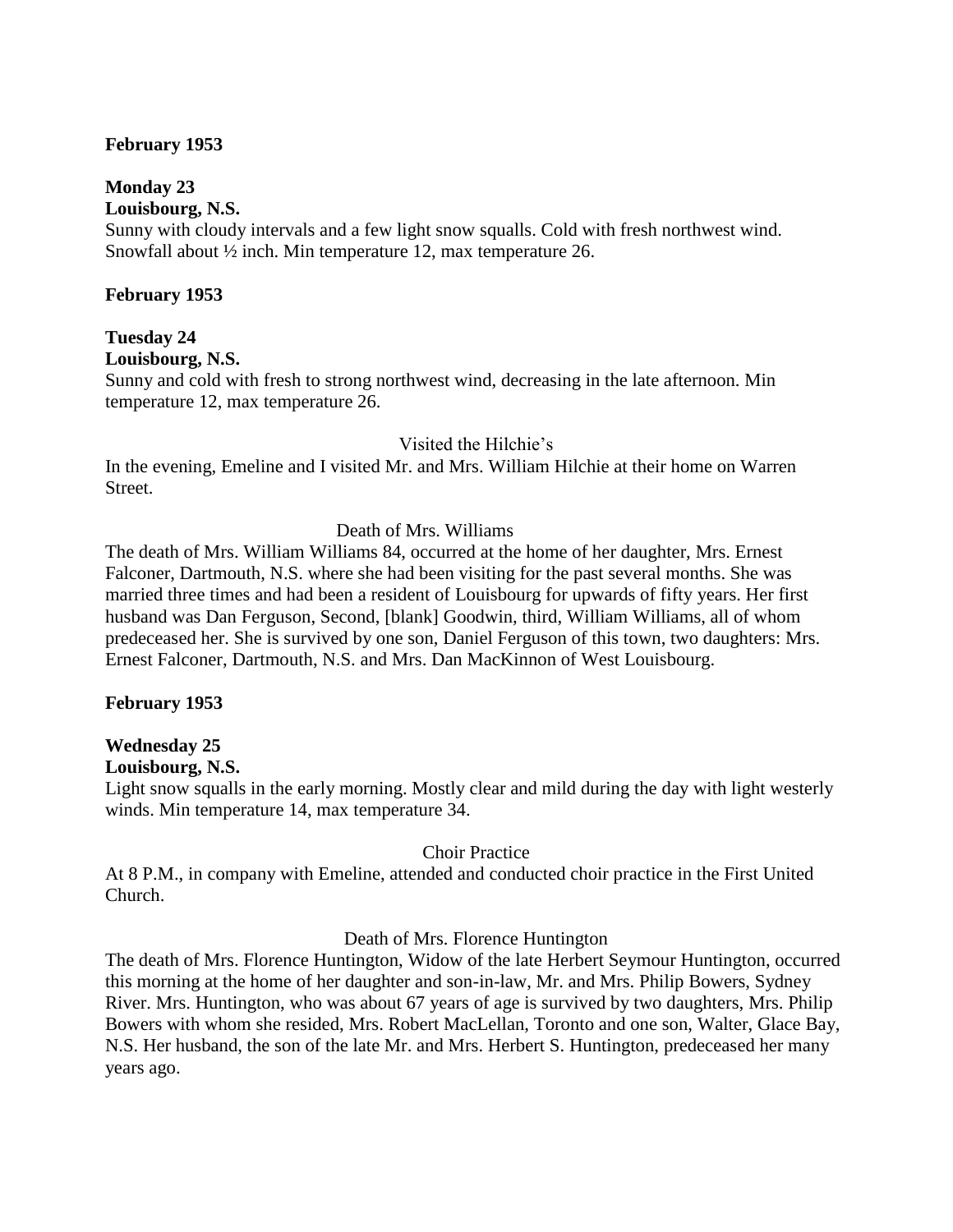#### **February 1953**

# **Thursday 26**

# **Louisbourg, N.S.**

Clear and cold, becoming cloudy shortly after noon. Moderate to fresh west winds shifting to southwest. Min temperature 8, max temperature 33.

# **February 1953**

# **Friday 27**

#### **Louisbourg, N.S.**

Snow began to fall in the early morning, decreasing at times to light drizzle. Light variable winds, mostly southwest. Light frost during the night. Snowfall about 3 inches. Min temperature 26, max temperature 37.

#### Funeral

The funeral of the late Mrs. William Williams took place at 9 o'clock this morning. Service was held in Stella Maris Roman Catholic Church and was conducted by Rev. Father M.J. MacSween, P. P. Burial took place in Stella Maris Cemetery.

#### **February 1953**

# **Saturday 28**

#### **Louisbourg, N.S.**

Snow beginning in the early morning ended in the mid-forenoon and was followed by a partly clear sky, becoming sunny at noon. Light west to northwest wind. Snowfall about 2 inches. Frost at night. Min temperature about 24, max temperature about 24.

Total Snowfall for February: 23 ½ inches Total Rainfall for February: 1 1/8 inch.

Min temperature for February: 5 above zero, on the  $2<sup>nd</sup>$  and  $3<sup>rd</sup>$ . Max temperature for February: 43 on the 9<sup>th</sup> and  $22<sup>nd</sup>$ .

# **March 1953**

# **Sunday 1**

#### **Louisbourg, N.S.**

Sunny and springlike becoming hazy shortly after noon. Light to moderate westerly wind. A very lovely day. Min temperature 16, max temperature 32.

# Church Services

At 11 A.M. and 7 P.M. in company with Emeline, attended services in the First United Church where Rev. C. C. Walls was the preacher. Present at the morning service: about 65, about 55 at the evening service. Choir attendance 11 at each service.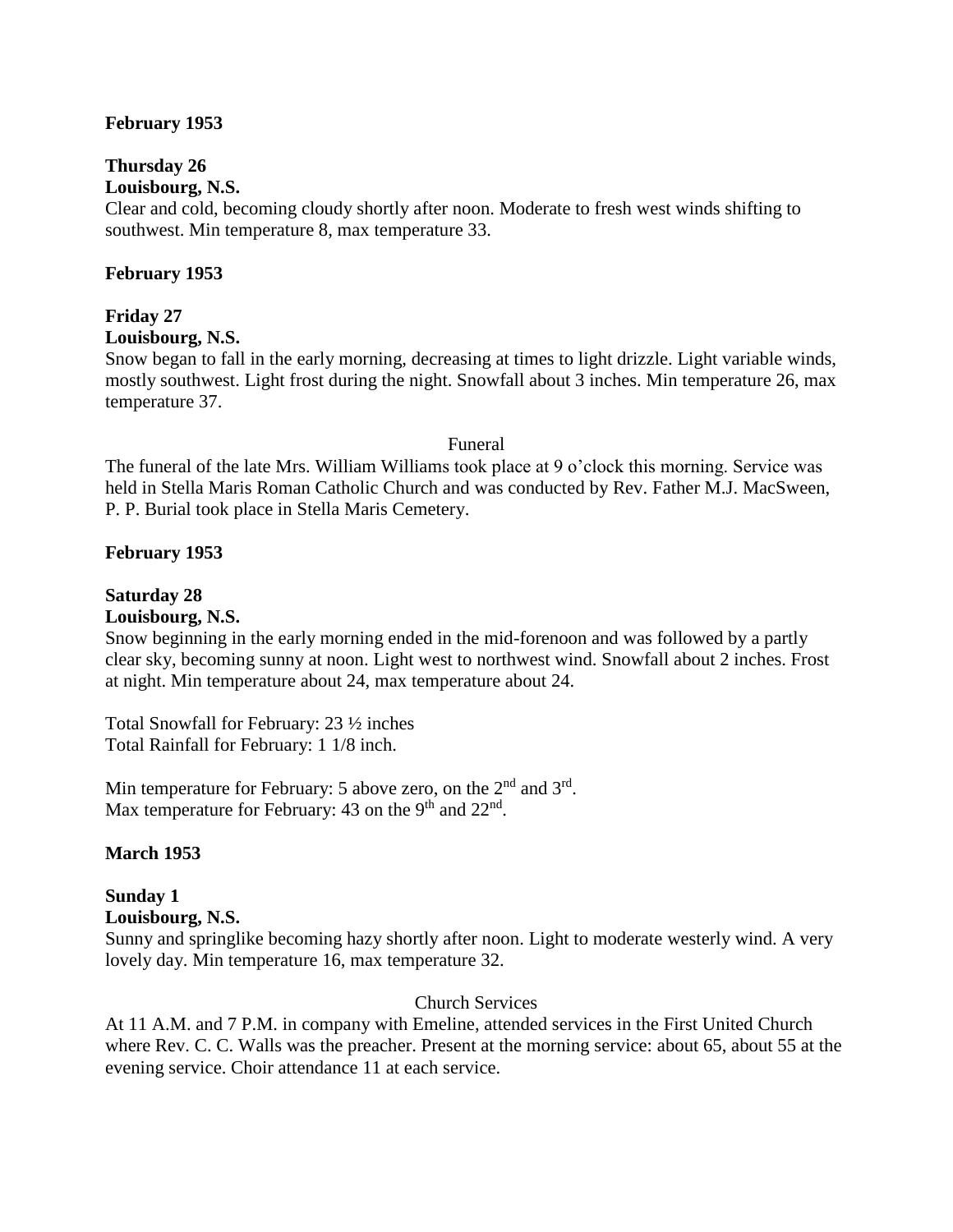#### **March 1953**

# **Monday 2**

# **Louisbourg, N.S.**

Partly cloudy, clearing in the forenoon, mostly sunny during the afternoon. Moderate to fresh northwest wind, decreasing to light in the evening. Min temperature 18, max temperature 34.

#### **March 1953**

# **Tuesday 3**

**Louisbourg, N.S.**

Clear with light to moderate northwest wind. A very lovely winter day. Min temperature 14, max temperature 31.

#### Death of John Hector MacDonald

The death of John Hector MacDonald, occurred at the City Hospital, Sydney last night. He was a native of Sandfield, Mira and was about 69 years of age.

#### Letter From Beatrice

Received a letter from my sister-in-law at Winnipeg saying that my brother, Wentworth has suffered a slight stroke and was in a hospital.

#### **March 1953**

# **Wednesday 4**

#### **Louisbourg, N.S.**

Cloudy and chilly with light to moderate southerly winds, increasing in the afternoon to gale force. The snow began to fall at about 4 P.M. About an hour later it turned to rain and drizzle. Snowfall about 1 inch. Min temperature 6, max temperature 35.

#### To Sydney and Return

Left here at 8 A.M. and motored to Sydney in the mail truck with Alex Burke. Returning, left Sydney at 12:15 P.M. on Highland Lines Bus. Made several business calls at Sydney, including one to Woodill's Agency, where I arranged for repairs to my typewriter.

#### **March 1953**

# **Thursday 5**

# **Louisbourg, N.S.**

Gale of last night moderated in the early morning. Rain ended at about 10:30 A.M. Cleared during the early afternoon. Wind shifting to westerly increasing to strong and to northwest in the evening decreasing. Rainfall of last night and today 1 1/4 inch. Min temperature 27, max temperature 39.

#### **March 1953**

**Friday 6**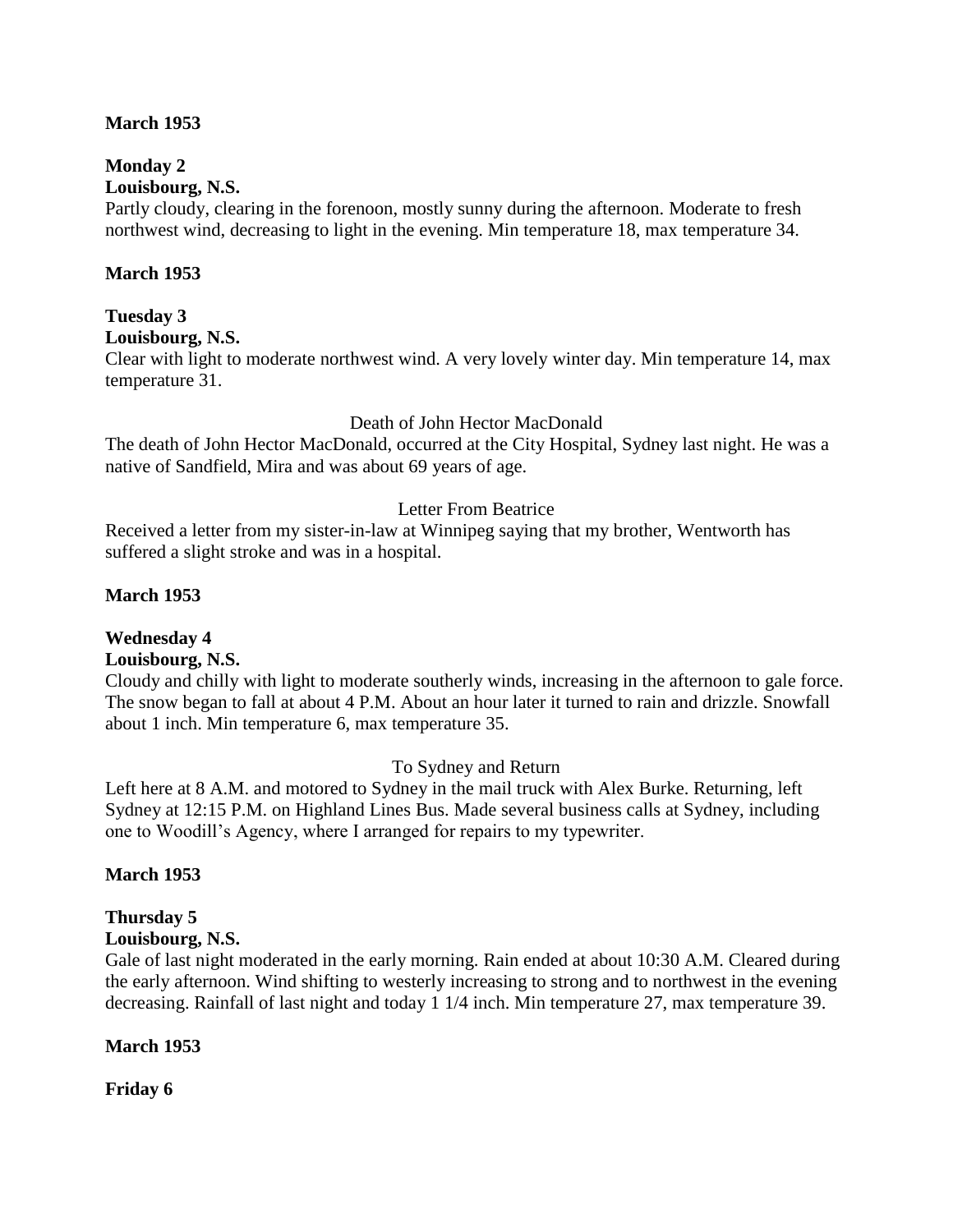#### **Louisbourg, N.S.**

Clear during the forenoon. Cloudy with a light snow squall at noon. Mostly sunny during the afternoon. Light westerly winds. Min temperature 21, max temperature 33.

#### Death of Joseph Stalin Russian Dictator

Press and radio announced the death of the Russian Premier, Joseph Stalin which is said to have taken place last night in Moscow.

# C. S. S. Saurel

Canadian Government Steamer, "Saurel" Capt. [blank], arrived in the evening and docked at the Freight Wharf.

#### **March 1953**

#### **Saturday 7**

#### **Louisbourg, N.S.**

Clear and cold with fresh northwest winds, decreasing to light in the early part of the night. Min temperature 8, max temperature 32.

#### Bean Supper

At 5 P.M., in company with Emeline, attended a Bean Supper held in Calvin hall under the auspices of the First United Church Brotherhood.

#### **March 1953**

# **Sunday 8**

# **Louisbourg, N.S.**

Hazy with sunny intervals. Cold with light northerly winds. Min temperature 7, max temperature 24.

#### Church Service

At 11 A.M. and 7 P.M. in company with Emeline, attended services in the First United Church where Rev. C. C. Walls was the preacher. Attendance at the morning service about 45, evening about 55. Choir attendance: A.M. 9, P.M. 8.

#### Visited the Townsend's

After church in the evening, Emeline and I visited Mr. and Mrs. Arthur M. Townsend at their home on Alma Street. Mr. Townsend met with an accident by falling from a ladder, about a week ago. He was confined to his bed, but is now able to be up and around the house.

#### Visitors from Huntington

In the afternoon, Mr. and Mrs. Fred Huntington, daughter, Lorna and infant son, Linden and Mrs. Clifford Huntington, my sister, arrived from Huntington and spent the afternoon with us. They left for home at about 6 P.M.

#### **March 1953**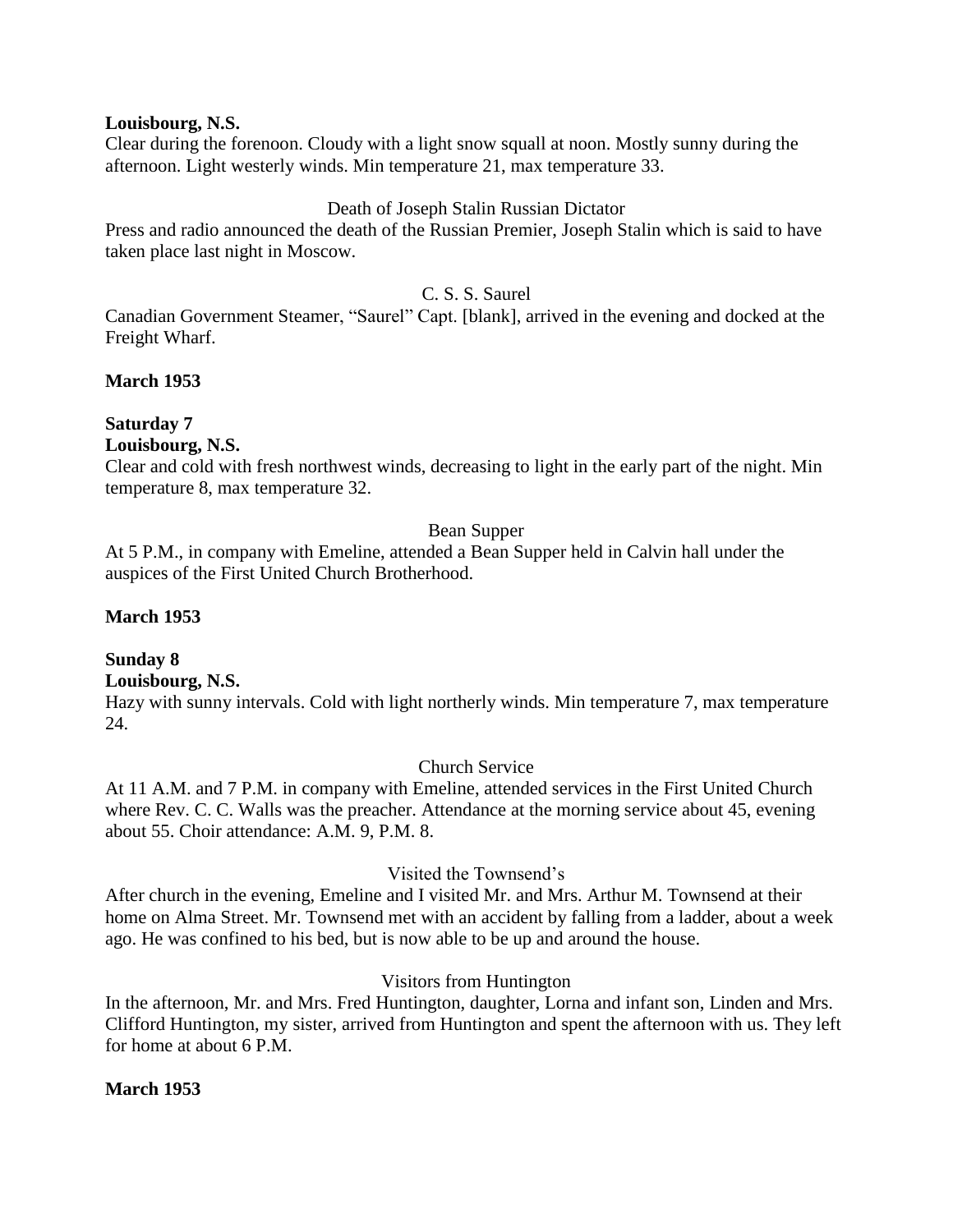#### **Monday 9 Louisbourg, N.S.**

Cloudy and very chilly with strong northeast wind. Light snow squalls at intervals all day. Clouds of dust and snow driven with the wind. Min temperature 7, max temperature 22.

# Garden Club

Attended a meeting of the recently organized Garden Club. Meeting held in the school building with Mrs. Harvey Lewis, presiding.

# **March 1953**

# **Tuesday 10**

# **Louisbourg, N.S.**

Sunny and cold with fresh to strong northwest wind. Light snow squalls during the night. Min temperature 7, max temperature 23.

# **March 1953**

# **Wednesday 11**

# **Louisbourg, N.S.**

Sunny and cold with fresh to strong northerly wind. Light snow squalls in the early morning. Snowfall of last night about  $\frac{1}{2}$  inch. Min temperature 8, max temperature 27.

# S. S. ANGUSLAKE

Steamer, "Anguslake" arrived shortly after noon for a cargo of coal. Loading began at 4P.M. First coal to be shipped from here this season.

# Death of Wentworth B. Huntington

Received a telegram at about 6 o'clock this evening from Beatrice, stating that her husband, my brother had passed away.

# **March 1953**

# **Thursday 12**

**Louisbourg, N.S.**

Cloudy with some partly clear intervals. Moderate westerly wind. Min temperature 10, max temperature 43.

# S. S. ANGUSLAKE

Steamer, "Anguslake" sailed in the forenoon with a cargo of coal, enroute to Halifax. First cargo of coal to be shipped from Louisbourg this season.

# **March 1953**

**Friday 13**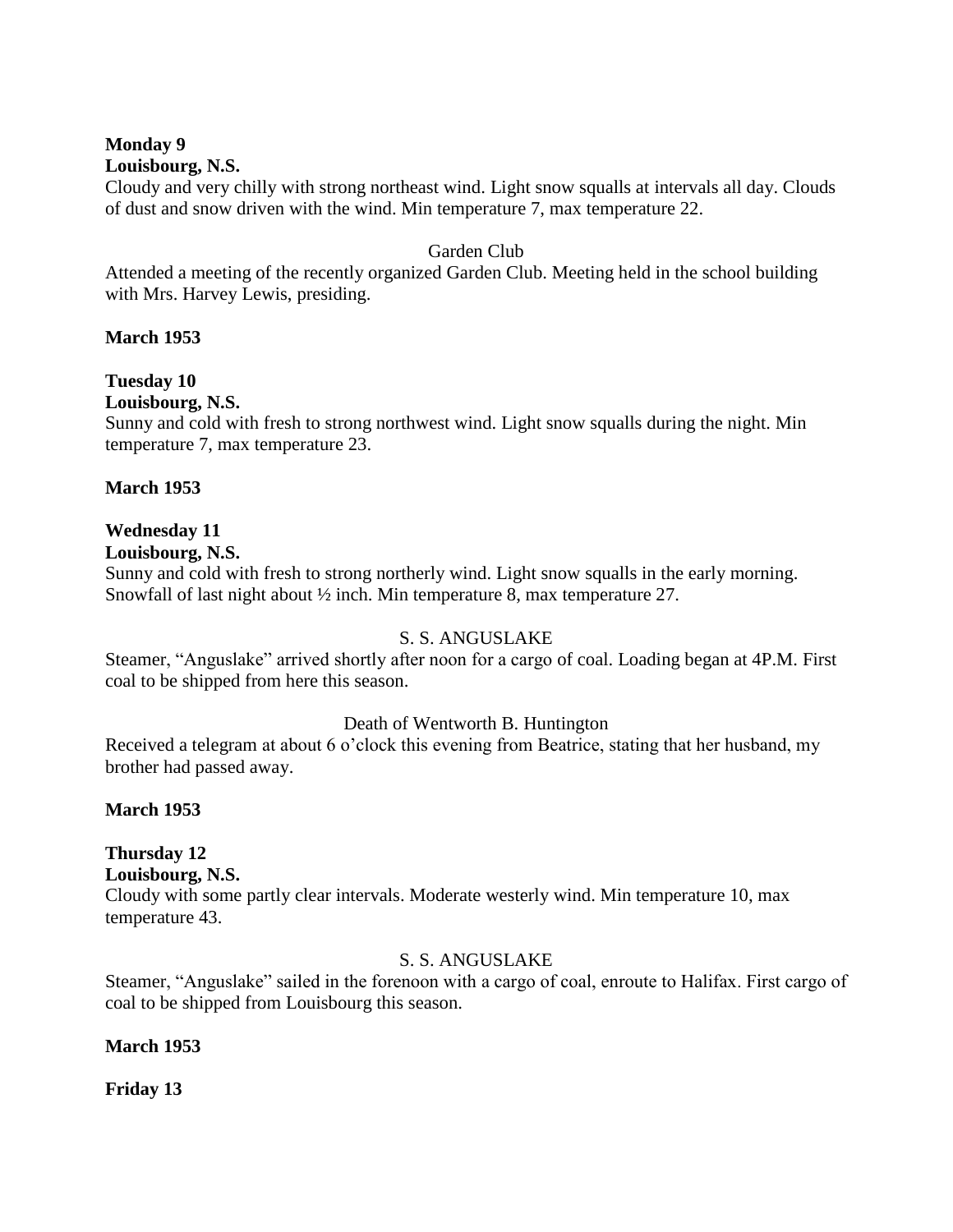#### **Louisbourg, N.S.**

Cloudy with light drizzle of snow beginning in the early morning and continuing until late into the night. Moderate to fresh northeast wind. Min temperature 20, max temperature 32.

#### Death of F. J. Mitchell

The death of Frederick J. Mitchell, occurred at his home on Mitchell Avenue, Dominion today. Mr. Mitchell who was 87 years of age was the son of the late Mr. and Mrs. Henry Mitchell. Henry Mitchell was owner of the Old Bridgeport Collieries, which later became the Property of the Dominion Coal Company Ltd. Mr. Mitchell was a school teacher as a young man but early in life engaged in general mercantile business which he operated until shortly before his death. He was for many years Mayor of the Town of Dominion being the first person to hold that office after the incorporation.

#### **March 1953**

# **Saturday 14**

# **Louisbourg, N.S.**

Snow storm of yesterday and last night was followed by rain in the morning which continued until mid-afternoon. Fresh to strong easterly and southerly winds, decreasing to light in the forenoon, melted as the temperature rose at noon. Streets very slushy. Snowfall of yesterday and last night about 6 inches. Rainfall about 3/4 inch. Min temperature 21, max temperature 37.

**March 1953**

# **Sunday 15 New Moon Today Louisbourg, N.S.**

Cloudy with a few partly clear intervals. Fresh to strong northwest wind shifting to north during the afternoon. Min temperature 26, max temperature 33.

#### French Trawler "SATURNIA H. 2627

French Fishing Trawler, Saturnia H. 2627 arrived at about 9:30 A.M. and docked on the east side of the Freight wharf.

#### S. S. MIQUELON

French Passenger and Freight Steamer, "MIQUELON" arrived last night or early this morning and docked at the Government wharf. The Miquelon runs between Halifax, N.S. and St. Pierre.

# Church Services

At 11 A.M. and 7 P.M. in company with Emeline attended services in the First United Church where Rev. C. C. Walls was the preacher. Present in the morning about 45, in the evening about 50. Choir attendance: 9 at each service.

#### **March 1953**

**Monday 16**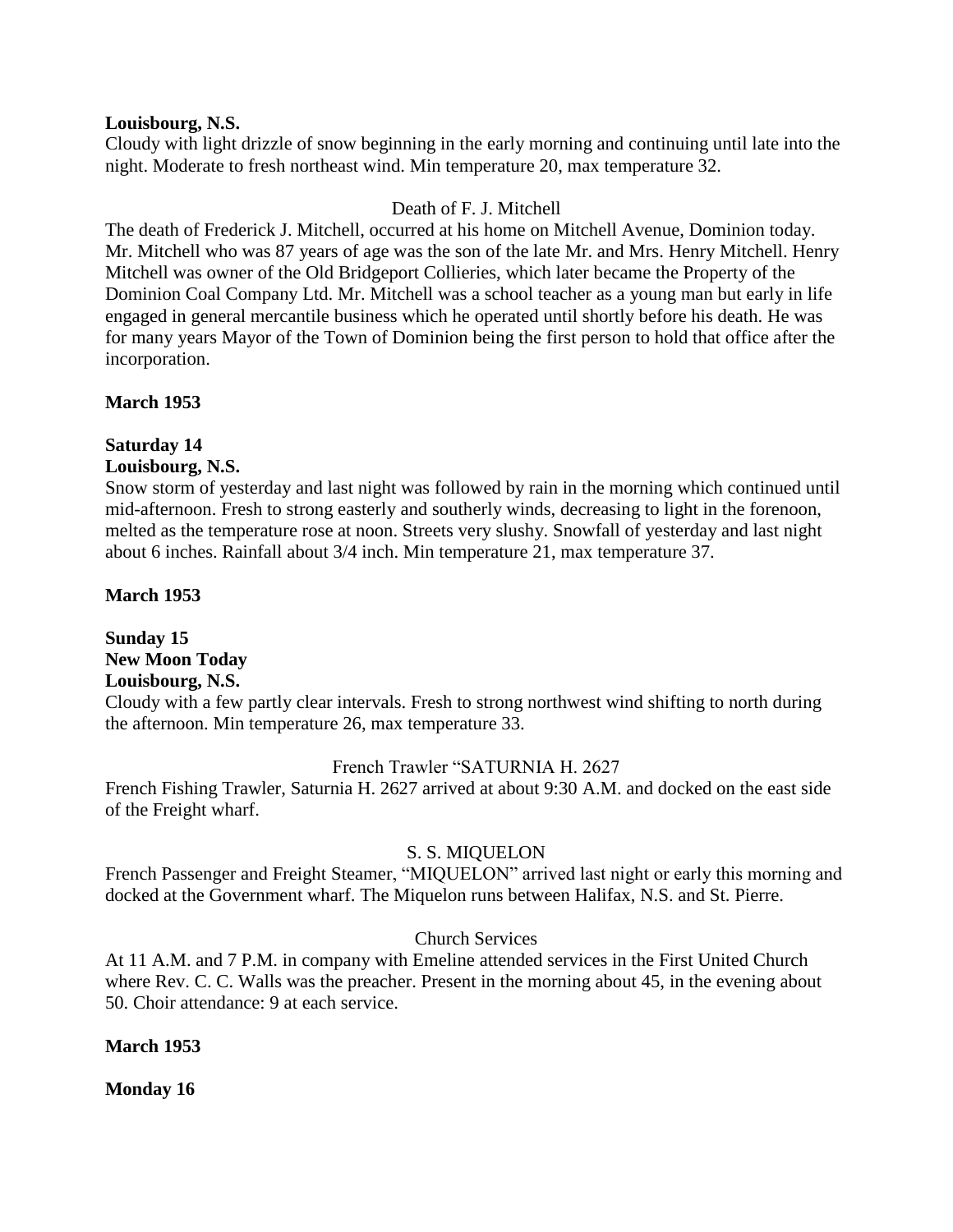#### **Louisbourg, N.S.**

Cloudy with fresh to strong easterly winds, shifting to southerly in the early afternoon. Min temperature 26, max temperature 36.

#### S. S. MIGUELON

French Passenger and Freight Steamer, "Miguelon" sailed during the afternoon.

#### Tug EMPIRE JOHN

British Empire Steel and Coal Company's Tug, "EMPIRE JOHN" arrived from Sydney this evening.

#### **March 1953**

# **Tuesday 17**

**Louisbourg, N.S.**

Rain in the early morning, ending in the forenoon. Cloudy and mild during the afternoon. Strong southeast wind shifting to southwest and moderating. Rainfall about 1/4 inch. Min temperature 28, max temperature 40.

#### Drift Ice

Harbor full of slab drift ice. First drift ice this season.

#### **March 1953**

# **Wednesday 18**

# **Louisbourg, N.S.**

Sunny, but becoming cloudy early in the day. Moderate northwest wind. Min temperature 24, max temperature 40.

#### S. S. ANGUSLAKE

British Steamer, "Anguslake" arrived in the morning for a cargo of coal.

# Choir Practice

At 8 P.M. in company with Emeline, attended and conducted choir practice in the First United Church.

#### S. S. URANIA

French fishing Trawler, "Urania" arrived in the afternoon and docked on the east side of the Freight wharf. I understand she is here for the purpose of landing a man who was ill.

#### **March 1953**

**Thursday 19 Louisbourg, N.S.** Mostly cloudy with light to moderate easterly winds. Min temperature 28, max temperature 36.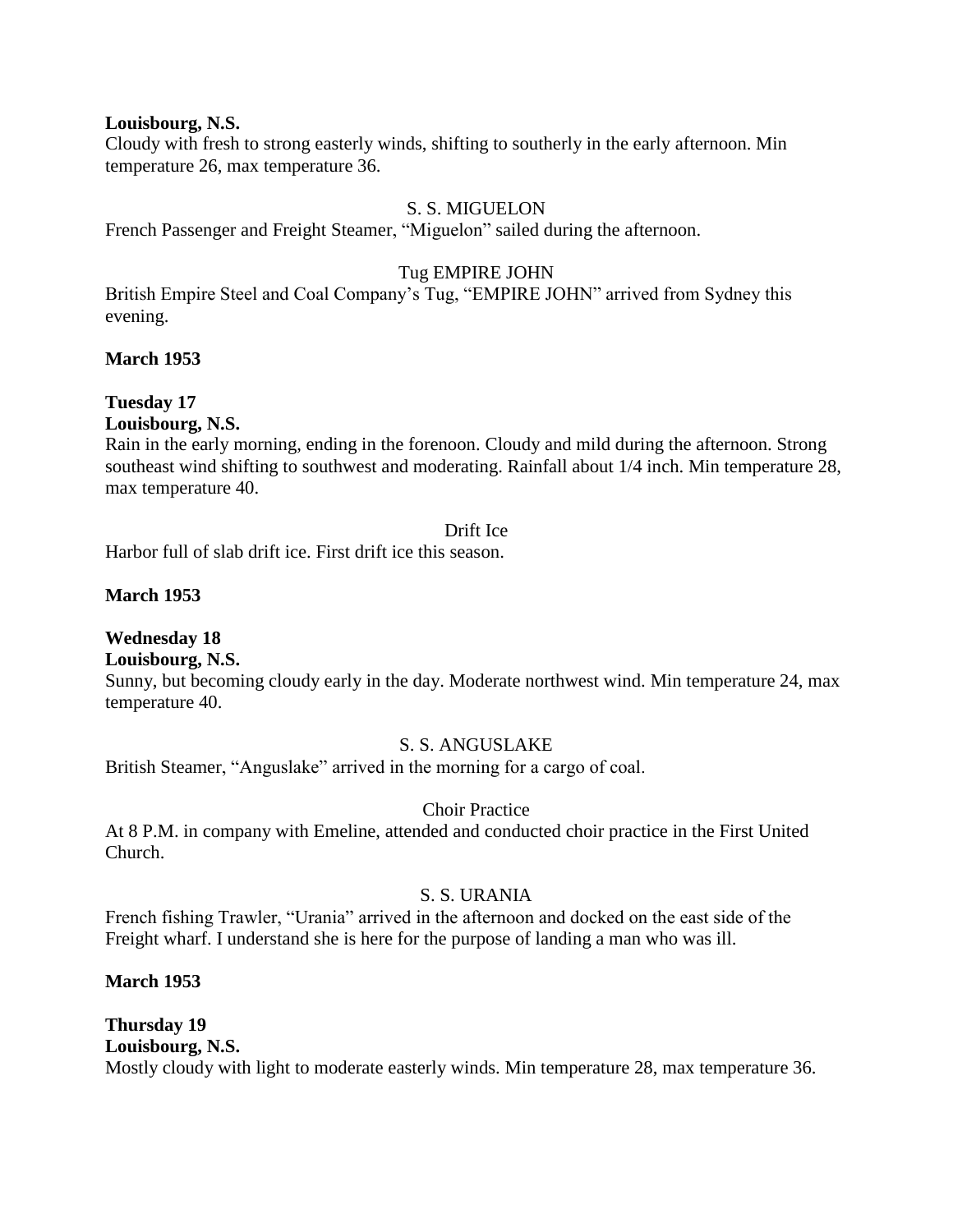#### S. S. ANGUSLAKE

Steamer, "Anguslake" sailed in the morning with a cargo of coal.

#### Trawlers, SATURNIA and URANIA

French Trawlers, "Saturnia" and "Urania" sailed enroute to the fishing grounds in the morning.

# S. S. SEABOARD TRADER

Steamer, "Seaboard Trader" arrived in the evening and docked on the east side of the Freight wharf. This boat is her for the purpose of loading a part cargo of steel products.

#### **March 1953**

**Friday 20**

**Louisbourg, N.S.**

Cloudy, becoming mostly clear during the forenoon. Cloudy at night. Light to moderate easterly winds. Min temperature 25, max temperature 37.

#### **March 1953**

# **Saturday 21**

**Louisbourg, N.S.**

Sunny and cool with moderate to fresh easterly winds. Min temperature 24, max temperature 40.

#### Nova Scotia Legislature Prorogued

The Nova Scotia Legislature which has been in session since the 3<sup>rd</sup> of February last prorogued today.

#### E. MacKay Forbes sworn In

E. MacKay Forbes, Q.C. today was sworn in as Stipendiary Magistrate of the Town of Glace Bay. Mr. Forbes succeeds C. Roy MacDonald, Q.C. who recently resigned from that office. The oath of office was administered by Mayor Dan A. MacDonald of Glace Bay. Mr. Forbes, a former Mayor of Glace Bay, is and has been for several years, solicitor for the Town of Louisbourg.

# **March 1953**

# **Sunday 22**

#### **Louisbourg, N.S.**

Remarkably clear with light to moderate northeast wind. A very lovely early spring day. Min temperature 24. Max temperature 48.

#### Church Services

At 11 A.M. and 7 P.M. in company with Emeline, attended services in the First United Church where Rev. C. C. Walls was the preacher. About 60 persons present at each service. Choir attendance: A.M. 12, P.M. 14.

# S. S. ANGUSLAKE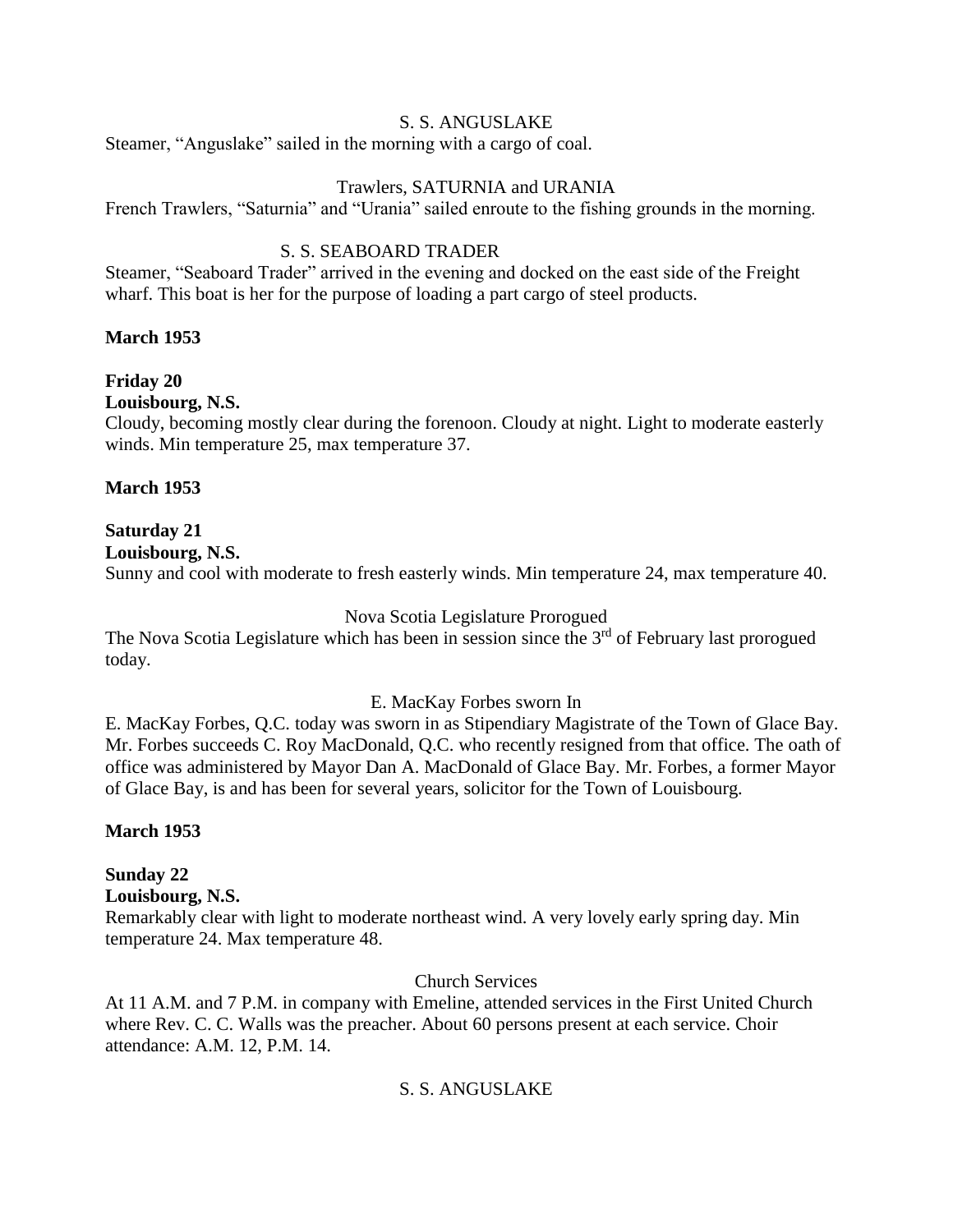Steamer, "Anguslake" arrived last night or early this morning for a cargo of coal.

# **March 1953**

# **Monday 23**

#### **Louisbourg, N.S.**

Sunny and cool with fresh to strong north winds, deceasing at night. Min temperature 26, max temperature 38.

# **March 1953**

# **Tuesday 24**

# **Louisbourg, N.S.**

Sunny and cool with light northerly wind, shifting to southerly. An ideal day. Min temperature 20, max temperature 40.

# QUEEN MARY DIES

Queen Mary, widow of the late King George the fifth died this evening at her home, Marlborough House, London, England, after an illness of several months. She was 85 years of age, being born on May 26, 1867, the daughter of the Duke and Duchess of Leck. In 1901 the future King and Queen toured Canada from coast to coast as the Duke and Duchess of York. On October 19, I had the privilege of seeing them as they were escorted through the streets of Halifax, N.S. In the afternoon a military display was held on Halifax Common, the Duke and Duchess being present, when the Duke presented medals to soldiers who has recently returned from Boer War in South Africa. The Duke and Duchess sailed enroute for home on October 21, 1901 on board the Royal Yacht, "Ophir". As she sailed down Halifax harbor the band on board player "Home Again".

# **March 1953**

# **Wednesday 25**

#### **Louisbourg, N.S.**

Sunny and cool with light northerly winds, which shifted to south in the forenoon and to southeast in the afternoon, increasing to fresh in the evening. Min temperature 26, max temperature 39.

#### Choir Practice

At 8 P.M. in company with Emeline, attended and conducted choir practice in the First United Church.

#### **March 1953**

# **Thursday 26**

#### **Louisbourg, N.S.**

Cloudy during the forenoon, partly clear in the afternoon. Cool with moderate to fresh easterly winds. Min temperature 30, max temperature 42.

# S. S. SEABOARD TRADER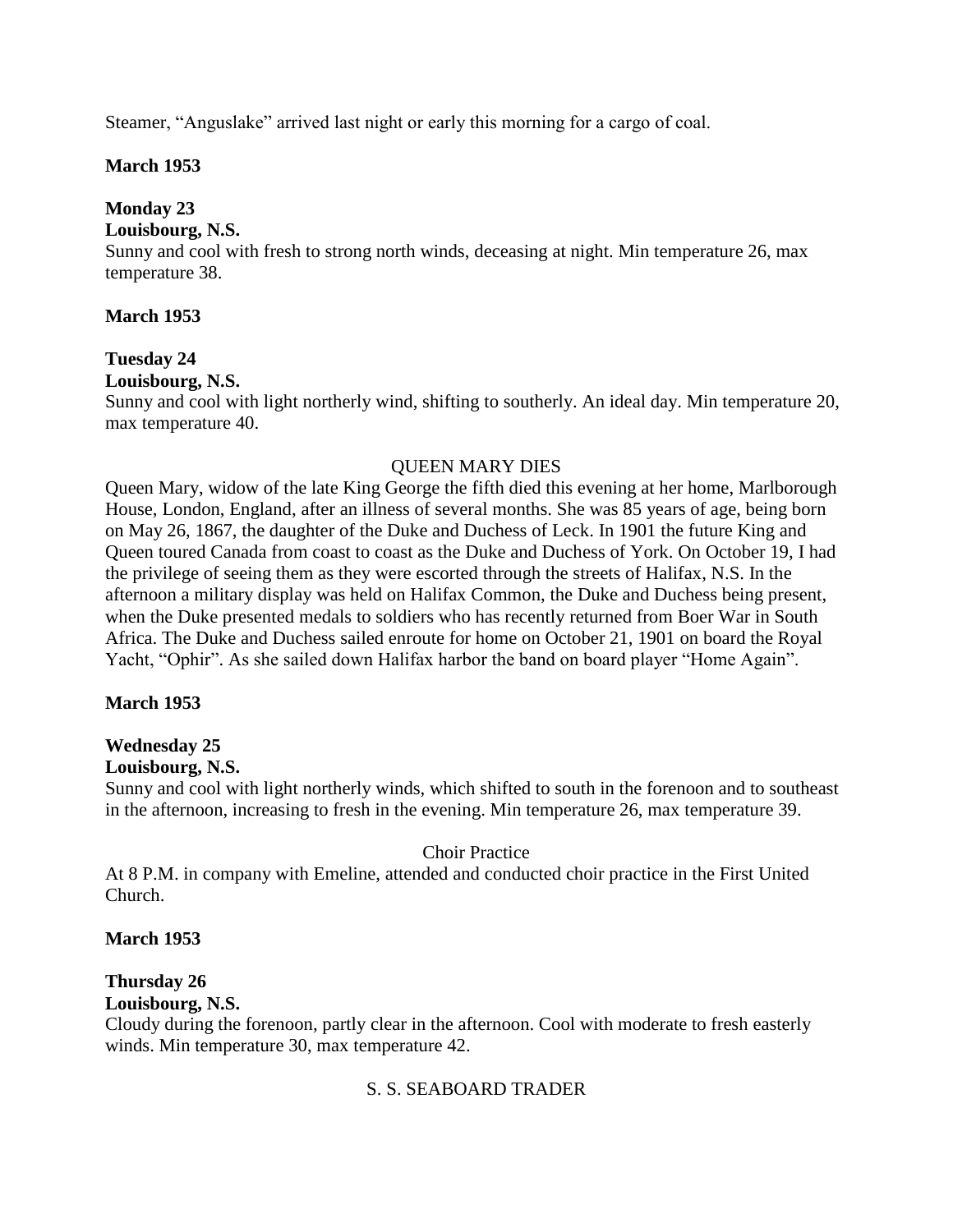Canadian Steamer, "Seaboard Trader" which loaded a part cargo of steel products at this port, sailed at 7 A.M. enroute to Liverpool, England via Halifax, N.S. While here she took on board about 4000 tons of steel products. This is the first shipment of steel from Louisbourg this season.

#### Supper and Sale

At 5 P.M. in company with Emeline, attended the semi-annual Supper and Sale held under the auspices of the MacMillan Club of the First United Church.

#### Sailed for Sydney

British Empire Steel and Coal Company's tug, "Empire John", Capt Cobbham, which has been here since the 16<sup>th</sup> of this month, sailed for Sydney today to resume her duties at that port.

#### **March 1953**

**Friday 27 Louisbourg, N.S.** Cool and clear with fresh easterly winds. Min temperature 28, max temperature 40.

# S. S. MIQUELON

French Steamer, passengers, mail and freight arrived and sailed. The Miguelon plys between Halifax and St. Pierre Miguelon. While here she picked a quantity of mail, which was brought from Sydney by truck.

#### **March 1953**

# **Saturday 28**

# **Louisbourg, N.S.**

Cloudy and cool with some fog. Rain beginning in the afternoon continued during the night. Moderate easterly winds. Min temperature 30, max temperature 40.

#### **March 1953**

#### **Sunday 29 Palm Sunday Louisbourg, N.S.**

The rain of yesterday and last night ended in the early morning. Today is cloudy and foggy with light winds. Misty in the early part of the night. Rainfall of yesterday and last night was 1 1/4 inch. Min temperature 33, max temperature 42.

#### Church Services

At 11 A.M. and 7 P.M., accompanied by Emeline, attended services in the First United Church where Rev. C.C. Walls was the preacher. Present in the morning about 45, in the evening about 50. Choir attendance: A.M. 11, P.M. 12.

Held choir practice at the close of the evening service for numbers for the special service on Holy Week and Easter Sunday.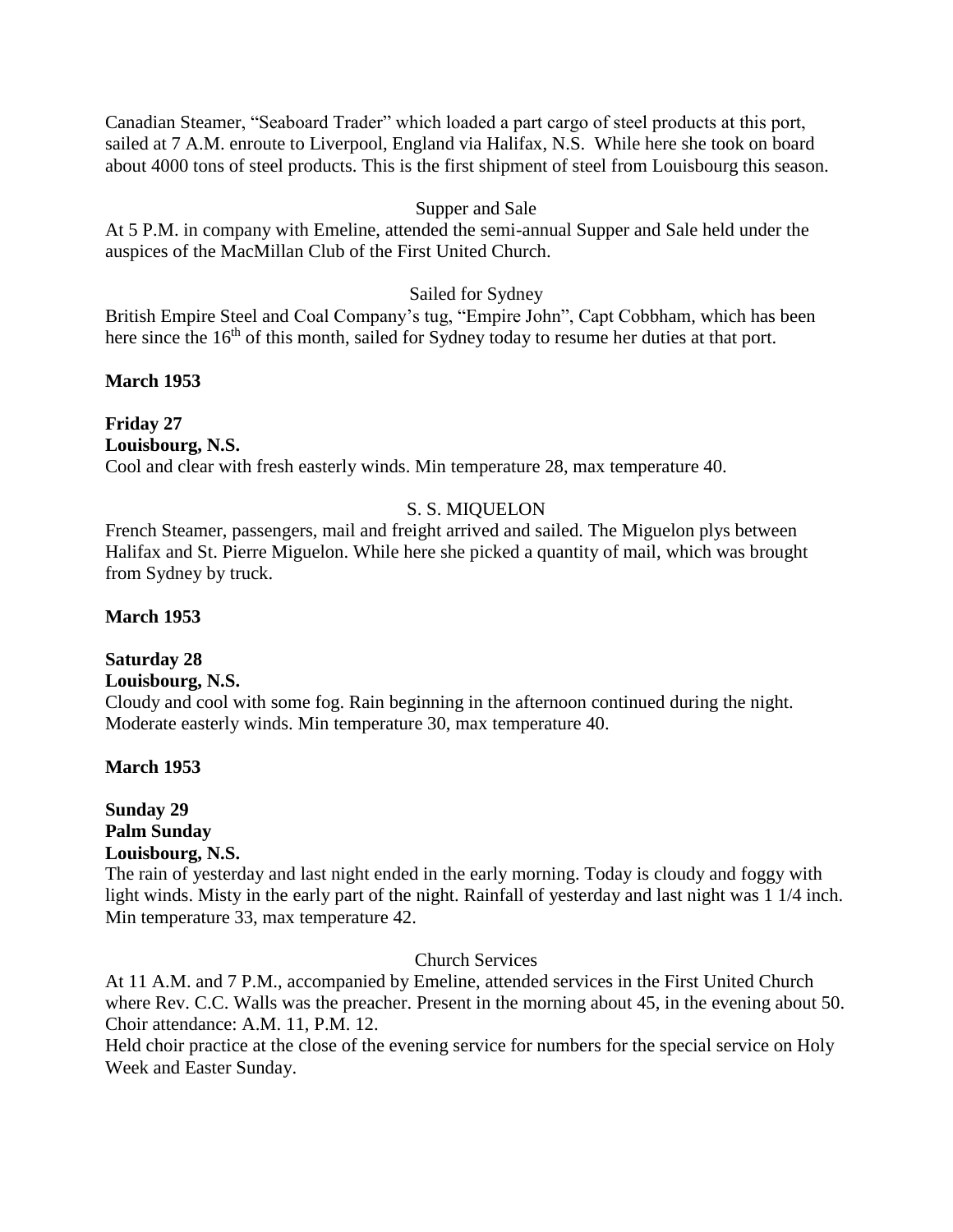#### **March 1953**

# **Monday 30**

# **Louisbourg, N.S.**

Cloudy and foggy with light to moderate easterly winds, increasing to fresh in the evening and to strong during the night. Rain during the afternoon and evening, continuing during the night. Min temperature 35, max temperature 42.

#### **March 1953**

# **Tuesday 31**

#### **Louisbourg, N.S.**

Cloudy and cool with light easterly winds and some fog. Rainfall of yesterday and last night 1/4 inch. Min temperature 34, max temperature 48.

Snowfall for March 1953 7 <sup>1</sup>/<sub>2</sub> inches Rainfall for March 1953 33/4 inches Min temperature for March 1953 6 on the  $4<sup>th</sup>$ Max temperature for March 1953 48 on the  $22<sup>nd</sup>$  and  $31<sup>st</sup>$ .

# **April 1953**

# **Wednesday 1**

**Louisbourg, N.S.**

Rain in the early morning. Cloudy with some fog becoming partly clear in the late afternoon. Light variable winds, mild. Rainfall about 1/4 inch. Min temperature 34, max temperature 49.

#### Holy Week Services

At 7:30 P.M. in company with Emeline, attended the first of the series of Holy Week services in the First United Church. Service in charge of Rev. C.C. Walls with the special speaker Rev. S. G. MacQueen, pastor of St. Andrew's United Church, Sydney. About 65 present. Choir attendance: 14. Held choir practice at the close of the service.

# **April 1953**

# **Thursday 2**

# **Louisbourg, N.S.**

Cloudy and cool with some fog. Moderate northeast wind. Misty at night. Min temperature 33, max temperature 43.

#### Holy Week Service

At 7:30 P.M. in company with Emeline, attended the second in the series of Holy Week Services. Service was held in the First United church with Rev. C.C. Walls in charge. The guest speaker was Rev. H.G. MacKenzie of Gabarus United Church. About 80 present. Choir attendance: 13.

# **April 1953**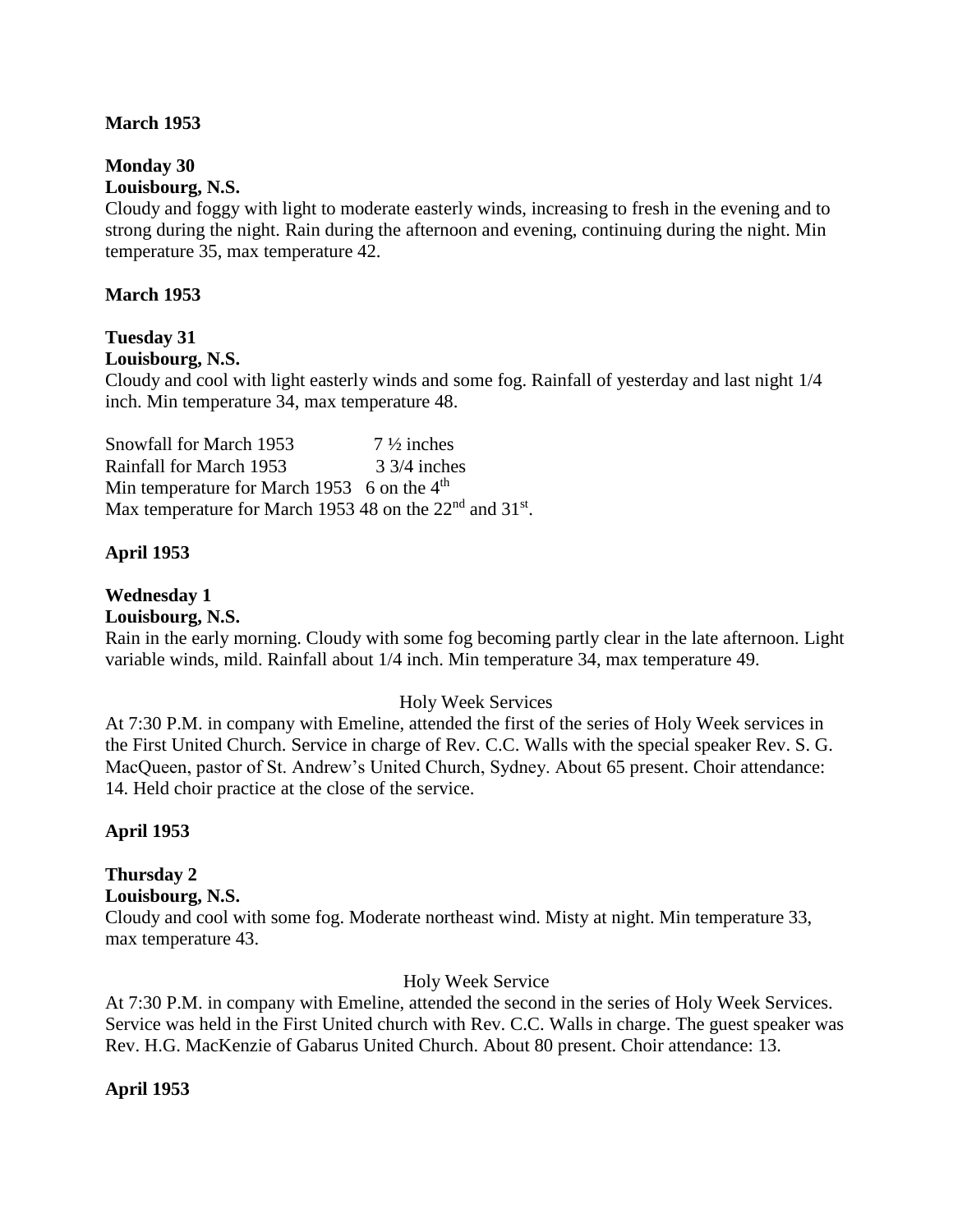#### **Friday 3 Louisbourg, N.S.**

Cloudy and cool with some fog. Light to moderate northeast wind, becoming more northerly in the late afternoon. Min temperature 33, max temperature 43.

#### Holy Week Service

At 7:30 P.M. in company with Emeline, attended the third and last of the 1953 Holy Week Services. Service held in the First United Church with the preacher, Rev. C. C. Walls. Present at this service, about 70. Choir attendance: 13.

#### S. S. MIGUELON

French Steamer, "Miquelon" arrived and docked at the Government wharf. While here she picked up a quantity of mail, brought here by truck from Sydney.

# **April 1953**

# **Saturday 4**

# **Louisbourg, N.S.**

Cloudy and cool, becoming clear and sunny early in the afternoon. A very lovely afternoon and evening. Light northerly wind. Min temperature 36. Max temperature 53.

#### S. S. MIGUELON

French Steamer, "Miguelon" sailed.

# **April 1953**

#### **Sunday 5 Louisbourg, N.S.**

A few clear intervals during the forenoon, but mostly cloudy throughout the day. Some fog in the evening. Moderate northerly winds, northeast in the late afternoon and evening. Mild, no frost.

# Thermometer Destroyed

I very much regret that I am unable to give the minimum and maximum temperatures for the past 24 hours as I have been doing for many years past. At about 9:30 P.M., when I went out to take the readings, as I usually do, I found that some person had destroyed the thermometer. I suspect a boy who called at the house, after we came from church.

#### Church Services

At 11 A.M. and 7 P.M. in company with Emeline, attended services in the First United Church, where Rev. C. C. Walls was the preacher. The communion of the Lord's Supper was dispersed during the morning service. Four joined the church, on profession of faith at the morning service, among them, my niece, Jane Evelyn Huntington, who also received the rite of baptism. The others were: Muriel Smith, Marlene Fleet and Margaret MacGillivray. Mrs. Vernon MacIntyre was also received into church membership by transfer from Gordon United Church, Reserve Mines, Cape Breton, N.S.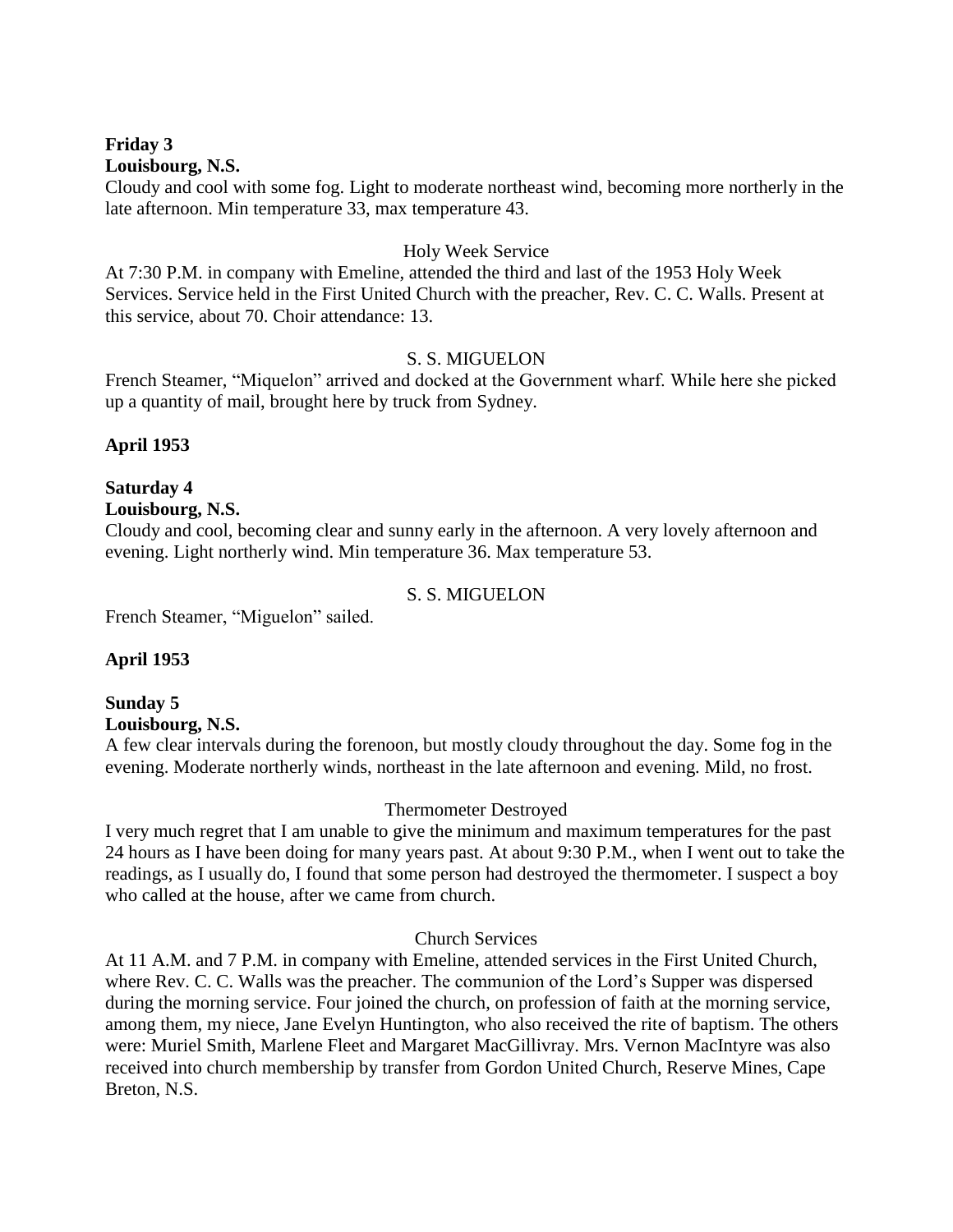About 125 present at the morning service and about 100 in the evening. Choir attendance: A.M. 12, P.M. 15.

# **April 1953**

# **Monday 6**

# **Louisbourg, N.S.**

Cloudy and mild with light northeast wind, shifting to southwest in the evening. Some fog at night. Light rain during the afternoon, showers at night.

# **April 1953**

# **Tuesday 7**

**Louisbourg, N.S.**

Cloudy with a few brief clear intervals in the afternoon. Foggy at night. Light southwest wind. Mild. Rainfall of yesterday and last night 1/8 inch.

# To Sydney and Return

Emeline and Jane went to Sydney on the 8 A.M. bus on a shopping trip. They returned on the Highland Lines Bus, leaving Sydney at 4:30 P.M.

# **April 1953**

# **Wednesday 8**

# **Louisbourg, N.S.**

Cloudy and mild becoming partly clear at noon. Cloudy in the late afternoon and evening. Foggy at night. Light variable winds. No frost.

# Choir practice

At 8 P.M. in company with Emeline, attended and conducted choir practice in the First United Church.

# **April 1953**

# **Thursday 9**

# **Louisbourg, N.S.**

Cloudy and chilly with light to moderate north to northeast winds. Some mist and fog at night. Temperature at 10 P.M., 38.

# Supper and Sale

At about 5 P.M., Emeline and I attended the semi-annual supper and Fancy sale, held in the Parish hall, under the auspices of the ladies of the congregation of St. Bartholomews Anglican Church.

# Fox Sparrows Arrived

A number of Fox Sparrows made their appearance in our back yard this morning, the first I have seen this season. They are on their northern migration usually arriving here at any time between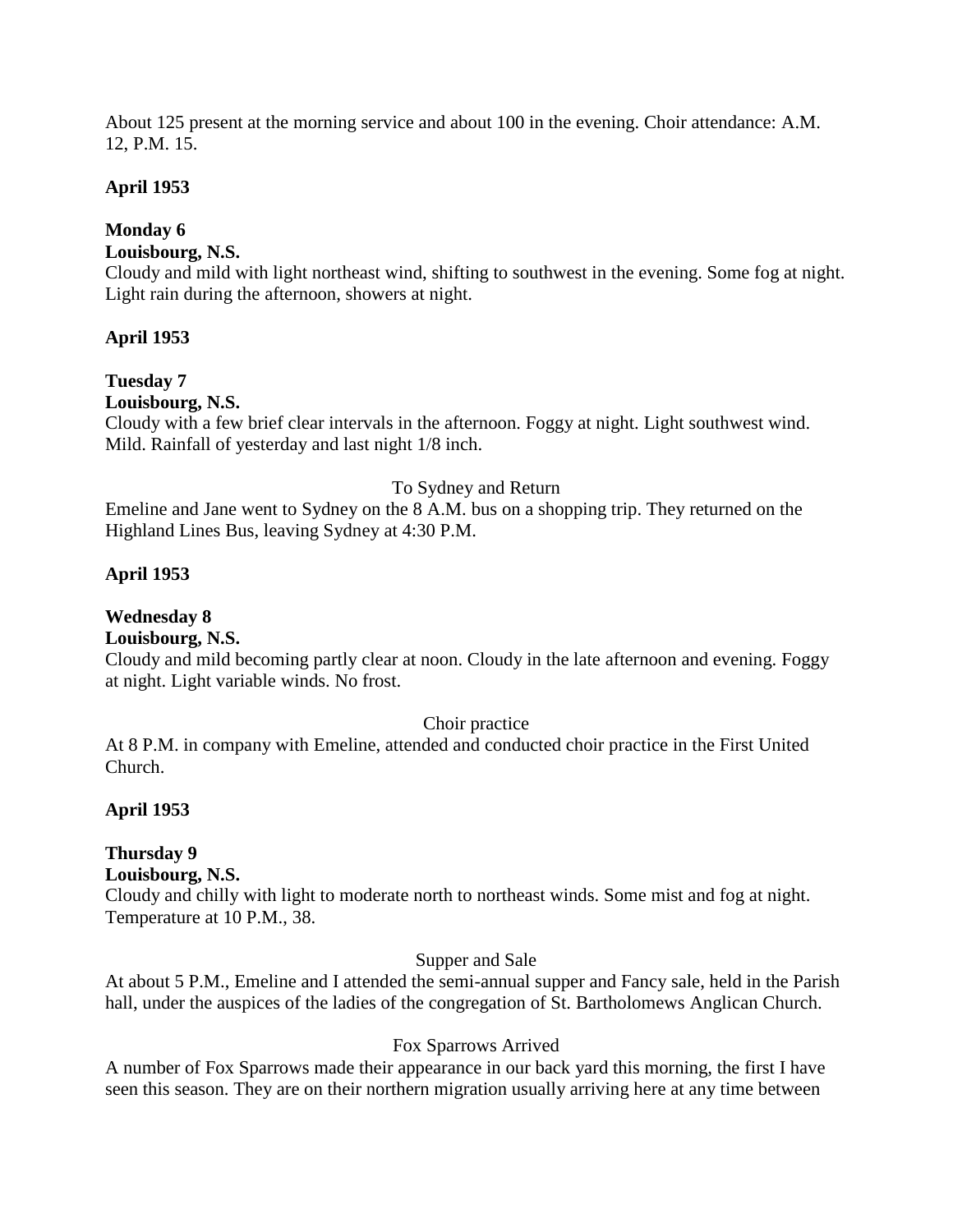the first and tenth of this month, and remaining for about three or four weeks.

# **April 1953**

# **Friday 10**

#### **Louisbourg, N.S.**

Cloudy and chilly with moderate easterly winds. Misty with some fog and occasional light drizzle of rain. Max temperature about 40.

# **April 1953**

# **Saturday 13**

**Louisbourg, N.S.**

Cloudy and cool with light to moderate northeast wind. Max temperature about 45.

# **April 1953**

# **Sunday 14**

# **Louisbourg, N.S.**

Cloudy and cool with light northeast wind, shifting to northwest and increasing to fresh. Light winds at night. Beginning at about 1 P.M. Sunny during the remainder of the afternoon. Max temperature about 52.

#### Church Services

At 11 A.M. and 7 P.M., in company with Emeline attended services in the First United Church where Rev. C. C. Walls was the preacher. Attendance in the morning about 75, in the evening about 55. Choir attendance: A.M. 8, P.M. 12.

# Fire Alarm

Fire Alarm sounded at about 4:15 P.M. for a small grass fire east of Warren Street. The firemen and pumper turned out, but the fire had been extinguished before they reached the scene.

# Choir Practice

Held choir practice at the close of the evening service.

# **April 1953**

#### **Monday 13 New Moon Today Louisbourg, N.S.**

Sunny in the morning becoming cloudy during the forenoon. Rain began to fall in the early afternoon and continued during the afternoon and night. Moderate variable winds, mostly south and southeast, increasing to strong at night. Max temperature about 50.

# Minstrel Show

At 8 P.M. Emeline and I attended a minstrel show in Calvin hall staged by Trinity Ministries of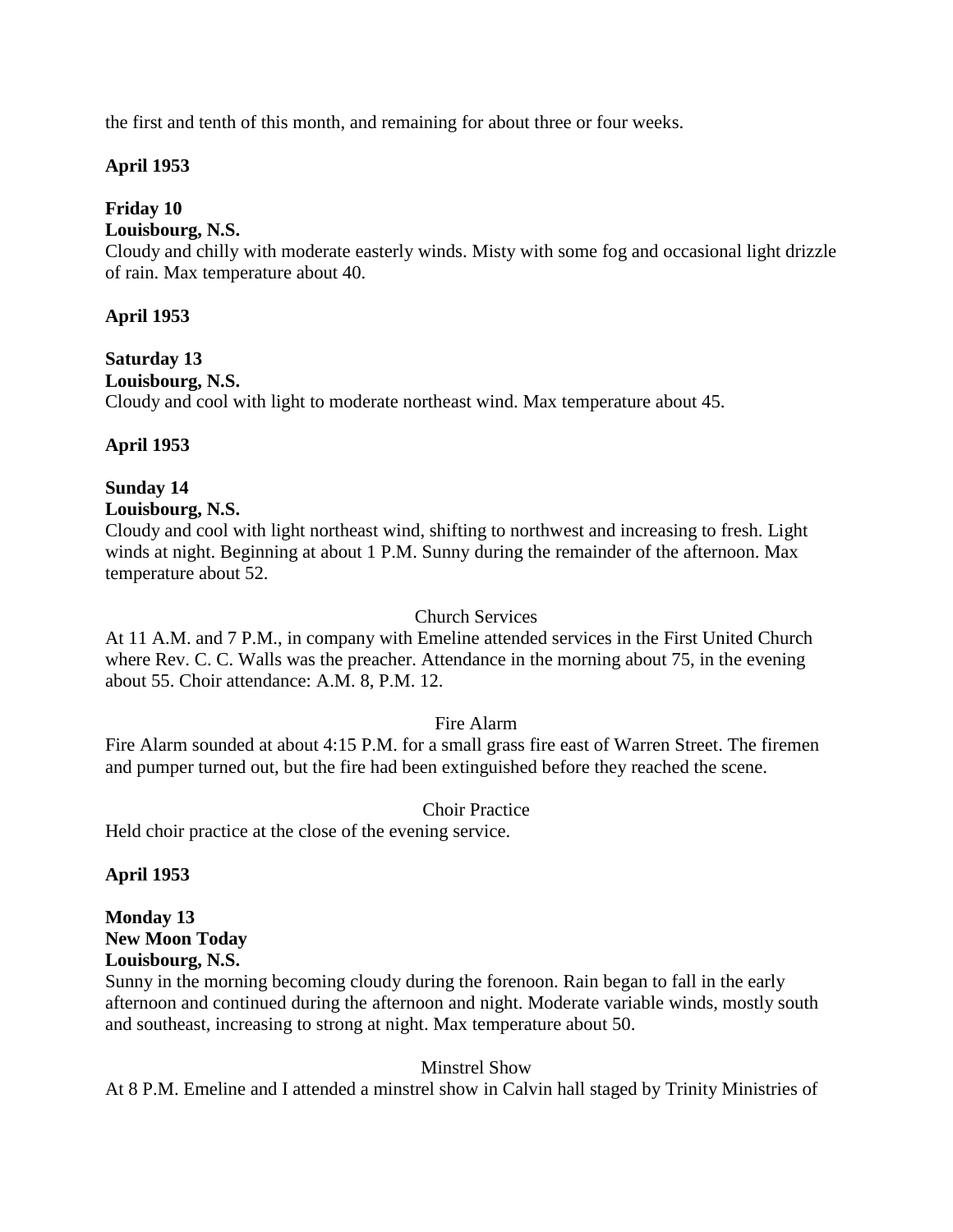Whitney Pier, Sydney under the auspices of the Brotherhood of the First United Church, Louisbourg. Owing to the inclemency of the weather the attendance was small.

#### Tidewater Men Returned

Men of the Tidewater Construction Company Limited under the direction of James Cumminger and Douglas Allan, Engineer returned today for the purpose of completing the sewer and water project in this Town.

#### **April 1953**

# **Tuesday 14**

#### **Louisbourg, N.S.**

Rain of last night ended early in the forenoon. Cleared at about noon. Sunny for a while during the afternoon. Cloudy in the evening. Moderate southwest wind increasing to strong in the evening. Max temperature about 45. Rainfall of yesterday and last night about 1 inch.

#### **April 1953**

#### **Wednesday 15**

#### **Louisbourg, N.S.**

Cloudy and cool with a few light showers, some of which were mixed with snow. Cloudy during the afternoon with the sun showing through occasionally. Strong south southwest wind, decreasing to light at night. Max temperature about 45.

Provincial Election Date Announced

According to radio and press report of today Premier Angus L. MacDonald, last night named May 26, 1953 as the date for the coming Provincial Election in Nova Scotia. May 12 is to be Nomination Day.

Death of Wilfred MacAlpine

See page April 17.

Death of Mrs. Alex Johnston

The death of Mrs. Alex Johnston, a former resident of Louisbourg, occurred at the home of her son-in-law and daughter, Mr. and Mrs. Cliff Shepherd, Glace Bay today after a long illness. Mrs. Johnston who was the former Miss Margaret Munroe of Kennington Cove, C.B. lived in this town for a number of years, before removing to Glace Bay. Surviving are one sister, Mrs. Anderson (Annie) Halifax and one brother, Archie Munroe, Louisbourg. She was about 86 years of age. Her husband predeceased her many years ago.

# **April 1953**

# **Thursday 16**

# **Louisbourg, N.S.**

Cloudy and cool becoming mostly clear in the afternoon. Fresh to strong northwest wind decreasing at night. Max temperature about 45.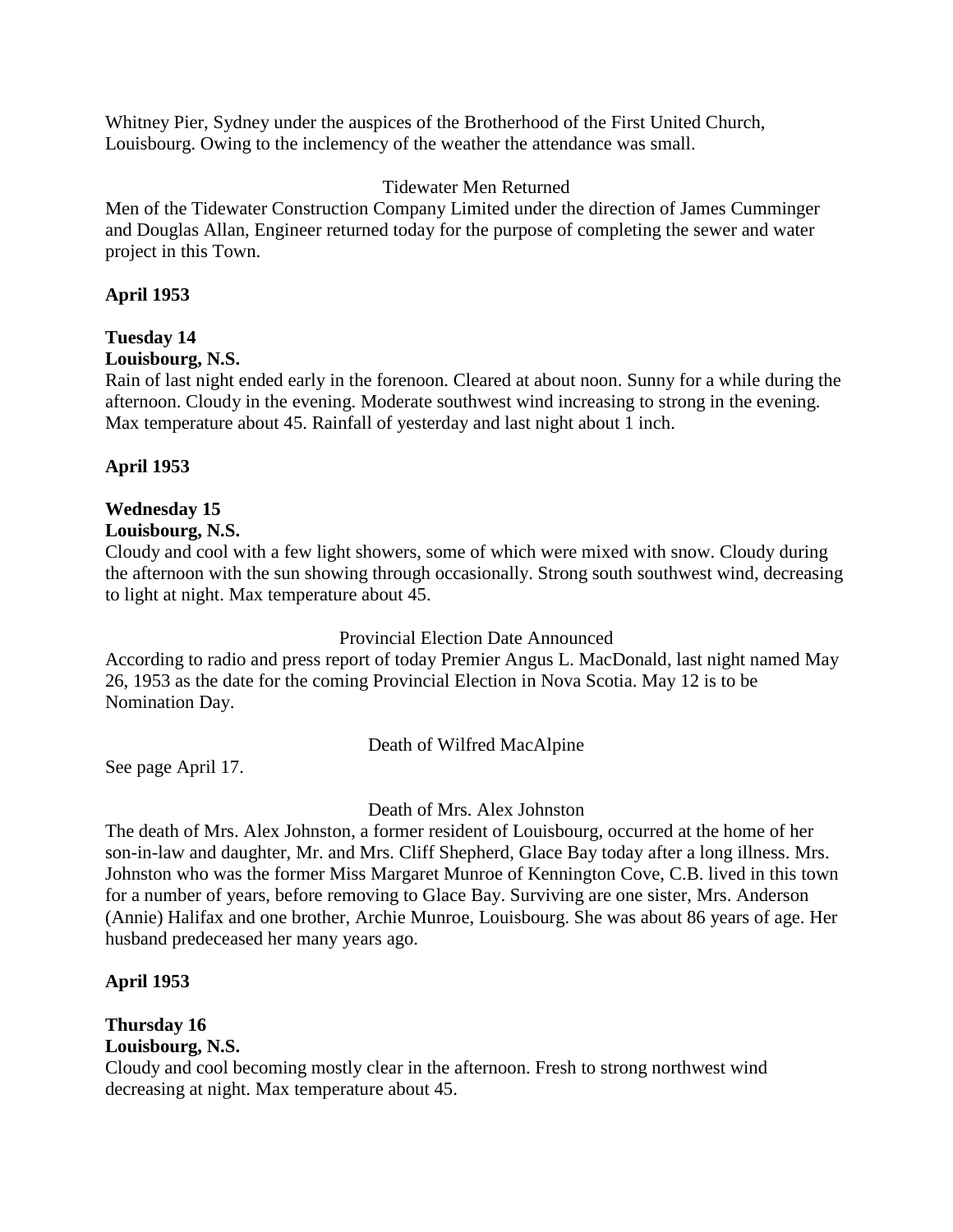# **April 1953**

#### **Friday 17 Louisbourg, N.S.**

Mostly clear, becoming cloudy during the afternoon with rain beginning to fall at about 8:30 P.M. Light southerly winds, shifting to southeast in the afternoon and increasing to strong in the early part of the night. Frost in the morning. Min temperature about 27, max temperature about 50.

#### Death of Wilfred MacAlpine

Today's issue of the Chronicle Herald, reported the death of Wilfred MacAlpine aged 53. Mr. MacAlpine was born at Louisbourg, a son of the late W.E. MacAlpine, who was Mayor of Louisbourg from 1909 until 1920. He served overseas in the 85<sup>th</sup> Battalion Cape Breton Highlanders in the First World War, was wounded at Vimy Ridge and as a result of the wound one arm was permanently crippled. After the war he went to Halifax where he was employed for a while with the workmen's compensation board and later as an accountant with Moirs Limited. He left Halifax about 22 years ago and went to Toronto where he was employed with the Rev Company as an accountant. According to the press account of his death, he died in the Fort Cumberland Hotel at Amherst, N.S. while enroute to Halifax. He is survived by his wife, the former Miss Mary Lane of Halifax, three brothers, Robert and Charles at Halifax, William at New Glasgow, one sister, Mrs. Margaret MacKay at Halifax.

# **April 1953**

# **Saturday 18**

# **Louisbourg, N.S.**

Cloudy and chilly with strong southwest and west -southwest winds. Rain showers mixed with snow beginnings in the forenoon and continuing at intervals until late into the night. Clear snow at times melting as it fell. Drizzle of rain. Min temperature about 35. Max temperature about 40.

# **April 1953**

# **Sunday 19**

# **Louisbourg, N.S.**

Cloudy with a few sunny intervals and light north west wind. A rather nice day. Max temperature about 45.

# Church Services

At 11 A.M. and 7 P.M. in company with Emeline, attended services in the First United Church. Service in the morning in charge of Rev. C. C. Walls with Rev. Robert MacNaught, Pastor of a United Church at Larnack, Ontario. At the evening service, when Rev. C.C. Walls was absent, the preacher was Rev. Harold Kennedy, pastor of the United Church at North River, St. Ann's, Victoria County, N.S. Present at the morning service about 110. At the evening service about 100. Choir attendance: A.M. 14, P.M. 16.

# **April 1953**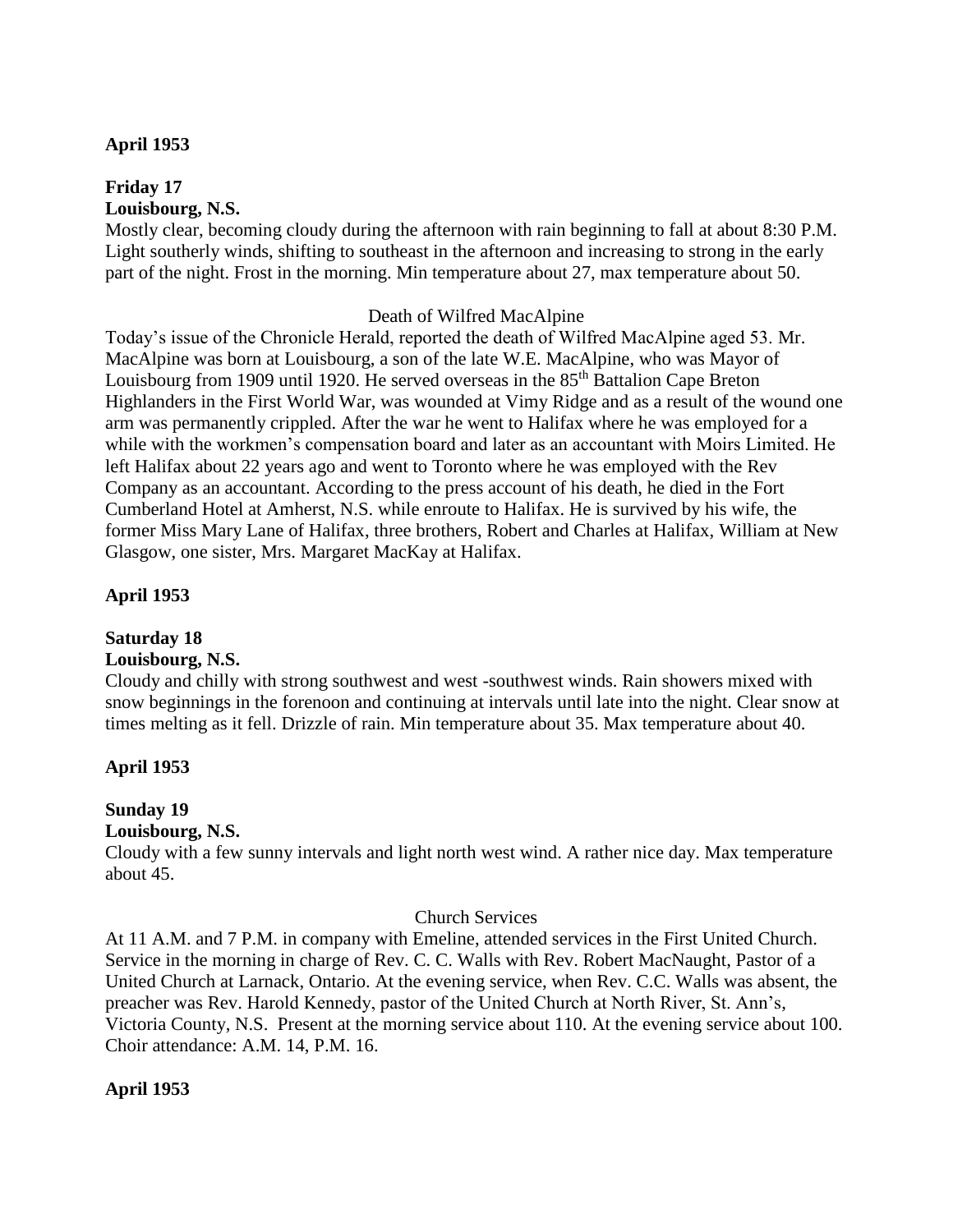#### **Monday 20 Louisbourg, N.S.**

Cloudy and cool with strong southeast wind shifting to southwest at night and moderating to light some fog. Rain beginning in the forenoon and ending in the evening. Rainfall ½ inch. Cleared during the night. Min temperature about 35, max temperature about 40.

# Fox Sparrows are Gone

Fox Sparrows which arrived here on the  $9<sup>th</sup>$  of this month on their northerly migration have all disappeared. They usually remain here for at least three weeks before taking their departure for their nesting grounds. This spring their stay was much shorter and their numbers smaller than in former years. This year the most I had seen at one time was not more than ten.

# **April 1953**

#### **Tuesday 21 Louisbourg, N.S.**

Rain showers in the early morning followed by snow and rain mixed and later by clear snow squalls and drizzle which ended in mid-forenoon. Cloudy and cool with a few partly clear intervals, during the afternoon. Rainfall about 1/8 inch, snowfall about ½ inch. Fresh southwest to west southwest winds. Min temperature about 33, max temperature about 45.

# **April 1953**

# **Wednesday 22**

**Louisbourg, N.S.**

Cool and mostly sunny with fresh southwest wind. Max temperature, 45.

# Choir Practice

At 8 P.M. in company with Emeline attended and conducted choir practice in the First United Church.

# **April 1953**

# **Thursday 23**

# **Louisbourg, N.S.**

Cloudy and cool with moderate southwest wind increasing to fresh in the afternoon and to heavy gale force during the night. Heavy rain beginning at about 6 P.M. Max temperature about 45.

#### Fire Alarm

At about 4:30 P.M. the fire alarm sounded for a grass fire which was quickly extinguished.

#### Cape Breton West Liberal Convention

Thomas Kennedy, James Peck, Colin MacLean and I motored to Riverview School building, with Ralph Baker, where at 8 P.M. we, with other delegates from Louisbourg and other parts of the Cape Breton West constituency attended a nominating convention in the interests of the Liberal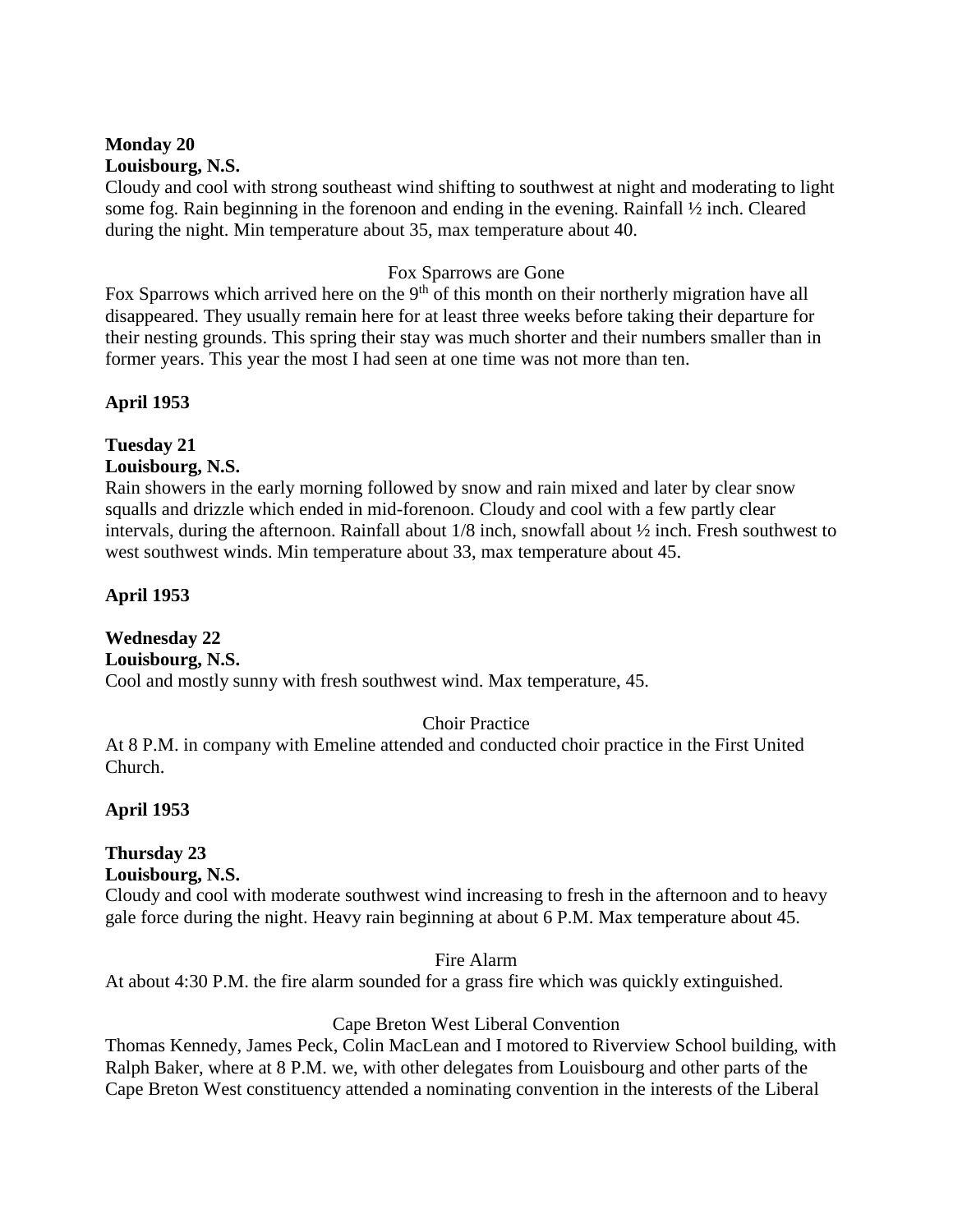party. Dan MacMillan, President of the Cape Breton West Liberal association presided while the Secretary, Councillor Alex Ferguson was also present. I moved the nomination of the Hon. Malcolm A. Patterson, Attorney General of the Province, who for the past sixteen years has represented this constituency in the Nova Scotia Legislature. The nomination was seconded by Charles Peters of Mira Road. Speakers at the convention, which was held in Riverview High School were: Hon M. S. Patterson, J. Smith MacIvor, M.L.A. for Cape Breton South, Earl Urguhart, M.L.A. for Richmond County and Alex O'Handley, M.L.A. for Cape Breton North. The All Sydney Girls Pipe Band was present and besides piping the Hon. M.A. Patterson to the platform, rendered several selections at intervals during the meeting. We returned home at 11 A.M. in the face of a downpour of rain and heavy gale of southerly wind.

## **April 1953**

## **Friday 24**

**Louisbourg, N.S.**

Rain and gale of last night ended in the early morning. Cloudy cool and foggy with a few brief partly clear intervals, during the afternoon. Moderate to light southwest wind. Rainfall of last night, about 1/4 inch. Max temperature about 45.

### Conservative Nomination Convention

A Nominating convention in the interest of the Conservative party was held in the Mira Road hall this evening, when and where Edward A. Morrison a Sydney Druggist was nominated to contest the riding of Cape Breton West in the Provincial election to take place on May 26, next. Mr. Morrison's nomination was moved by Councillor David MacLeod of Donkin, C.B. and seconded by Joseph MacDonald of East Bay. Mr. Morrison was the only name to come before the meeting, which was presided over by Charles MacLellan. Other speakers besides Mr. Manson were: Dr. Gordon MacDonald, R.S. MacLellan Jr and A.O. Gunn, all of Sydney. Hon. Malcolm A. Patterson, Nova Scotia Attorney-General is the Liberal Candidate in the Cape Breton West riding. The Town of Louisbourg is within the boundaries of the constituency of Cape Breton West.

## **April 1953**

## **Saturday 25 Louisbourg, N.S.**

Sunny with fresh northwest wind. An ideal spring day. Max temperature about 55.

### New Water Source

The New Water extension from the old res[blank] near Michael MacMullin's farm on the Old Sydney Road, the construction of which was begun in the spring of 1952, was turned on to the old system today and is now functioning throughout the Town.

### Fire

At about 5:30 P.M. the fire alarm sounded for a fire at the home of Mr. and Mrs. Charles MacIntyre on Commercial Street. The Fire Brigade, with the pumper, responded quickly and the fire was extinguished without any serious damage resulting.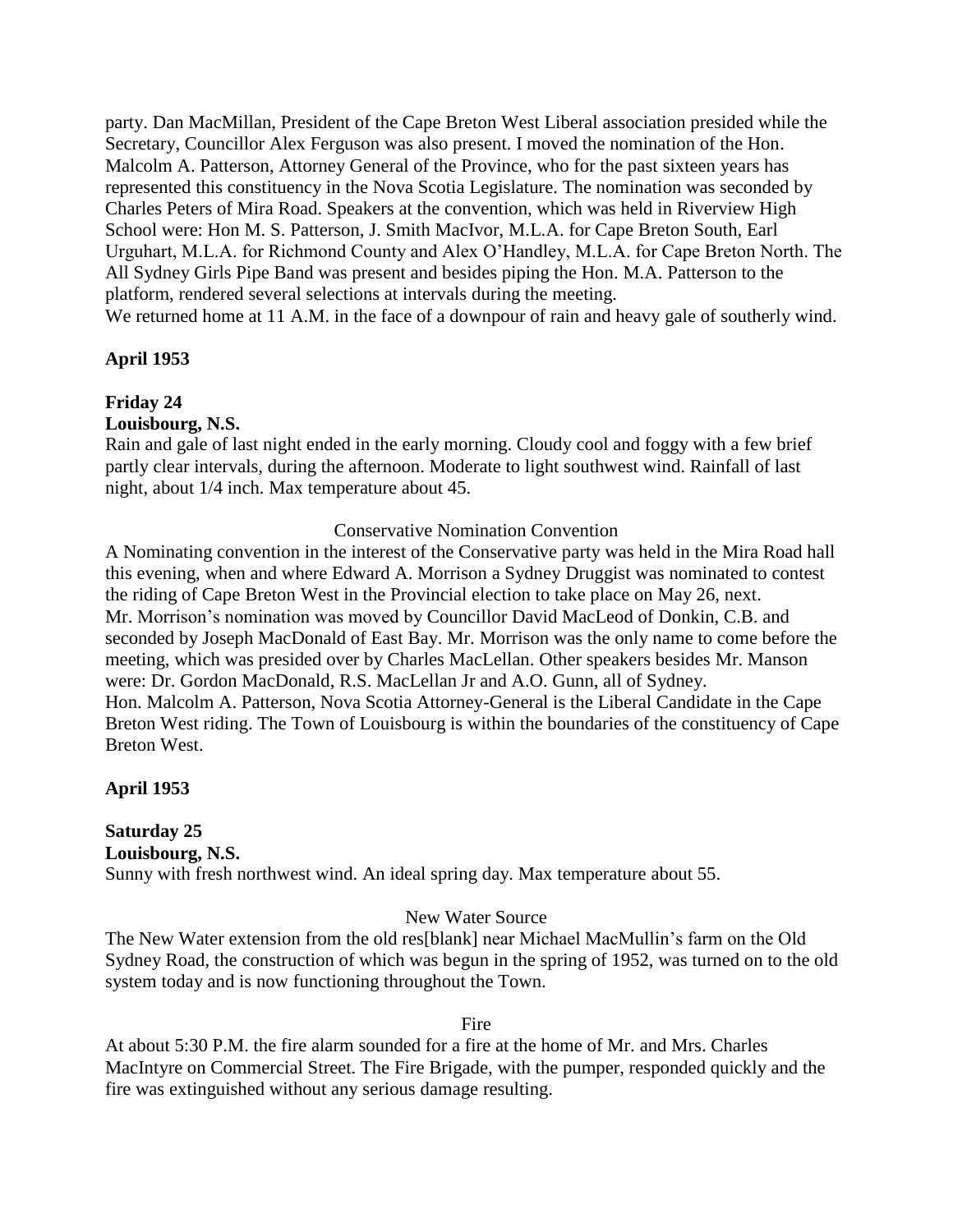### **April 1953**

### **Sunday 26**

### **Louisbourg, N.S.**

Cloudy and mild with very light variable winds. Light rain began to fall in the late afternoon. Max temperature 50.

#### Daylight Saving Time

At midnight last night, Daylight Saving time came into effect when clocks and time-pieces were set one hour ahead of standard time.

### Church Services

At 11 A.M. and 7 P.M. in company with Emeline, attended services in the First United church, where Rev. C. C. Walls was the preacher. About 55 present in the morning and about 40 in the evening. Choir attendance: A.M. 9, P.M. 11.

### **April 1953**

### **Monday 27**

### **Louisbourg, N.S.**

Cloudy and cool with light to moderate easterly winds. Some fog at night. Rainfall of last night about 1/8 inch. Max temperature about 45.

### Death of Senator William Duff

Today's issue of the Halifax Chronicle Herald announced the death at his home at Lunenburg, N.S. on Saturday night, April 25 of Senator William Duff. Senator Duff has been a colorful figure in Canadian politics since 1917, when he was first elected to the Canadian Parliament for the County of Lunenburg, N.S. He served continuously as a member of the Commons until he was appointed to the Senate in 1936.

The late Senator Duff who was in the  $81<sup>st</sup>$  year of his age was born at Carbonear, Newfoundland of Scottish parents. He came to Nova Scotia in 1895 and settled at Bridgewater, where he married the former Miss Jennie Oxner, who predeceased him about two months age. In religion he was a Presbyterian and a member of St. Andrew's Church, Lunenburg, where he served as an Elder. His funeral is to take place tomorrow, the 28<sup>th</sup> with interment in Hillcrest Cemetery, Lunenburg.

## **April 1953**

## **Tuesday 28**

## **Louisbourg, N.S.**

Light showers, drizzle of rain and mist in the morning. Cloudy and cool with some fog during the day, partly clearing at night. Light to moderate southwest wind. Max temperature about 50. Rainfall about 1/16 inch.

## **April 1953**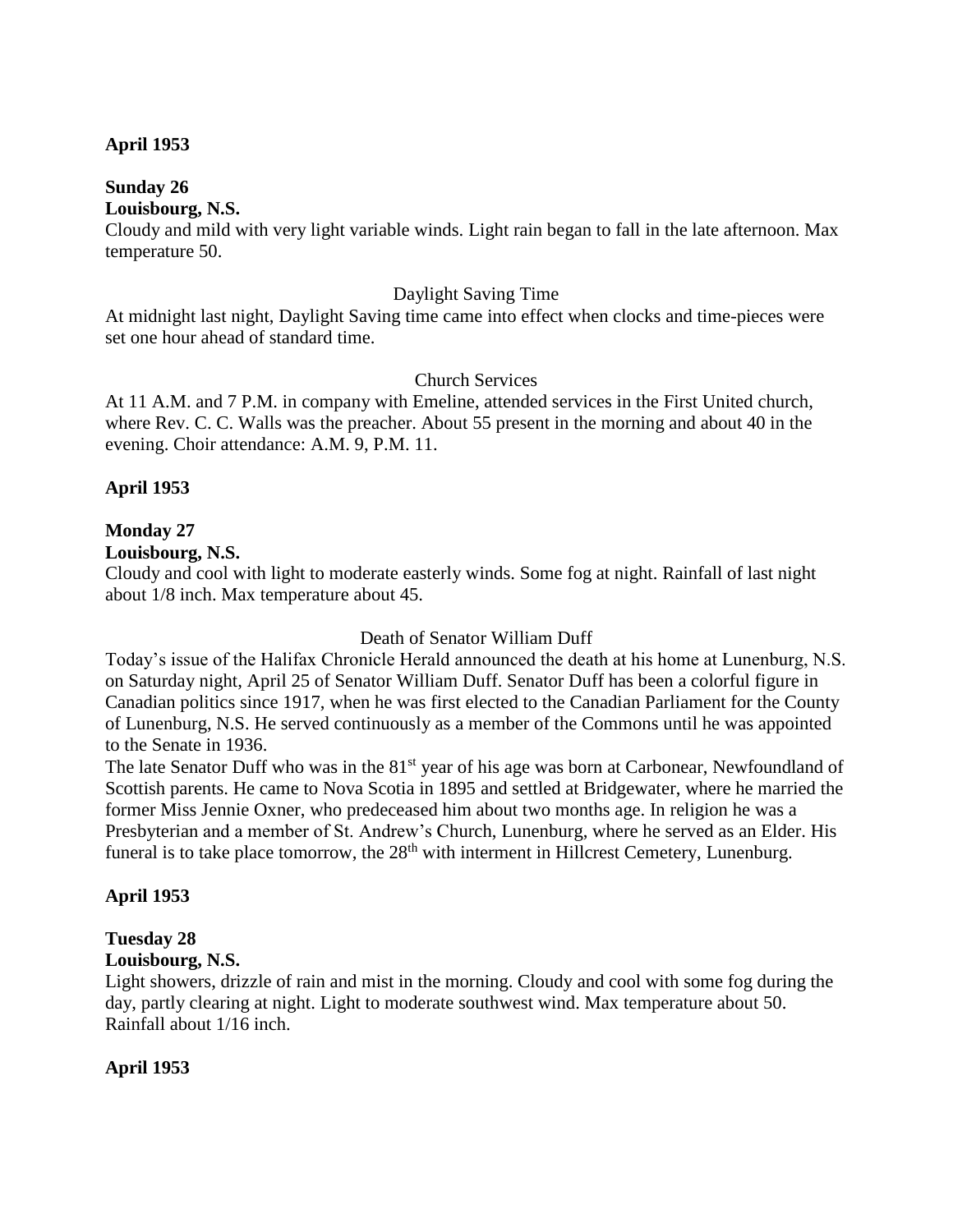**Wednesday 29 Louisbourg, N.S.**

Cloudy and cool with moderate to fresh northwest wind. Max temperature about 50.

## Choir Practice

At 8 P.M. in company with Emeline, attended and conducted choir practice in the First United Church. Extended a welcome to six new choir members who were present for the first time. They were: Annie MacVicar, Muriel Smith, Marlene Fleet, Jane Huntington, Dale Hughes and Margaret MacGillivray, all teenagers.

## **April 1953**

## **Thursday 30**

### **Louisbourg, N.S.**

Cloudy, but becoming clear early in the day. Fresh to strong northwest wind, moderating to light in the evening. A few light showers in the morning. Max temperature about 48.

## **May 1953**

# **Friday 1**

## **Louisbourg, N.S.**

Cool and sunny with fresh northwest wind, shifting to northeast during the afternoon. Max temperature about 48.

## Sewer Connection

In the afternoon the Tidewater Company Limited connected a sewer line, from a house and lot which I own on the corner of Main and Spencer Streets to the main sewer on Main Street.

## **May 1953**

#### **Saturday 2 Louisbourg, N.S.**

## Cool and mostly cloudy with light to moderate winds, mostly northeast. Max temperature about 48.

## Death of Mrs. Malcolm MacDonald

The death of Mrs. Malcolm MacDonald occurred at about 11 A.M. She was in her 81<sup>st</sup> year of her age. Mrs. MacDonald was the widow of the late Malcolm MacDonald and the former Miss Jessie Beaton. She came to Louisbourg early in her life and remained here until the time of her death. She is survived by three daughters and one son. The daughters are: Mrs. Hadley Rudderham, Edwardsville, (Margaret) Mrs. Ray Bussie (Ada), Dartmouth, Mrs. Alex Bryan (Sadie) Louisbourg. The son, Dan, Louisbourg.

## **May 1953**

**Sunday 3**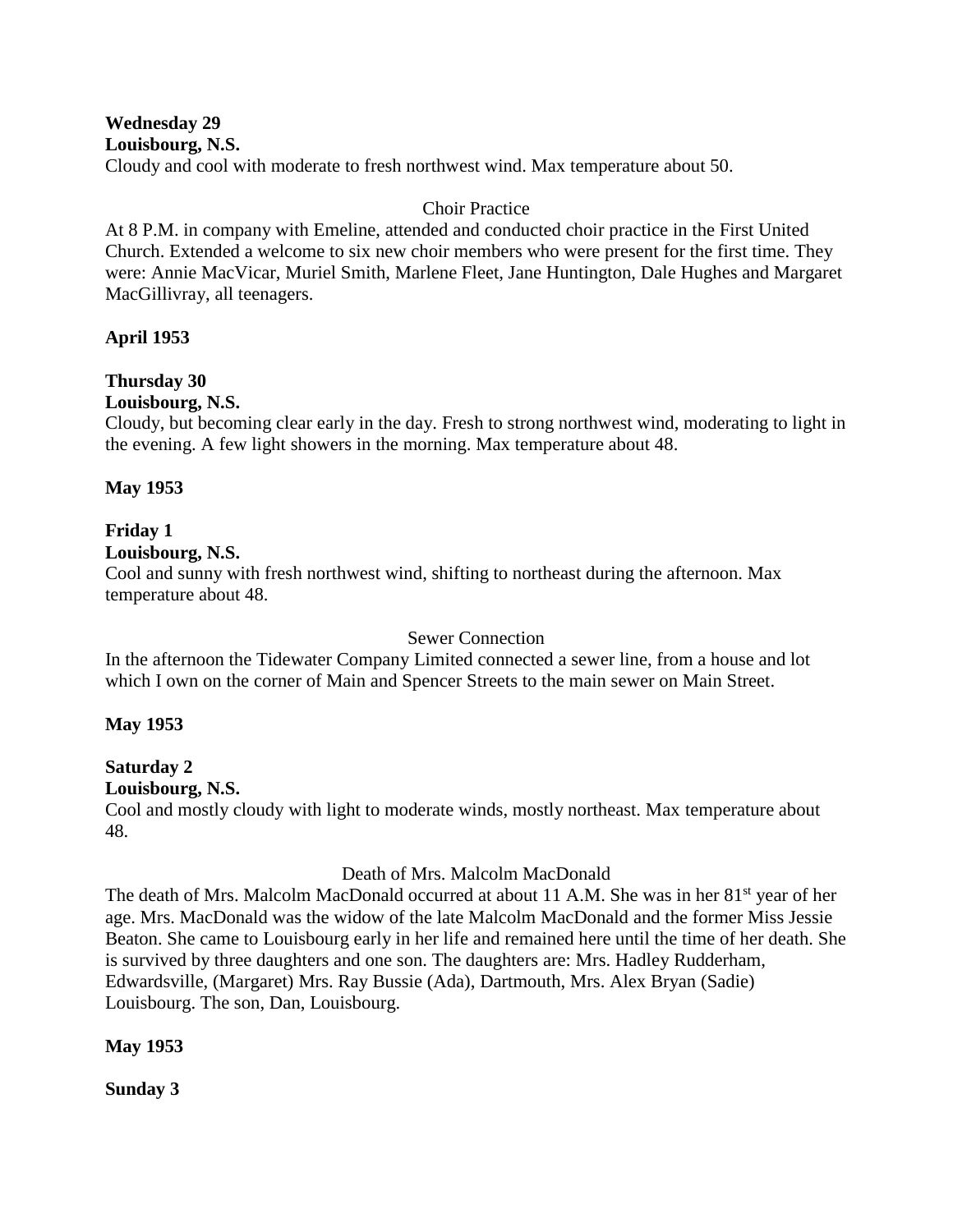#### **Louisbourg, N.S.**

Sunny and cool with light northerly winds. Frost in the morning. Min temperature about 28, max temperature about 50.

### Church Services

At 11 A.M. and 7 P.M. in company with Emeline, attended services in the First United Church, where Rev. C. C. Walls was the Preacher. About 75 in attendance at the morning and about 60 at the evening service. Choir attendance: A.M. 17, P.M. 19.

Six new members of the choir were present at both services, as follows: Annie MacVicar, Marlene Fleet, Margaret MacGillivray, Dale Hughes, Jane Huntington and Muriel Smith. These are the first services they were present as choir members.

Fire

At about 4:15 P.M. the fire alarm sounded for a fire on the roof of a house owned and occupied by Mr. and Mrs. Bert Mirzzak, on Wolfe Street. The fire brigade with the pumper made a quick response and in a few minutes the fire was extinguished. A hole was burned in the roof. No other damage resulted.

#### Pelican Sunk [Blank]

#### **May 1953**

## **Monday 4**

**Louisbourg, N.S.** Cool and remarkably clear with fresh to strong northeast wind. Max temperature about 48.

### **May 1953**

## **Tuesday 5**

### **Louisbourg, N.S.**

Sunny and moderately warm with moderate to fresh southwest wind, shifting to west and north west. A very lovely spring day. Light frost in the morning. Max temperature about 66. Highest temperature so far this season.

#### Funeral

At 2 P.M. in company with Emeline, attended the funeral of the late Mrs. Malcolm MacDonald. Services in the First United Church and grave were conducted by Rev. C. C. Walls. Interment took place in Willow Grove Cemetery. Funeral in charge of D. M. Johnston, Funeral Director, Louisbourg.

### Meeting of Parks Commission

At 6 P.M., Councillor Charles Bagnall, Councillor DR A.L. Saunders and I, members of the Town of Louisbourg's Parks Commission assembled on the Athletic Field and held our first meeting of this year. At this meeting I was reelected Chairman of the Commission. We discussed and decided on the removal of stone from the field, the procuring of a quantity of fill for surfacing and the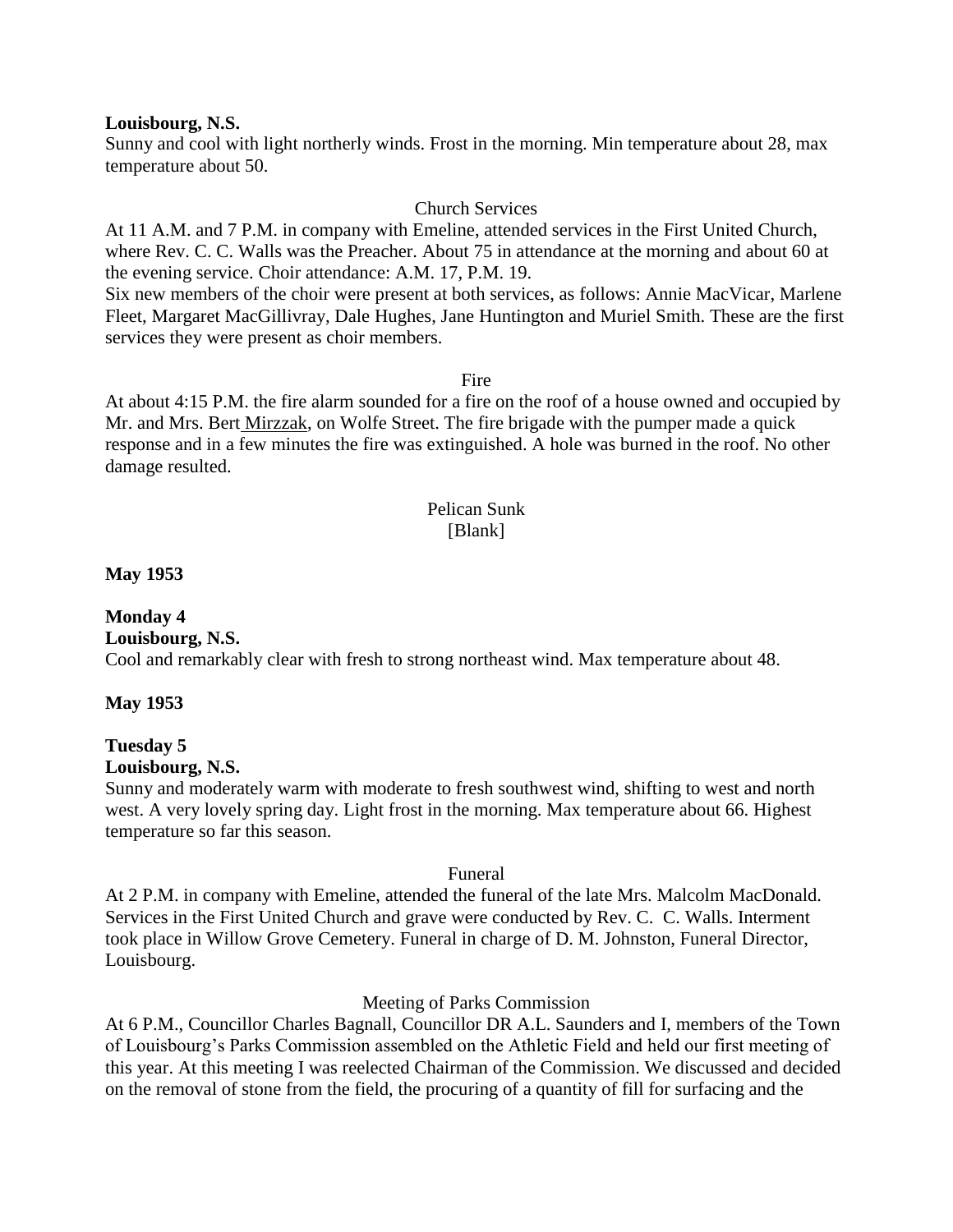spreading and grading of the same. Councillor Duncan MacKay, another member of the commission was unavoidably absent.

## **May 1953**

# **Wesnesday 6**

## **Louisbourg, N.S.**

Sunny and cool with light to moderate northeast to north winds. Light frost in the early morning. Max temperature about 50.

## Choir Practice

At 8 P.M. in company with Emeline, attended and conducted choir practice in the First United Church.

## Two Louisbourg Men Drowned at Sea

The Town of Louisbourg and surrounding districts were shocked when the news reached here this evening that Vincent and Dennis O'Toole, sons of Mr. and Mrs. Donald O'Toole lost their lives by drowning late yesterday afternoon. The drowning took place about fifteen miles off Louisbourg.

## Grass Fires

The Fire Brigade was called out during the afternoon, for two grass fires which were extinguished without any damage resulting.

## **May 1953**

#### **Thursday 7 Louisbourg, N.S.**

Cloudy and foggy with sunny and partly clear intervals. Foggy at night. Light to moderate southwest winds. Max temperature about 55. Light showers in the early morning.

## Meeting of Brotherhood

At 8 P.M., attended a regular meeting of the Brotherhood of the First United Church held in Calvin hall with Edward Levy presiding. James Suffity and I were the caterers at tonight's meeting. 8 persons present as follows: John H. Skinner, Alex MacKinnon, Edward Levy, William Stewart, James Suffity, Arthur Townsend, William Hilchie and M.S. Huntington.

Tidewater Construction Company Ltd.

The men of the Tidewater Construction Company's men and machinery left here today, having I understand, completed their contract with the Town of Louisbourg.

## **May 1953**

#### **Friday 8 Louisbourg, N.S.**

Cloudy, cool and foggy with a few partly clear and sunny intervals. Light to moderate south west winds. Max temperature about 50.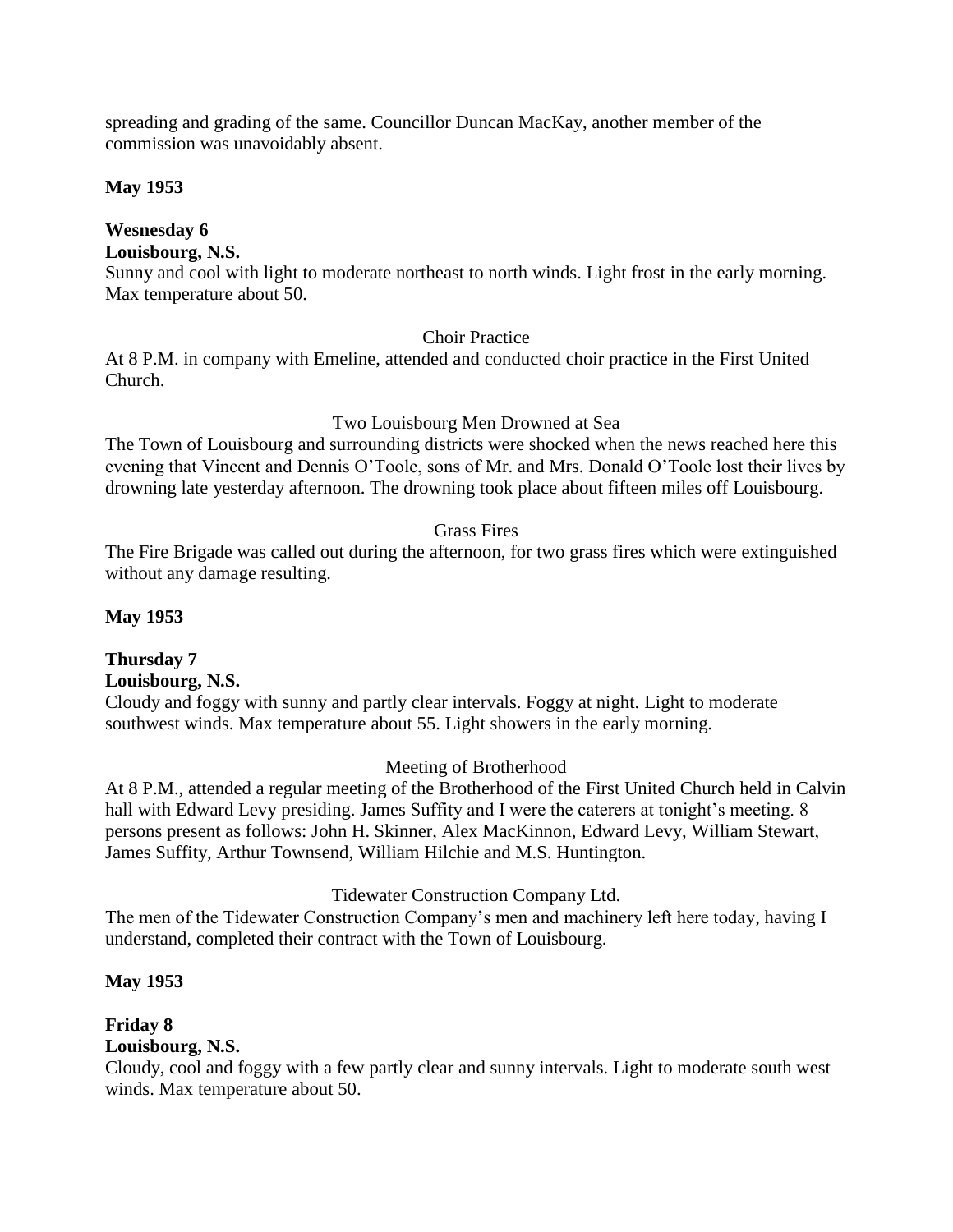#### Death of Minnie Doreen Dolomont

The death of Minnie Doreen Dolomont, infant daughter of Mr. and Mrs. Sam Dolomont, occurred today. She was about 3 months old. Her death occurred at the City Hospital, Sydney, N.S.

### **May 1953**

## **Saturday 9 Louisbourg, N.S.** Cloudy and cool with light winds, Foggy at night. Max temperature about 50.

#### **Fire**

The fire brigade was called out at about 1:30 P.M. for a roof fire at the home of Mr. and Mrs. Raymond Martell on Warren Street. Damage was slight.

#### Marriage

The marriage of Rolland Harris of this town to Miss Dean Pink, of Newfoundland took place this evening at Sydney, N. S. Rev. F.R. Hollars performed the ceremony in Christ Church (Anglican) Mr. and Mrs. Harris will reside at Louisbourg.

### Death of Robert N. Spencer

The death of Robert N. Spencer, aged 91, occurred at his home at Homeville at an early hour this morning. His wife the former Miss Marion Huntington, predeceased him many years ago. He is survived by the following sons and daughters: George at Glace Bay, Nelson, Minnesota, U.S.A., Robert, Ohio, U.S.A., Mrs. Allison Ferguson at the old home, Mrs. Martell, Holden, Massachusetts, Another daughter, Mrs. Donald MacInnis (Anne) predeceased him. The late Mr. Spencer was the son of the late Mr. and Mrs. Theophilan Spencer of Homeville, his mother being the former Miss Anne Peters. He was a first cousin to my father and a nephew to my grandmother, Mrs. William Huntington.

### **May 1953**

**Sunday 10 Mother's Day Louisbourg, N.S.** Cloudy and cool with light southerly winds. Some fog along the coast. Max temperature about 50.

### Church Services

At 11 A.M. and 7 P.M. in company with Emeline, attended services in the First United Church, where Rev. J.W. O'Brien (retired) was the preacher. About 95 present in the morning and about 65 in the evening.

Choir attendance: A.M. 16, P.M. 18.

Music appropriate for Mother's Day at both services. Rev. Mr. O'Brien substituted for Rev. C.C. Walls who with Mrs. Walls motored to Halifax on last Thursday for the purpose of attending the marriage of their son, Grant.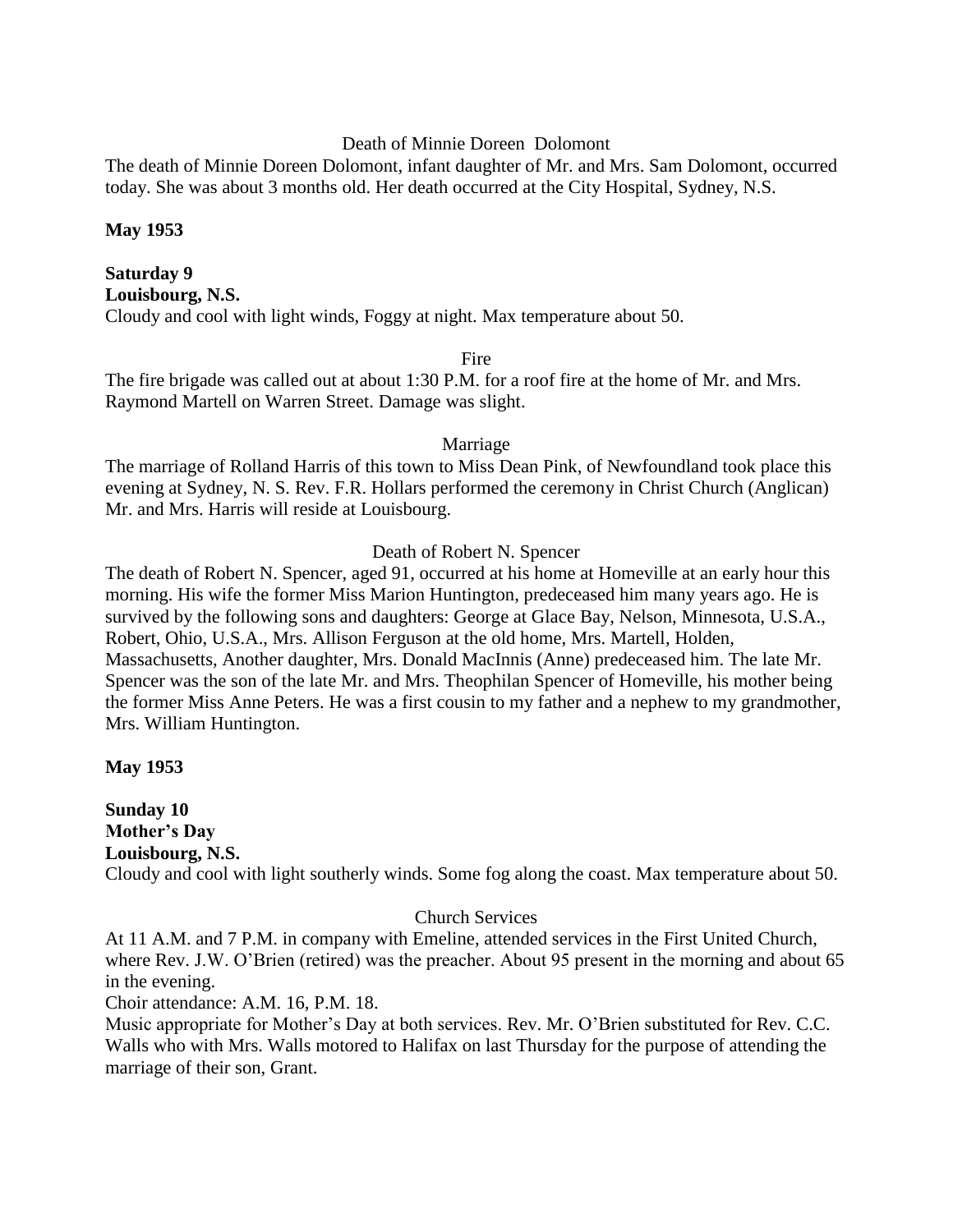#### **May 1953**

#### **Monday 11 Louisbourg, N.S.**

Cool and sunny with a light haze over the sky. Moderate to fresh northeast wind. Min temperature about 50.

#### Funeral of Robert N. Spencer

Left here at 12:15 P.M. in company with Emeline and motored to Homeville, with Rolland Harris, Taximan where we attended the funeral of the late Robert N. Spencer, which took place at about 2 P.M. Services at the house, church and grave were conducted by Rev. H.E. Langwith, Rector of Port Morien and South Head Anglican Churches. After the service at the house, we motored with the procession to the South Head, Port Morien where services was held in Christ Church (Anglican). Burial took place in the cemetery adjoining the church. Returning, we arrived home at 4:30 P.M.

#### Motored to Coxheath

At 7 P.M. motored to Riverview Junior High School, Coxheath with Mayor George Lewis, where we attended a political meeting held in the interest of the Liberal Party. Other passengers in the Lewis car were Neil Murphy and Alex MacKeigan. The speakers were: Hon. Angus L. MacDonald, Liberal Premier of Nova Scotia, Rod MacLean, Liberal Candidate for the County of Inverness, Smith MacIvor, Liberal Candidate for Cape Breton south and Hon. Malcolm A. Patterson, Liberal Candidate for Cape Breton West. Dan MacMillan presided. The meeting was largely attended. We arrived home at about 11:30 P.M.

### **May 1953**

## **Tuesday 12 New Moon Today**

## **Louisbourg, N.S.**

Clear and cool, becoming cloudy in the late afternoon. Light variable winds. Max temperature about 50.

#### Nomination Day

This is nomination day in the Province of Nova Scotia for the Provincial elections, which are to take place on the 26<sup>th</sup> day of this month. For the 37 seats, 37 Liberals, 37 Conservatives, 16 C.C.F. and 1 Independent were nominated, a total of 91.

In Cape Breton West which Louisbourg forms a part, the nominees were: Hon. Malcolm A. Patterson, Liberal, E.A. Manson, Conservative and Harry Munroe, C.C.F. Other Cape Breton nominations were: Cape Breton South: J.S. MacIvor, Liberal, A.O. Gunn, Conservative and Vincent Morrison, C.C.F. Cape Breton North: Alex O'Handley, Liberal, John N. MacAskill, Conservative and D.L. MacEachern, C.C.F. Cape Breton Centre: Martin MacPherson, Liberal, Chas Miller, Conservative, Michael MacDonald, C.C.F. Cape Breton East: J.G. MacIntyre, Liberal, William Wilton, Conservative, Russell CunninghA.M., C.C.F. Inverness (2 members) Rod MacLean, Liberal, A.H. MacKinnon, Liberal Leo Boudreau, Conservative. A. A. MacInnis, Conservative. Victoria: C.L. MacMillan, Liberal and J.L. MacNeil, Conservative.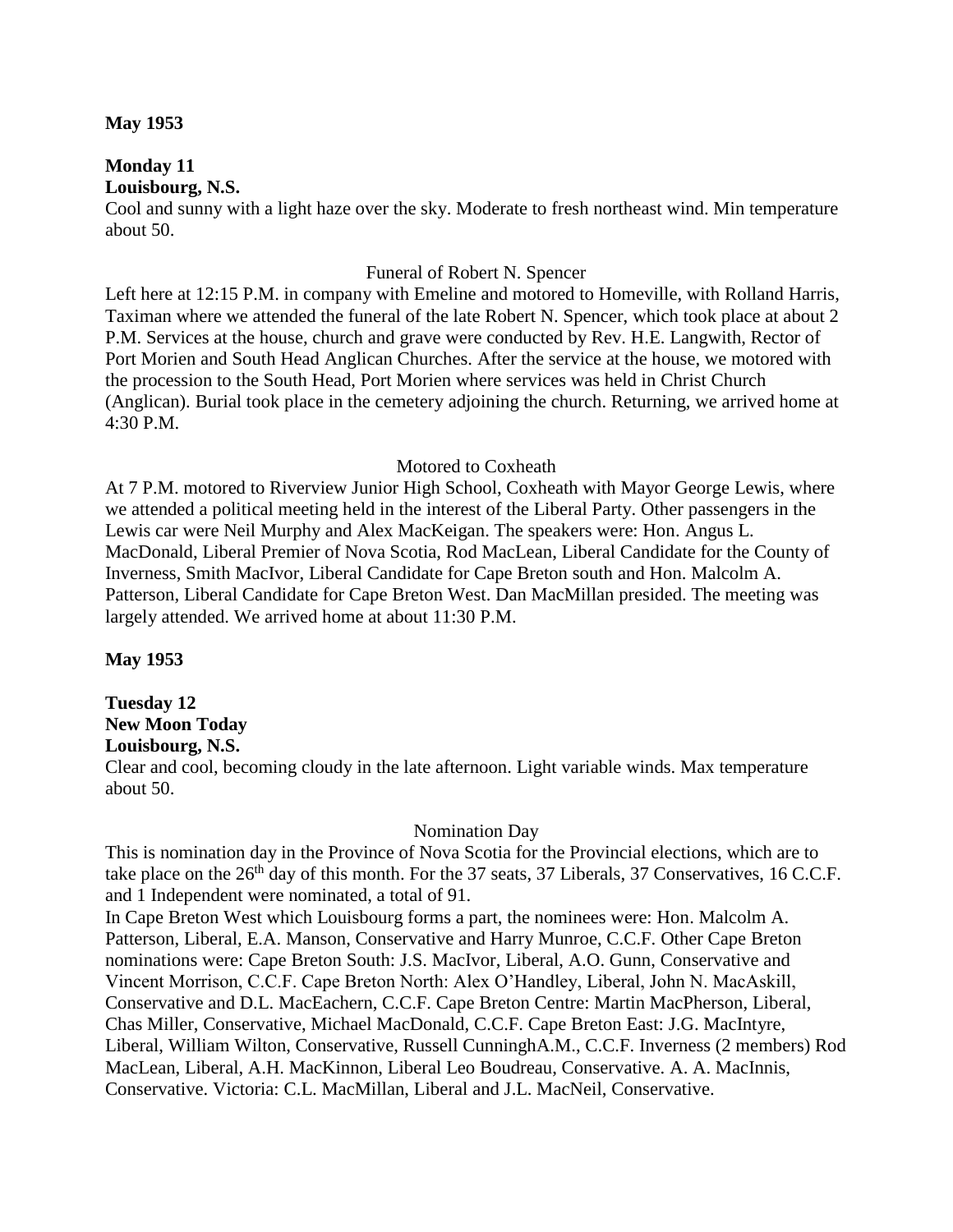Fire

In the afternoon the Fire Brigade was called out for a small grass and brush fire at Big Lorraine. It was quickly extinguished without any serious damage.

### **May 1953**

## **Wednesday 13**

**Louisbourg, N.S.**

Clear, becoming hazy and cloudy in the late afternoon. Moderate northerly winds. Max temperature about 60.

### Choir Practice

At 8 P.M. attended and conducted choir practice in the First United Church. This practice was for the male chorus, which is to lead the service of song on next Sunday evening, May 17. Brotherhood service.

### Fire

At 11:30 A.M. the Fire Brigade was summoned for a fire at the old gravel pit on Lorraine Road, about a mile outside the Town limit. It was a bush fire and extinguished without damage.

## **May 1953**

## **Thursday 14**

## **Louisbourg, N.S.**

Cloudy with a few brief sunny intervals. A few light showers in the evening. Light winds, mostly southerly. Max temperature about 60.

### Banquet

The Board of Trade held its Annual Banquet at Wong's Restaurant this evening.

## C.G. S. EDWARD CORNWALLIS

Canadian Government Steamer, "Edward Cornwallis" arrived in the afternoon and sailed at about 8 P.M.

### Death of Charles W. Burke

The death of Charles W. Burke, infant son of Mr. and Mrs. William Burke, Havenside occurred today at St. Rita Hospital, Sydney N.S. He was 21 days old.

## **May 1953**

## **Friday 15**

## **Louisbourg, N.S.**

Cloudy and cool with light to moderate easterly and southerly winds. Max temperature about 50. Light drizzle of rain during the night.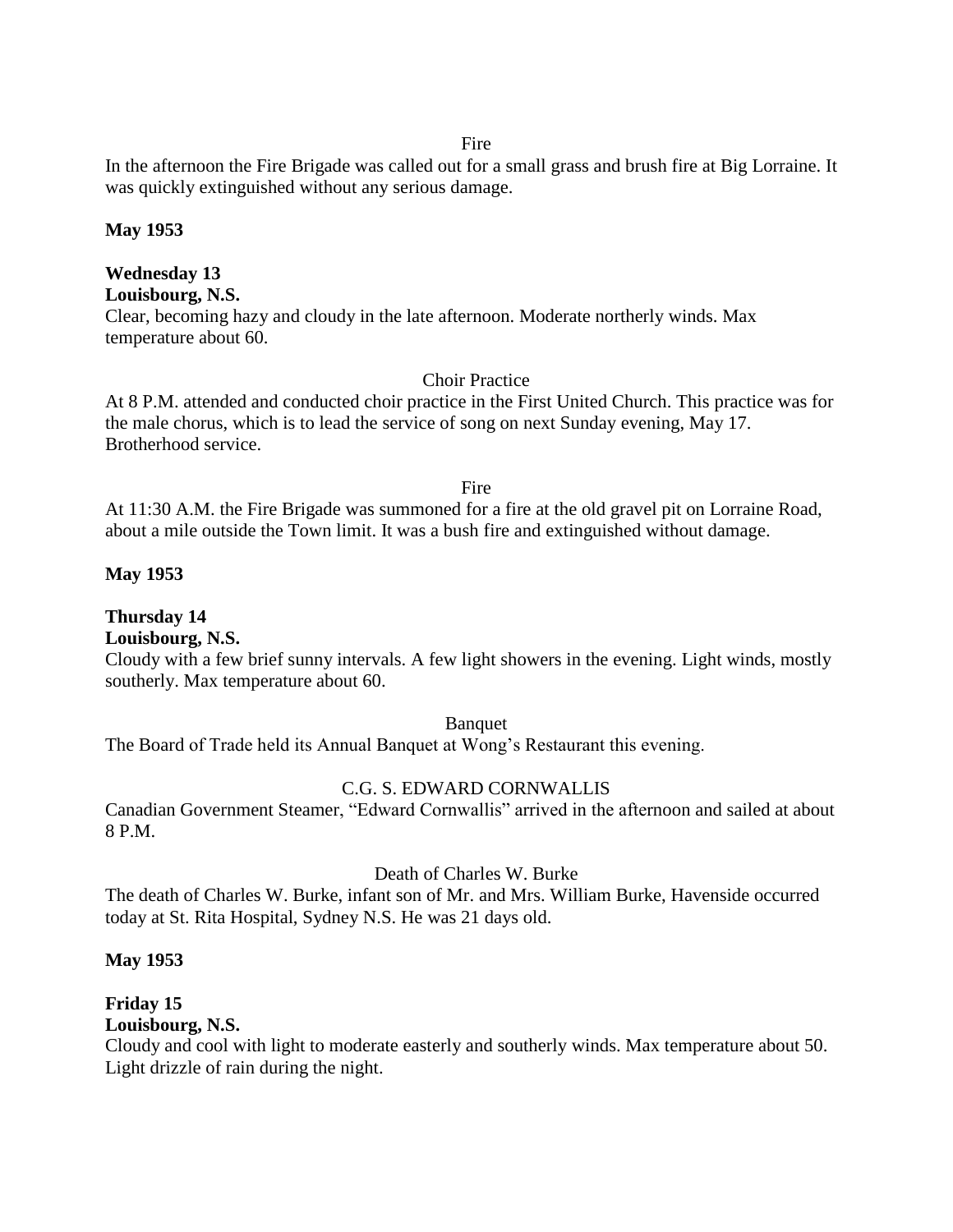### **May 1953**

# **Saturday 16**

## **Louisbourg, N.S.**

Rain of last night ended at about 8 A.M. Cloudy and cool during the day with light to moderate southerly winds, shifting to northerly during the afternoon. Rainfall of last night 3/8 inch. Max temperature about 50.

### **May 1953**

#### **Sunday 17 Louisbourg, N.S.**

Partly clear with light northeast wind, shifting to southwest. Max temperature about 55.

### Church Services

At 11 A.M. and 7 P.M. in company with Emeline, attended services in the First United Church where the preacher was Rev. C.C. Walls. This being Christian Family Sunday, the service of song was led by the children of the Sunday School, who filled the choir loft. A suitable address was delivered by Mr. Walls. Mrs. Walls presided at the organ. Mr. William Hilchie, in the absence of the Sunday Superintendent, Edward Levy, distributed prizes and certificates for church attendance, etc. to members of the Sunday School.

An infant daughter of Mr. and Mrs. Burns MacMillan was baptized at this service. At 7 P.M., the Annual Brotherhood Service, with a male choir composed of members of the Brotherhood of the First United Church, leading the service of song. The Hymn sung from the Hymnery were: Nos 662, 488, 501 and 404. Specials sung were: "I will sing of my Redeemer", "It is well with my soul" and "Blessed Assurance". The male choir, eleven in all, were as follows: A.W. Stacey, Edison Skinner, Hugh Beaver, D.F. Nicholson, John H. Skinner, M.S. Huntington (Director) Charles Bagnall, William Hilchie, Carl Levy, Wilson Levy and Doug MacLeod. The first six on the list are members of the regular choir. Organist: Mrs. Chas Bagnall. Attendance at 11 A.M.: about 125. At the evening service: about 75.

## **May 1953**

## **Monday 18**

### **Louisbourg, N.S.**

Cloudy and cool with light to moderate southwest wind. Rain began to fall at about 5 P.M. and continued during the night. Max temperature about 50.

## Dominion Holiday

Today was observed as a public holiday throughout the Dominion. Empire Day and the Queen's Birthday were celebrated today rather than having three holidays so near together. The Coronation of Queen Elizabeth II, which is to take place on the second of next month will be a holiday. In order to avoid having three holidays in such a short space of time, it has been decided to combine the Queen's birthday and Empire day for this year.

### **May 1953**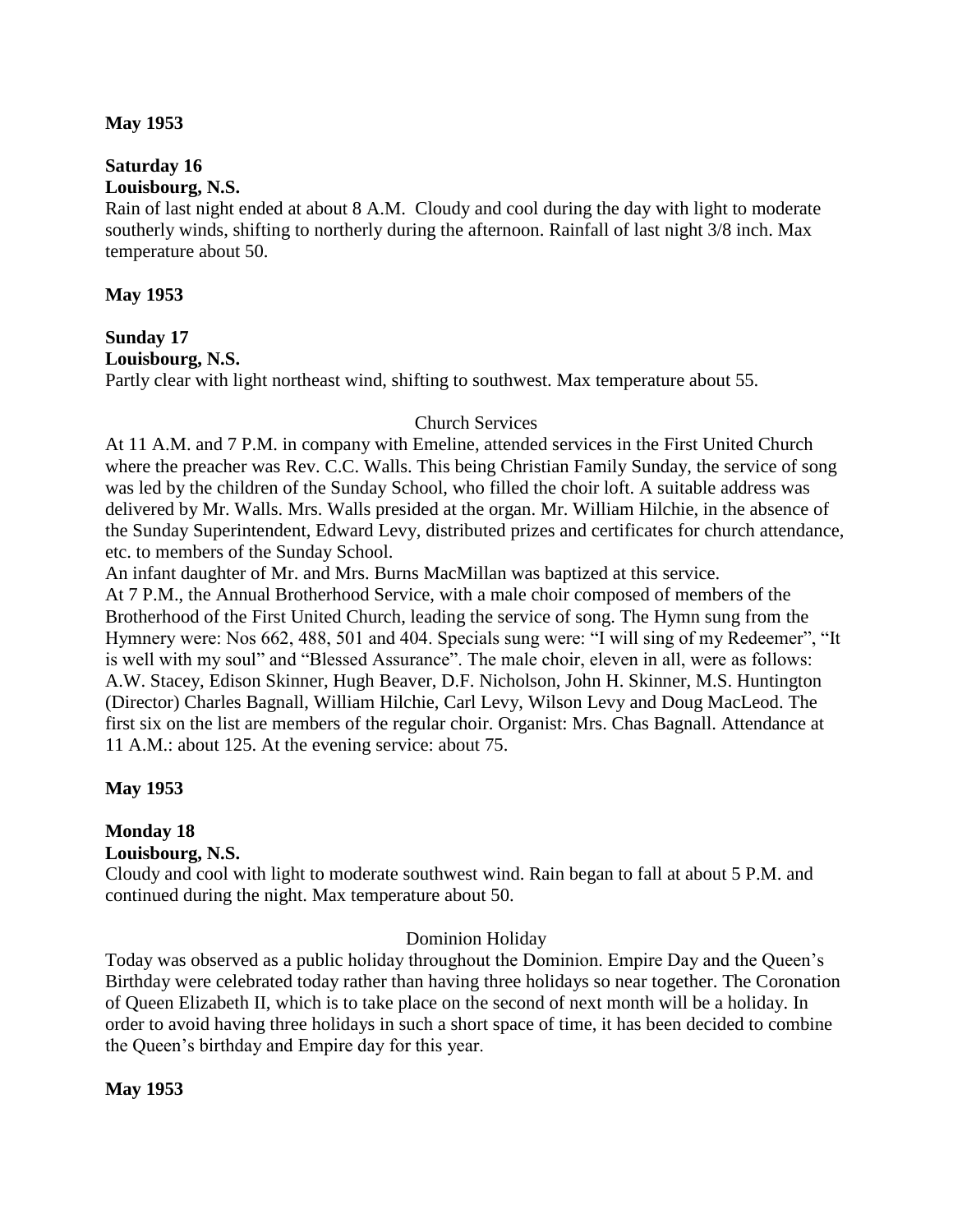#### **Tuesday 19 Louisbourg, N.S.**

Heavy rain of last night ended at about 8 A.M. and was followed by mist and drizzle and an occasional light shower, until late in the night. Very cool. Max temperature about 40. Fresh to strong winds, mostly southeast.

### Political Meeting

E. A. Manson, Conservative candidate in the Cape Breton West Constituency in the election to take place on the  $26<sup>th</sup>$  of this month, held a meeting in the Navy hut last evening. Mr. Manson is opposing the Hon. M.A. Patterson, Attorney General who has represented Cape Breton West in the Nova Scotia Legislature for the past sixteen years.

**May 1953**

# **Wednesday 20**

### **Louisbourg, N.S.**

Cloudy and cool with light drizzle in the early part of the day, partly clearing for a short period in the evening. Light to moderate easterly winds. Max temperature about 40. Rainfall of the last two days, 1 3/8 inch.

## Death of L. C. Gorman

According to a news item in today's issue of the Sydney Post Record, L.C. Gorman, President of the L.C. Gorman Construction Company Ltd died last night in St. Martha's Hospital, Antigonish as a result of a heart attack.

### Postmaster Retires

Hugh Lynk, who held the position of Postmaster for the last 41 years, retired today. He took office on May 15, 1912. Today is the  $70<sup>th</sup>$  anniversary of his birth. He is being succeeded by his son, Cletus who takes office tomorrow.

**May 1953**

## **Thursday 21**

### **Louisbourg, N.S.**

Cool and remarkably clear with light to moderate southerly winds. Frost in the morning. Max temperature about 45.

### New Post Master

Cletus Lynk took over his duties as Postmaster today, succeeding his father, Hugh Lynk who retired yesterday after serving in the office for 41 years.

## Siamese Twins Died

Siamese Twin boys, born to Mr. and Mrs. Maxwell Wyrwas of Inverness, Cape Breton, Nova Scotia on last Tuesday, May 19, died last night May 20, about 33 hours after their birth.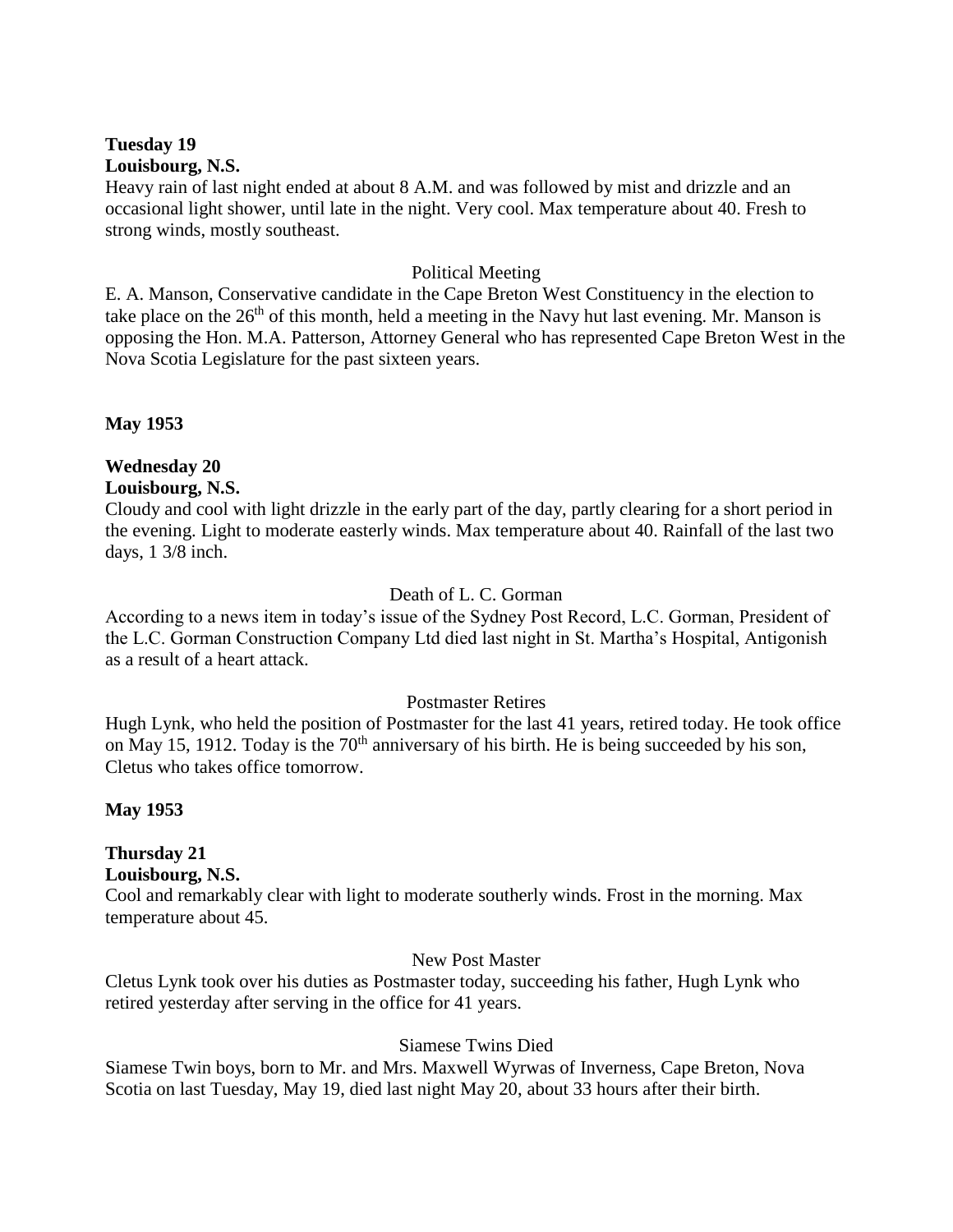### Lobster Supper

The United Church Brotherhood closed the past season's activities tonight with a Lobster Supper in Calvin hall.

### **May 1953**

## **Friday 22**

**Louisbourg, N.S.**

Cloudy and cool with moderate southwest wind and some fog. Rain began to fall at about 3:30 P.M. Max temperature about 50.

### Draggers Ran Ashore

Lockport Fishing Dragger with fish for the Gerton Pew Company, after entering Louisbourg harbor in a dense fog ran ashore at west Louisbourg, last night or early this morning. She was refloated at high tide this afternoon and docked at the old Government wharf. The damage is said to be slight. Her name is the Robert W. Swim.

### **May 1953**

## **Saturday 23**

## **Louisbourg, N.S.**

Cloudy and cool with some mist for and light drizzle. Moderate rain beginning in the afternoon and continuing during the evening. Rainfall of yesterday last night and today about 1 inch. Max temperature about 50.

### Death of Mrs. Clarence Peters

The death of Mrs. Clarence Peters, occurred this evening at her home on Warren Street. Mrs. Peters the former Miss Susannah Elizabeth Dickson, was born at Main-a-dieu, the daughter of the late Capt. and Mrs. Charles Dickson. She is survived by one son, Robert of Wolfville, N.S. three daughters, Mrs. Francis DeWitt, (Sarah) Douglastown, New York, Mrs. Charles Hillcoat, (Clarice) Sydney, N. S. Mrs. Ernest Matheson, (Esther) Louisbourg, N.S. and one brother, James Dickson, Main-a-dieu, N.S. She was about 83 years of age, and had been in poor health for a long time.

## **May 1953**

## **Sunday 24**

### **Louisbourg, N.S.**

Cloudy and cool with fresh to strong northwest wind. A few light showers in the evening. Max temperature about 45.

## Church Services

At 11 A.M. and 7 P.M. in company with Emeline, attended services in the First United Church, where Rev. C.C. Walls was the preacher. Attendance in the morning about 65 in the evening about 50. Choir attendance: A.M. 13, P.M. 17.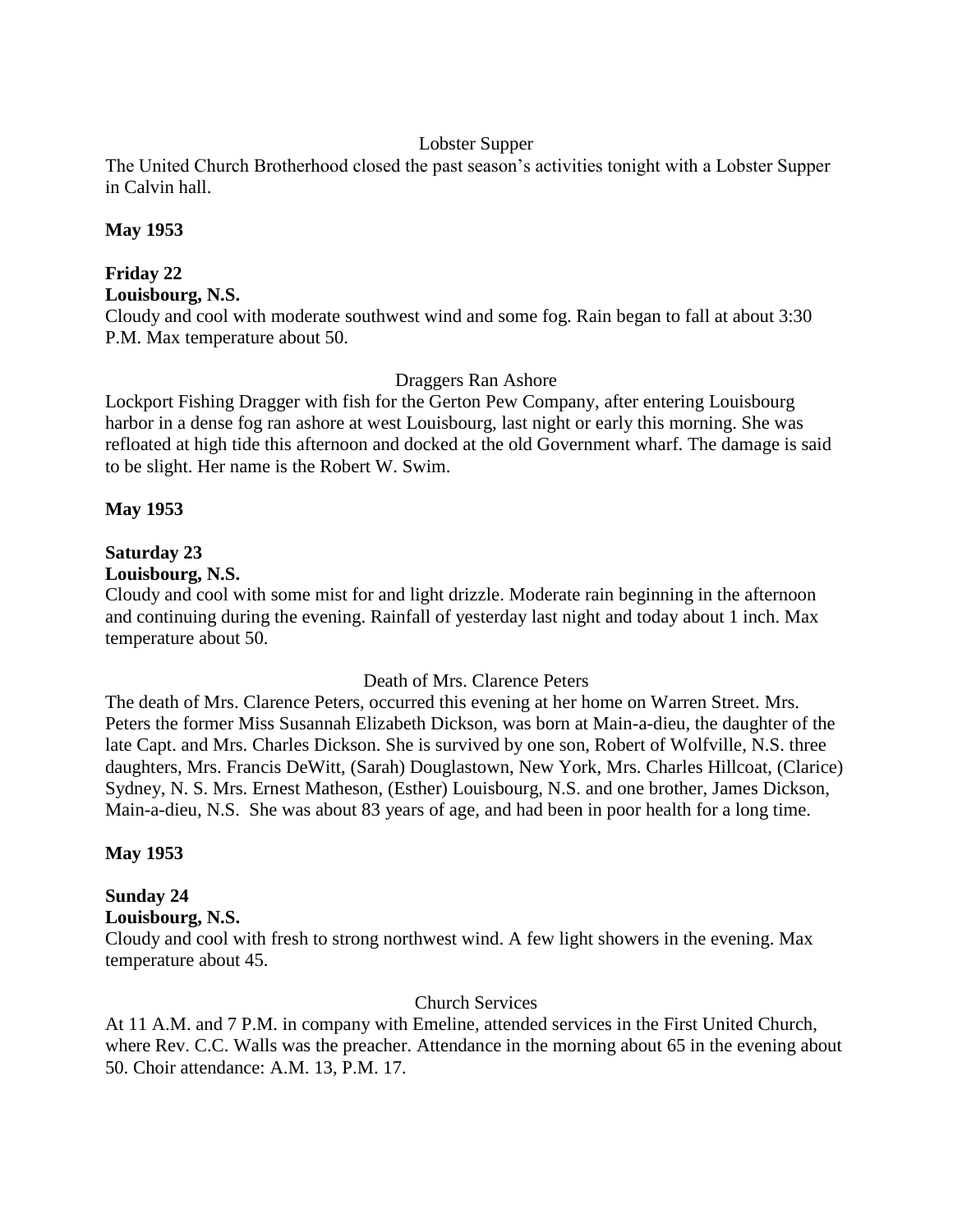### **May 1953**

#### **Monday 25 Louisbourg, N.S.**

Light rain in the early morning. Cloudy and cool with a few brief sunny intervals during the afternoon. Northerly gale continuing all day and during the night. Wind moderate to some extent in the evening. Rainfall about 1/8 inch. Max temperature about 45.

### C.G.S. Lady Laurier

Canadian Government Steamer, "Lady Laurier" arrived in the morning and docked at the Freight Wharf.

### **May 1953**

## **Tuesday 26**

**Louisbourg, N.S.**

Cool and partly clear with moderate to fresh northerly winds. A rather pleasant day. Max temperature about 50.

Nova Scotia Provincial elections

Elections held throughout the Province today resulted in the return of the Liberal Government under the Premiership of the Hon. Angus L. MacDonald. 22 Liberals were returned, 13 Conservative and 3 Canadian Commonwealth federation.

Result at Louisbourg as follows:

Crowdis Booth 25 A: Hon. M.A. Patterson, Liberal 113, E.A. Manson, Conservative 103, Harry Munroe, CCF 7.

Crowdis Booth 25B: Patterson, Lib, 93, E.A. Manson, Con 81, Harry Munroe CCF 10.

Orange Hall Booth: Patterson, Lib 117, Manson, Con 118, Munroe, CCF 9

West Louisbourg Booth: Patterson 76, Manson 27, Munroe 7.

Big Lorraine Booth: Patterson 15, Manson: 28, Munroe 4.

Town of Louisbourg Totals: Patterson, 323, Manson 302, Munroe 26.

Louisbourg District 2 polls, West Louisbourg and Big Lorraine: Patterson 91, Manson 55, Munroe 11.

Totals: Town and District: Patterson 414, Manson, 357, Munroe 37. Majority for Patterson: 57.

### Funeral

At 2 P.M. attended the funeral of the late Mrs. Clarence Peters. Service at the house, St. Bartholomews Anglican Church and grave were conducted by Rev. T.J. Turner. Pallbearers: Arthur Martell, Raymond Martell, Hugh Lynk, M.S. Huntington, all of Louisbourg. Howard MacPhail, Sydney, Wentworth Martell, Main-a-dieu. Funeral in charge of D.M. Johnston, Funeral Director, Louisbourg. Interment in Anglican Cemetery on Clarke's Road.

**May 1953**

**Wednesday 27**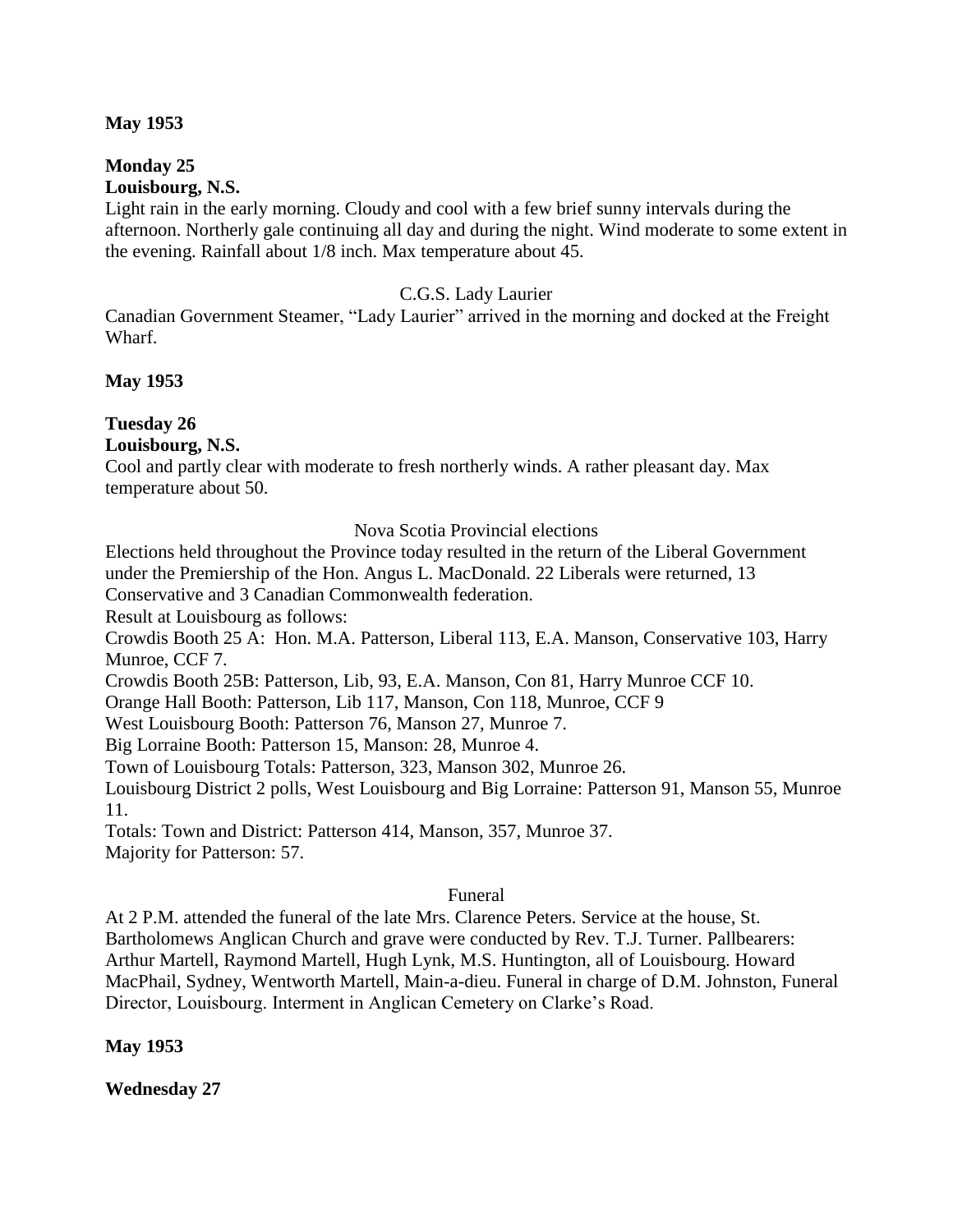#### **Louisbourg, N.S.**

Clear and cool with moderate southwest wind, which shifted to northeast in the evening, increasing to fresh. Max temperature about 50.

### Choir Practice

At 8 P.M. in company with Emeline, attended and conducted choir practice in the First United Church.

#### Fire

At 5 P.M., the Fire Brigade was called out for a grass and brush fire at Gooseberry Cove on the Little Lorraine Road. The fire was extinguished without much damage resulting.

### **May 1953**

## **Thursday 28**

### **Louisbourg, N.S.**

Cloudy with a few brief sunny intervals and a moderate northerly gale which continued all day and late into the night. Max temperature about 50.

### C. G.S. Fort Frances

Canadian Government Survey Ship, "Fort Frances" arrived at about 8:30 P.M. for the purpose of landing three men of her crew who were injured this afternoon when a heavy sea boarded the ship while she was about 45 miles from this port enroute to Newfoundland. The men were landed and two of them were taken to the local marine hospital and one to the City Hospital at Sydney in D. M. Johnston's ambulance. The men were attended by Dr. A.L. Saunders of this town.

### **May 1953**

## **Friday 29**

### **Louisbourg, N.S.**

Cloudy with sunny intervals. Strong northerly winds at times reaching moderate gale force. Max temperature about 50.

### To Sydney and Return

Went to Sydney on the 8 A.M. trip of the Highland Lines Bus Service. Made a number of business calls and returned on the bus trip leaving Sydney at 12:15 P.M.

### **May 1953**

## **Saturday 30**

## **Louisbourg, N.S.**

Very cool and mostly cloudy with fresh to strong northerly winds. Light showers in the early morning. Max temperature about 45.

## C. G. S. Fort Frances

Canadian Government Ship, Fort Frances, which arrived here on the evening of the 28<sup>th</sup> sailed this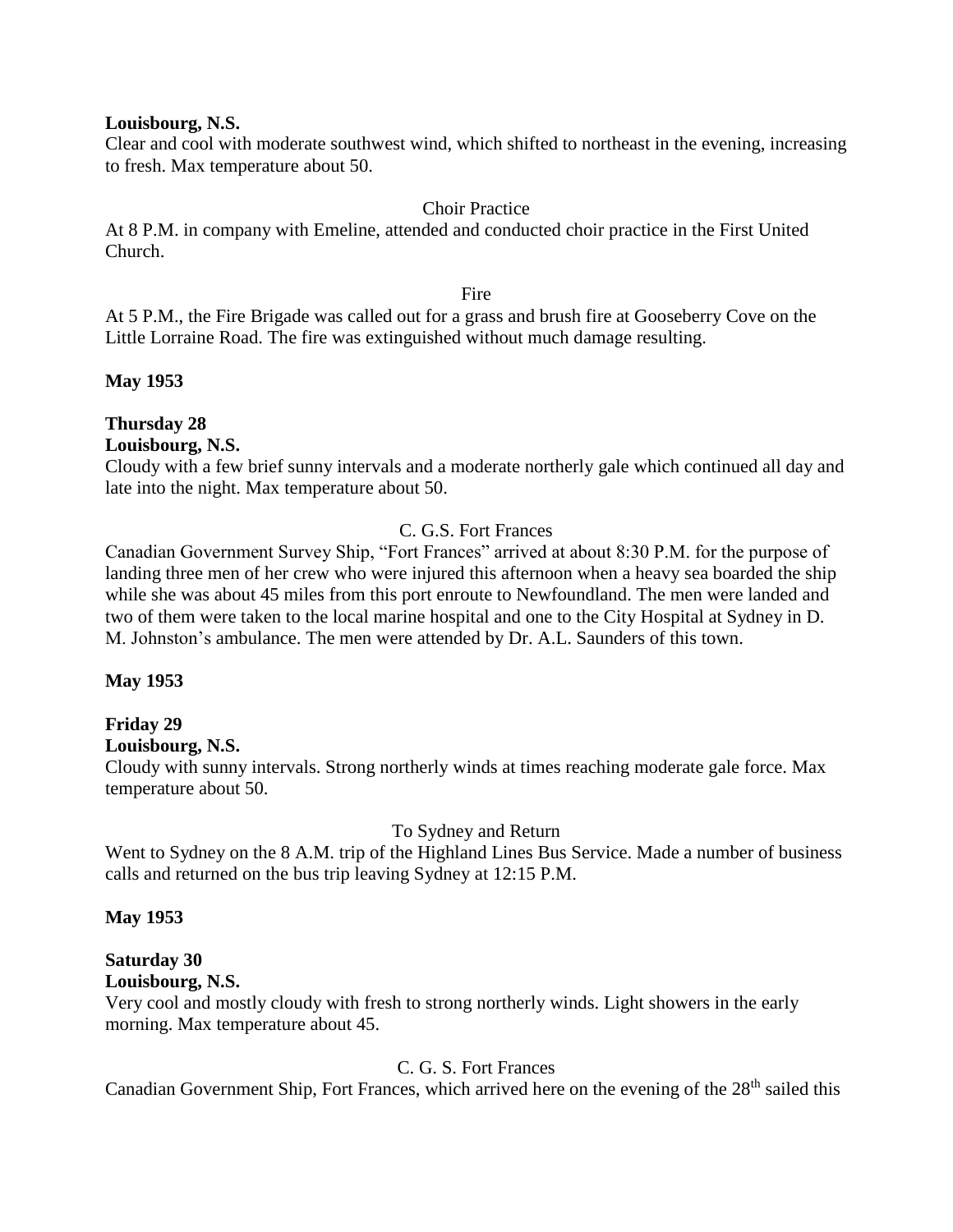morning.

## **May 1953**

## **Sunday 31**

## **Louisbourg, N.S.**

Cloudy and cool with light variable winds. Light showers and drizzle of rain during the afternoon and night. Rainfall about 1/8 inch. Max temperature about 45.

## Church Services

At 11 A.M. and 7 P.M. in company with Emeline, attended services in the First United Church where Rev. C.C. Walls was the preacher. At 11 A.M. the service marked the coronation of Queen Elizabeth II, which is to take place on next Tuesday, June 2, in Westminister Abbey, London, England. This was a printed service ending with "God Save the Queen" and the benediction. About 80 person present at 11 A.M. and about 45 at 7 P.M. Choir attendance: A.M. 17, P.M. 14.

Total rainfall for May: about 3 inches. Min temperature for May, about 28, May 3 Max temperature for May, about 66, May 5.

Later, According to a report issued by the Reserve Air Port and published in the Sydney Post Record May 1953, was the third coldest May for the past 66 years.

## **June 1953**

#### **Monday 1 Louisbourg, N.S.**

Cloudy with a few sunny intervals. Light rain and drizzle during the afternoon and evening. Light southwest wind. Max temperature about 50.

## Rev. J. T. Turner Leaves Louisbourg

Rev. J. T. Turner, who has been Rector of St. Bartholomews Anglican Church for a number of years left Louisbourg to take charge of the Anglican Parish of North Sydney.

## **June 1953**

## **Tuesday 2**

## **Louisbourg, N.S.**

Cloudy and cool with a few brief sunny intervals. Dense fog in the morning which lifted early in the day. Light to moderate southwest wind. Max temperature about 50.

## Coronation of Queen Elizabeth II

Queen Elizabeth II, who succeeded to the Throne of the British Empire on the death of her father, George VI, February 6<sup>th</sup>, 1952 was crowned today in Westminister Abbey, London, England.

## **June 1953**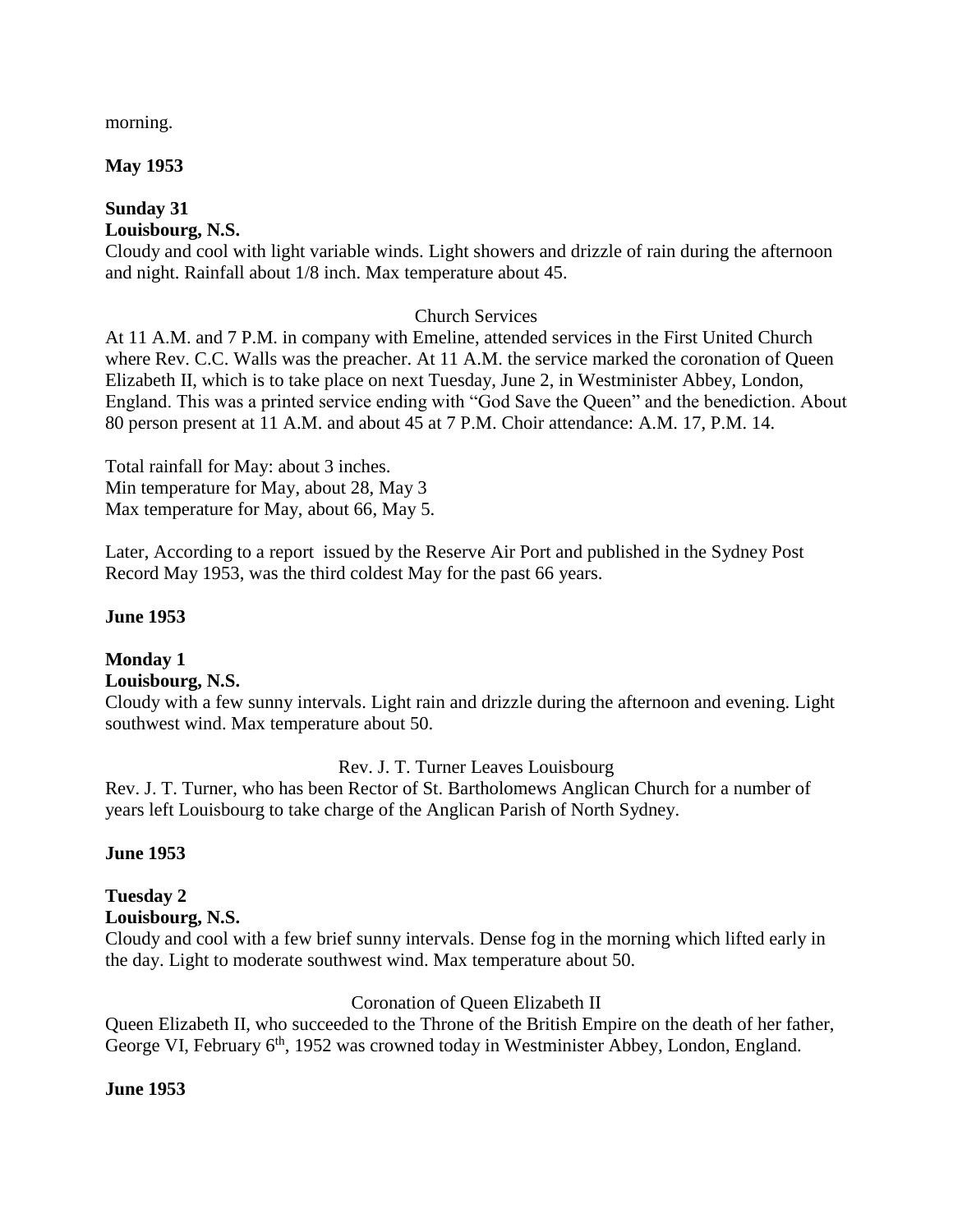#### **Wednesday 3 Louisbourg, N.S.**

Cloudy and cool with moderate variable wind. Shower of rain and a few peals of thunder in the early afternoon. Partly clear in the evening. Rainfall about 1/8 inch. Max temperature about 60.

### Choir Practice

At 8 P.M. in company with Emeline, attended and conducted choir practice in the First United Church.

### **June 1953**

## **Thursday 4**

**Louisbourg, N.S.**

Mostly sunny during the forenoon. Cloudy with sunny intervals during the afternoon with a few light showers. Min temperature about 60.

## To Sydney and Return

Went to Sydney on the 8 A.M. trip of the Highland Lines Bus Service. At Sydney, I met G.H. Kelly representing T.S. Pattells & Co Ltd. with whom I had an appointment. Went to Mr. Kelly's sample room and placed an order with him for Christmas goods. Had lunch with Mr. Kelly at the Isle Royale Hotel at 1 P.M. Returning left Sydney on the 4:30 P.M. trip of the Highland Lines Bus, arriving home at 5:15 P.M.

## **June 1953**

## **Friday 5**

**Louisbourg, N.S.**

Remarkably clear with light variable winds, mostly southeast. A very lovely spring day. Max temperature about 65.

## Visited National Park

In the afternoon accompanied a party of Girl Guides Leaders on a visit to the Louisbourg National and Historic Park, where I gave a talk on Old Louisbourg and showed them points of interest in and around the Park. Returned to town at about 4:30 P.M. Those in the party were: Miss Winifred Bambar, Girl Guide Commissioner from the Transvaal, South Africa. Mrs. Power and Mrs. Mavor, Sydney, Mrs. Prowse, Glace Bay and Mrs. William Stewart, Louisbourg.

Pipe Band Concert

In the evening the All Sydney Pipe and Drum Band gave a concert in the Masonic hall under the auspices of the Louisbourg Fire Brigade. They were greeted by a crowded house.

**June 1953**

**Saturday 6 Louisbourg, N.S.**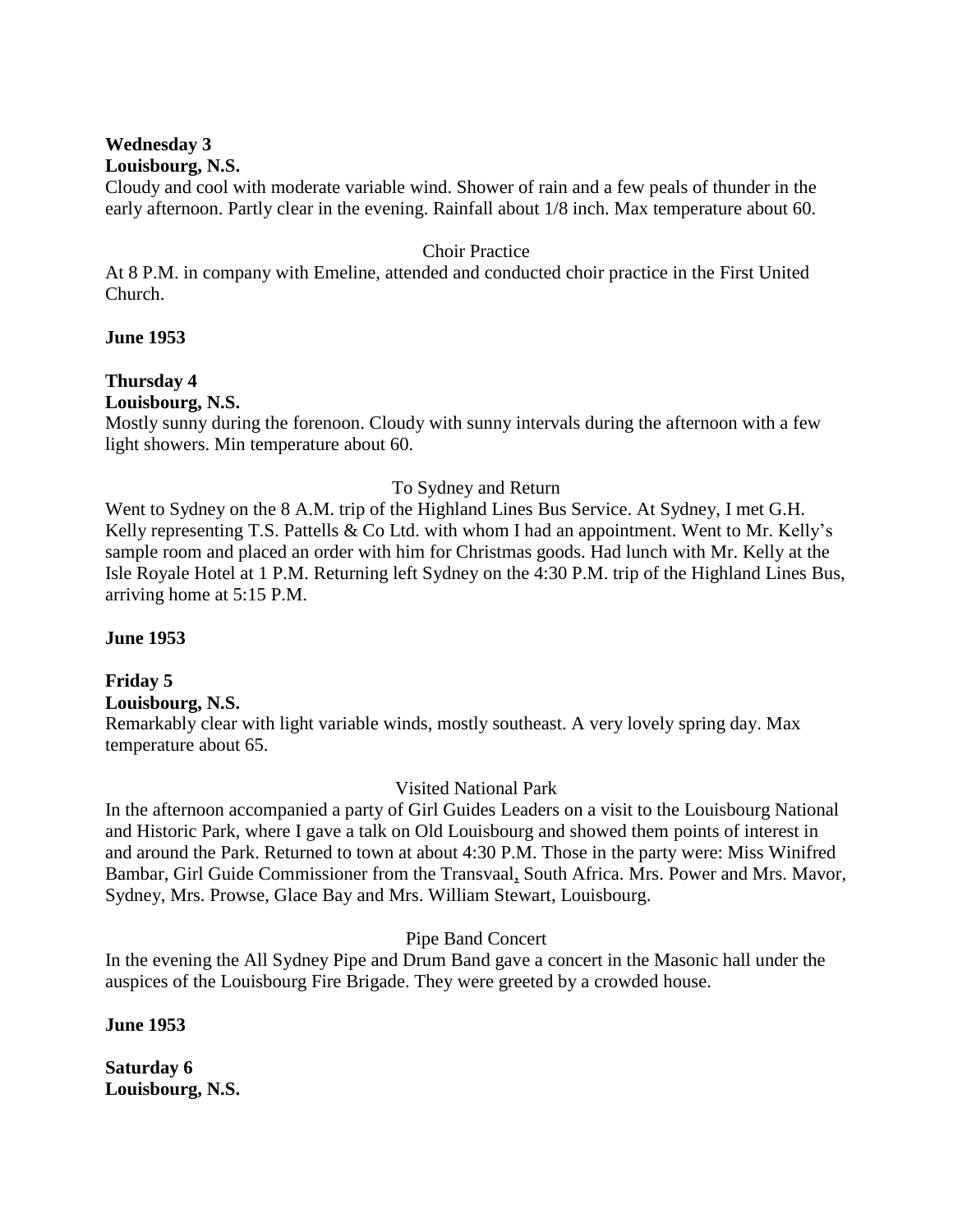Cloudy with light variable winds. Moderately warm during the afternoon with an occasional very light shower. Max temperature about 65.

### Death of H. J. Kelly

The death of H. J. Kelly who for upwards of twenty years took a very prominent part in the business and community life of Sydney died today. He was about 78 years of age and had been in poor health for several months.

#### **June 1953**

### **Sunday 7**

### **Louisbourg, N.S.**

Cloudy and cool with light easterly winds, and some fog and a few light showers in the evening. Max temperature about 50.

#### Church Services

At 11 A.M. and 7 P.M. in company with Emeline, attended services in the First United Church where Rev. C. C. Walls was the preacher. About 55 present at each service. Choir attendance: A.M. 14, P.M. 15.

#### **June 1953**

### **Monday 8**

### **Louisbourg, N.S.**

Mostly cloudy. Rain in the early morning. Light variable winds. Rainfall about ½ inch. Moderately warm with sunny intervals during the afternoon. Max temperature about 60.

### School Exhibition

In the afternoon, Emeline and I attended the annual exhibition of the Louisbourg School which was held in the Navy League Hut.

### S. S. HULDA THORDEN

Finnish Steamer, "Hulda Thorden" enroute to England with a cargo of lumber, arrived here in the morning with boiler trouble and docked at the Freight wharf.

#### **June 1953**

# **Tuesday 9**

**Louisbourg, N.S.**

Cloudy and cool with fog, morning and evening. Light to moderate southwest wind. Max temperature about 60.

#### Music Recital

Miss Ripley's music classes, vocal and instrumental held their closing recital in Calvin hall in the evening.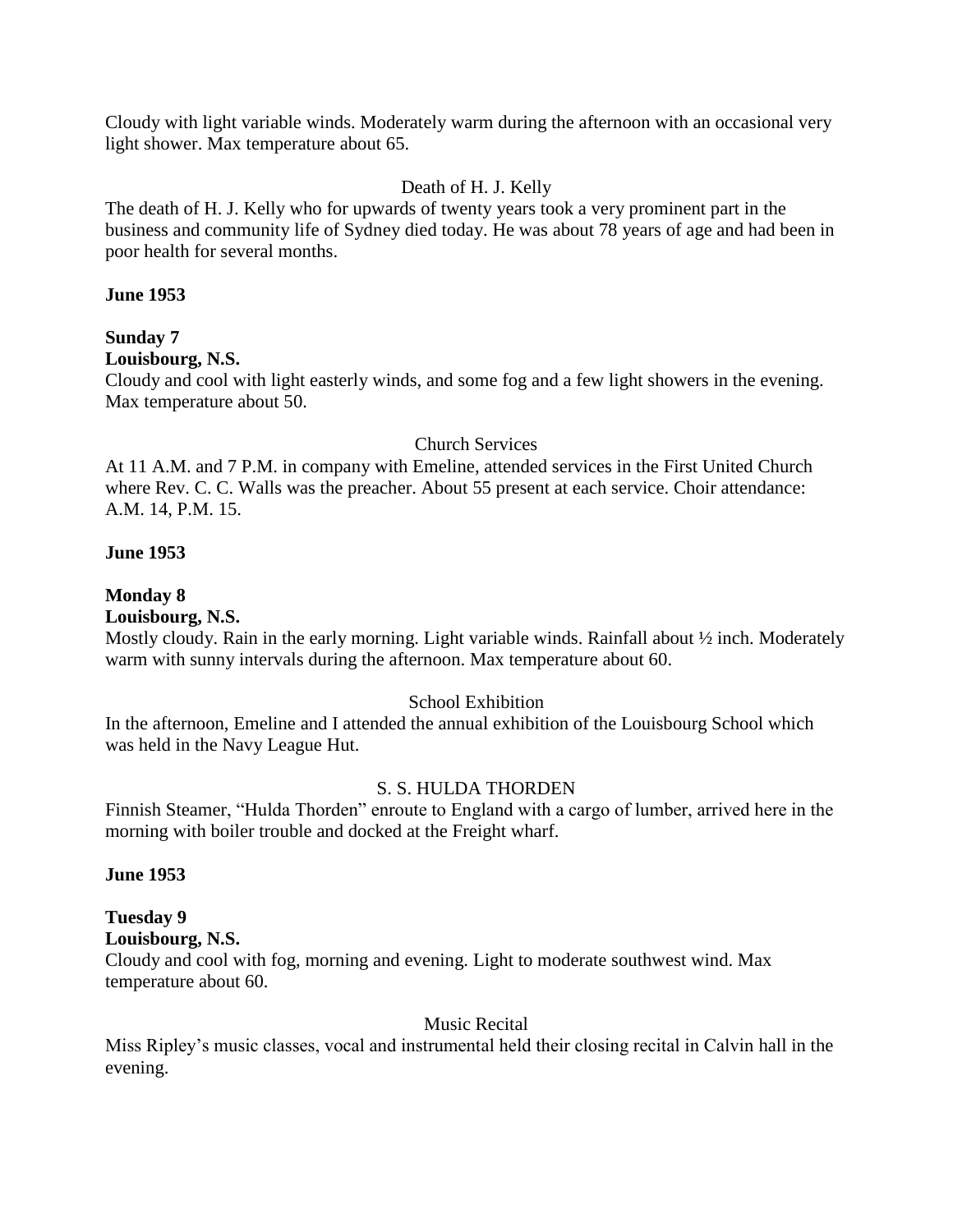#### **June 1953**

#### **Wednesday 10 Louisbourg, N.S.**

Showers with thunder and lightning at about 2:30 A.M. and again at 8 A.M. Cloudy with some fog during the day. A few brief sunny intervals in the late afternoon. Rainfall about 1/8 inch. Max temperature about 60. Light to fresh winds, mostly southwest.

#### Sentenced to Cloverdale

According to todays issue of the Sydney Post Record the Louisbourg girl who pleaded guilty to a charge of infanticide at Sydney before Magistrate Verne Read was sentenced to three years in the home for girls at Cloverdale, New Brunswick.

**June 1953**

**Thursday 11 New Moon Today Louisbourg, N.S.**

Sunny during the first half of the day. Cloudy with sunny intervals during the afternoon and evening. A very light shower at about 5 P.M. Light variable winds. Max temperature about 60. Planted Gladioli, Pumpkins and Cucumbers.

#### Marriage

The marriage of Esther Cross, daughter of Mr. and Mrs. Percy Cross of this town to Thomas Campbell of Main-a-dieu took place today.

### **June 1953**

## **Friday 12**

**Louisbourg, N.S.**

Cloudy and cool with a few brief sunny intervals. Moderate to fresh north northeast winds. Max temperature about 55.

### S. S. HULDA THORDEN

Finnish Steamer, "Hulda Thorden" which arrived here on last Monday morning for boiler repairs sailed this morning. While here, repairs were made by the L. H. Cann Company.

### S. S. EDWARD CORNWALLIS

Canadian Government Steamer, "Edward Cornwallis" arrived in the evening.

### Election Date August 10, 1953

It was announced at Ottawa today that the next Federal Election is to take place on August the  $10<sup>th</sup>$ , 1953.

### **June 1953**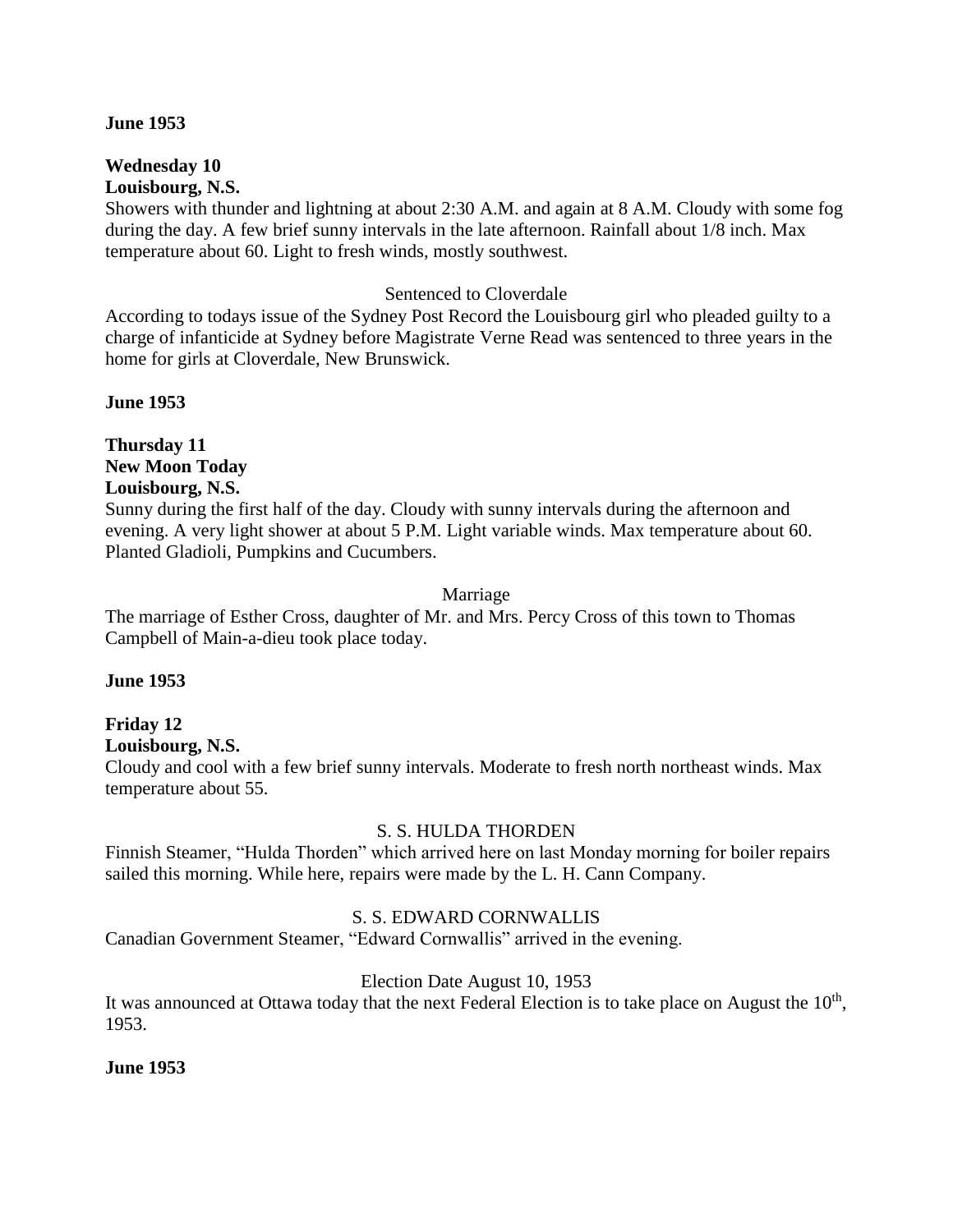## **Saturday 13**

### **Louisbourg, N.S.**

Cool and partly clear with light to moderate southerly winds. Foggy at night. Max temperature about 55.

### **June 1953**

## **Sunday 14**

**Louisbourg, N.S.**

Cloudy and cool with a few brief sunny intervals. Light to moderate easterly winds. Max temperature about 60.

## Church Services

At 11 A.M. and 7 P.M. in company with Emeline, attended services in the First United Church where Rev. C. C. Walls was the preacher. Present at the morning service about 75. At the evening service about 50. Choir attendance: A.M. 13, P.M. 12.

## **June 1953**

## **Monday 15**

### **Louisbourg, N.S.**

Rain beginning in the early morning and continuing all day with the exception of a few brief periods of mist and drizzle. Light easterly winds shifting to southwest. Foggy at night. Rainfall: see next page.

Max temperature about 55.

## **June 1953**

## **Tuesday 16**

### **Louisbourg, N.S.**

Rain in the early morning followed by showers, mist and drizzle continuing throughout the day. Foggy with moderate to light southerly winds. Max temperature about 55. Rainfall of yesterday, last night and today 2 inches.

## **June 1953**

### **Wednesday 17 Louisbourg, N.S.** Cloudy and foggy with light southwest winds. Max temperature about 60.

## Death of Mrs. Freeman O'Neil

The death of Mrs. O'Neil, wife of Dr. Freeman O'Neil of Sydney occurred at the City Hospital this morning after a lengthy illness. Mrs. O'Neil the former Miss Josephine MacLeod of Sydney was about 78 years of age. She is survived by her husband, two daughters and one son. The daughters are: Mrs. C. N. Anson (Dorothy) of Sydney and Miss Jean at home. The son, Charles, also resides at Sydney. One son, George predeceased her in May 1952. Sisters surviving her are: Mrs. Kenneth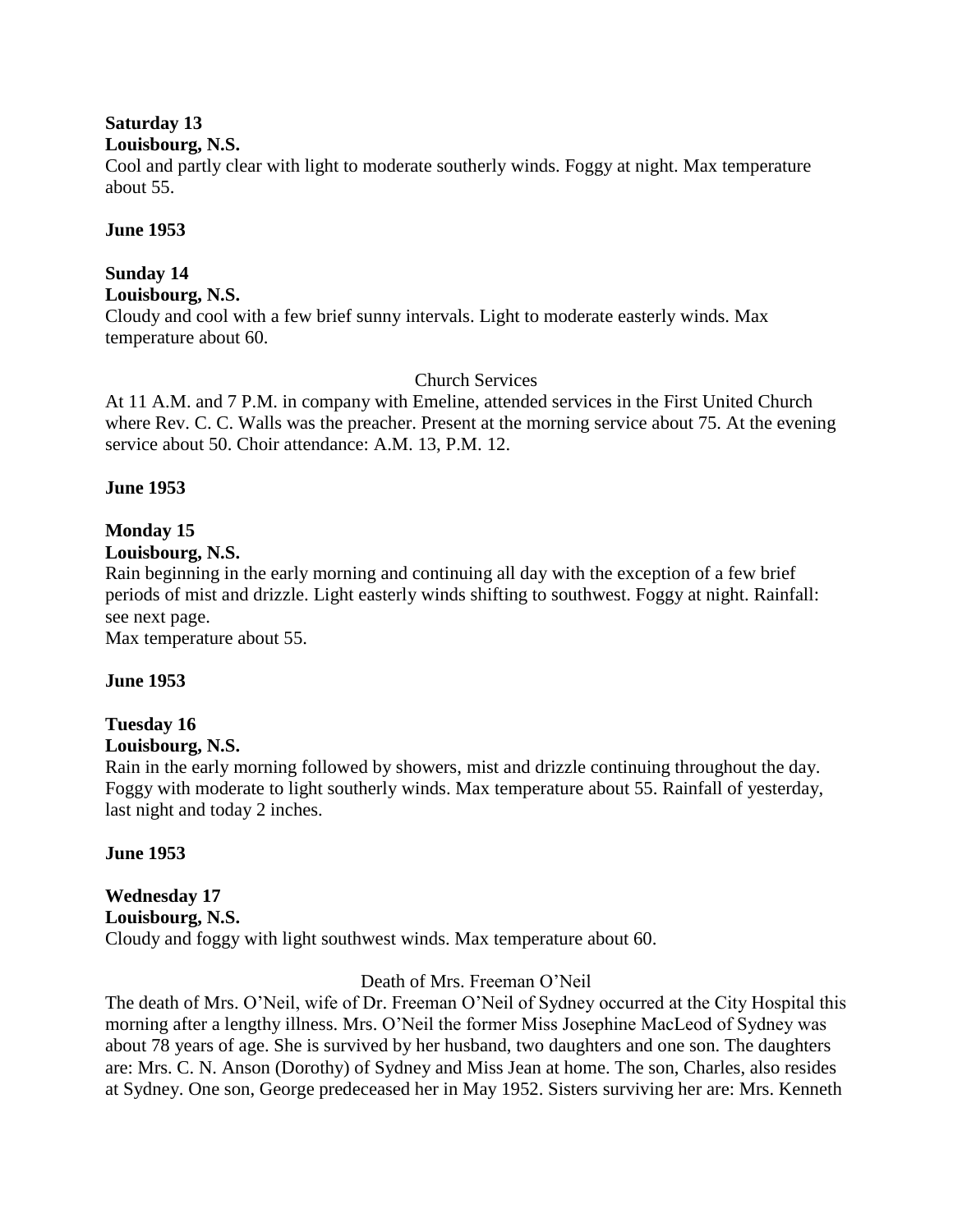MacIntosh (Katie) Halifax, Mrs. R.B. MacLean, California, U.S.A., Mrs. Russell Ellis, Sydney and Mrs. George Lewis, Louisbourg. The O'Neil family lived for many years at Louisbourg for many years, before removing to Sydney.

### **June 1953**

## **Thursday 18**

## **Louisbourg, N.S.**

Cloudy with light to moderate southwest winds. A few showers in the late afternoon, evening and night. Max temperature about 60.

Funeral

At about 2:30 P.M., Alistair MacDonald, Rev. Eric Ingraham and I left here with Harvey Lewis and motored to Sydney where we attended the funeral of the late Mrs. Freeman O'Neil, which took place from her home, 66 Whitney Avenue, to Christ Church. Services at the house, church and grave were conducted by Rev. Holborough, Rector of Christ Anglican Church, assisted at the church and grave by Rev. Eric Ingraham. Interment took place in Hardwood Hill Cemetery.

## Death of David McGrath

The death of David McGrath, son of the late Mr. and Mrs. Thomas McGrath, west Louisbourg, occurred in St. Rita's Hospital, Sydney. He was about 73 years of age and is survived by one brother, Dommick, West Louisbourg.

### **June 1953**

# **Friday 19**

## **Louisbourg, N.S.**

Light showers and drizzle of rain during the forenoon. Cloudy during the afternoon and evening. Foggy with light southwest wind. Max temperature about 66. Rainfall about 1/8 inch.

## **June 1953**

#### **Saturday 20 Louisbourg, N.S.**

Cloudy and cool becoming sunny and warm in the afternoon. Light to moderate southwest wind, shifting to northwest at about noon. A very lovely afternoon and evening. Max temperature about 75. Highest temperature this season.

## C.G.S. EDWARD CORNWALLIS

Canadian Government Steamer, "Edward Cornwallis" Capt. Germain, which has been here since Friday evening, June 12, sailed this morning.

### **June 1953**

**Sunday 21 Louisbourg, N.S.**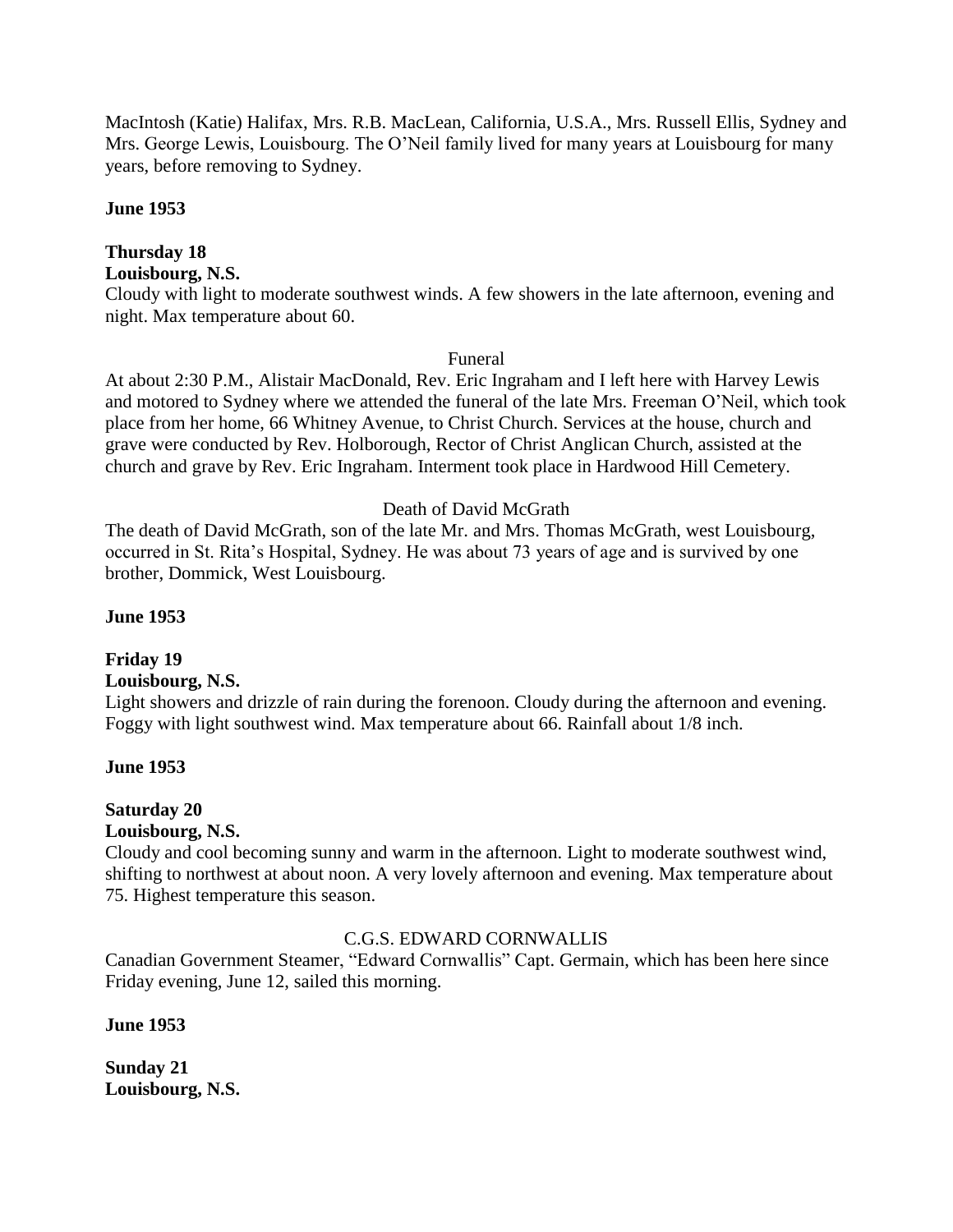Sunny and cool with light moderate to fresh easterly winds. Max temperature about 60.

## Church Services

At 11 A.M. and 7 P.M. in company with Emeline attended services in the First United Church where Rev. C.C. Walls was the preacher. Present at the morning service about 65, at the evening service about 45. Choir attendance 12 at each service.

### Funeral

The funeral of the late David McGrath, took place from his late home at West Louisbourg at about 2 P.M. to "Stella Maris" Church where the funeral service was conducted by Rev. M.J. MacSween. Burial took place in the Roman Catholic Cemetery.

## Death of Frederick A. Crawley

The death of Frederick A. Crawley of North Sydney occurred this morning in Hamilton Memorial Hospital, North Sydney, after a short illness. Mr. Crawley was born at Wolfville, N.S. the son of Mr. and Mrs. Edmund S. Crawley. He was for 23 years with the Nova Scotia Highway Department. The greater part of which was spent in Cape Breton, where he was Chief Engineer of this area. Mr. Crawley who was about 67 years of age, retired within the past year, and made his home at North Sydney. He is survived by his second wife, the former Miss Annie Bown of Sydney.

## **June 1953**

## **Monday 22**

## **Louisbourg, N.S.**

Sunny in the early part of the day but becoming cloudy in the early afternoon. Drizzle of rain began to fall at about 4 P.M. and was followed by showers during the evening. Foggy during the afternoon, evening and night. Light southwest wind. Max temperature about 60.

## Two Men Missing

Todays issue of the Sydney Post Record reported Daniel K. MacLeod 67 and Philip MacAulay 35, his son-in-law, missing since yesterday, when they went on a fishing trip to Kilkenny Lake. Their canoe and other articles of fishing equipment were found on, or near the shore of the lake yesterday evening. It is presumed that both men were drowned. A search for their bodies is underway. Both men had their homes at New Waterford, N.S. Kilkenny Lake is about seven miles from the Town of New Waterford.

LATER: June 26 - The body of Daniel K. MacLeod was found in Kilkenny Lake shortly before noon today, June 27. At about 5:30 this evening the body of Philip MacAulay was recovered from Kilkenny Lake by searchers. (From Press Reports)

## **June 1953**

#### **Tuesday 23 Louisbourg, N.S.**

Showers accompanied by thunder and lightning in the morning and during the forenoon. Moderate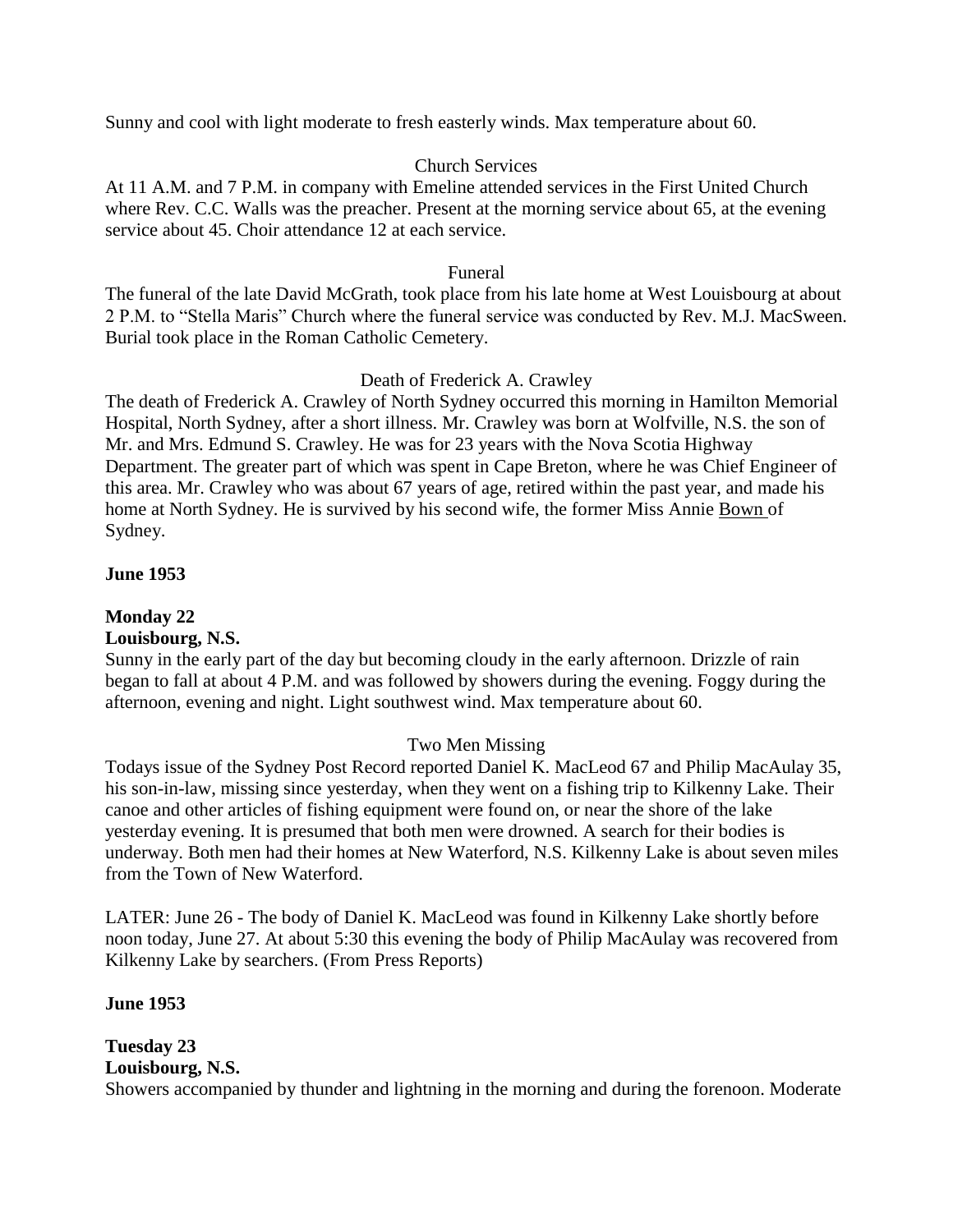southwest wind with thick fog. Partly cleared shortly after noon. Sunny in the late afternoon and evening. Rainfall of last night and today, about 1/8 inch. Max temperature about 65.

## H.M.C.S. Port Dauphin

H.M.C.S. "Port Dauphin" Lieut. Commander Herbert Maxner, arrived last night or early this morning and docked at the Old Government wharf.

### **June 1953**

## **Wednesday 24**

### **Louisbourg, N.S.**

Moderately warm and mostly sunny with moderately northwest wind increasing to fresh decreasing to light in the evening. A very lovely day. Max temperature 70. Highest temperature so far this season.

### Choir Practice

At 8 P.M. in company with Emeline, attended and conducted choir practice in the First United church.

## Conservative Nomination

At a nomination convention held at Port Hawksbury, William Boudreau of Sydney was nominated to contest the constituency of Inverness-Richmond in the interests of the Conservative Party in the Federal election to take place on August 10, 1953.

## **June 1953**

## **Thursday 25**

**Louisbourg, N.S.**

Clear and warm with light to moderate northwest wind, shifting to southwest. A very lovely day. Max temperature about 72.

## H. M. C. S. PORTE DAUPHIN

H.M.C.S. "Port Dauphin" commanded by Lieut Commander Herbert Maxner, which arrived here on Tuesday morning on a training cruise, sailed at 1 P.M..

## Korean War

The Korean War which began in June 1950 entered on its  $4<sup>th</sup>$  year today.

### **June 1953**

## **Friday 26**

## **Louisbourg, N.S.**

Partly clear but becoming cloudy in the forenoon. Light showers and drizzle beginning at about 2:30 P.M. Max temperature about 65.

Mrs. Bain's Recital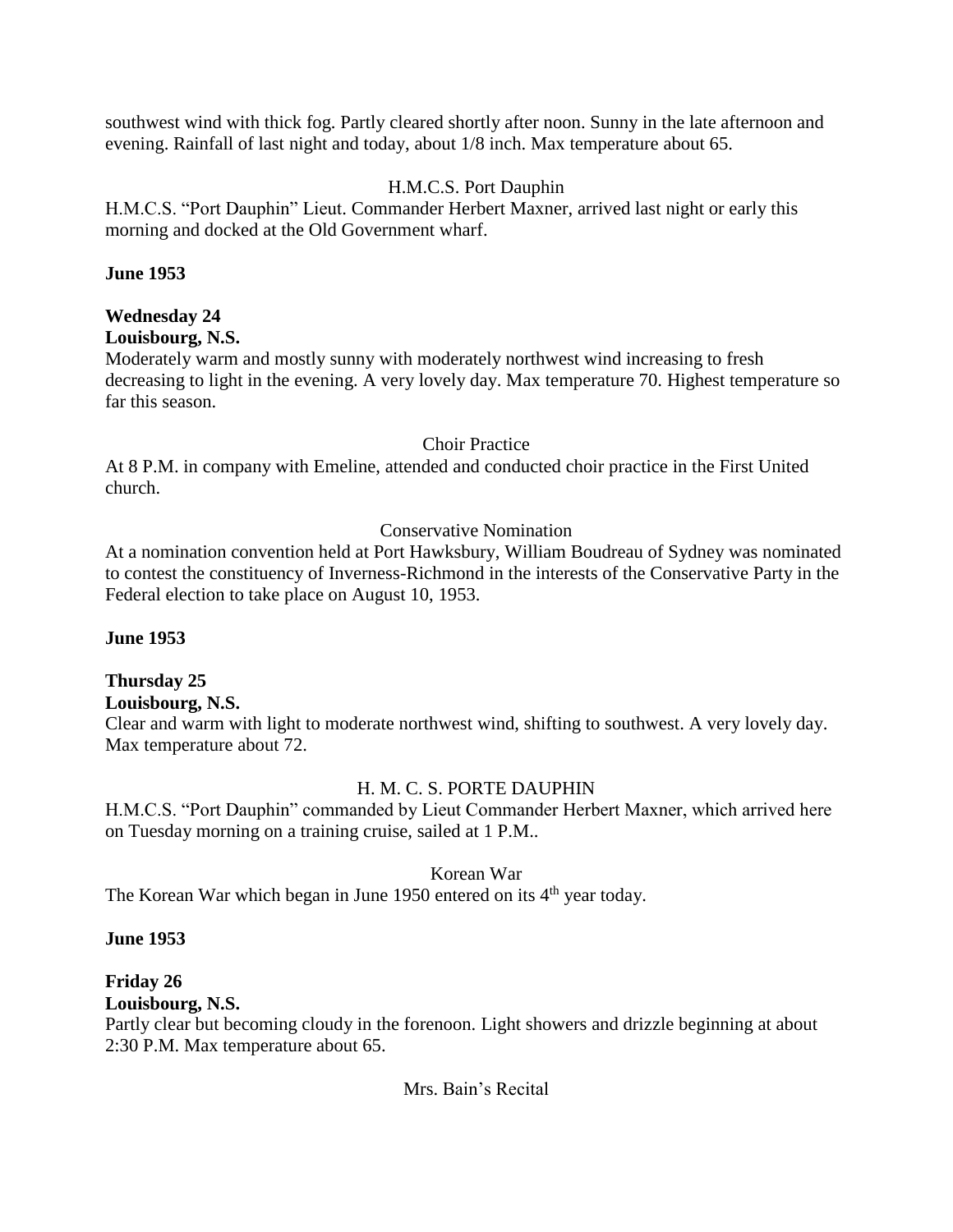Evelyn Huntington, my sister-in-law and daughter Jane went to Sydney on the Highland Lines Bus, 2:30 P.M. trip where in the evening they attended the annual recital of Mrs. Bain's Piano and vocal pupils, Jane taking part in vocal selections. They returned on the bus leaving Sydney at 11:30 P.M.

## **June 1953**

## **Saturday 27**

### **Louisbourg, N.S.**

Cloudy party clearing during the forenoon. Sunny in the afternoon and evening. Light to moderate southwest wind. Light shower at 10:15 P.M. Max temperature about 68.

### **June 1953**

## **Sunday 28**

### **Louisbourg, N.S.**

Clear and warm with light to moderate north west wind, increasing to fresh during the afternoon and decreasing to light in the evening. A very delightful summer day. Max temperature 78.

## Church Services

At 11 A.M. and 7 P.M. in company with Emeline, attended services in the First United Church where Rev. C.C. Walls was the preacher. Attendance in the morning about 75, in the evening about 45.

### Choir attendance: A.M. 10, P.M. 11.

Mrs. Alex C. MacDonald of this town, a former member of St. Andrews United Church, Sydney was received into membership of the First United Church at the morning service. The sacrament of the Lord's Supper was dispensed at the morning service.

### **June 1953**

# **Monday 29**

## **Louisbourg, N.S.**

Cloudy with the threat of rain. A very light shower at noon. Sunny during the latter half of the afternoon. Light to moderate southwest wind. Max temperature about 65.

## **June 1953**

### **Tuesday 30 Louisbourg, N.S.** Sunny and warm with light winds. A very lovely summer day. Max temperature about 70.

## Liberal Nominating Convention

Left here at 9:45 A.M. with William Lewis and motored to Port Hawkesbury, where we attended the Liberal Nominating convention at 2 P.M. Other passengers in the Lewis car were: James Peck who was also a Louisbourg delegate, and Rev. H.A. Sugmiller, Pastor of St Bartholomews Anglican Church, Louisbourg, who was enroute to Port Mulgrave for the purpose of bringing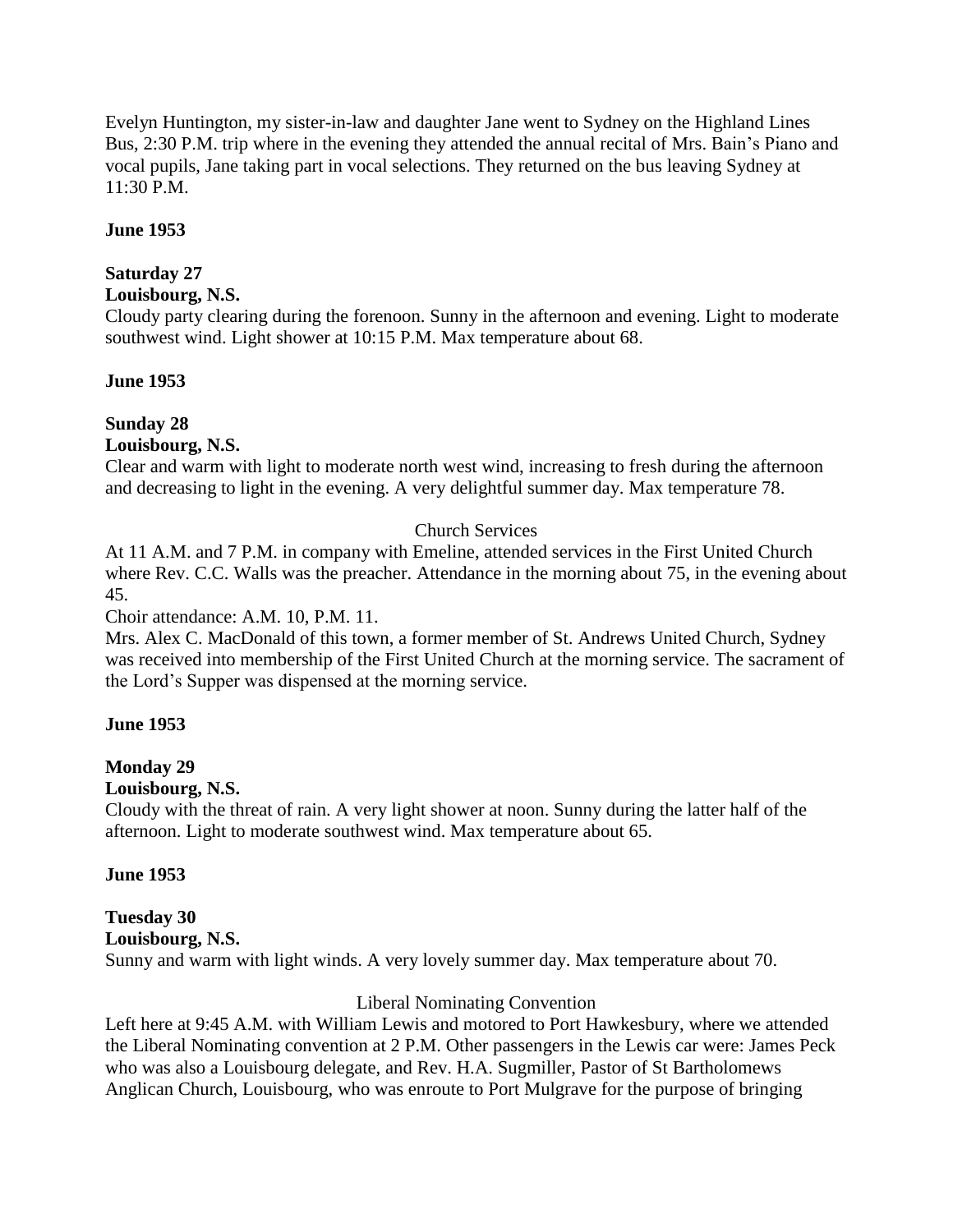home his car, which was undergoing repairs at that town. We reached Port Hawkesbury at noon, where we had dinner at the "Black and White" Inn. Other Louisbourg delegates, besides William Lewis, James Peck and myself, were: John Pope, Frank Hart, James Burke, Dan Joseph, Thomas and Alex MacKeigan. Delegates from Louisbourg District (no.6) were: Mark Connington and Thomas Kennedy, West Louisbourg. At about 2 P.M. in "State Movie Theater" the convention was called to order by the Chairman, Gordon Walker after which three prospective candidates were nominated, as follows; Allan J. MacEachern, Bernard Mac [blank] and Fred Thurgood. On the first ballot: MacEachern received 105 votes, Thurgood 71 and Mac 45. The second ballot gave MacEachern 145 and Thurgood 75, thus giving the honor of contesting the constituency of Inverness Richmond and Cape Breton west to Allan J. MacEachern.

Rainfall for June 1953: about 3 inches. Max temperature 78 on the  $28<sup>th</sup>$ .

**July 1953**

# **Wednesday 1**

**Louisbourg, N.S.**

Mostly clear with moderate southwest wind shifting to northwest early in the afternoon and increasing to strong moderating to light at night. Max temperature about 72.

## Public Holiday

Business places and public offices closed in celebration of Dominion Day, which is a public holiday throughout the Dominion of Canada, being Canada's 86<sup>th</sup> Birthday. Had shop open for business until 8 P.M. in order to accommodate newspaper customers.

## Visitors From Sydney

At about 6:30 P.M. Mr. and Mrs. Hedley Hopkins and their three children arrived from Sydney for a short visit. They left for home at 9 P.M. We greatly appreciated having them call.

## **July 1953**

## **Thursday 2**

## **Louisbourg, N.S.**

Clear and warm with fresh northwest wind shifting to southwest in the afternoon and decreasing to light. Cloudy in the late afternoon and evening. Max temperature about 70.

## **July 1953**

## **Friday 3**

## **Louisbourg, N.S.**

Cloudy with moderate to fresh southeast wind, decreasing and shifting to southwest. Heavy showers beginning at about 9:30 A.M. and ending in the early afternoon. Foggy in the afternoon and evening. Rainfall 3/4 inch. Max temperature about 65.

## **July 1953**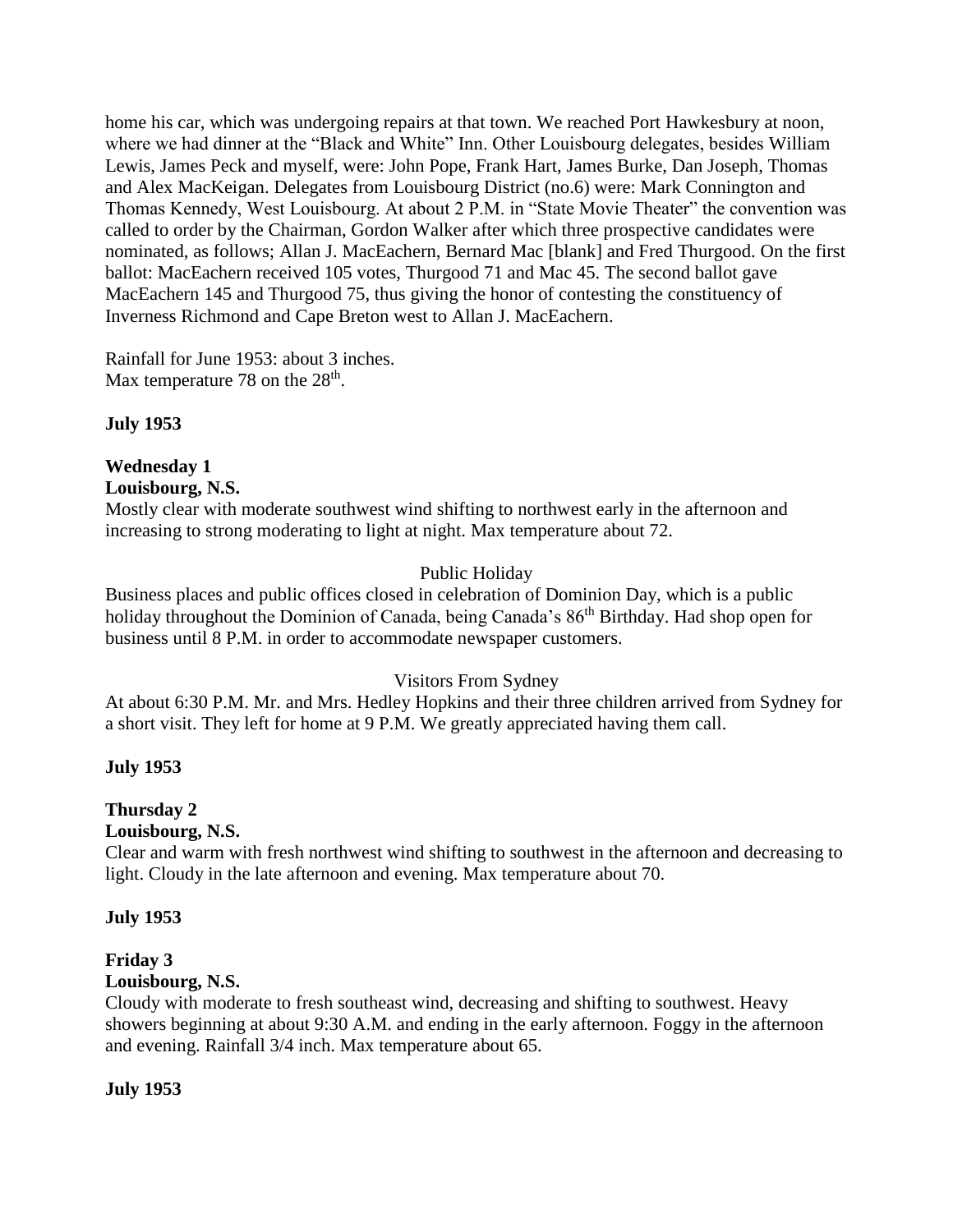### **Saturday 4**

### **Louisbourg, N.S.**

Sunny and cool, becoming mostly in the early afternoon. A very light rain squalls in midafternoon. Fresh to strong northwest wind, decreasing before noon. Max temperature about 65.

## **July 1953**

## **Sunday 5**

### **Louisbourg, N.S.**

Sunny and cool becoming cloudy, during the forenoon, clearing at about 2 P.M. and continuing sunny during the remainder of the afternoon and evening. Fresh northwest wind, shifting to southeast. Max temperature about 65.

## Church Services

At 11 A.M. and 7 P.M. in company with Emeline attended services in the First United Church, where Rev. C.C. Walls was the preacher. About 55 present at each service. Choir attendance: A.M. 11, P.M. 12.

## **July 1953**

## **Monday 6**

## **Louisbourg, N.S.**

Sunny and cool, becoming cloudy in the evening. Moderate to fresh southwest wind, decreasing to light in the evening. Max temperature about 65.

## **July 1953**

## **Tuesday 7**

## **Louisbourg, N.S.**

Cloudy and cool with moderate to fresh southwest wind. Light showers at about 9:30 P.M. Max temperature about 60.

## **July 1953**

## **Wednesday 8**

## **Louisbourg, N.S.**

Cloudy and foggy clearing during the forenoon. Sunny and warm during the afternoon. Foggy at night. Max temperature about 70.

## Sunday School Picnic

The annual Sunday School Picnic of the First United Church was held today at Mira Gut. The majority of those attending went by train, leaving here at 8;15 A.M. and returning on the train due here at 4:15 P.M. A few others went by automobile.

## Choir Practice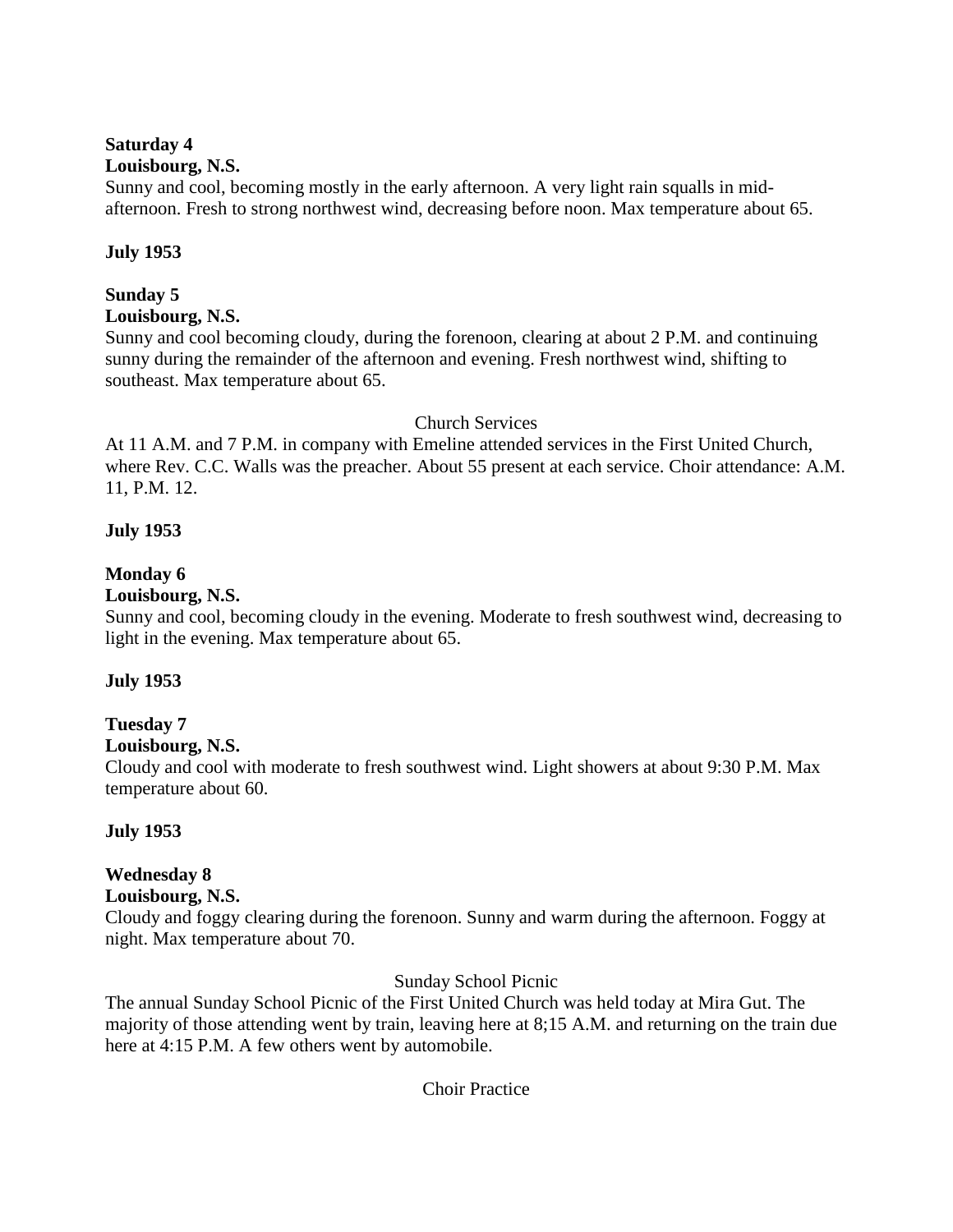At 8 P.M. in company with Emeline attended and conducted choir practice in the First United church.

## **July 1953**

**Thursday 9 Louisbourg, N.S.** Mostly cloudy with light southwest wind. Max temperature about 70.

**Friday, July 10, 1953to Thursday, July 16 Huntington, N. S.** [Blank]

**July 1953**

**Friday 17 Huntington, N.S.**

Sunny and warm with light north west wind. Max temperature about 85.

## **July 1953**

## **Saturday 18**

### **Huntington, N.S.**

Cloudy and warm. Left home at about 11 A.M. and went to Sandfield with Fred Huntington, who was on his way to Marion Bridge to start out on his Rural mail route.

## **July 1953**

**Sunday 19 Huntington, N.S.** Cloudy, clearing during the forenoon. Sunny in the afternoon. Warm Max temperature about 80.

Church Services

At about 10:30 A.M. Mr. and Mrs. Clifford Huntington and I motored to Marion Bridge with Maud Huntington where we attended service at 11 A.M. in the United Church. Rev. MacNivan was the preacher. We returned home immediately after church. At 7:30 P.M. we attended service in the Grand Mira Baptist Church which was led by Melvin Scott, a student minister whose home is at Sydney Mines.

## **July 1953**

**Monday 20 Huntington, N. S.** Cloudy, clearing before noon. Sunny and warm during the afternoon.

Huntington to Louisbourg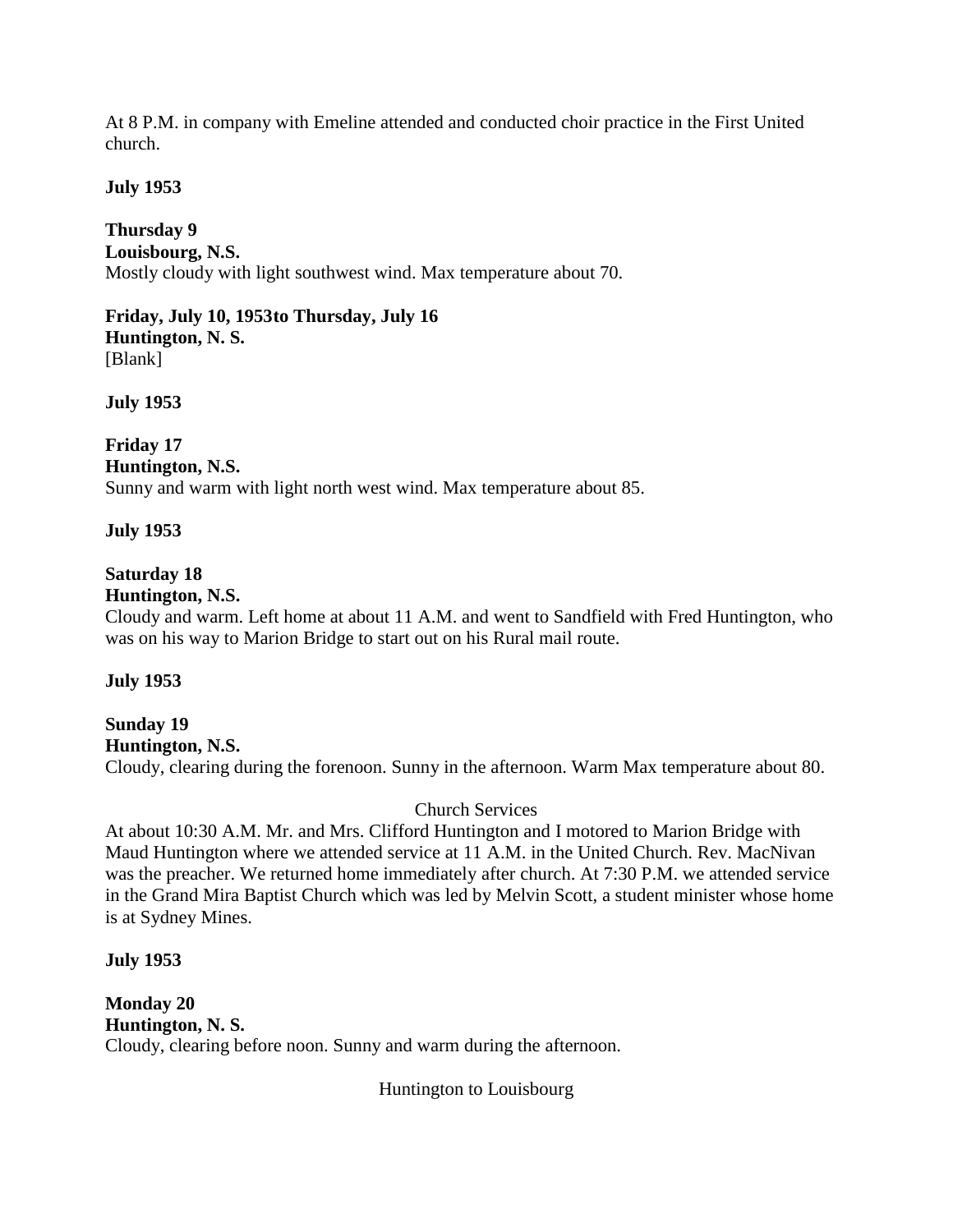Left Huntington, N.S. at 9:30 A.M. and motored to Louisbourg with Miss Maud Huntington, (my niece) After having spent a very pleasant holiday at Huntington, with Mr. and Mrs. Clifford Huntington (my sister and brother-in-law) Clifford accompanied us on the trip, and at Marion Bridge we picked up Virginia Ann and Maureen Hussey, children of Mr. and Mrs. Harvey Hussey. Arrived at Louisbourg at about 11 A.M. Clifford, Maud and the Hussey children returned home during the afternoon.

## **July 1953**

## **Tuesday 21**

**Louisbourg, N.S.**

Cloudy and warm with sunny intervals in the afternoon and a few light showers in the evening. Max temperature about 70.

### Attended Picture Show

At 8:30 P.M. in company with Emeline and Jane (my niece) attended a movie show in the Masonic Hall entitled "The Crowning of a Queen". This picture showed the crowning ceremonies of Queen Elizabeth the second in Westminister Abbey on June 2, 1953. Also the parade through the streets of London, to and from the Abbey.

## **July 1953**

## **Wednesday 22**

**Louisbourg, N.S.**

Cloudy and cool with moderate easterly winds. Max temperature about 65.

## Choir Practice

At 8 P.M. in company with Emeline, attended and conducted choir practice in the First United church.

## **July 1953**

## **Thursday 23**

## **Louisbourg, N.S.**

Light rain in the morning followed by very heavy showers during the forenoon and early afternoon. Rainfall 1 1/4 inch.

Partly clearing in the late afternoon. Cloudy at night. Fresh to strong southeast wind, shifting to southwest and moderating.

Max temperature about 65.

## Annual Vacation

Evelyn Huntington,(my clerk) accompanied by her daughter, Jane motored in the afternoon to Huntington, N.S. where she will spend her annual vacation. She will be absent for about two weeks.

## **July 1953**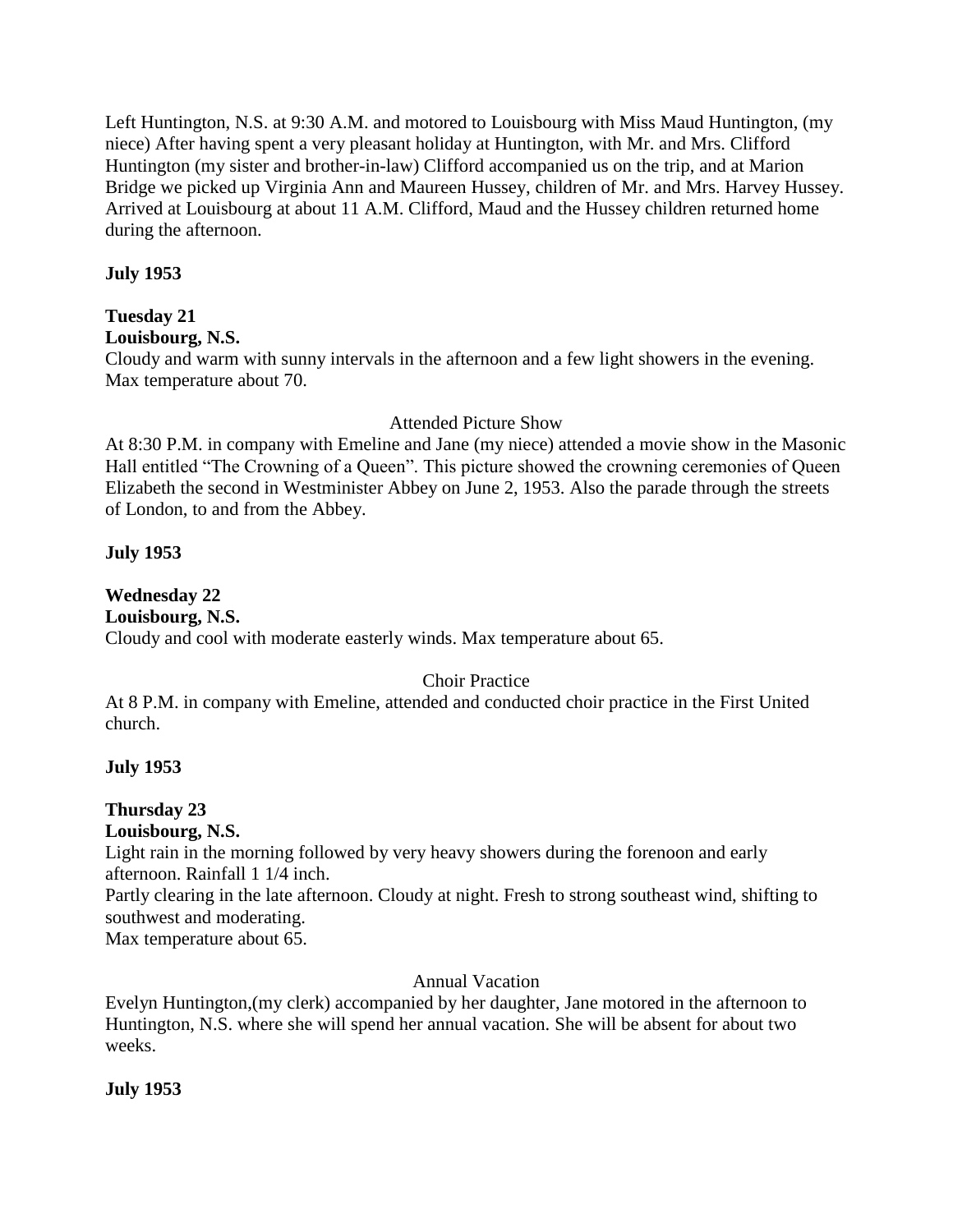#### **Friday 24 Louisbourg, N.S.**

## Light rain in the morning followed by heavy showers at intervals during the day. Rainfall about 1/8 inch. Wind southwest. Max temperature about 65.

## To Sydney and Return

Emeline went to Sydney on the 8 A.M. trip of the Highland Lines Bus Service, returning on the trip leaving Sydney at 12:15 P.M.

## **July 1953**

## **Saturday 25**

**Louisbourg, N.S.**

Cloudy, clearing during the forenoon. Light south wind, shifting to northwest shortly after noon. Sunny during the afternoon and evening. Max temperature about 70.

## **July 1953**

## **Sunday 26**

**Louisbourg, N.S.**

Sunny and moderately warm becoming cloudy and cool in the evening. Moderate to fresh southwest wind. Max temperature about 70.

## Church Services

There were no services in the First United Church today owing to the absence of the Pastor, Rev. C.C. Walls on vacation and the inability to obtain a substitute minister.

At 11 A.M., Emeline and I attended service in St. Bartholomews Anglican Church, where the Rector Rev. Sugmiller was the preacher.

At 7 P.M., we attended the Presbyterian Church where the service was conducted by the Pastor, Rev. Jacob Bambury.

Dined at Wong's Restaurant

At 1 P.M., Emeline and I had our mid-day meal at Wong's Restaurant.

## **July 1953**

## **Monday 27**

**Louisbourg, N.S.**

Cloudy becoming partly clear. Cloudy in the late afternoon. Light showers in the evening and during the night. Light to moderate southwest wind. Max temperature about 65.

> Korean Armistice Signed [Blank]

> > Nomination Day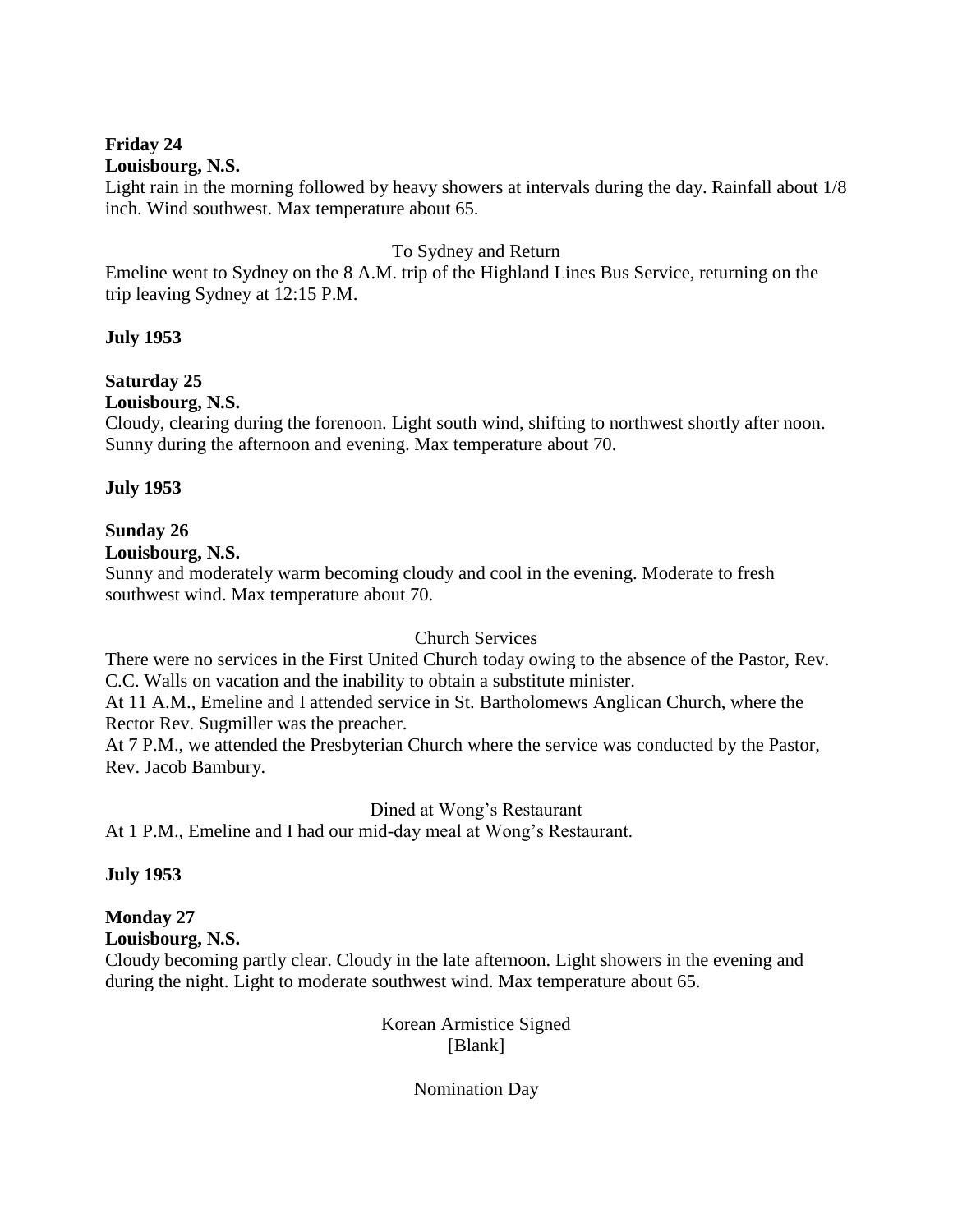This is nomination day for the Federal Election to take place on August 10, 1953. According to press reports a total of 902 candidates were nominated, including all parties as follows: Liberals 264, Conservatives 250, C.C.F. 172, Social Credit 71, Labor Progressive 100, Others 45.

### **July 1953**

## **Tuesday 28**

## **Louisbourg, N.S.**

Cloudy and foggy in the morning. Fog lifted during the forenoon with the sky becoming partly clear. Sunny and warm in the late afternoon and evening. Light southwest wind, shifting to northeast in the evening. Rainfall of last night about 1/8 inch. Max temperature about 70.

## Deaths announced

Today's issue of the Sydney Post-Record announced the death of three persons well known in their native county of Cape Breton. They were:

Hector MacOdrum, Mineral Rock, Cape Breton County.

Daniel A. MacDonald, Sydney, N.S. both of whom passed away this morning and John N. Worgan of Sydney who passed away in City Hospital last night. Mr. MacOdrum age is given as 85. Mr. MacDonald's as 53. Mr. Worgan was about 76. He is a schoolmate of mine at Sydney 1891-1894.

## **July 1953**

## **Wednesday 29**

## **Louisbourg, N.S.**

Cloudy and foggy in the morning, clearing during the forenoon. Sunny and cool in the afternoon, becoming cloudy in the evening. Fog along the coast all day. Light to moderate southwest wind. Max temperature about 65.

## **July 1953**

## **Thursday 30**

## **Louisbourg, N.S.**

Cloudy with some fog in the morning. Light showers. Cleared during the forenoon. Sunny and warm in the afternoon and evening. Rainfall about 1/8 inch. Max temperature about 75.

## **July 1953**

## **Friday 31**

## **Louisbourg, N.S.**

Sunny and warm with moderate to fresh southwest wind decreasing to light. Cloudy in the late afternoon. Showers during the night. Max temperature about 70.

## Liberal Meeting

A political meeting in the interests of the Liberal party was held in the Masonic hall in the evening. Hon W.F. Carroll, who represented Inverness, Richmond and Cape Breton West in the last parliament, Smith MacIvor, M.L.A. for Cape Breton South, Earl Urguhart, M.L.A. for Richmond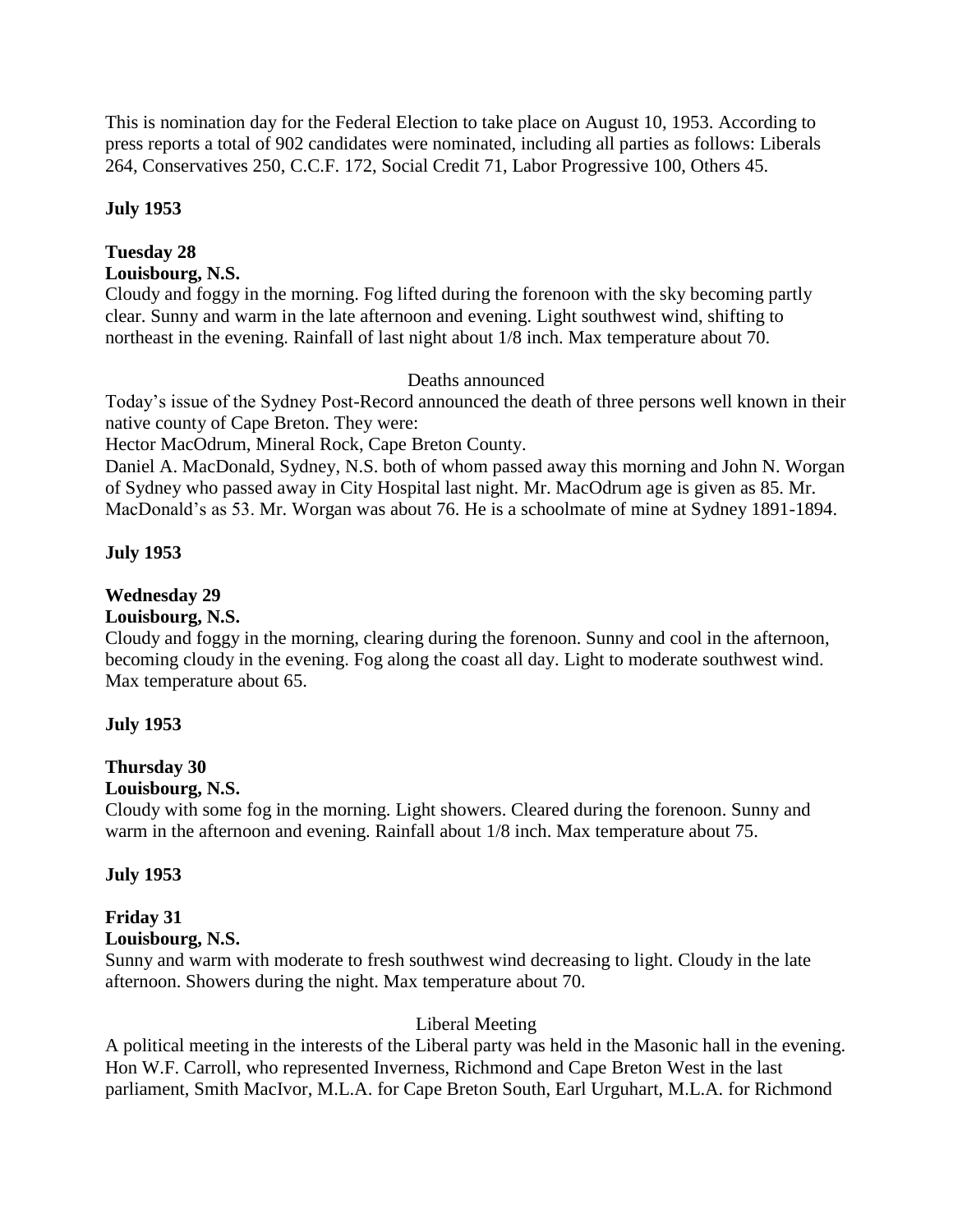county and Allan J. MacEachern, Liberal Candidate for Inverness , Richmond and Cape Breton West in the election to take place on August 10, 1953.

## **August 1953**

## **Saturday 1**

## **Louisbourg, N.S.**

Very cool. Cloudy with sunny intervals and occasional showers. Rainfall of last night and today about 1/8 inch.

Min temperature about 50. Max temperature about 60. Very cool for an August day.

## **August 1953**

## **Sunday 2**

## **Louisbourg, N.S.**

Cloud and sunshine, mostly clear with light to moderate northwest wind. Max temperature about 70.

## Church Services

No service in the First United Church at 11 A.M. owing to the absence of the Pastor, Rev. C.C. Walls who is away on vacation and the inability to obtain a substitute to take his place. At 11 A.M. in company with Emeline, attended services in St. Bartholomews Anglican church, where the Rector, Rev. H. Sugmiller, was the preacher.

At 7 P.M. attended service in the First United Church where Rev. Warren Dickson, Pastor of a United Church at Osgoode, Ontario was the preacher. At the service there were 52 persons present. Choir attendance 10.

## Dined at Wong's

At 1 P.M., Emeline and I had our mid-day meal at Wong's Restaurant.

## **August 1953**

## **Monday 3**

## **Louisbourg, N.S.**

Clear and coo, becoming cloudy early in the forenoon. Cloudy with showers during the remainder of the day with a few brief sunny intervals. Max temperature about 60. Min temperature about 50. Rainfall about 1/4 inch.

Lieut. Maud Huntington, R.C.N. who is now home on her annual holidays arrived in the late afternoon and will be our guest during her visit to Louisbourg.

## **August 1953**

### **Tuesday 4 Louisbourg, N.S.** Clear in the morning but becoming cloudy in the early forenoon, followed by sunny intervals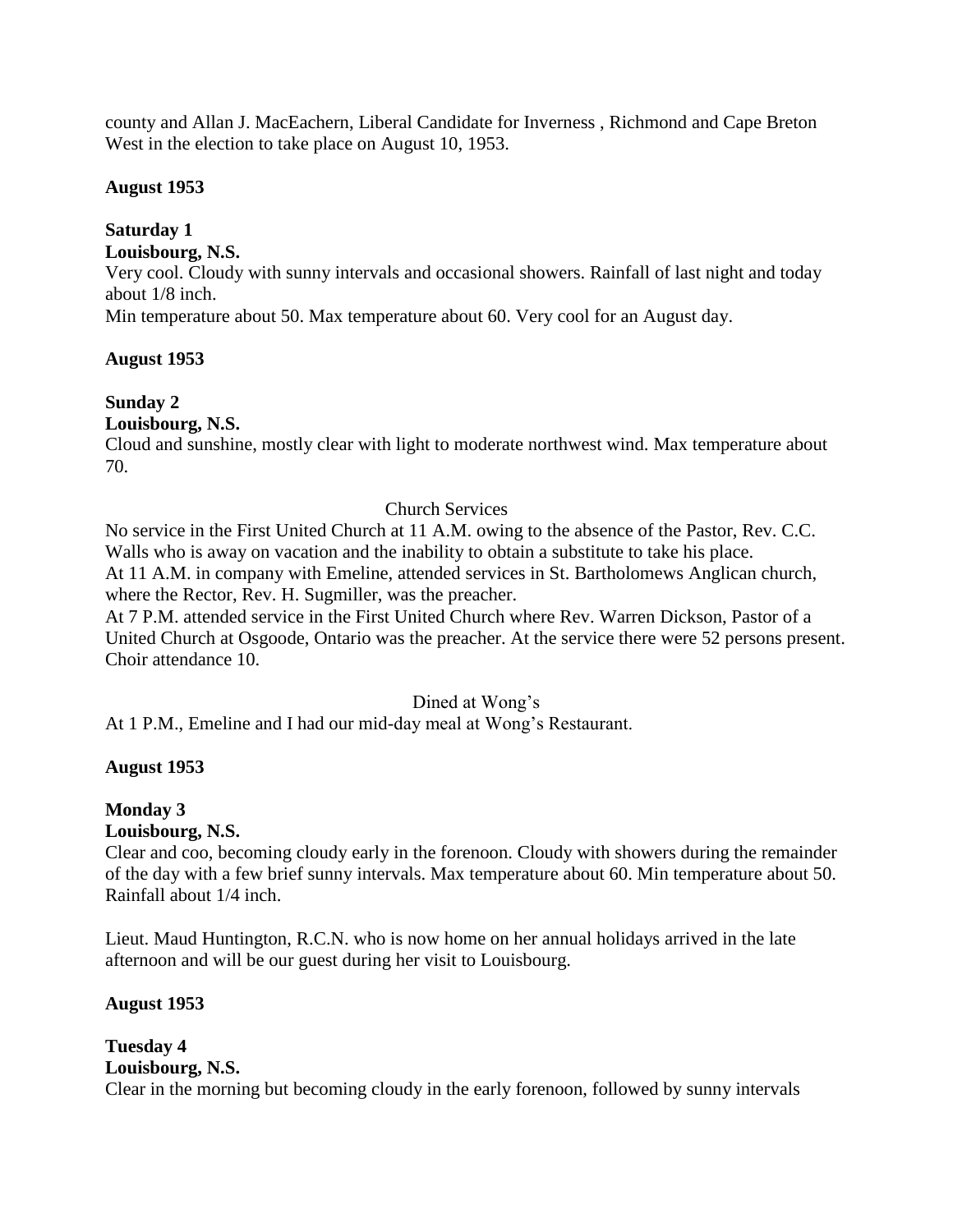throughout the day. Moderate to light variable winds, mostly northeast. Min temperature about 50. Max temperature about 65.

### **August 1953**

## **Wednesday 5**

### **Louisbourg, N.S.**

Cloudy with light drizzle of rain beginning in the forenoon. Light showers during the afternoon, followed by steady rain in the evening and night. Light to moderate southwest wind, increasing to strong in the evening. Max temperature about 65.

### Choir Practice

At 8 P.M. attended and conducted choir practice in the First United Church. Emeline accompanied to practice.

### Left for Home

Lieut. Maud Huntington, R.C.N. who has been visiting us since Monday last left in the forenoon for Huntington, C.B. via Sydney where she intends to visit her sister, Bertha, (Mrs. Hedley Hopkins)

### **August 1953**

## **Thursday 6**

### **Louisbourg, N.S.**

Cloudy clearing in the forenoon. Sunny during the afternoon and evening. Fresh to strong north wind shifting to northwest at noon and at times reaching moderate gale force. Wind decreasing to light at night. Rainfall of yesterday and last night, ½ inch. Min temperature 52, Max temperature 68.

> New Thermometer [Blank]

## Arrived Home from Holidays

Evelyn Huntington, who has been away on her holidays, accompanied by her daughter, Jane since July 23, arrived back this evening.

### **August 1953**

## **Friday 7**

**Louisbourg, N.S.**

Sunny with light to moderate southwest wind, increasing to fresh during the afternoon, calm at night. A very lovely day. Min temperature 46. Max temperature 74.

### **August 1953**

**Saturday 8**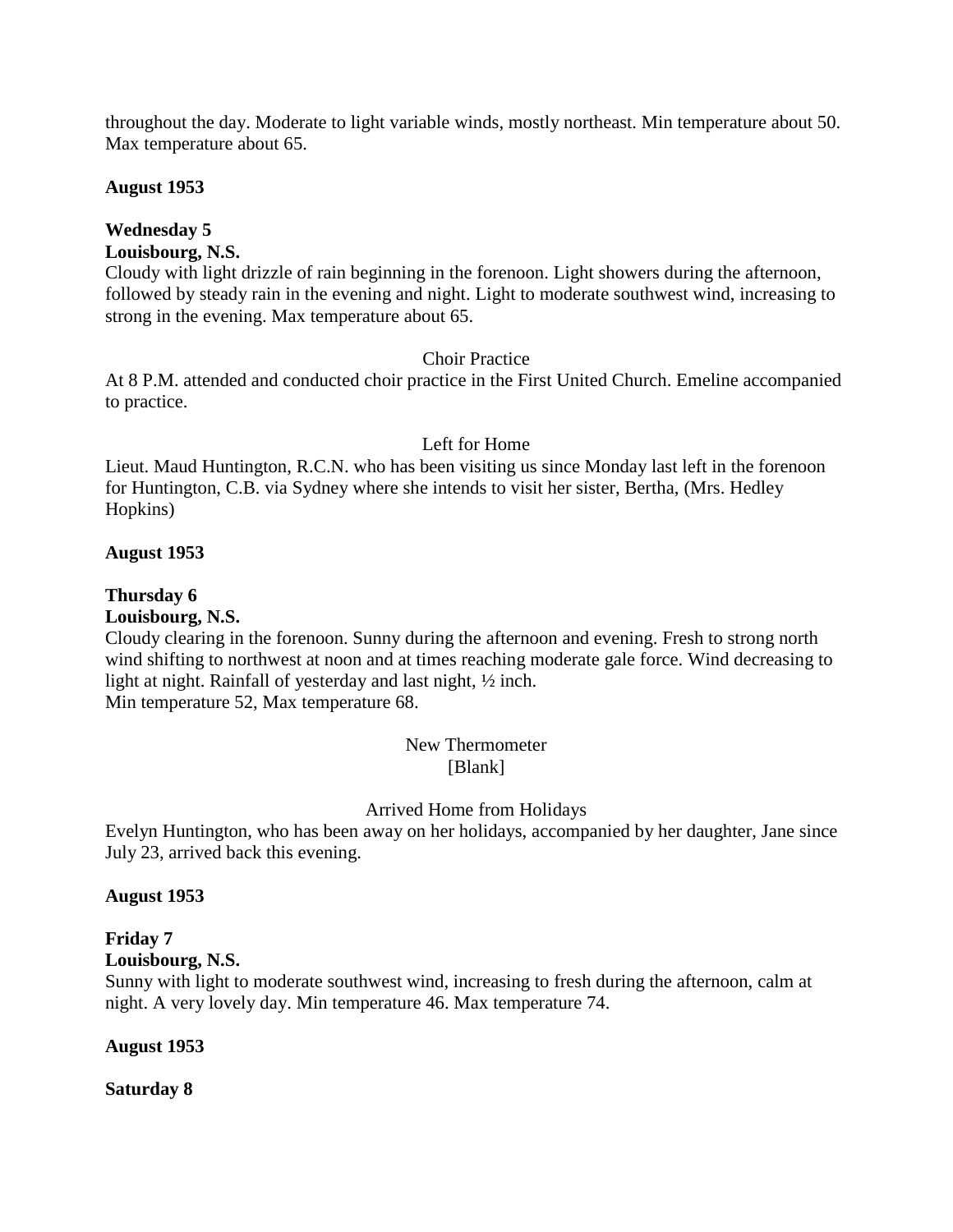#### **Louisbourg, N.S.**

Sunny becoming cloudy during the afternoon. A few light showers in the evening, followed by mist. Light southwest wind. Min temperature 53. Max temperature 72.

## Visited National Park [Blank]

**August 1953**

**Sunday 9 New Moon Today Louisbourg, N.S.**

Light shower in the early morning. Sunny and warm becoming hazy during the afternoon. Light winds. A very lovely day. Min temperature 61. Max temperature 77.

### Church Services

At 11 A.M. and 7 P.M. in company with Emeline attended services in the First United Church, where Rev. Grant MacDonald, Pastor of the United at Dartmouth, N.S. was the preacher. Mr. MacDonald supplied in the absence of the regular pastor, Rev. C.C. Walls, who is absent on his annual holidays.

Attendance at the morning service: about 55, at the evening service about 50. Choir attendance: A.M. 13, P.M. 13.

A new member of the choir whom we had with us for the first Sunday services since she joined was Mrs. Alex C. MacDonald.

## **August 1953**

## **Monday 10**

### **Louisbourg, N. S.**

Sunny and warm, becoming hazy during the afternoon. Light southwest wind. A very lovely summer day. Min temperature 60. Max temperature 75.

## Canadian Elections

In today's General Election for the 22<sup>nd</sup> Parlament the Liberal Government under the Premiership of the Hon. Louis St. Laurent was returned by a large majority over all parties.

According to the press and radio of August 11, the general picture of the result from coast to coast is as follows: Liberals elected, 171. Conservatives, 50, C.C.F. 23, Social Credit 15, Independent 3, Independent Liberal 2, Liberal -Labor 1 for a total of 265 seats.

Result by polls at Louisbourg as follows:

| Crowdis Poll A:                                  | Allan MacEachern Lib 100 William Boudreau Con 59. |            |                              |            |             |                |     |
|--------------------------------------------------|---------------------------------------------------|------------|------------------------------|------------|-------------|----------------|-----|
| cc<br>, 2                                        | B: Allan MacEachern Lib                           |            | 95, William Boudreau Con 103 |            |             |                |     |
| Orange Hall Poll: "                              | , 2                                               | $\epsilon$ | 105.                         | $\epsilon$ |             | $^{\circ}$ 113 |     |
|                                                  |                                                   |            |                              | 300        |             |                | 275 |
| Louisbourg District, West Louisbourg, MacEachern |                                                   |            | 71                           | 66         | Boudreau 26 |                |     |
|                                                  | Big Lorraine                                      | $\epsilon$ |                              |            |             |                |     |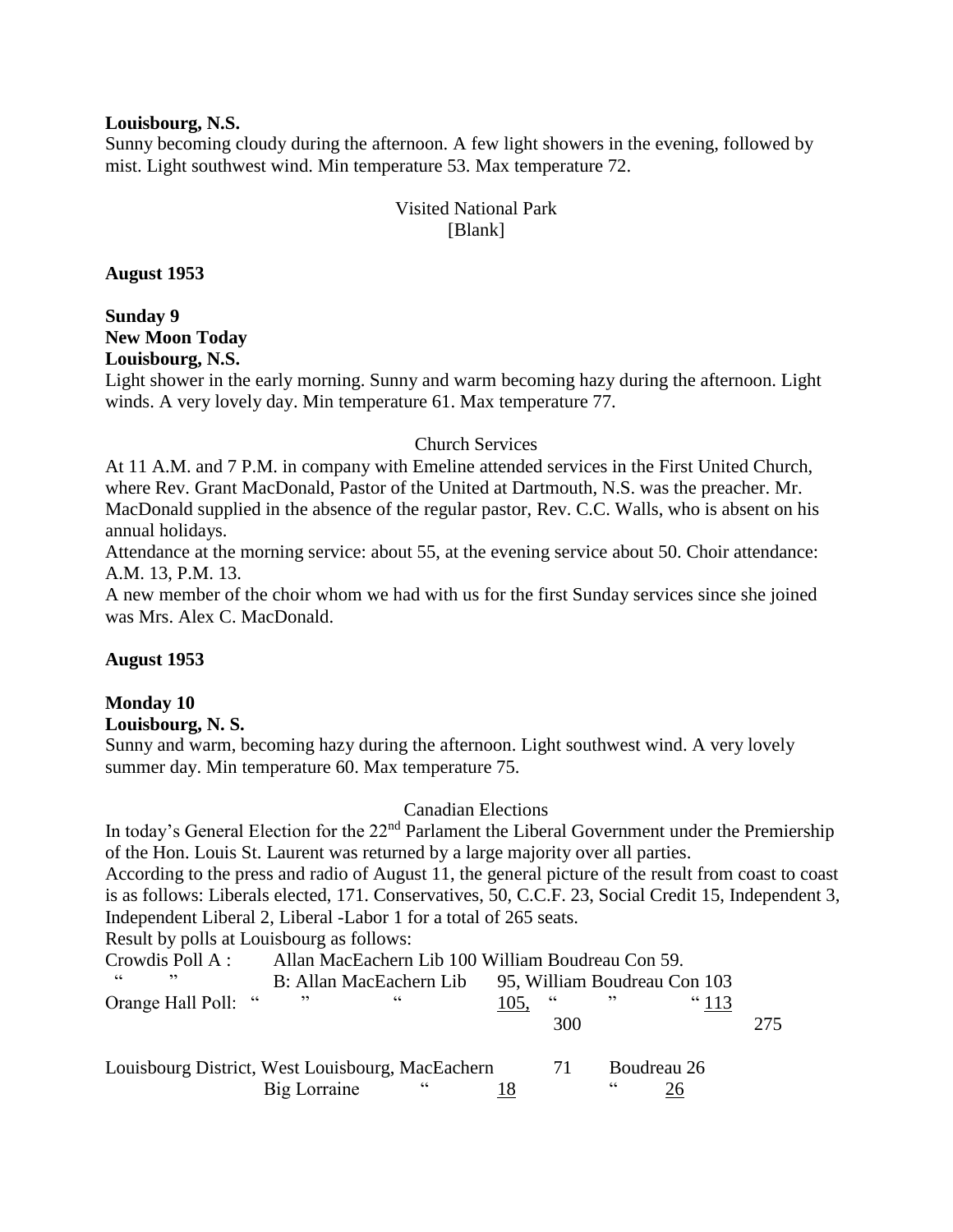Majority in the Town for MacEachern, 25 : District " 37 Total Majority, Town and District 62

### **August 1953**

#### **Tuesday 11 Louisbourg, N. S.**

Cloudy with light showers and drizzle of rain ending in the early afternoon. Cloudy during the afternoon and evening. Rainfall 1/16 inch. Min temperature 58, max temperature 73.

### To Glace Bay, Sydney and Return

Went to Glace Bay on the Sydney and Louisbourg train leaving here at 8:15 A.M. At Glace Bay, called on Dr. Land, Eye Specialist where I had my eyes tested for glasses. Left Glace Bay at about 11 A.M. for Sydney on board a Cape Breton Train and Bus Service Bus. Arrived at Sydney at noon. Had lunch at "Diana Sweets" Restaurant. Made a number of business calls during the afternoon before leaving for home on the Highland Lines Bus, leaving Sydney at 4:30 P.M.

#### Meeting of Parks Commission

At 6 P.M. attended a meeting on the Athletic Field on Wolfe Street of the Louisbourg Parks Commission. Present: Councillor Charles Bagnall, Councillor. A.L. Saunders, M.D. and myself.

#### **August 1953**

#### **Wednesday 12**

**Louisbourg, N. S.**

Sunny and warm with light southwest wind. An ideal summer day. Min temperature 60. Max temperature 74.

Choir Practice

At 8 P.M., in company with Emeline, attended and conducted choir practice in the First United Church.

#### **August 1953**

#### **Thursday 13 Louisbourg, N. S.**

Cloudy with a brief sunny period in the forenoon. Light to moderate southwest wind. Min temperature 58. Max temperature 73.

#### Visitors from Ontario

A Party of High School students, sixteen in number all boys, from Ontario, who are making a tour of Eastern Canada, under the sponsorship of the T. Eaton Co. Ltd. and the Ontario Department of Education arrived here by bus at about 8:30 A.M. for the purpose of visiting the Louisbourg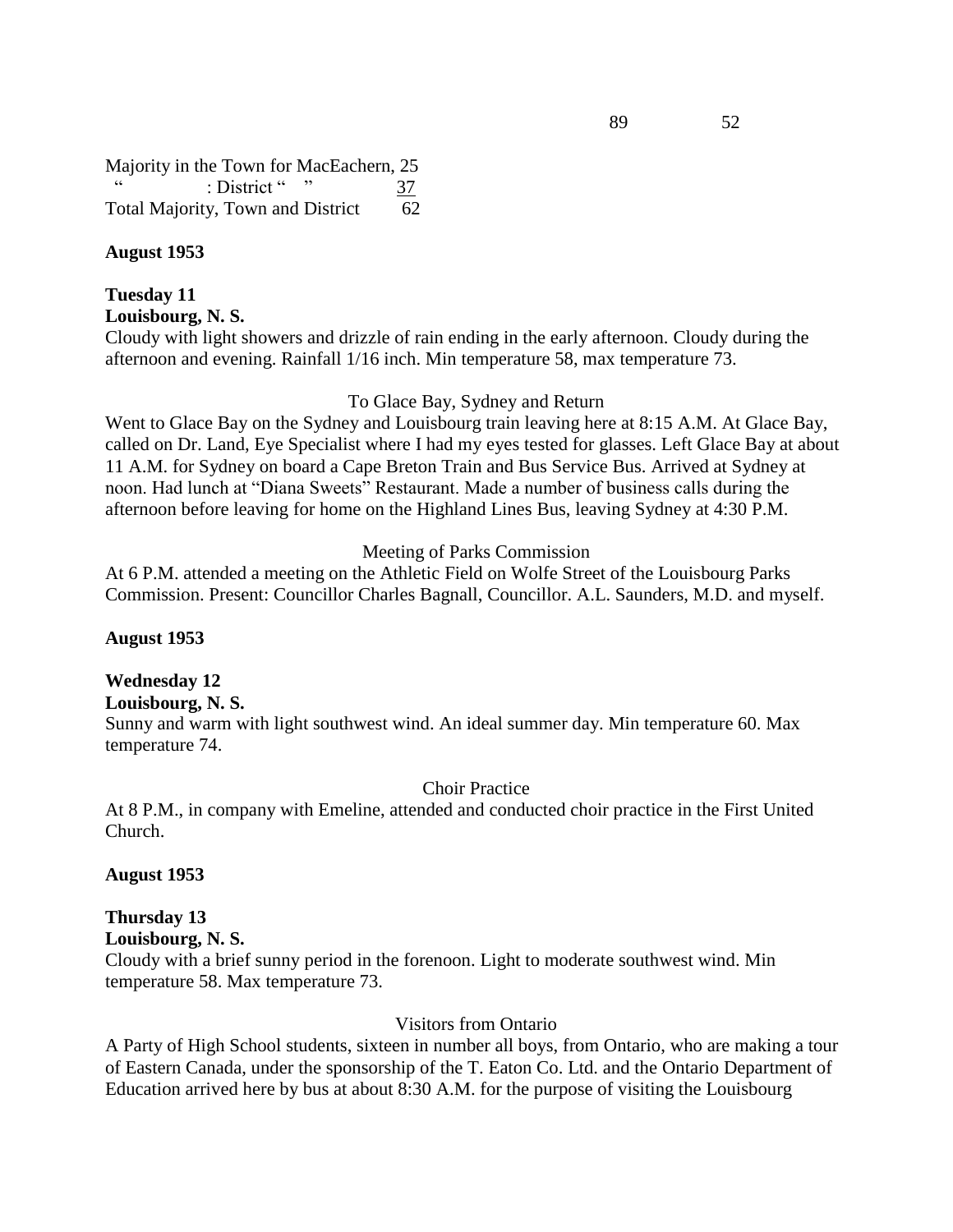National and Historic Park. I joined the party on their arrival as previously arranged and accompanied them to the park where I gave a talk on Old Louisbourg in the Museum and escorted them to various points of interest on the site of the Old City. The party left for Sydney at about 10:30 A.M. At Sydney they were scheduled to leave by plane for Newfoundland at about noon. One of the adults was a Mr. Porter, a school teacher from Toronto. Herbert Huntington of the T. Eaton Co. staff at Sydney accompanied the party to Louisbourg.

## **August 1953**

## **Friday 14**

**Louisbourg, N. S.**

Cloudy and foggy, clearing in the forenoon. Sunny during the afternoon. Cloudy in the evening. Light southwest wind. Min temperature 60, max temperature 75.

### Returned from Vacation

Rev. and Mrs. C. C. Walls who have been away on their annual holidays returned today.

## **August 1953**

## **Saturday 15**

**Louisbourg, N. S.**

Cloudy with moderate southerly winds. Heavy gales forecast for today and tonight. Max temperature at Louisbourg about 65.

## Louisbourg to Baddeck

In company with Emeline, left Louisbourg on the 2:30 P.M. trip of Highland Lines Bus service, enroute to Baddeck on the first leg of our annual vacation. Arrived at Sydney at about 3:30 P.M. Left Sydney on Highland Lines Bus at 3:45 P.M. for Baddeck, arriving there in a downpour of rain at about 5:30. Obtained accommodations at the "Hotel Baddeck", Donald MacIntosh, Proprietor. Gale of southwest wind during the evening and night with heavy showers of rain.

## **August 1953**

# **Sunday 16**

## **Baddeck, N. S.**

Sunny and moderately warm with strong northwest wind, increasing to gale force shortly after noon and decreasing to moderate in the evening. At 11 A.M. and 7 P.M., Emeline and I attended services in Greenwood United Church where Rev. A. D. MacDonald, the regular Pastor, was the preacher.

## **August 1953**

## **Monday 17**

## **Baddeck, N. S.**

Sunny and moderately warm with fresh to strong westerly winds, decreasing to moderate in the late afternoon.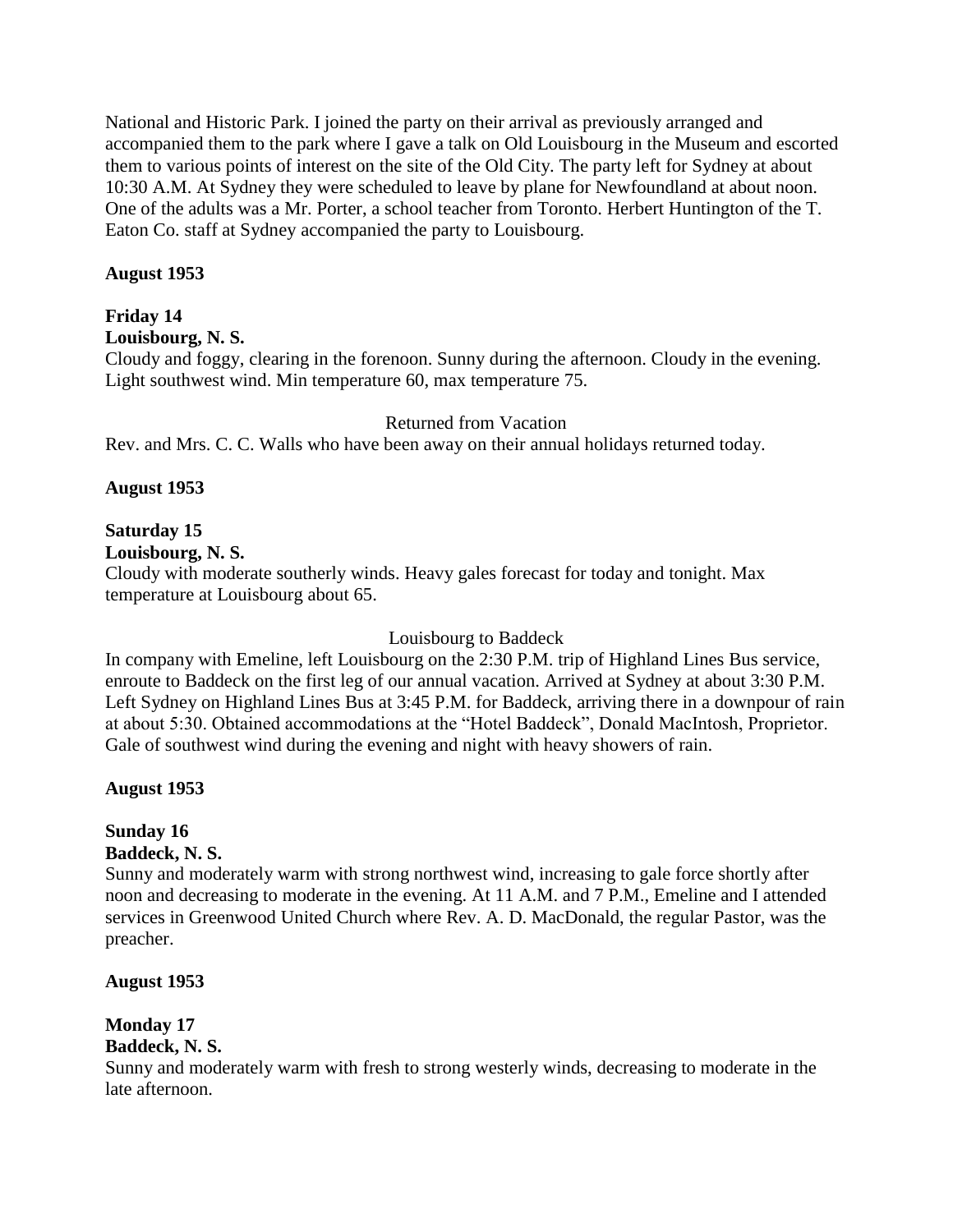### Visited the County Clerk

In the forenoon called to see my old friend and acquaintance, Charles W. K. MacCurdy, Clerk of the Municipality of the County of Victoria, at his office in the County building. Spent the greater part of the day viewing the beautiful scenery from the verandah of the hotel.

At about 6 P.M. we boarded the Highland Lines Bus on its arrival from Sydney and proceeded to Cheticamp, via Middle River, Margaree Forks, Margaree Harbour and Grand Etang. Arriving at about 9 P.M. we obtained accommodations at the "Acadian Inn", J. J. Chaisson, Proprietor where we were made very comfortable for the night.

### **August 1953**

**Tuesday 18 Cheticamp, N. S.** Sunny and moderately warm with fresh southwest wind.

We spent the day in and around the picturesque village of Cheticamp. Went for several walks and took a few snapshots of the scenery.

#### **August 1953**

### **Wednesday 19**

#### **Cheticamp, N. S.**

Sunny and warm, becoming cloudy in the late afternoon and evening. A very delightful summer day.

### Cheticamp to Margaree Forks

Left Cheticamp at about 8:20 A.M. on board a Highland Lines Bus, enroute to Margaree Forks, where we arrived at about 9:30 A.M..

We obtained accommodations at the "Belmont Hotel", Gerrard Chaisson, Proprietor. We went for a walk in the forenoon to the bridge that crosses the southwest branch of the Margaree River, returning shortly before noon. In the afternoon, in search of subjects for snapshots, I crossed the Margaree at Doyle's Bridge and walked down the river for more than a mile. On the return trip I met up with Mrs. Bernard Doyle (the former Helen Lynk of Louisbourg) and her sister-in-law, Mrs. James Pope of Louisbourg. Mrs. Doyle suggested that Emeline and I should go for a motor ride. We picked up Emeline at the hotel and started off on a two hour drive in which we visited many very lovely spots in the Margaree Valley, including Frizzleton, Big Intervale, Normaway, Fish Hatchery, and Phillip's Lookout.

After having enjoyed a very lovely motor ride through the kindness of Mrs. Doyle, we arrived back at the hotel at about 6 P.M.

### **August 1953**

## **Thursday 20 Margaree Forks, N. S.**

Sunny and warm becoming cloudy in the late afternoon. Light showers of rain in the evening.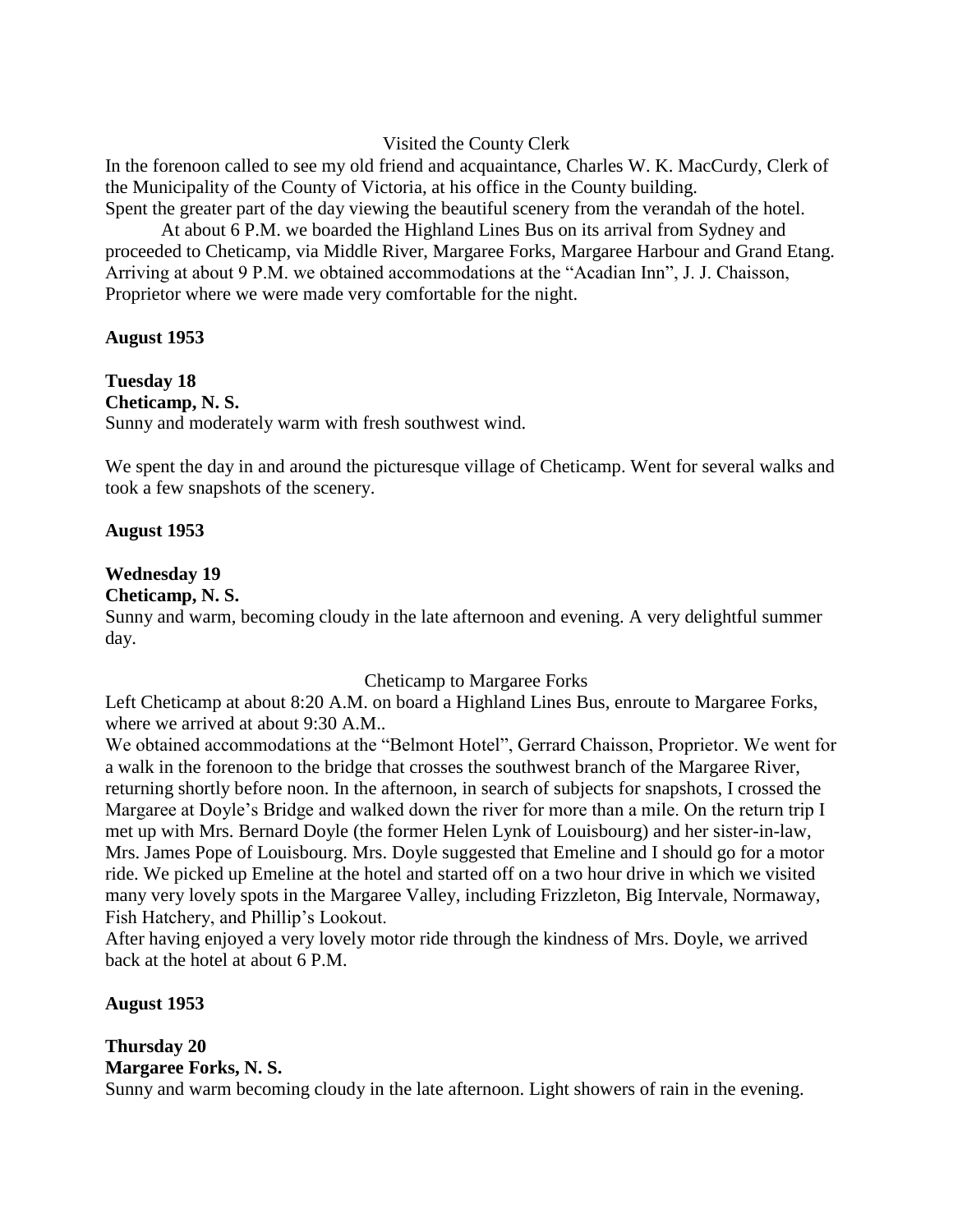Heavy showers during the night. Light winds. Spent the day around the Forks and took several snapshots along the river.

### **August 1953**

### **Friday 21 Margaree Forks, N. S.** Sunny and warm with light northwest wind. A very lovely summer day.

Margaree Forks to Port Hastings

We left Margaree Forks at about 9:30 A.M. on board a Highland Lines Bus enroute to Port Hastings via Inverness, Mabou, Port Hood and Cregnish, where we arrived at about 12:15 P.M. Obtained accommodations at the home of Mr. and Mrs. William Reynolds. We spent the greater part of the afternoon and evening watching the work of building the Strait of

Canso Causeway, which appears to be progressing very favorably. From the Cape Breton shore, I snapped a number of pictures of the work being done.

### **August 1953**

## **Saturday 22**

**Port Hastings, N. S.**

Sunny and warm with light winds. A very lovely summer day.

Spent the forenoon watching the work being done at the Strait of Canso Causeway and taking a number of snapshots of the same.

The causeway which begins on the shore of the Nova Scotia Mainland appears to have reached about half way to the Cape Breton shore.

Excavation work has begun on the Cape Breton shore for a canal to provide a passageway for shipping using the Strait of Canso after the Causeway has been completed.

At about 12:30 P.M., we boarded a Highland Lines Bus and went to Port Hawkesbury, a distance of about 3 miles.

Stopped at the "Black and White Inn" at Port Hawkesbury where we had lunch. After lunch I called at the Tourist Bureau, where I obtained some Tourist literature, after which I called to see Rev. Father D. H. Doyle, who was for many years Parish Priest to the Roman Catholic congregation at Louisbourg, but is now stationed at Port Hawkesbury.

At 2:30 P.M. we left Port Hawkesbury on an Acadian Lines Bus, enroute to St. Peters's, where we arrived at about 3:30 P.M. At St. Peter's we obtained accommodations at the MacDonald Hotel, where we were made very comfortable. We shall likely remain here until next Monday or Tuesday.

## **August 1953**

**Sunday 23 St. Peter's, N. S.** [Blank]

**August 1953**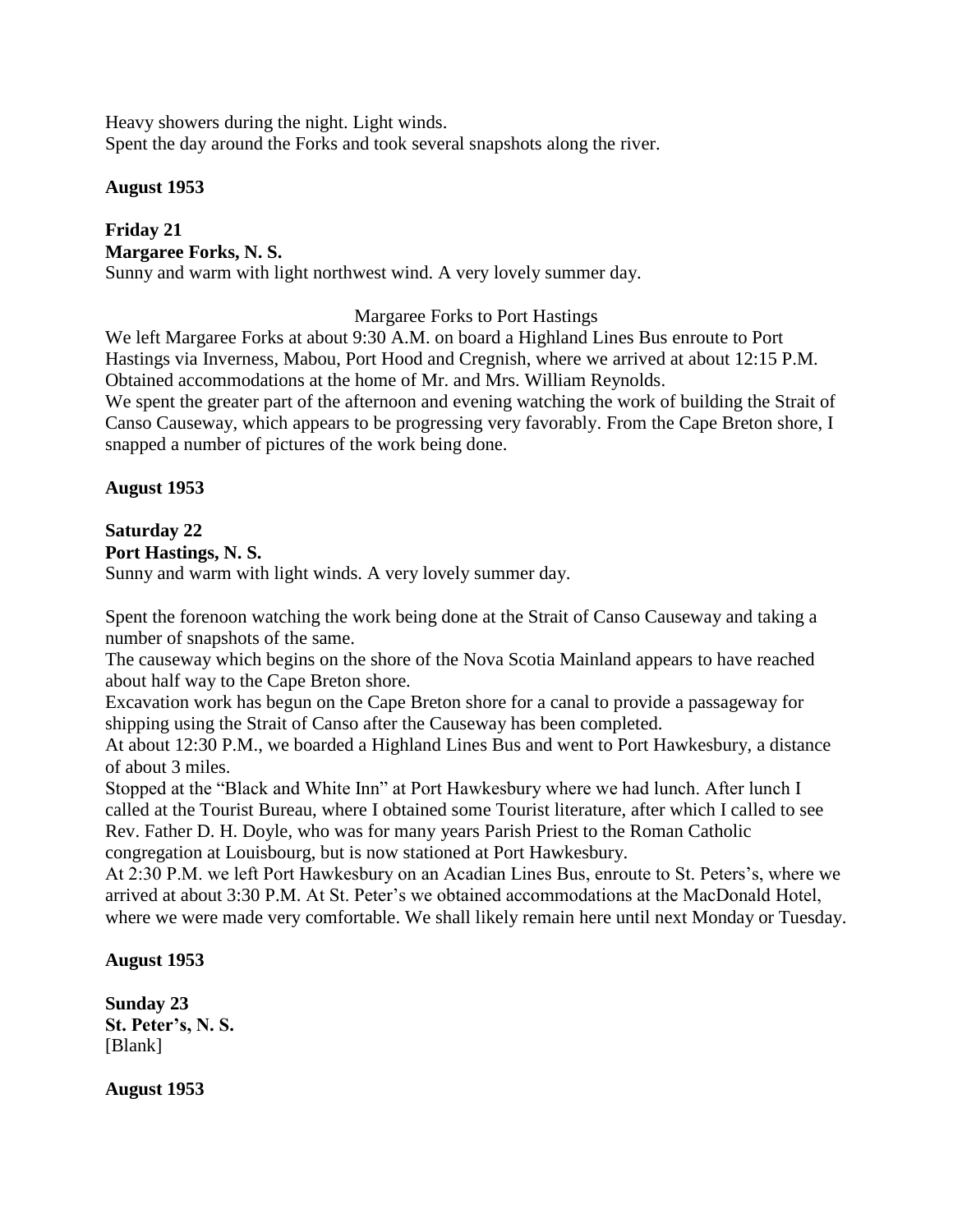**Monday 24 St. Peter's, N. S.** [Blank]

**August 1953**

**Tuesday 25 St. Peter's, N. S.** [Blank] **August 1953**

**Wednesday 26 St. Peter's, N. S.** [Blank]

**August 1953**

#### **Thursday 23 Arichat, N. S.**

Cloudy with light southerly winds. Light mist at times during the afternoon.

Went to the top of the hill overlooking the Village of Arichat and took a few snapshots of the scenery, looking seaward.

## **August 1953**

## **Friday 28**

**Arichat, N. S.**

Cloudy with showers in the morning followed by mist. At Louisbourg cloudy with showers in the evening.

### Arichat to Louisbourg

We left Arichat at about 8:45 A.M. on board a bus of the Gordon Bus Service, enroute to Louisbourg. Arrived at Sydney at about 11:45 A.M. Made several business calls at Sydney. Left for Louisbourg on the 4:30 P.M. trip of the Highland Lines Bus Service arriving at about 5:15 P.M. Thus ending our holidays which began on the  $15<sup>th</sup>$  inst.

### **August 1953**

## **Saturday 29**

## **Louisbourg, N. S.**

Cloudy with light southwest winds, which shifted to northwest shortly after noon and becoming very warm during the remainder of the day. Sunny intervals in the afternoon. Min temperature 58, Max temperature 80.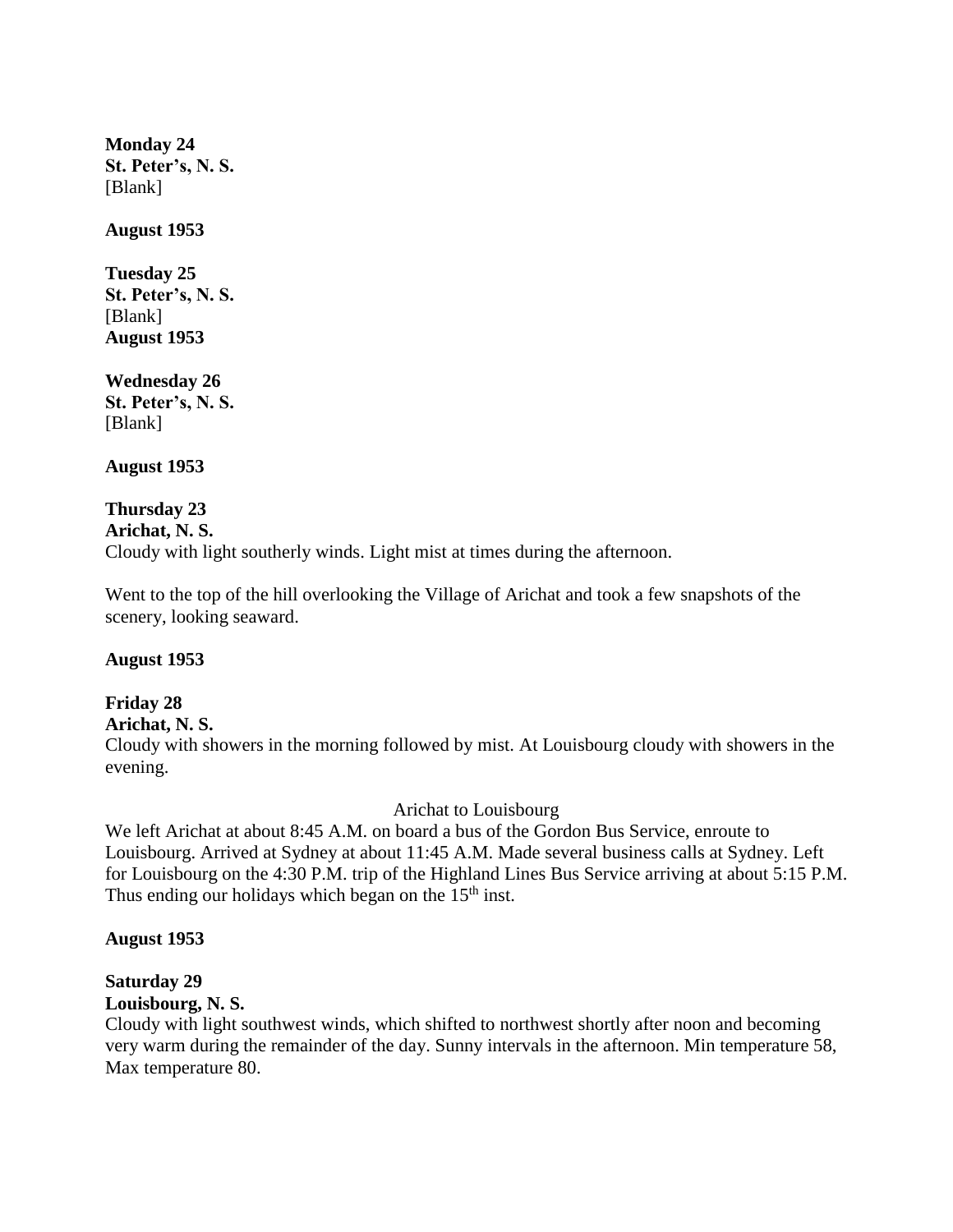#### **August 1953**

#### **Sunday 30 Louisbourg, N. S.**

Clear and warm becoming mostly cloudy in the afternoon. Light northwest wind, shifting to south west shortly after noon. Min temperature 58, max temperature 76.

#### United Church Anniversary Services

At 11 A.M., 3 P.M., and 7 P.M. in company with Emeline, attended services in the First United Church. Services in charge of the regular Pastor, Rev. C. C. Walls with Rev. C. M. Nicholson, D.D. as the preacher.

Attendance, 11 A.M. about 115, 3 P.M. about 200, 7 P.M. about 260. Choir attendance: 11 A.M., 15, 3 P.M. 16, 7P.M. 18.

#### **August 1953**

## **Monday 31**

#### **Louisbourg, N. S.**

Cloudy and warm with sunny intervals. Light southwest wind. Min temperature 63. Max temperature 75.

#### **September 1953**

## **Tuesday 1**

## **Arichat, N. S.**

Sunny and warm becoming mostly cloudy in the late afternoon. Moderate to fresh northwest wind, shifting to southwest in the evening and moderating to light. Min temperature 54, max temperature 72.

#### **September 1953**

#### **Wednesday 2**

#### **Louisbourg, N. S.**

Sunny and warm with light southwest wind shifting to northwest in the evening. Min temperature 54. Max temperature 78.

#### Choir Practice

At 8 P.M. in company with Emeline, attended and conducted choir practice in the First United Church.

#### **September 1953**

## **Thursday 3**

## **Louisbourg, N. S.**

Clear and sunny with moderate northwest wind, decreasing to light during the afternoon. A very lovely summer day. Min temperature 52. Max temperature 72.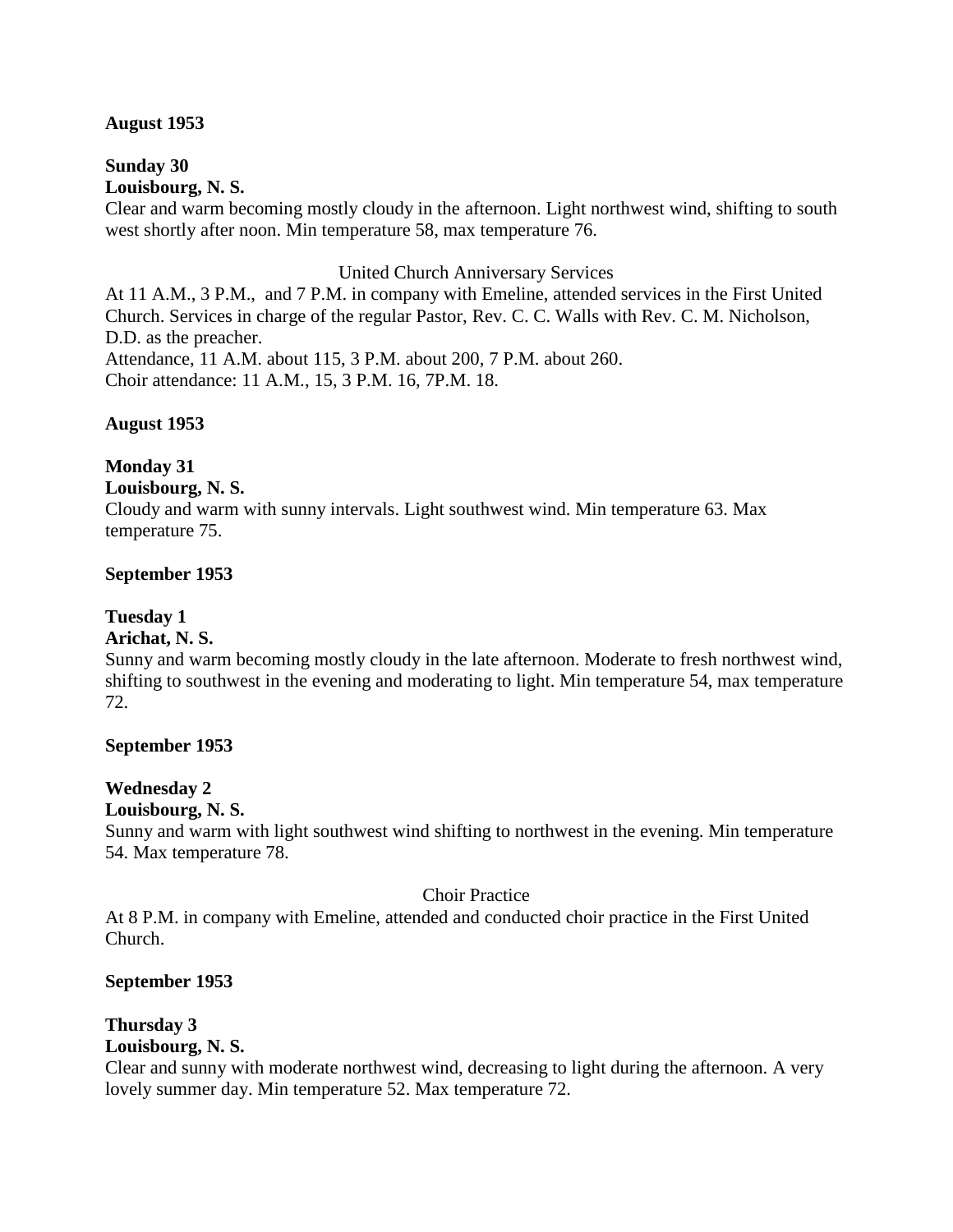### Governor-General Vincent Massey Visits Louisbourg

The Governor-General, Hon. Vincent Massey, who is visiting the Maritime Provinces arrived at Sydney by train this morning. At about 10:20 A.M. today accompanied by his staff, he visited the Louisbourg National and Historic Park where he was met by Mayor George D. Lewis, of the Town of Louisbourg. After being introduced by the Mayor, and at his request, I escorted the vice-regal party on a visit to the Museum and points of special interest on the park grounds. In the Museum I gave a short talk on the past history of the Old French stronghold, which was known at one time as the "Dunkirk of America".

## **September 1953**

**Friday 4 Louisbourg, N. S.** Cloudy with sunny intervals. Light variable winds. Min temperature 46. Max temperature 69.

## **September 1953**

**Saturday 5 Louisbourg, N. S.** Cloudy and warm with light southwest wind. Min temperature 58. Max temperature 73.

## Death of Capt. George Harris

The death of Capt. George Harris occurred this morning at St. Rita Hospital, Sydney after several weeks illness. Capt. Harris was born at Gabarus but for many years resided at Louisbourg. For a number of years he followed the sea and later was a pilot in and out the port of Louisbourg. He is survived by two sons, Lloyd and Rolland, both of this town.

Death of Miss Elizabeth MacRury

The death occurred today at the General Hospital, Glace Bay of Miss Elizabeth MacRury. She was born at Catalone, but for many years resided at Louisbourg. She was about 78 years of age. Her home was on Kent Street.

Death of Angus W. MacDonald

The death occurred today at his home, 21 Queen Street, Sydney. He was born at Louisbourg 77 years ago, the son of the late Mr. and Mrs. Alexander MacDonald, Havenside, this town. Since an early age he was in the employ of the coal and steel companies. He retired in 1950 after serving in various capacities for 60 years.

## **September 1953**

## **Sunday 6**

## **Louisbourg, N. S.**

Cloudy, foggy and warm with light to fresh southwest wind. Cleared during the forenoon. Mostly clear during the afternoon. Fog along the coast all day. Warm. Min temperature 66. Max temperature 76.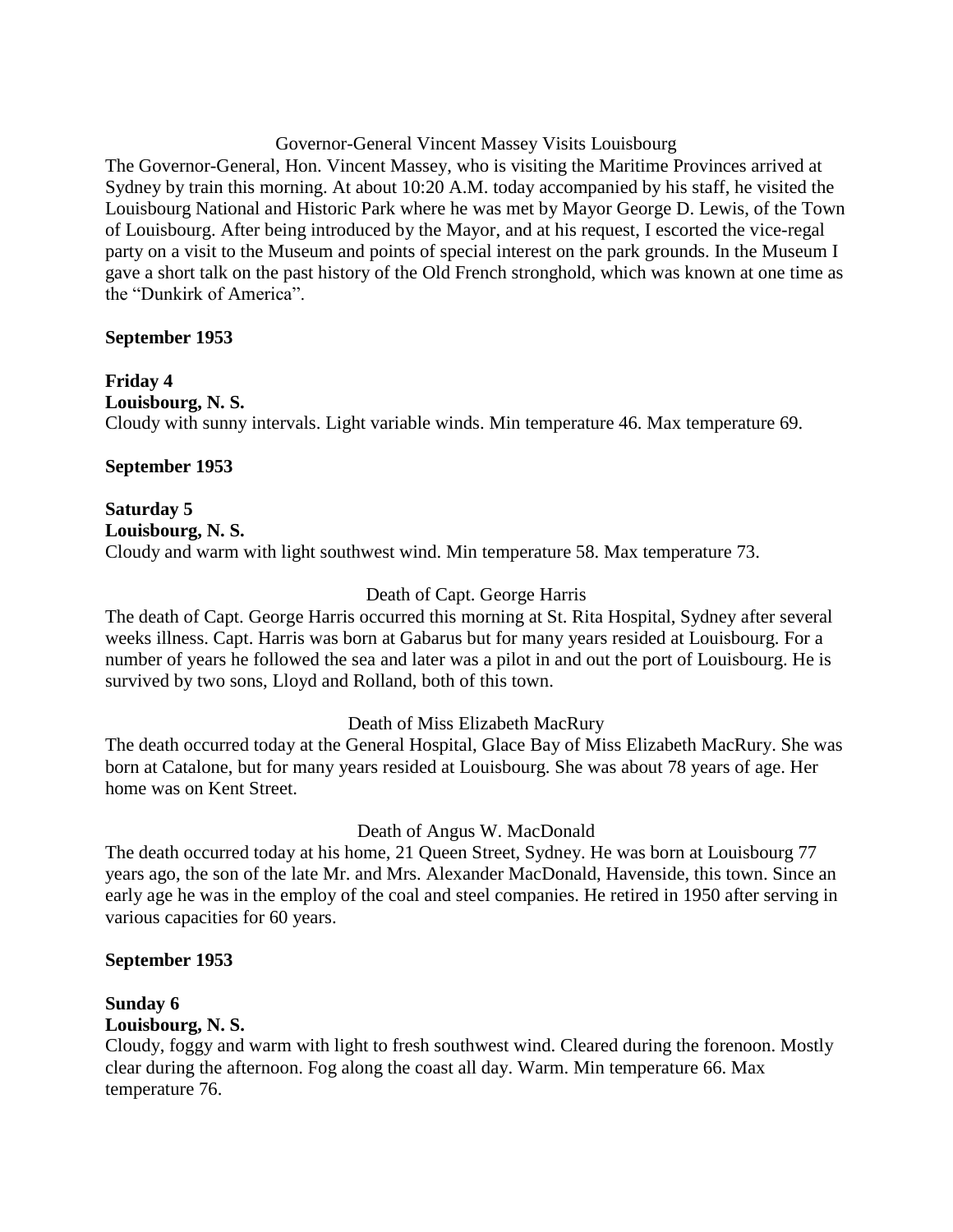#### Church Services

At 11 A.M. in company with Emeline, attended service in the First United Church where Rev. C.C. Walls was the preacher. About 45 persons present. Choir attendance 11. The evening service in the First United was canceled in order to allow the congregation an opportunity of attending the evening service of the Anniversary Services being held today in the Presbyterian Church. At 3 P.M. and 7 P.M. we attended the Anniversary services in the Presbyterian Church, where Rev. A.D. MacKinnon, D.D. Pastor of the Presbyterian Church at Little Narrows was the preacher. Mr. MacKinnon was also the preacher, in the Gaelic language at 11 A.M.

## Death of Joseph D. MacDonald

The death of Joseph D. MacDonald, a former resident of Louisbourg, occurred today at his home 1382 Victoria Road, Sydney. Mr. MacDonald was born at French Road, C.B. but in early life came to Louisbourg where he and his family lived for many years before removing to Sydney about 30 years ago. Both at Louisbourg and Sydney he was in the employ of the Dominion Coal Company as foreman shipper at the piers. He is survived by his wife, one son and six daughters.

## **September 1953**

## **Monday 7**

#### **Louisbourg, N. S.**

Cloudy and warm. Foggy during the forenoon. Light winds, southeast in the afternoon gradually increasing until it reached gale force at night. Min temperature 65. Max temperature 74.

#### Funeral

At 11 A.M. in company with Emeline, attended the funeral of the late Miss Elizabeth MacRury which took place from Johnston's Funeral Home to Catalone Cemetery, where burial took place. Services at the funeral home were conducted by Rev. Jacob Bambury, Pastor of the Presbyterian Church at Louisbourg assisted by Rev. C.C. Walls, Pastor of the First United Church and at the grave by Rev. Jacob Bambury.

#### Funeral

At 2 P.M. in company with Emeline, attended the funeral of the late Capt. George Harris, which took place from his late resident on Main Street to the First United Church and thence to the United Church Cemetery on Clarke's Road. Services at the house, church and grave were conducted by Rev. C.C. Walls, pastor of the First United Church. Funeral in charge of D. M. Johnston, Funeral Director.

## Death of Mrs. Ira Pearl

The death occurred today at the City Hospital, Sydney of Mrs. Ira Pearl after an illness of several months. Mrs. Pearl who was about 73 years of age was a resident of Louisbourg for many years. She is survived by three sons, Walter, Cecil and William, all of Louisbourg, two daughters, Mrs. [blank] Fleet and Mrs. James Trenholme.

#### **September 1953**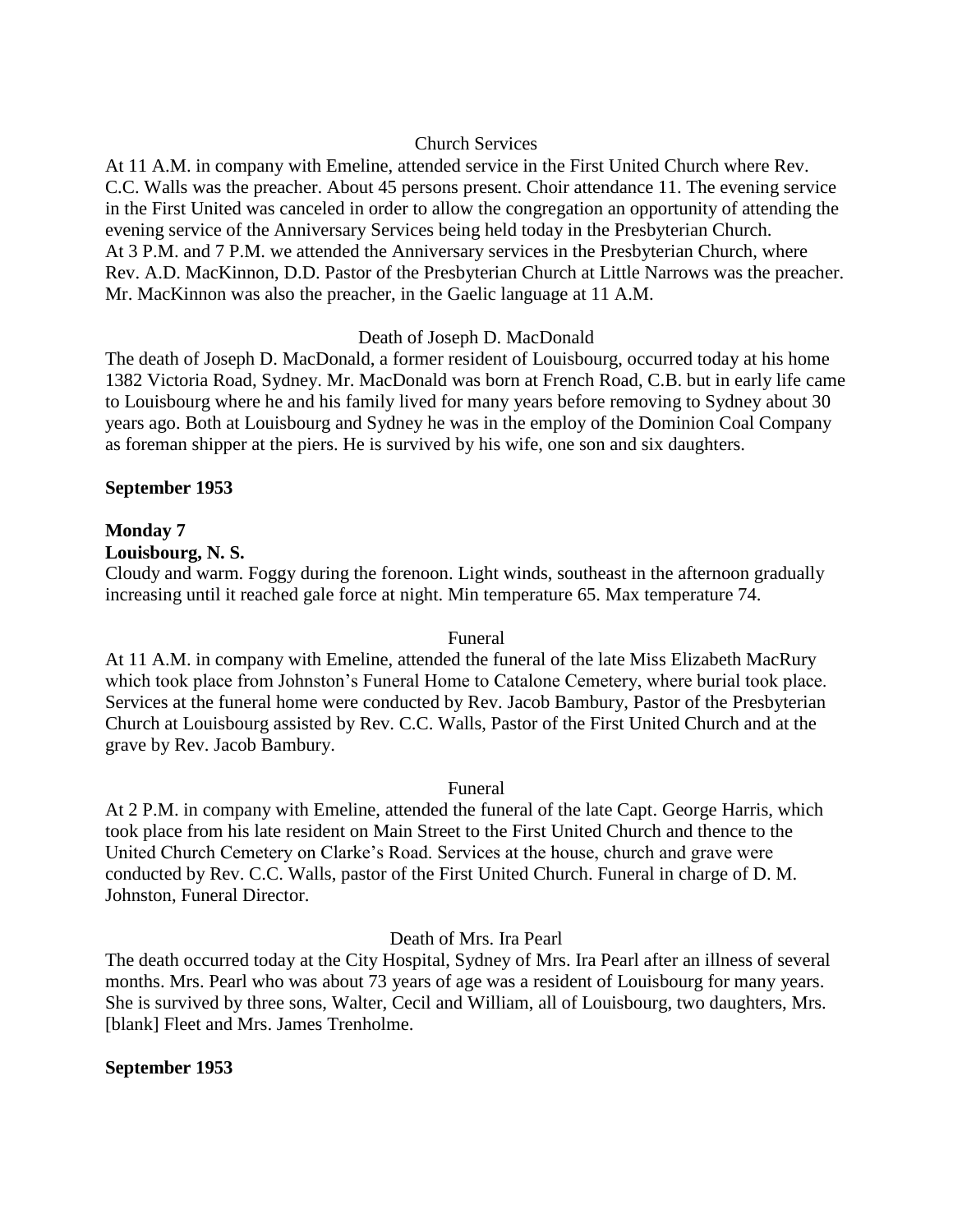**Tuesday 8 New moon today Louisbourg, N. S.**

Southeast gale of last night moderated in the early morning and shifting to southwest wind is reported to have reached a velocity of 50 miles an hour with gust up to 62. Cleared at about 2 P.M. Mostly sunny during the remainder of the day. Very warm. Min temperature 64. Max temperature 74.

#### School Opening

The 1953-1954 term of the Louisbourg Town schools opened today with the following staff: Principal: William W. Hilchie Vice-Principal: Miss Agnes Lindsey Earl Martell Miss Bertha Chaisson Miss Blanche Cross Mrs. Donald J. MacLeod Miss Joyce Sh [blank] Miss Catherine Hunt Mrs. Charles Lewis

#### **September 1953**

#### **Wednesday 9**

#### **Louisbourg, N. S.**

Clear and sunny in the forenoon, becoming mostly with clear intervals during the afternoon. Clear at night. Light southwest wind shifting to northwest. Cool at night. Min temperature 48. Max temperature 73.

#### Choir Practice

At 8 P.M. in company with Emeline attended and conducted choir practice in the First United Church.

#### Visited Louisbourg National Park

Sir Richard Livingston, Chancellor (retired) of Oxford University, England. He was accompanied to Louisbourg by Rev. Dr. MacLellan, Principal of St. Francis Xavier Junior College of Sydney, N.S. As previously arranged by R.S. MacLellan, Q.C. of Sydney, the party picked me up at my shop and I accompanied them to the Park where I gave a talk on the early history of Louisbourg and took them on a short tour of points of special interest in and around the site of the Old Fortress. They left for Sydney at about 6 P.M.

#### **September 1953**

## **Thursday 10**

**Louisbourg, N. S.**

Sunny and cool in the forenoon. Cloudy with a few light showers and sunny intervals during the afternoon. Moderate to fresh northwest wind. Min temperature 45. Max temperature 65.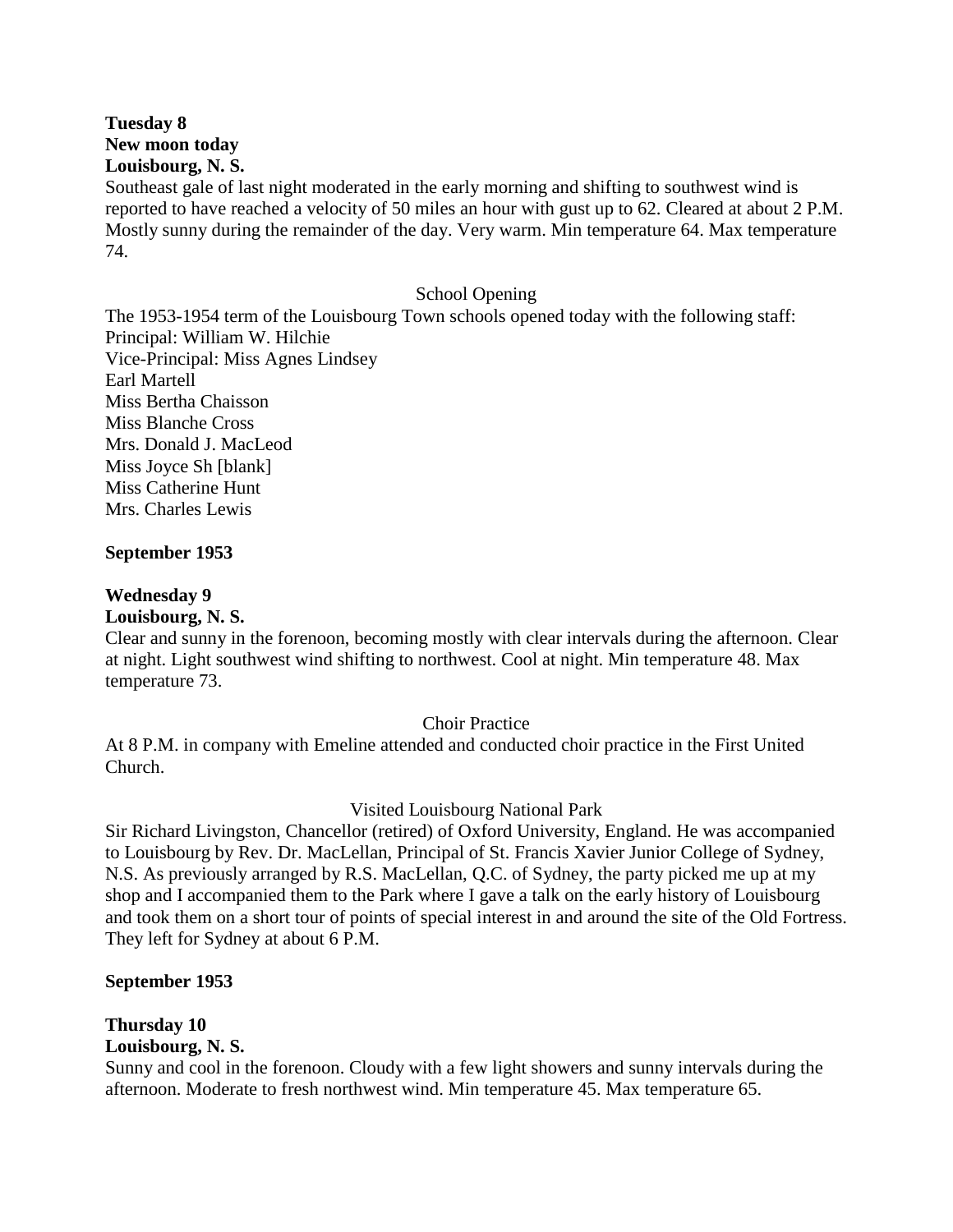#### Funeral

At 2 P.M., attended the funeral of the late Mrs. Ira Pearl, which took place from her late home at Havenside to the First United Church. Services at the house, church and grave were conducted by Rev. C. C. Walls, Pastor of the First United. Burial took place in the United Church Cemetery on Clarke's Road. Funeral in charge of D.M. Johnston, Funeral Director, Louisbourg.

#### **September 1953**

## **Friday 11**

## **Louisbourg, N. S.**

Clear and cool with fresh to strong northwest wind, decreasing to light in the evening. Min temperature 48. Max temperature 66.

## To Sydney and Return

Went to Sydney on the 8 A.M. trip of the Highland Lines Bus service. Made a few business calls at Sydney and returned on the bus trip leaving Sydney at 12:15 P.M.

## **September 1953**

## **Saturday 12**

## **Louisbourg, N. S.**

Clear and cool with moderate to fresh southwest wind decreasing to light in the evening. Min temperature 41. Max temperature 69.

#### **September 1953**

#### **Sunday 13 Louisbourg, N. S.**

Clear and cool with moderate to fresh southerly winds. A very nice late summer day. Min temperature 46. Max temperature 66.

## Church Services

At 11 A.M. and 7 P.M. in company with Emeline, attended services in the First United Church, where Rev. C. C. Walls was the preacher. Attendance at 11 A.M. about 65, at 1 P.M. about 50. Choir attendance A.M.10, P.M. 12.

#### **September 1953**

## **Monday 14**

#### **Louisbourg, N. S.**

Cloudy and showery with southerly gale. Wind decreased in the late afternoon and shifted to westerly. Partly clear in the evening. Wind reported to have reached a velocity of forty miles an hour with gusts to fifty-eight. Min temperature 54. Max temperature 66.

#### **September 1953**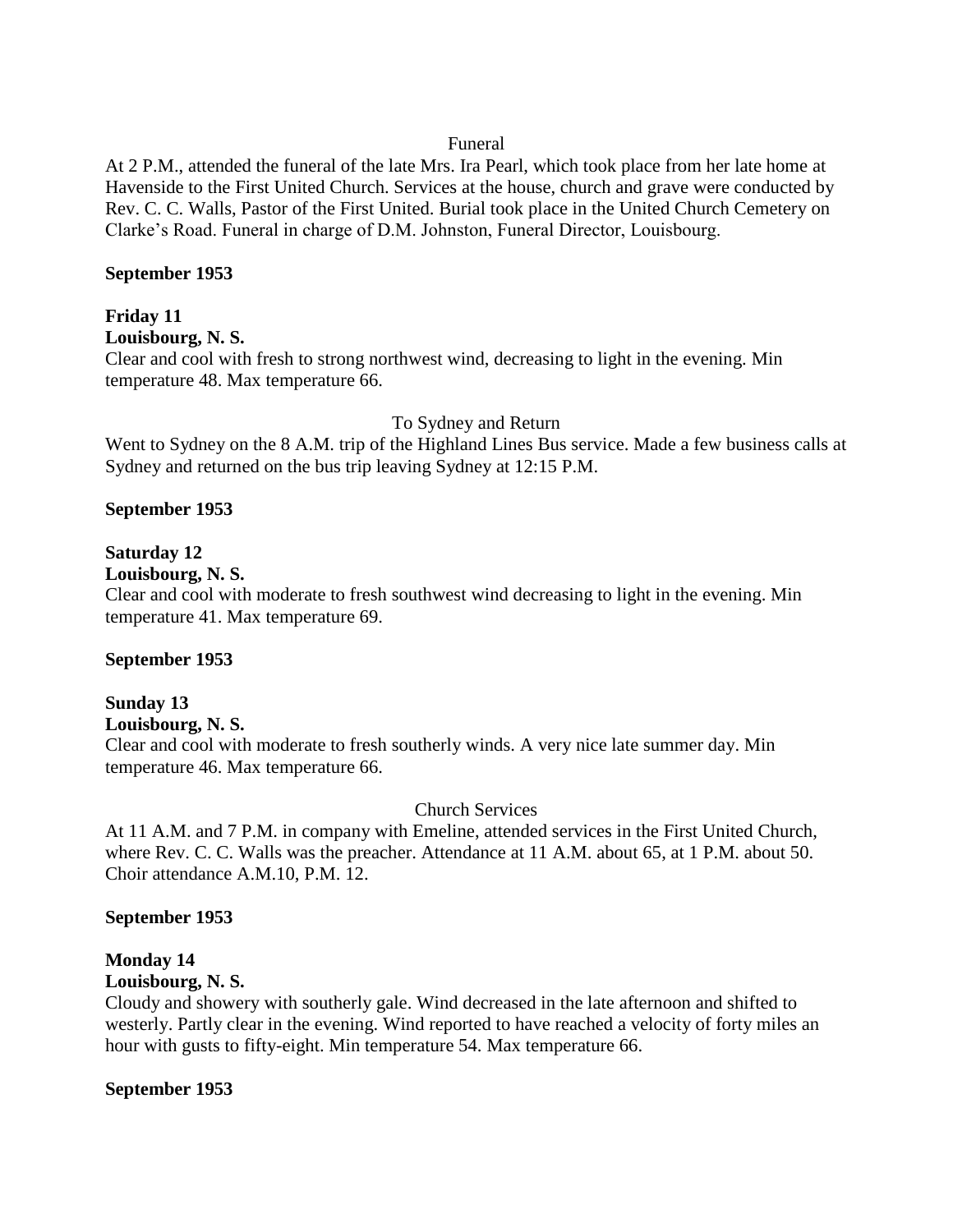#### **Tuesday 15 Louisbourg, N. S.**

Clear and cool with moderate gale of west-southwest wind, which moderated to light in the evening. Min temperature 46. Max temperature 63.

## To Mira Ferry and Return

Emeline and I motored to Mira Ferry with Mrs. Fletcher Townsend and her sister, Mrs. Edison Skinner for the purpose of attending the Annual Community Fair. When we arrived at the Fairgrounds we discovered that at a meeting held last evening the Fair had been postponed until the  $24<sup>th</sup>$  of this month. We immediately returned home.

#### **September 1953**

## **Wednesday 16**

## **Louisbourg, N. S.**

Cloudy with occasional light showers and mist. Heavy showers in the evening. Light variable winds. Clear in the early part of the night. Min temperature 44. Max temperature 61.

## Community Fair at Salmon River

Emeline and I motored to the Community Fair which today was held at Salmon River. Mrs. Fletcher Townsend took us along with her in her car. We left here at about 11:30 A.M. and arrived back home at about 4:45 P.M. after quite a pleasant trip. The previous Community Fairs have been held at Marion Bridge. This was the first attempt at holding the Fair at Salmon River, which however turned out quite successful, despite the fact that the weather was very unfavorable.

#### **September 1953**

## **Thursday 17**

## **Louisbourg, N. S.**

Clear and cool with light northwest wind which shifted to northeast in the afternoon. Min temperature 43. Max temperature 61.

#### **September 1953**

## **Friday 18**

## **Louisbourg, N. S.**

Cloudy with mist and light drizzle of rain in the morning. Partly clearing in the forenoon and remaining partly clear during the rest of the day. Light to moderate northeast and southeast winds. Min temperature 50. Max temperature 62.

## **September 1953**

## **Saturday 19 Louisbourg, N. S.** Sunny and cool with light northwest wind, shifting to southwest at about noon and increasing to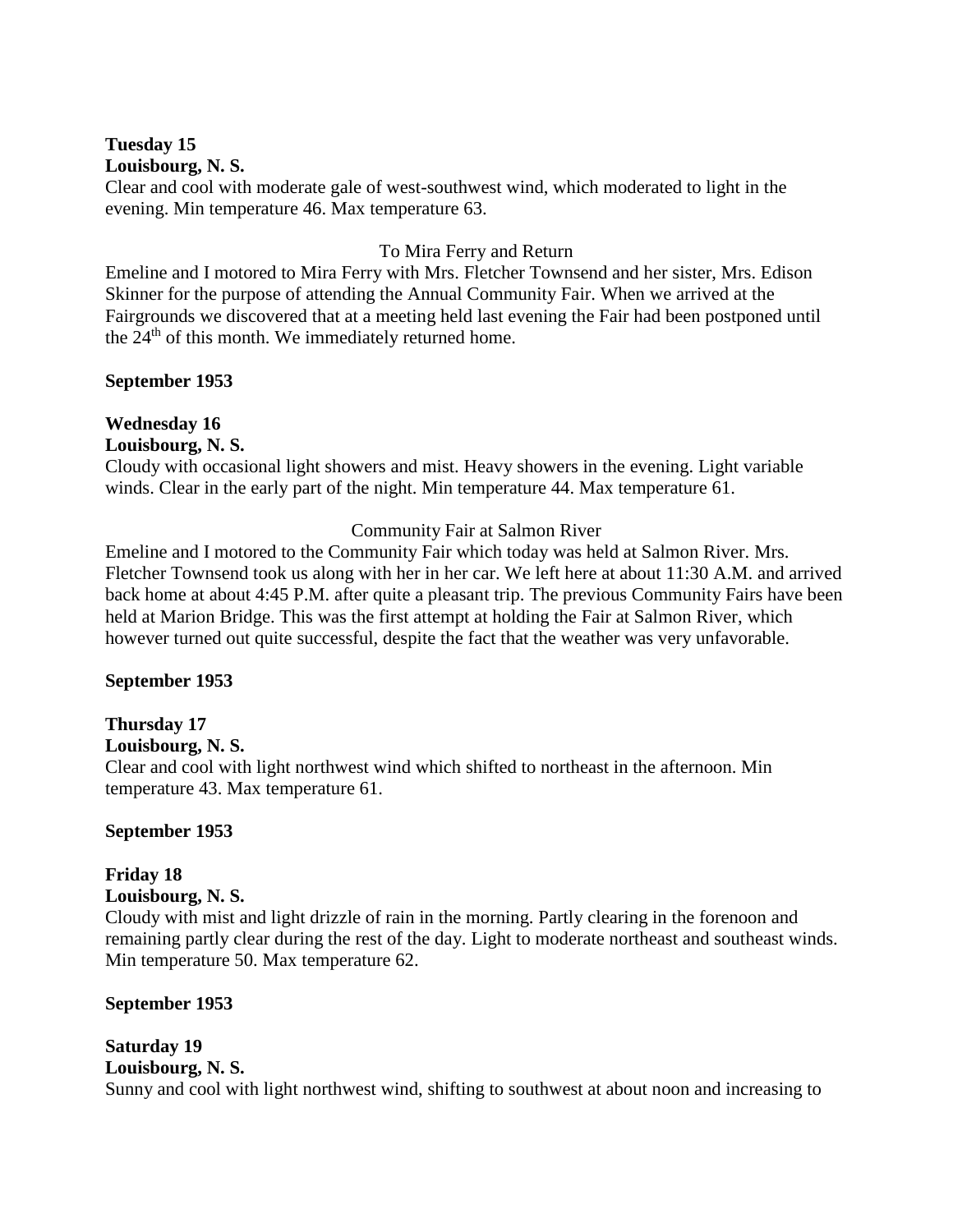fresh. Min temperature 38. Max temperature 64.

#### **September 1953**

## **Sunday 20**

## **Louisbourg, N. S.**

Sunny becoming partly cloudy for a short time in the afternoon. Fresh to strong westerly winds. Min temperature 53. Max temperature 66.

## Church Services

At 11 A.M. and 7 P.M. in company with Emeline, attended services in the First United Church, where Rev. C. C. Walls was the preacher. Attendance in the morning about 75, in the evening about 50. Choir attendance: A.M. 9, P.M. 10.

In the evening we had Mr. and Mrs. William Matheson of St. Andrew's United Church choir, Sydney to assist us in the service of song. Mrs. Matheson sang a solo entitled, "Thanks be to God".

#### **September 1953**

## **Monday 21**

**Louisbourg, N. S.**

Sunny and moderately warm with moderate to fresh southwest wind. Cloudy in the late afternoon and evening. Windy all night. Min temperature 58. Max temperature 71.

#### **September 1953**

## **Tuesday 22**

#### **Louisbourg, N. S.**

Southwest gale of the early morning decreased during the day to moderate in the late afternoon and to light at night. Heavy rain during the forenoon. Moderate rain and showers in the afternoon and night. Min temperature 57. Max temperature 64.

#### **September 1953**

## **Wednesday 23**

#### **Louisbourg, N. S.**

Rain of yesterday and last night ended in the early morning. Clear and cool with moderate westerly winds during the first half of the day. Heavy clouds and sunshine in the afternoon. Showers of rain in the late afternoon. Rainfall of yesterday and last night 1 5/8 inch. Min temperature 57. Max temperature 64.

#### Choir Practice

At 8 P.M. in company with Emeline, attended and conducted choir practice in the First United Church.

#### **September 1953**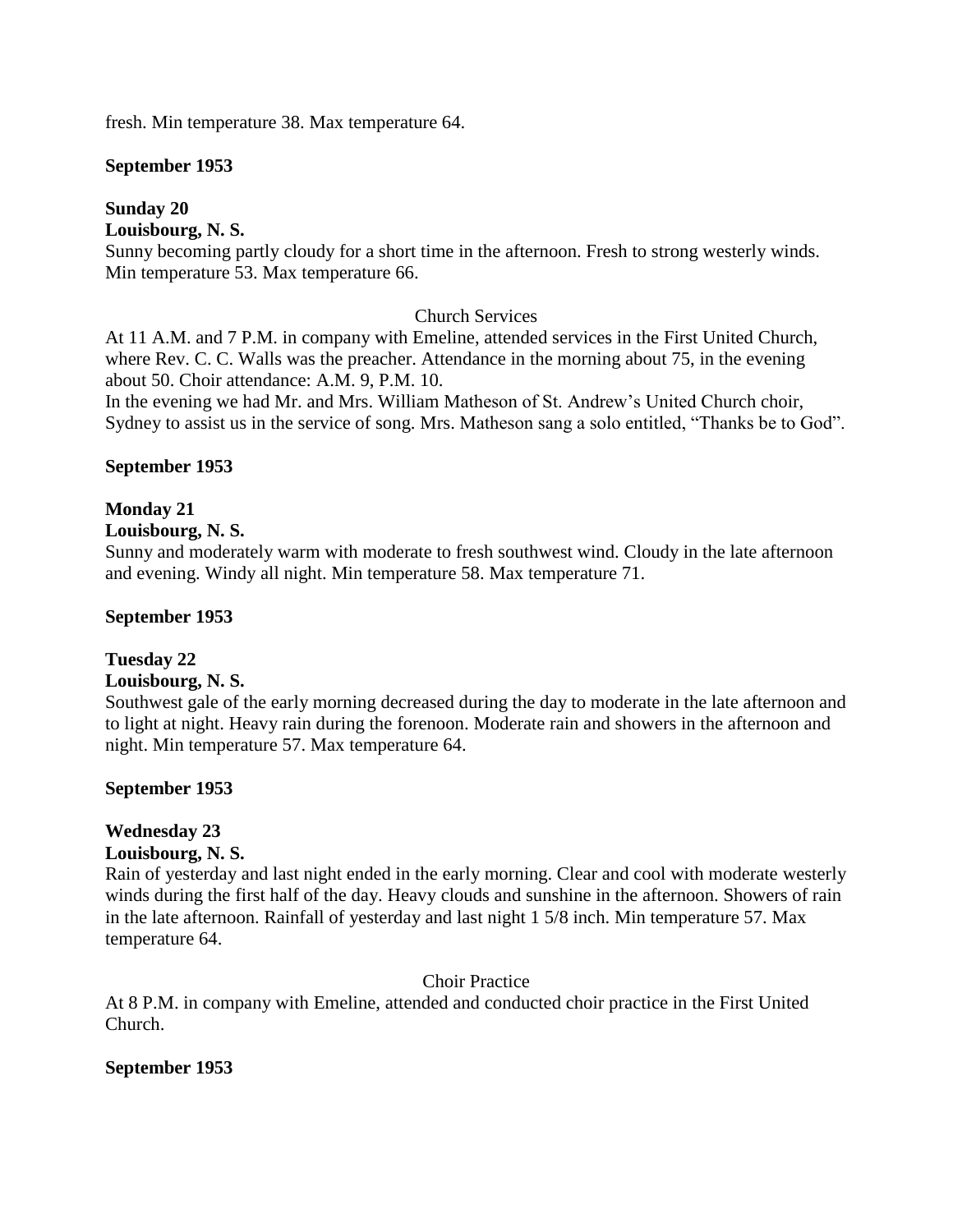## **Thursday 24**

#### **Louisbourg, N. S.**

Cloudy and very cool with a few brief clear intervals. Moderate to fresh northerly winds. Min temperature 40. Max temperature 56.

## Community Fair

Emeline and I went to Mira Ferry on the 2:30 P.M. trip of the Highland Lines Bus Service where we attended the Mira Ferry Annual Community Fair. We returned by bus, arriving home at about 5:20 P.M.

## **September 1953**

## **Friday 25**

## **Louisbourg, N. S.**

Sunny and cool with light to moderate southwest wind. An ideal early autumn day. Min temperature 40. Max temperature 63.

## **September 1953**

## **Saturday 26**

#### **Louisbourg, N. S.**

Cloudy and moderately warm with sunny intervals. Moderate to fresh southwest wind increasing to strong during the afternoon. A few light showers in the early part of the night. Min temperature 48. Max temperature 68.

#### **September 1953**

## **Sunday 27**

**Louisbourg, N. S.**

Cloudy and moderately warm with sunny intervals. Light to moderate southwest wind. Min temperature 59. Max temperature 68.

## Church Services

At 11 A.M. and 7 P.M. in company with Emeline, attended services in the First United Church where Rev. C. C.Walls. The 11 A.M. service was the Annual Rally Day Service for the Sunday School. At this service the infant son of Mr. and Mrs. Lester Lewis was baptized. Present at the A.M. service about 100, at the evening service about 80. The members of Mariners Lodge A.F & A.M paraded to the United Church, about 30 in number. Choir attendance: A.M. 10, P.M. 14.

#### Visitors from Huntington

At about 10 A.M. Mr. and Mrs. Cecil Hussey, daughter, Larkie and son, Barry arrived from Huntington to spend the day with us. They left to return home at about 5:15 P.M. At about 3 P.M., Mr. and Mrs. Fred Huntington and infant son, Linden arrived and spent the remainder of the afternoon with us. They brought with them Mr. and Mrs. Clifford Huntington, my brother-in-law and sister, who are going to spend their vacation with us.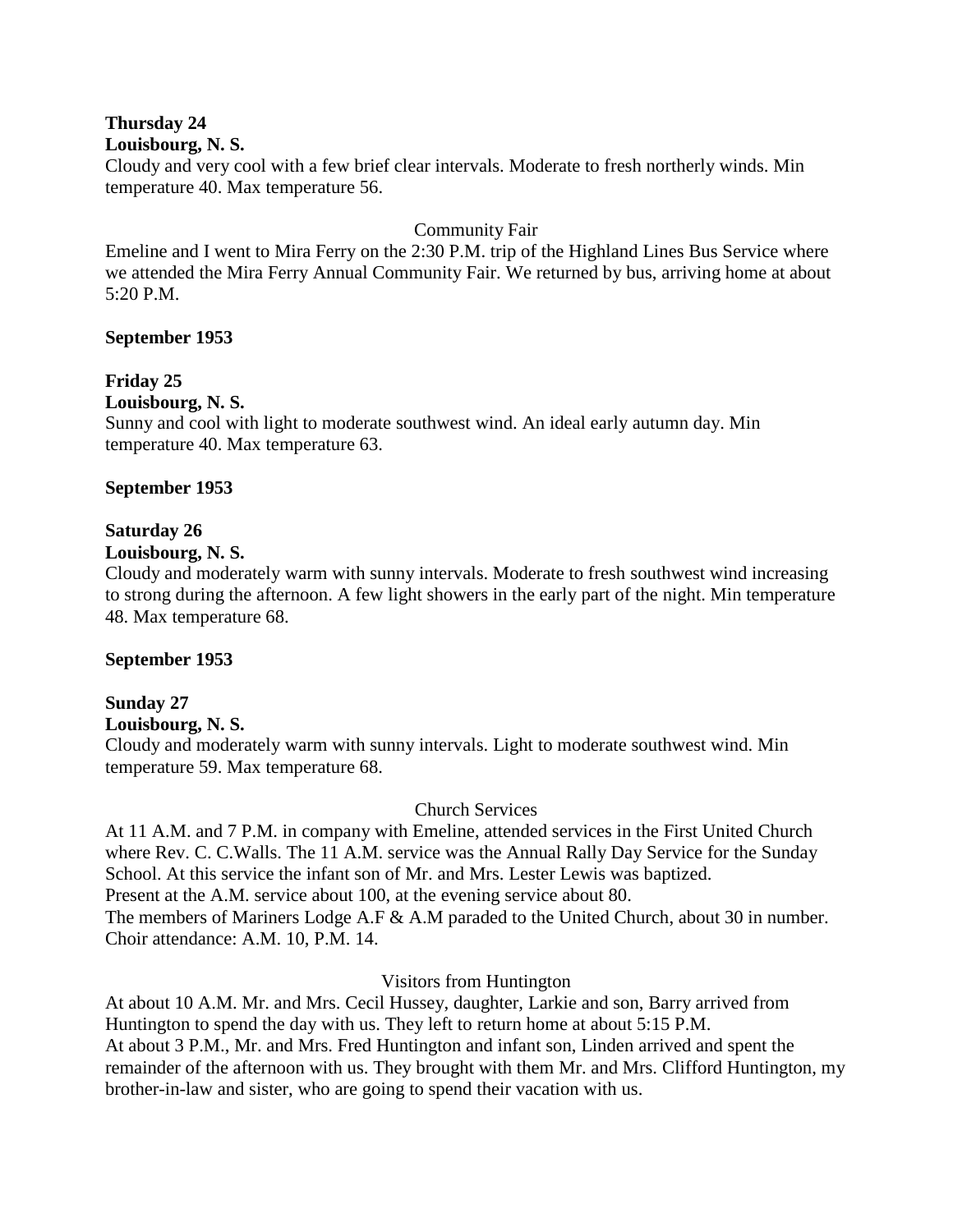## C. G. S. EDWARD CORNWALLIS

Canadian Government Steamer, "Edward Cornwallis"arrived in the morning and docked at the Freight Wharf.

#### **September 1953**

## **Monday 28**

**Louisbourg, N. S.**

Cloudy and mild with some fog. The sun made a few brief appearances during the afternoon. Min temperature 52. Max temperature 69.

#### Marriage

The marriage of Leonard Burk of this town to Miss Dorothy Magee took place this afternoon. The ceremony was performed by Rev. Father M. J. MacSween.

#### C.G.S. EDWARD CORNWALLIS

Canadian Government Steamer, "Edward Cornwallis" sailed in the forenoon.

#### **September 1953**

#### **Tuesday 29**

#### **Louisbourg, N. S.**

Cloudy and cool with showers and a few brief sunny intervals. Moderate to fresh northerly winds. Min temperature 44. Max temperature 59.

#### **September 1953**

**Wednesday 30 Louisbourg, N. S.** Clear and cool with moderate to fresh winds. Min temperature 38. Max temperature 53.

#### Choir Practice

At 8 P.M. in company with Emeline, attended and conducted choir practice in the First United Church.

#### **October 1953**

#### **Thursday 1 Louisbourg, N. S.**

Cloudy with showers and drizzle. Partly clearing in mid-afternoon followed by a brief sunny interval. Showers and drizzle during the night. Fresh to strong southwest wind, shifting to westerly during the afternoon and moderating. Min temperature 50. Max temperature 62.

#### Confirmation Service

Rt. Rev. R.H. Waterman, Bishop of Nova Scotia held a confirmation service in St. Bartholomews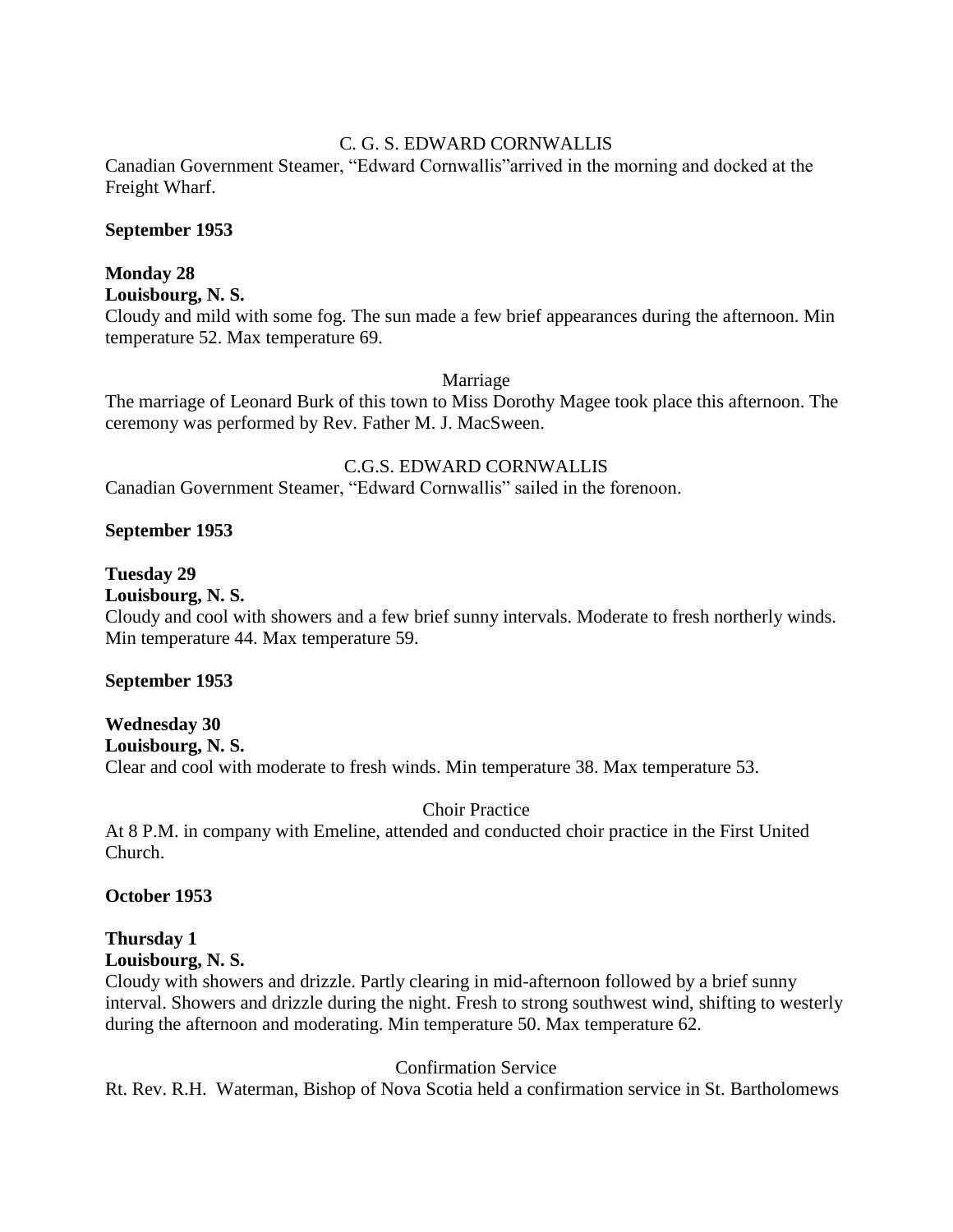Anglican Church this evening. There were about 30 candidates for confirmation at this service.

#### Death of Mrs. John Power

The death of Mrs. John Power, occurred this evening at her home on Main Street after an illness of several weeks. She was in the 88<sup>th</sup> year of her age and is survived by two sons and three daughters.

## **October 1953**

#### **Friday 2**

#### **Louisbourg, N. S.**

Showers in the early morning and an occasional light shower during the day. Clear with a few partly cloudy intervals. Fresh northwest wind, moderating to light in the evening. Rainfall of yesterday and last night about 1/8 inch. Min temperature 40. Max temperature 57.

#### **October 1953**

## **Saturday 3**

#### **Louisbourg, N. S.**

Sunny and cool with light westerly wind, shifting to light southerly during the afternoon. A very lovely early autumn day. Min temperature 40. Max temperature 60.

#### **October 1953**

## **Sunday 4**

## **Louisbourg, N. S.**

Sunny and warm with moderate to fresh southwest wind. An ideal autumn day. Min temperature 43. Max temperature 68.

#### Church Services

At 11 A.M. and 7 P.M. in company with Emeline attended services in the First United Church, where Rev. C. C. Walls was the preacher. Sacrament of the Lord's Supper was dispensed at the morning service. Present in the morning about 100, in the evening about 50. Choir attendance: A.M. 13, P.M. 14.

#### Funeral

The funeral of the late Mrs. John Power, took place from her late home on Main Street in the afternoon to Stella Maris Roman Catholic Church where the funeral service was conducted by Rev. Father M. J. MacSween. Burial took place in the Roman Catholic Cemetery. Funeral in charge of D.M. Johnston, Funeral Director, Louisbourg.

#### **October 1953**

## **Monday 5**

## **Louisbourg, N. S.**

Cloudy and mild with light variable wind. Light shower in the evening. Min temperature 52. Max temperature 60.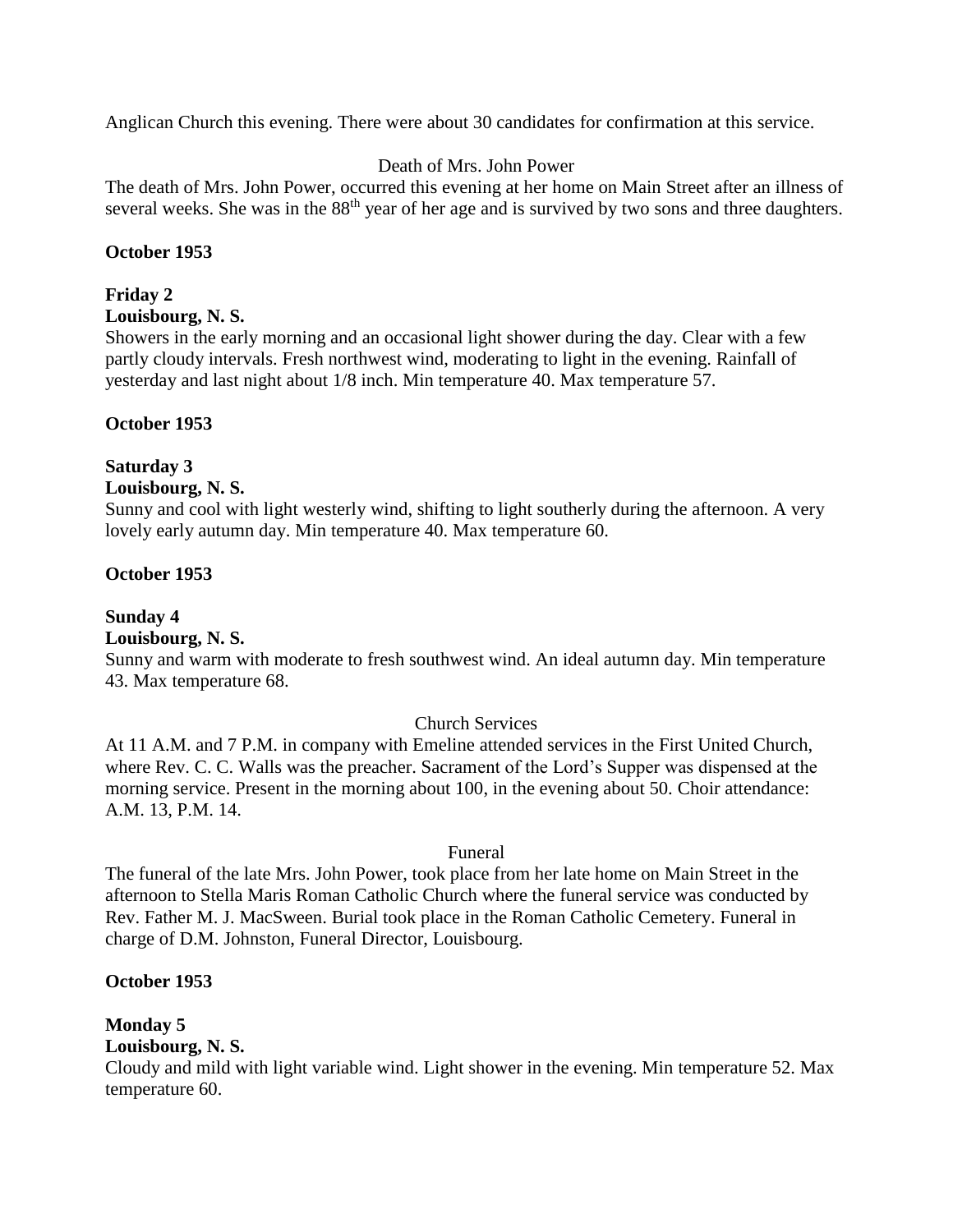## Left for Home

Mr. and Mrs. Clifford Huntington, my sister and brother-in-law, who have been our guests since Sunday, September 27, left for home via Sydney on the 2:30 P.M. trip of Highland Lines Bus service. They intend staying in Sydney tonight and going onto home tomorrow.

## **October 1953**

#### **Tuesday 6 Louisbourg, N. S.**

Cloudy and cool with easterly winds, moderate in the morning increasing to fresh in the forenoon and to strong during the afternoon. Rain beginning in the morning continued all day and late into the night. Min temperature 48. Max temperature 52.

Meeting of Ladies Aid The Ladies Aid of the First United Church met with Emeline in the evening.

## Miss Canada to Visit Louisbourg [Blank]

**October 1953**

**Wednesday 7 New Moon Today Louisbourg, N. S.**

Cloudy and cool with fresh to strong northeast wind. Rain of last night ended in the early morning. Rainfall of yesterday and last night 3/4 inch. Mist and light drizzle of rain in the evening followed by heavy showers during the night and increasing wind. Min temperature 49. Max temperature 53.

## Miss Canada's Visit Canceled

The visit of Miss Catherine Archibald, "Miss Canada" for 1953 of Kelowna, British Colombia, which was scheduled to take place at 4 P.M. today was canceled.

## Choir Practice

At 8 P.M. in company with Emeline, attended and conducted choir practice in the First United Church.

## **October 1953**

## **Thursday 8 Louisbourg, N. S.** Cool and partly clear with strong northwest wind at times reaching gale force.

## Louisbourg to Huntington

Left Louisbourg on the 2:30 P.M. trip of Highland Lines Bus enroute to Huntington, N.S. via Sydney and the home of Mr. and Mrs. Clifford Huntington, my sister and brother-in-law where I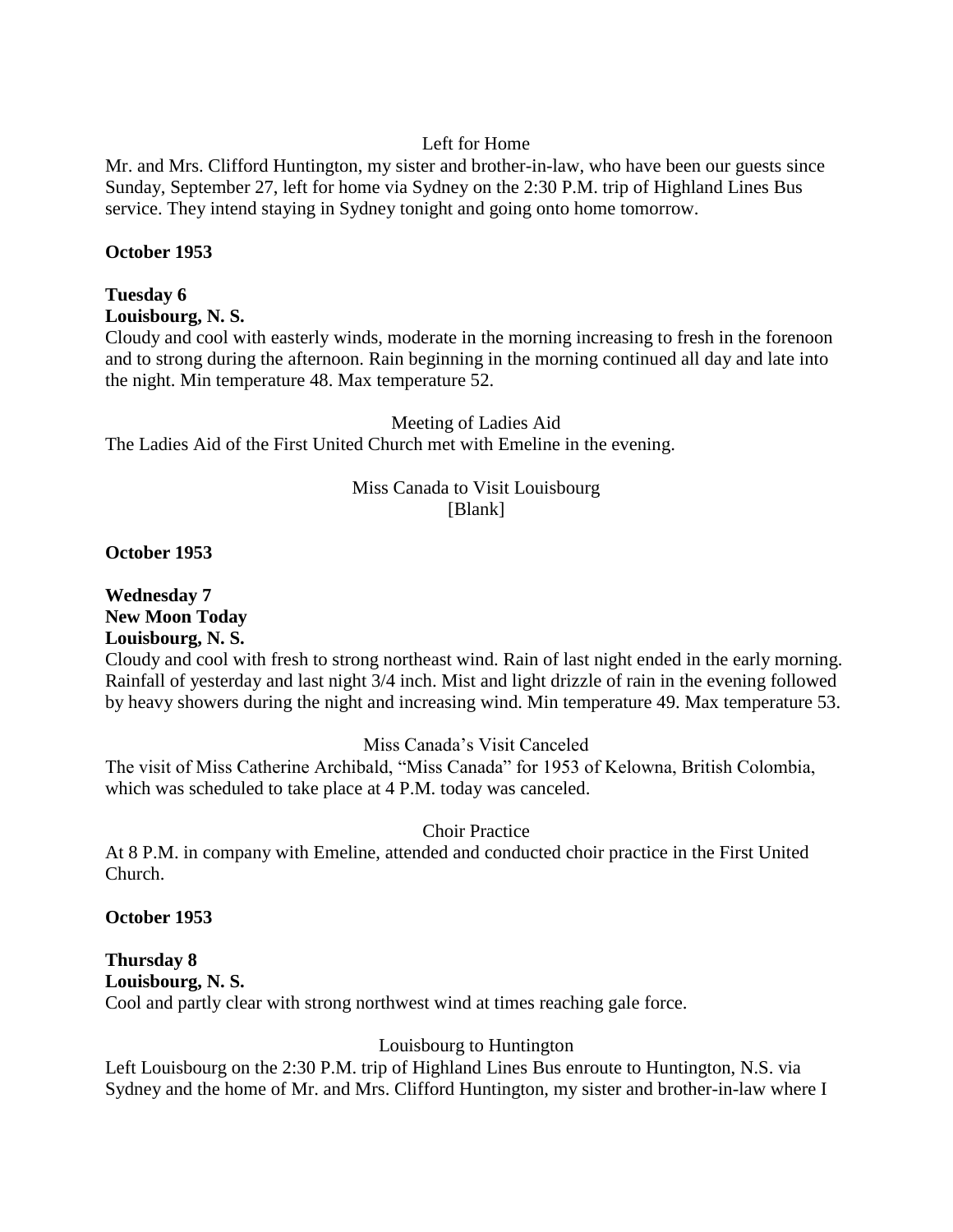intend to remain for about a week before returning. Left Sydney at 5 P.M. on Stirling Bus enroute to Marion Bridge where Fred Huntington, my nephew met me with his car and drove me the remainder of the way. Arrived at Clifford's at about 6 P.M. which will be home to me during my visit.

## **October 1953**

# **Friday 9**

## **Huntington, N. S.**

Clear with cloudy intervals. Cool. Fresh northwest wind. In pursuit of subjects for pictures in color, went out to Watt's Lake where there was plenty of color, but the light was poor, so did not meet with much success. Called at the Watt home at about 10 A.M. where I had a lunch before setting out for the lake at the foot of Huntington Mountain, which I reached by following the Watt Mill road. Went westerly along the mountain until I reached the lake. Found plenty of color on the trees around the lake but owing to poor conditions took one snap only. Returning in the late afternoon, followed along the foot of the mountain, westerly to the Old East Bay road. Arrived back to what is home to me during my visit (Clifford's) at about 5 P.M.

## **October 1953**

## **Saturday 10**

## **Huntington, N. S.**

Partly clear, cloudy intervals followed by light showers during the noon hours. Sunny for a short time in the afternoon. Cloudy at night. Very light winds in the morning, moderate southwest at noon shifting to west and increasing in the afternoon.

Walked out to Wall's Lake in the morning. Borrowed Arthur Crawley's boat and rowed across the lake for the purpose of taking snapshots but did not meet with much success owing to poor weather conditions. Returned home at about 2 P.M.

## **October 1953**

## **Sunday 11 Huntington, N. S.**

Cool and mostly cloudy with light to moderate winds.

## Church Services

Elinor Huntington (my niece) and I motored to Marion Bridge with Terry Huntington in the forenoon where we attended service in the United Church. Service was conducted by the Pastor, Rev. [blank] MacNevin. After service we made a brief visit at the home of Mr. and Mrs. Harvey Hussey, before heading for home where we arrived at about 1 P.M.

Had supper with Mr. and Mrs. Cecil Hussey. At about 7:30 P.M. attended a meeting of the Young People's Union of the Baptist Church, which was held at the home of Mr. and Mrs. Clifford Huntington.

## **October 1953**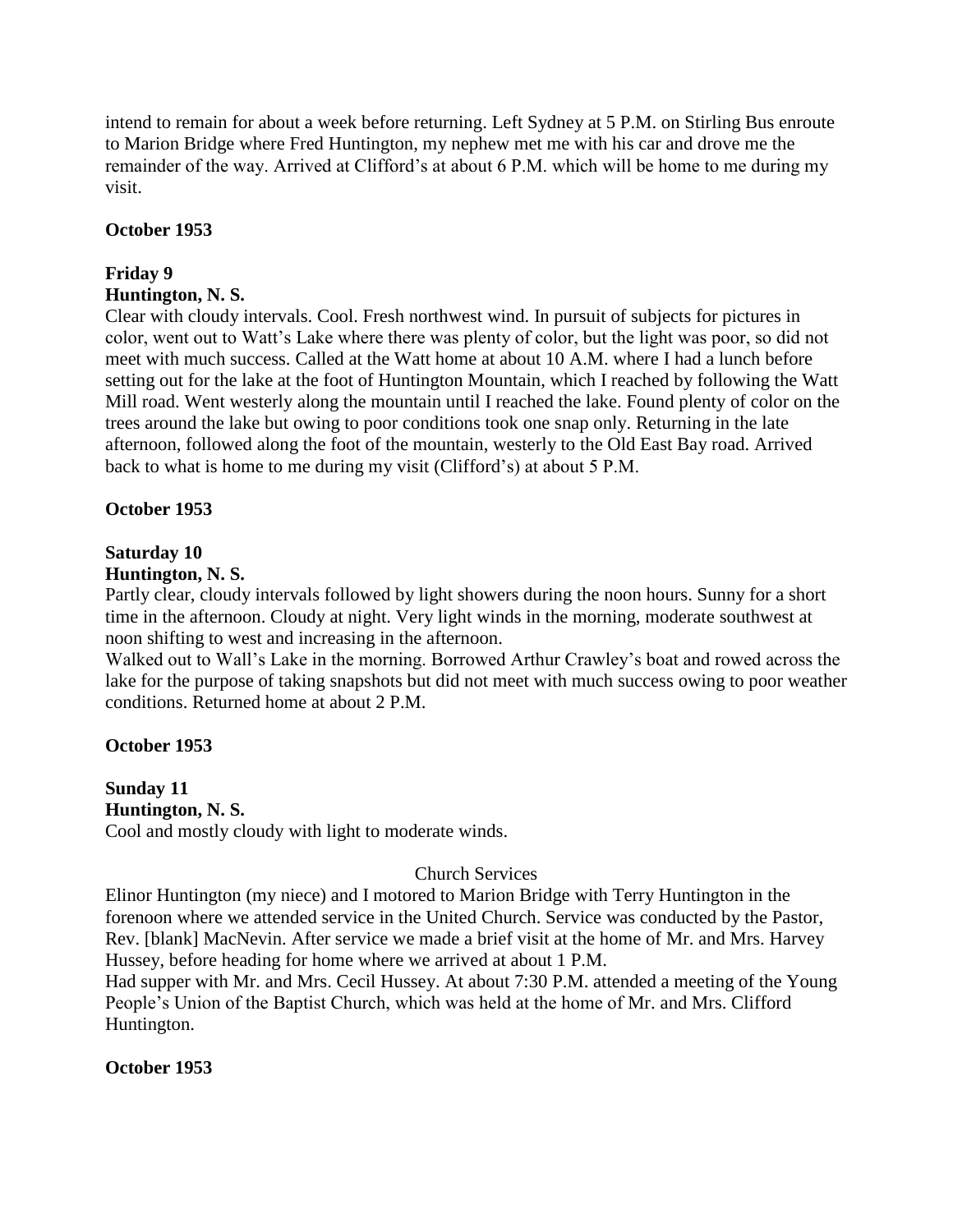## **Monday 12 Huntington, N. S.**

Mostly clear with fresh northwest wind, showers during the night.

In quest of color snapshots walked out to Watt's lake in the morning. Crossed the lakes in Arthur Crawley's boat and got a couple of snaps. On returning from the lakes, called at the Watts farm, before setting out for the lake at the foot of the mountain, which I reached by following the same route I took on last Friday. Arrived at the lake at about 11 A.M. Found conditions fairly good for pictures of which I snapped several around the lake and one of the lake and surroundings, from the face of the mountain, northwest of the lake. In the afternoon climbed the mountain to near the top, then headed westerly until I came to the Old East Bay road by which I set out for home, arriving at about 4:15 P.M.

## **October 1953**

#### **Tuesday 13 Huntington, N. S.**

Showery in the morning. Rain followed by snow squalls which occurred at intervals, between sunny periods all day. Strong northerly winds. Cold. First snow of this season, melting as it fell.

During a sunny interval in the forenoon, walked up to the Meadow road, near the Lower Meadow Brook Bridge, where I took a snapshot of autumn leaves. In the afternoon walked out the Salmon River road and followed the river down to the mouth of the Mill Brook and the site of the Old Mill. Crossed the Mill Brook and followed the river down to the site of the Louis Petrie Mill, near the mouth of the river. Returning met Fred Huntington on his mail route and returned home (to Clifford's) with him, arriving shortly after 3 P.M.

## **October 1953**

# **Wednesday 14**

## **Huntington, N. S.**

Cloudy and hazy with a few sunny intervals, moderate to fresh westerly winds. Cool.

In the forenoon, walked along the same route I took yesterday afternoon. Took a few snapshots along the river, under circumstances not too favorable for good pictures. Walked home arriving at about 3 P.M.

## **October 1953**

#### **Thursday 15 Huntington, N. S.**

Sunny and warm with moderate to fresh westerly winds. A very lovely autumn day. Max temperature in the 60's. Cloudy in the evening. Light showers during the night.

In search for subjects for color snapshots went over the same route I took on the  $13<sup>th</sup>$  and  $14<sup>th</sup>$ extending the trip from the site of the Louis Petrie Mill to the mouth of the Salmon River where it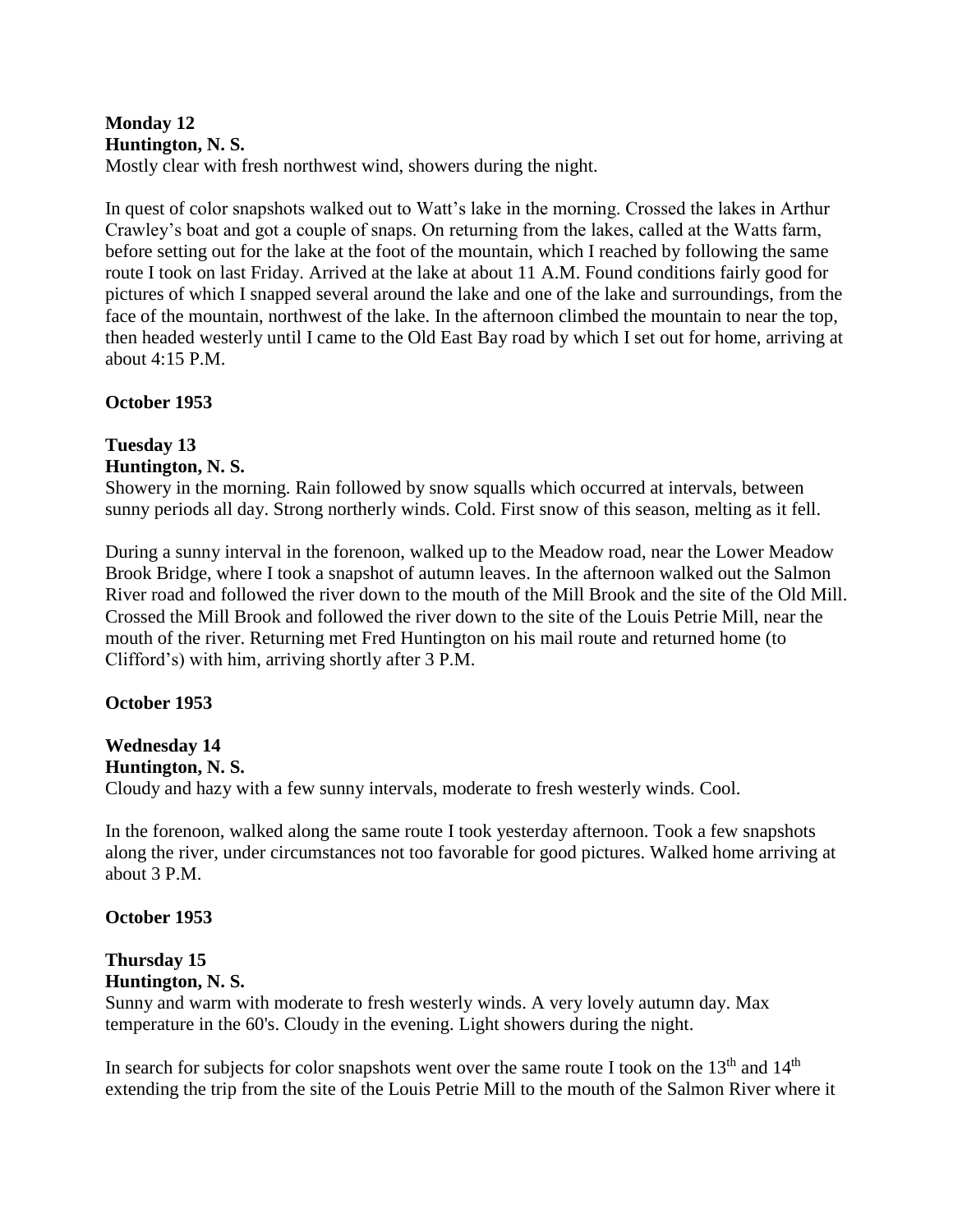joins the Mira River and the Old Michael MacPhee farm. Followed the shore of the Mira to the old John MacEachern farm. Here I came to the Grand Mira road where I met Fred Huntington on his mail route and returned with him. On this trip snapped a number of color photos under more favorable conditions than on previous days. Arrived home at about 4 P.M.

## **October 1953**

#### **Friday 16 Huntington, N. S.**

Sunny and moderately warm with moderate to fresh northwest wind. A typical autumn day.

## Huntington to Louisbourg

Left Huntington at about 7:30 A.M. and motored to Marion Bridge with Terry Merrill and Lorna Huntington, who were on their way to school at Sydney. At Marion Bridge we all continued on our way to Sydney in a car owned and operated by Peter MacKeigan who is employed at the Income Tax office. Arrived at Sydney at 8:15 A.M. At about 10 A.M. boarded the mail truck owned and driven by Alex Burke of Louisbourg. Arrived at Louisbourg and home at about 10:50 A.M.

## **October 1953**

## **Saturday 17**

**Louisbourg, N. S.**

Clear and cool with moderate to fresh northwest wind. A rather pleasant autumn day. Min temperature 32. Max temperature 50.

## Death of Senator Donald MacLennan [Blank]

## **October 1953**

## **Sunday 18**

**Louisbourg, N. S.**

Clear and cool with moderate northwest wind. Frost in the morning. Min temperature 30. Max temperature 50.

## Church Services

At 11 A.M. and 7 P.M. in company with Emeline, attended services in the First United Church, where Rev. C.C. Walls was the preacher. Present at the morning service about 55, in the evening about 45. Choir attendance: A.M. 12, P.M. 11.

## **October 1953**

#### **Monday 19 Louisbourg, N. S.**

Clear and moderately warm with fresh to strong southwest wind, decreasing to light at night. Min temperature 33. Max temperature 58.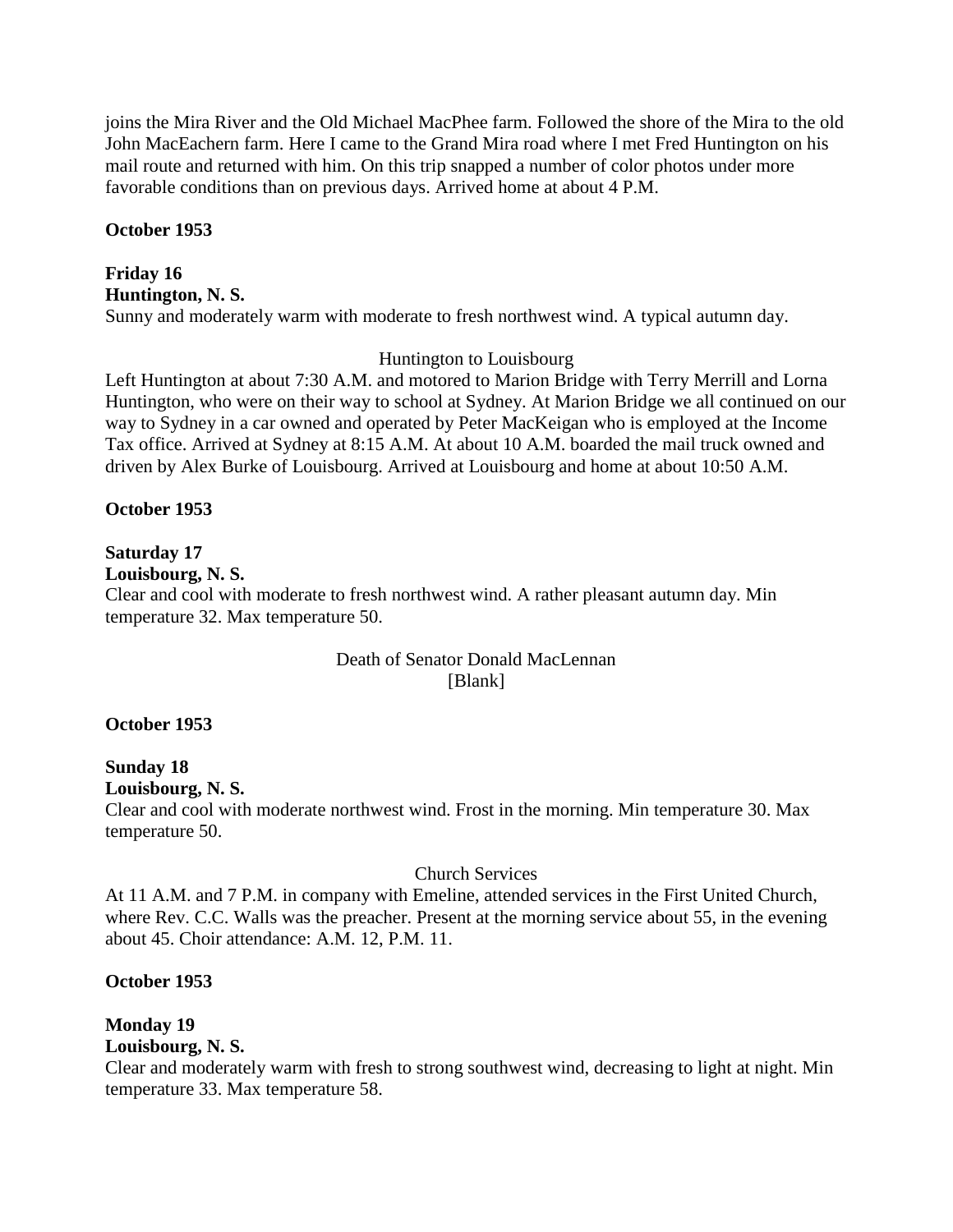#### **October 1953**

## **Tuesday 20**

**Louisbourg, N. S.**

Moderately warm and mostly sunny with light to moderate westerly winds, which shifted to northeast during the late afternoon. Cloudy as evening approached. Min temperature 46. Max temperature 56.

#### **October 1953**

#### **Wednesday 21 Louisbourg, N. S.**

Cloudy and cool with light to moderate northeast wind. Min temperature 46. Max temperature 47.

#### Choir Practice

At 8 P.M. in company with Emeline, attended and conducted choir practice in the First United church.

#### **October 1953**

#### **Thursday 22**

#### **Louisbourg, N. S.**

Cloudy in the early part of the day. Clearing in the forenoon. Sunny until late afternoon then becoming light to moderate, winds mostly southerly. Min temperature 43. Max temperature 53.

#### **October 1953**

#### **Friday 23**

#### **Louisbourg, N. S.**

Cloudy and cool with light easterly winds. Rain began to fall in the early part of the night. Min temperature 47. Max temperature 51.

#### **October 1953**

## **Saturday 24**

#### **Louisbourg, N. S.**

Cloudy and warm with light winds, mostly southerly. Heavy showers in the forenoon. Partly clearing during the afternoon. Showers in the evening and during the night. Min temperature 49. Max temperature 64.

#### To Sydney and Return

Emeline and Jane went to Sydney on the 8 A.M. trip of the Highland Lines Bus service for the purpose of doing some shopping. They returned by bus in the evening arriving at about 5:15.

## **October 1953**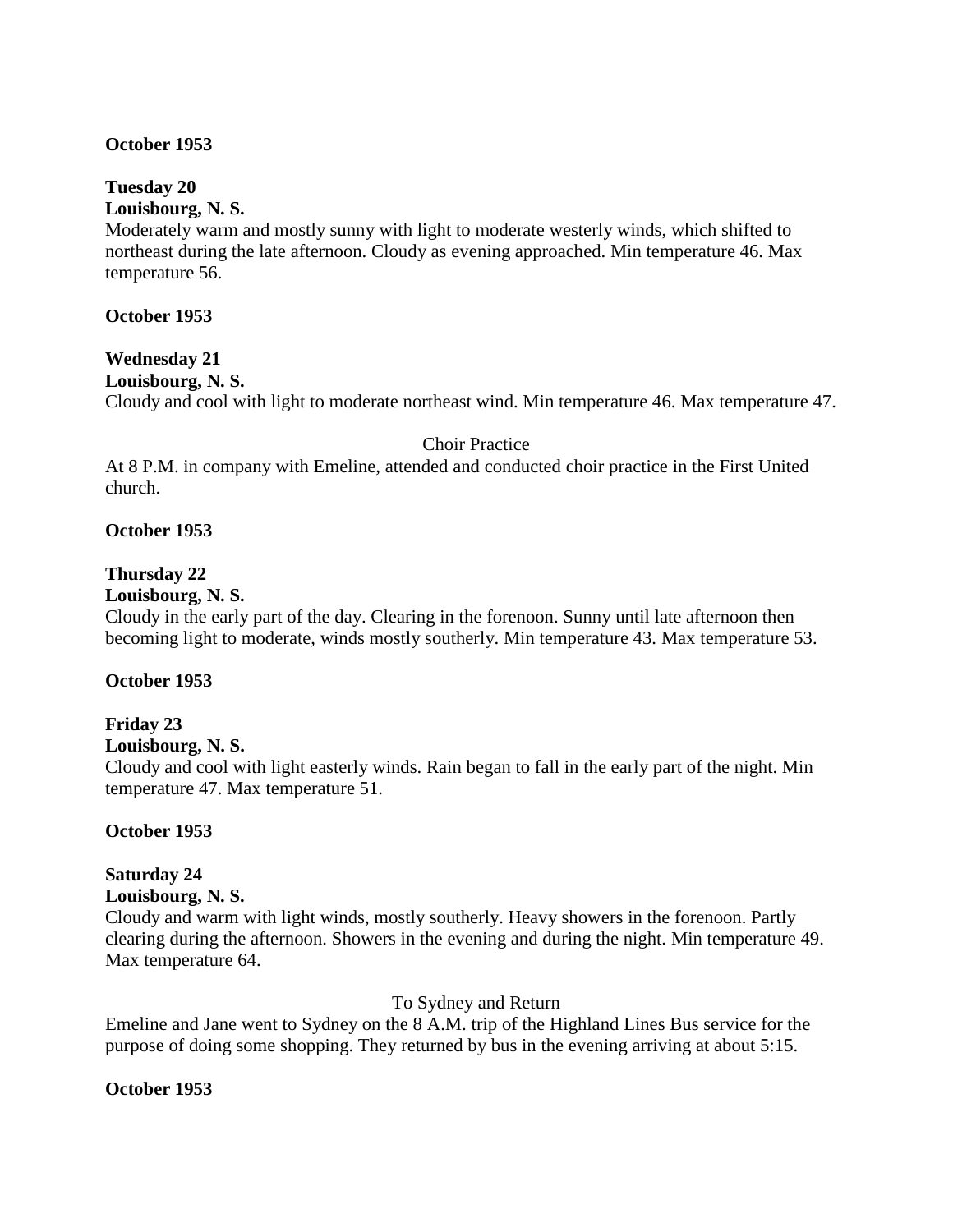#### **Sunday 25 Louisbourg, N. S.**

Light rain in the early morning. Cloudy and cool all day with moderate northeast wind. Rainfall since Friday night 1 1/2 inch. Min temperature 44. Max temperature 48.

## Church Services

At 11 A.M. and 7 P.M. in company with Emeline attended services in the First United Church. At the morning the Pastor, Rev. C. C. Walls was the preacher. At the evening service, which was the autumn Women's Missionary Thanks offering Service, the leader was the President of the W.M.S., Mrs. William Hilchie and the special speaker was Mrs. (Rev.) J.K. MacInnis of Mount Allison University, who was formerly a Louisbourg girl.

Attendance at the morning service: about 50, at the evening service about 70. Choir attendance: A.M. 10, P.M. 12.

## Death of Miss Johanna MacRury

The death of Miss Johanna MacRury, occurred at Point Edward Hospital, Sydney this morning. Miss MacRury who was about 76 years of age, was born at Catalone, but a number of years ago was a resident of Louisbourg.

## **October 1953**

## **Monday 265**

## **Louisbourg, N. S.**

Cloudy and cool with light drizzle of rain and mist. Moderate to light easterly winds. Min temperature 43. Max temperature 50.

## **October 1953**

## **Tuesday 27**

## **Louisbourg, N. S.**

Cloudy with sunny intervals and light northwest wind. A rather pleasant autumn day. Rainfall of yesterday 1/8 inch. Min temperature 40. Max temperature 54.

## **October 1953**

## **Wednesday 28**

## **Louisbourg, N. S.**

Mostly sunny becoming cloudy during the afternoon. Light to moderate winds increasing to strong during the night. Min temperature 40, max temperature 55.

## Choir Practice

At 8 P.M. in company with Emeline, attended and conducted choir practice in the First United Church.

## **October 1953**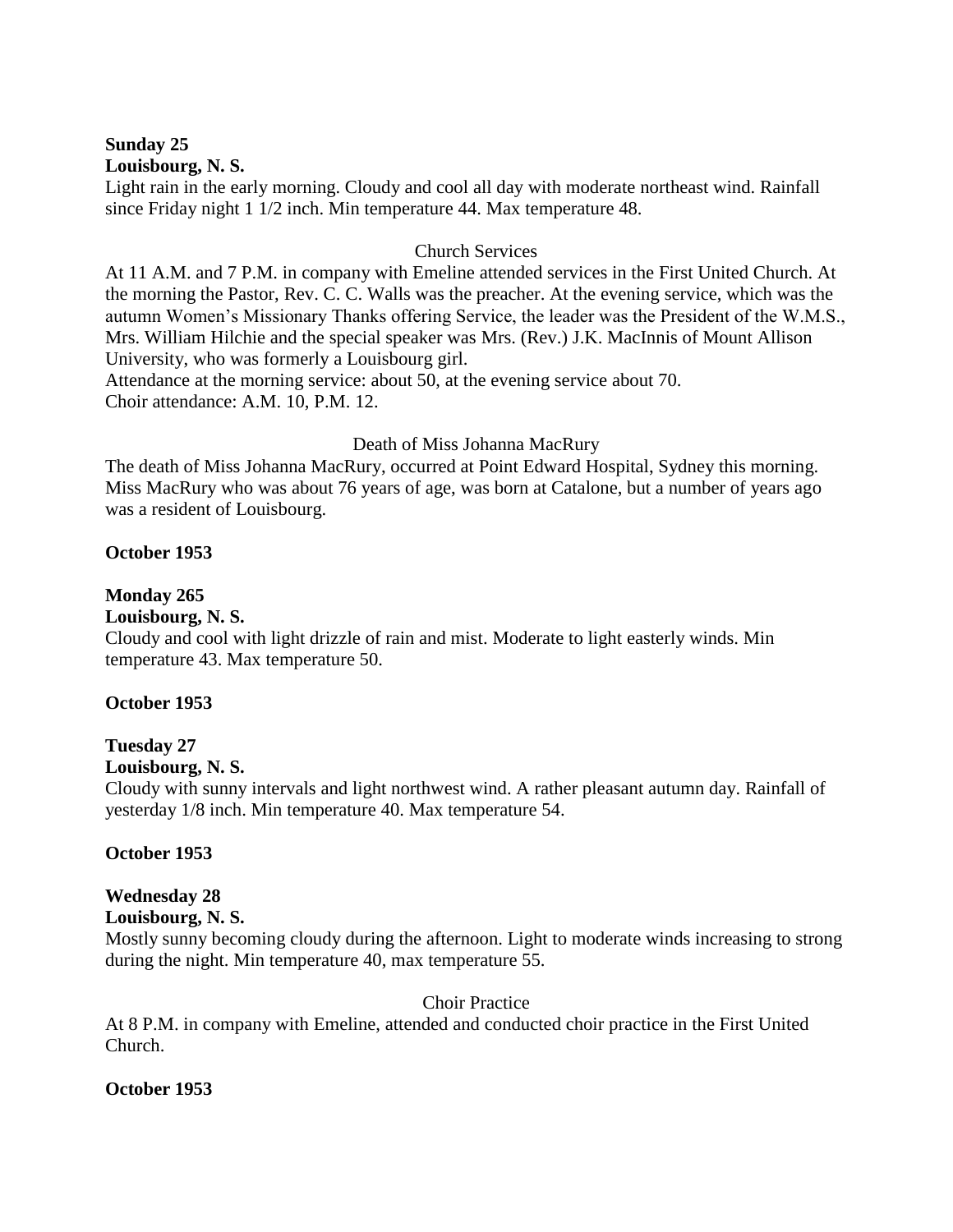## **Thursday 29**

#### **Louisbourg, N. S.**

Cloudy and mild with a heavy downpour of rain which continued for the greater part of the day. Light to moderate southerly winds shifting to northerly during the night. Min temperature 51. Max temperature 60. Rainfall heaviest this year, 2 ½ inches.

## **October 1953**

## **Friday 30**

#### **Louisbourg, N. S.**

Light showers in the morning followed by mist and at intervals light drizzle. Cloudy and mild during the afternoon and evening. Light easterly winds and some fog. Min temperature 46. Max temperature 59.

## **October 1953**

## **Saturday 31**

**Louisbourg, N. S.** Cloudy and cool with light easterly winds. Min temperature 42. Max temperature 50.

## **November 1953**

**Sunday 1 Louisbourg, N. S.**

Rain in the morning, occasional light showers and mist throughout the day. Light northeast wind. Min temperature 42. Max temperature 46.

## Church Services

At 11 A.M. and 7 P.M. in company with Emeline, attended services in the First United Church where Rev. C. C. Walls was the preacher. Number present in the morning about 40, in the evening about 50. Choir attendance: A.M. 9, P.M. 10.

## FIRE

At about 2:45 A.M. the Fire Brigade was called out for a fire on east Main Street, owned by James Burke. The barn and its contents consisting of some hay, harness, about two dozen hens and four rabbits were totally destroyed. Estimated loss about \$500.00. Cause of fire unknown.

## **November 1953**

## **Monday 2**

## **Louisbourg, N. S.**

Clear but becoming cloudy early in the day. Showers at noon in the evening and during the night. Light winds mostly easterly. Min temperature 40. Max temperature 45.

## **November 1953**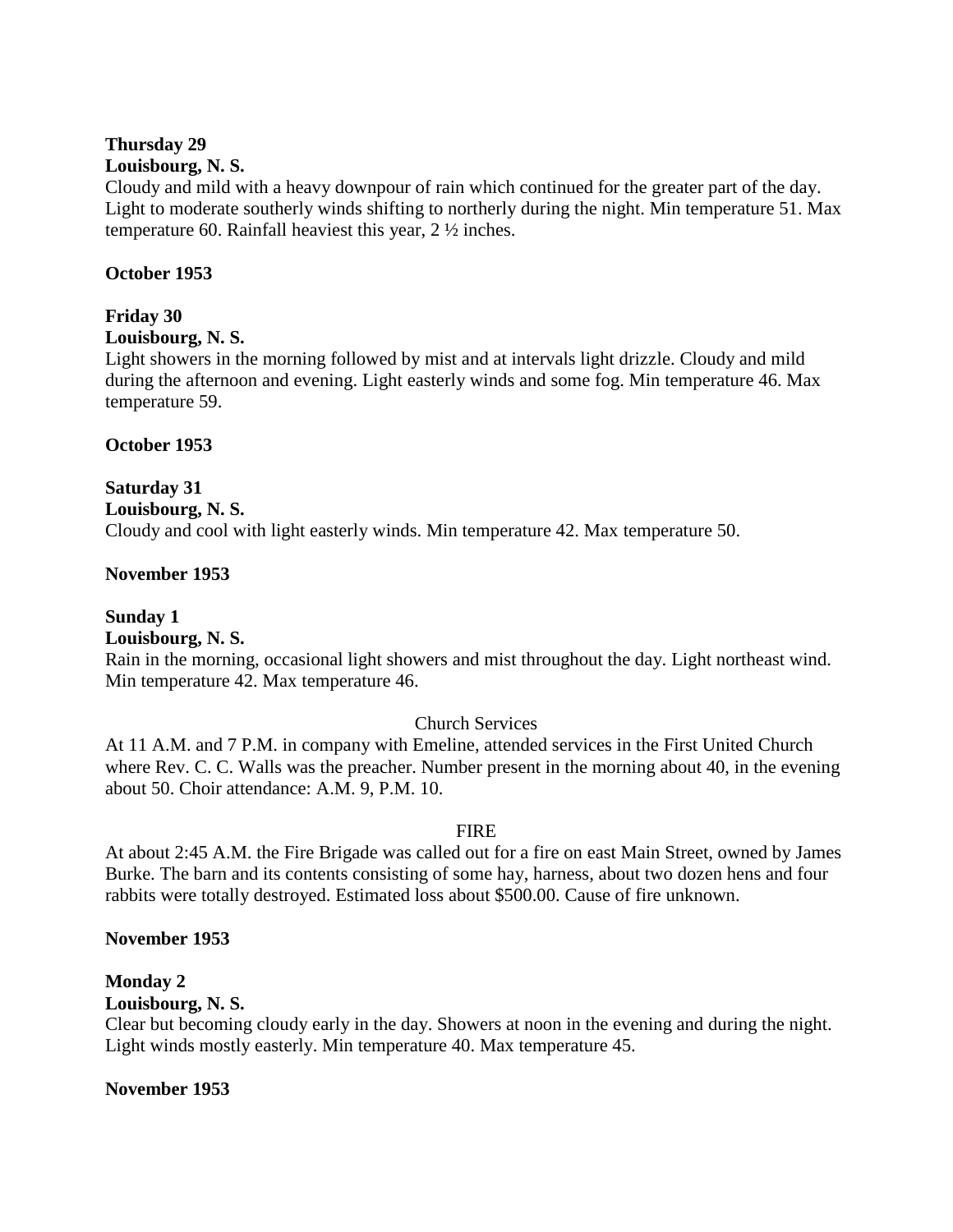## **Tuesday 3**

#### **Louisbourg, N. S.**

Showers of last night ended in the morning. Cloudy and cool with a few brief sunny intervals. Light variable winds. Light showers at night. Min temperature 42. Max temperature 48. Rainfall since Sunday morning until early this morning 5/8 inch.

#### **November 1953**

## **Wednesday 4**

#### **Louisbourg, N. S.**

Clear and cool with cloudy intervals and a few showers of rain. Heavy squall of hail at noon. Min temperature 40. Max temperature 55. Light to moderate variable winds. Sunny and warm during the afternoon.

#### Choir Practice

At 8 P.M. in company with Emeline, attended and conducted choir practice in the First United church.

## **November 1953**

## **Thursday 5**

#### **Louisbourg, N. S.**

Clear and cool with cloudy intervals and a few light snow flurries. Min temperature 30. Max temperature 44. Light to moderate northwest wind.

#### **November 1953**

## **Friday 1 New Moon Today Louisbourg, N. S.** Clear and cold with cloudy intervals. Light to moderate northwest wind. Min temperature 24. Max temperature 38.

#### **November 1953**

#### **Saturday 7 Louisbourg, N. S.** Cool and mostly clear with light variable winds. Min temperature 29. Max temperature 43.

#### **November 1953**

#### **Sunday 8 Louisbourg, N. S.**

Cloudy. Rain began to fall at about 1 P.M. Showers, drizzle and mist during the afternoon and night. Light to moderate easterly wind, increasing to fresh in the evening. Min temperature 42.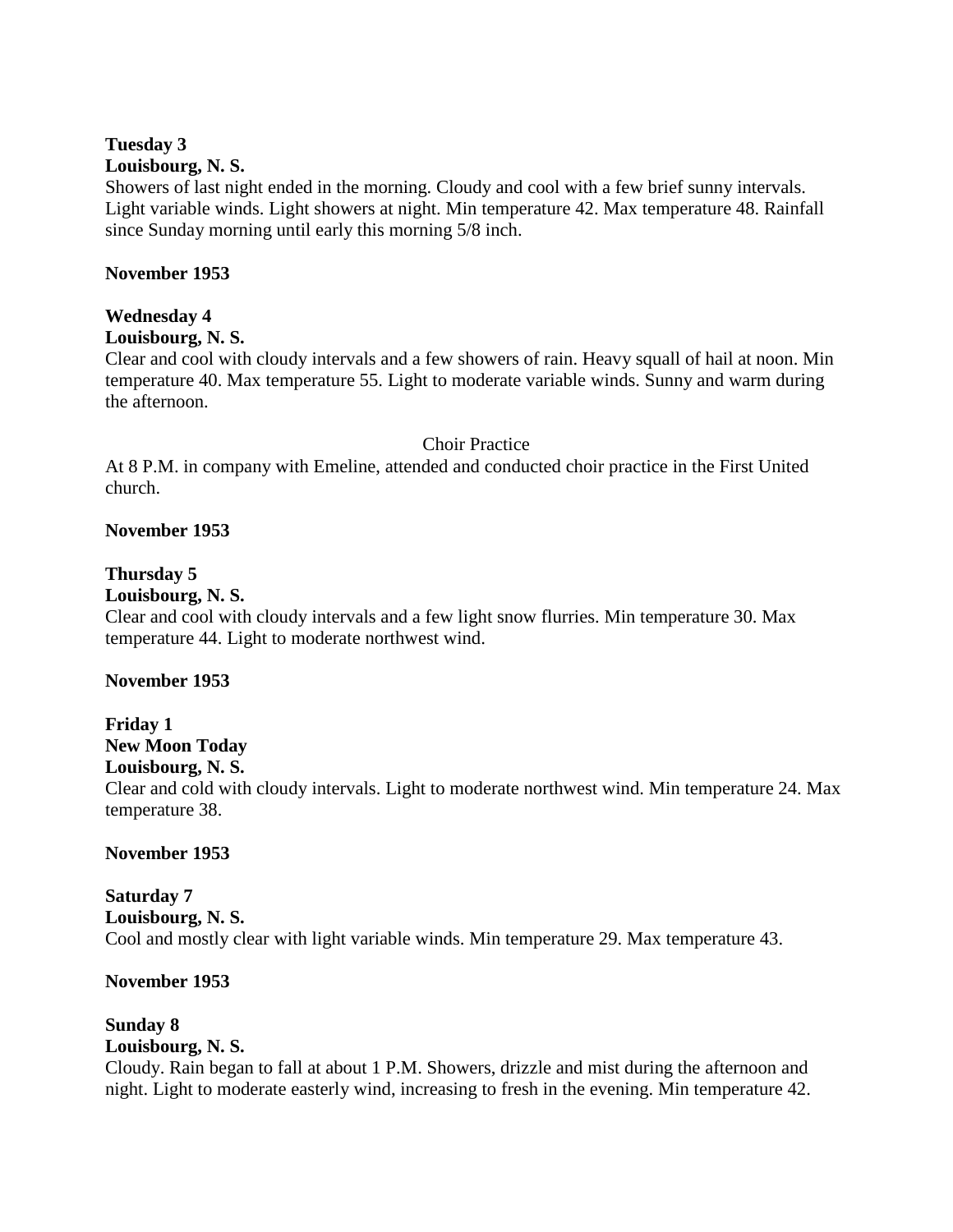Max temperature 51.

## Church Service

At 11 A.M. and 7 P.M. in company with Emeline, attended services in the First United Church, where Rev. C.C. Walls was the preacher. Present in the morning about 75, in the evening about 30. Choir attendance: A.M. 10, P.M. 9.

The Annual service in memory of those who lost their lives in the two World Wars, 1914-1918 and 1939-1945 was held at 11 A.M.

## **November 1953**

## **Monday 9**

## **Louisbourg, N. S.**

Cloudy with a few very brief sunny intervals. Light to moderate southerly winds. Min temperature 43. Max temperature 51. Rainfall of yesterday and last night, 3/4 inch.

## **November 1953**

## **Tuesday 10**

**Louisbourg, N. S.**

Cloudy in the morning but clearing in the forenoon. Sunny and cool during the afternoon. Light winds. A very lovely November day. Min temperature . Max temperature 47.

## C.G.S. EDWARD CORNWALLIS

Canadian Government "Edward Cornwallis" arrived in the late afternoon and docked at the Freight Wharf. The Cornwallis is in command of Capt. Germain.

## **November 1953**

## **Wednesday 11**

**Louisbourg, N. S.**

Cloudy but clearing early in the day. Sunny and cool with light northwest wind. A very nice autumn day. Min temperature 33. Max temperature 46.

## Remembrance Day Service

At 11 A.M. attended the Annual Remembrance Day service of the Louisbourg branch of the Canadian Legion. The service was held at the Legion hall and was conducted by Rev. Harold Sugmiller, Pastor of St. Bartholomews Anglican Church, assisted by Rev. Jacob Bambury, Pastor of the Presbyterian Churches of Louisbourg, Mira Ferry and Catalone. Mr. Sugmiller delivered the address. About 20 members of the Legion were present, besides a number of members of the Ladies Auxiliary. No parade was held as on former occasions.

## C. G. S. Edward Cornwallis

Canadian Government Steamer, "Edward Cornwallis" Capt. Germain, sailed shortly after noon.

Choir Practice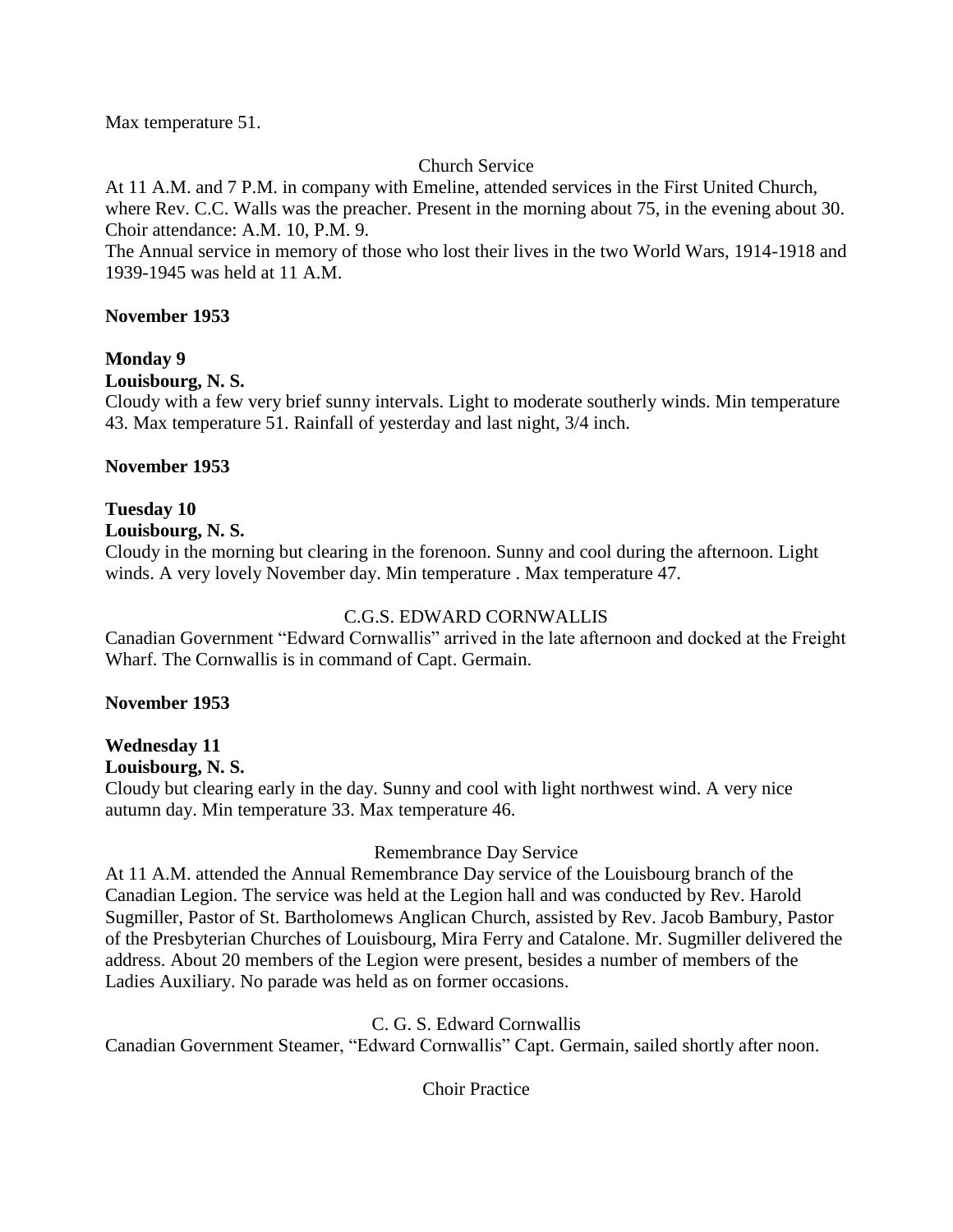At 8 P.M. in company with Emeline, attended and conducted choir practice, in the First United Church.

## **November 1953**

# **Thursday 12**

**Louisbourg, N. S.**

Cool and mostly cloudy with a few light showers in the forenoon. Light to moderate northerly wind. Min temperature 38. Max temperature 44.

## Canadian Parliament Opened

The first session of the  $22<sup>nd</sup>$  Canadian Parliament was opened at Ottawa today by the Governor-General, Hon. Vincent Massey. The Government which is Liberal is headed by the Premier, the Hon Louis Saint Laurent, while the Conservatives Opposition is led by the Hon George Drew.

**November 1953**

**Friday 13 Louisbourg, N. S.** Cloudy and cool with light northerly winds. Min temperature 36. Max temperature 40.

## C. G. S. Edward Cornwallis

Canadian Government Steamer, "Edward Cornwallis" Capt. Germain arrived in the evening from Sydney and docked at the Freight wharf.

## **November 1953**

## **Saturday 14**

**Louisbourg, N. S.**

Cloudy and cool with light variable winds. A typical November day. Min temperature 31. Max temperature 43.

C.G.S. Edward Cornwallis

Canadian Government Steamer, "Edward Cornwallis" Capt. Germain, sailed in the morning.

## President Eisenhower Visits Ottawa

Dwight Eisenhower, President of the United States, addressed the Senate and House of Commons in the Commons Chamber at noon today. The President was introduced by the Canadian Premier, Hon. Louis St. Laurent. The proceedings were broadcast over the radio.

## **November 1953**

## **Sunday 15**

**Louisbourg, N. S.**

Cloudy and cool with light variable winds. Light drizzle of rain and mist. Min temperature 36. Max temperature 44.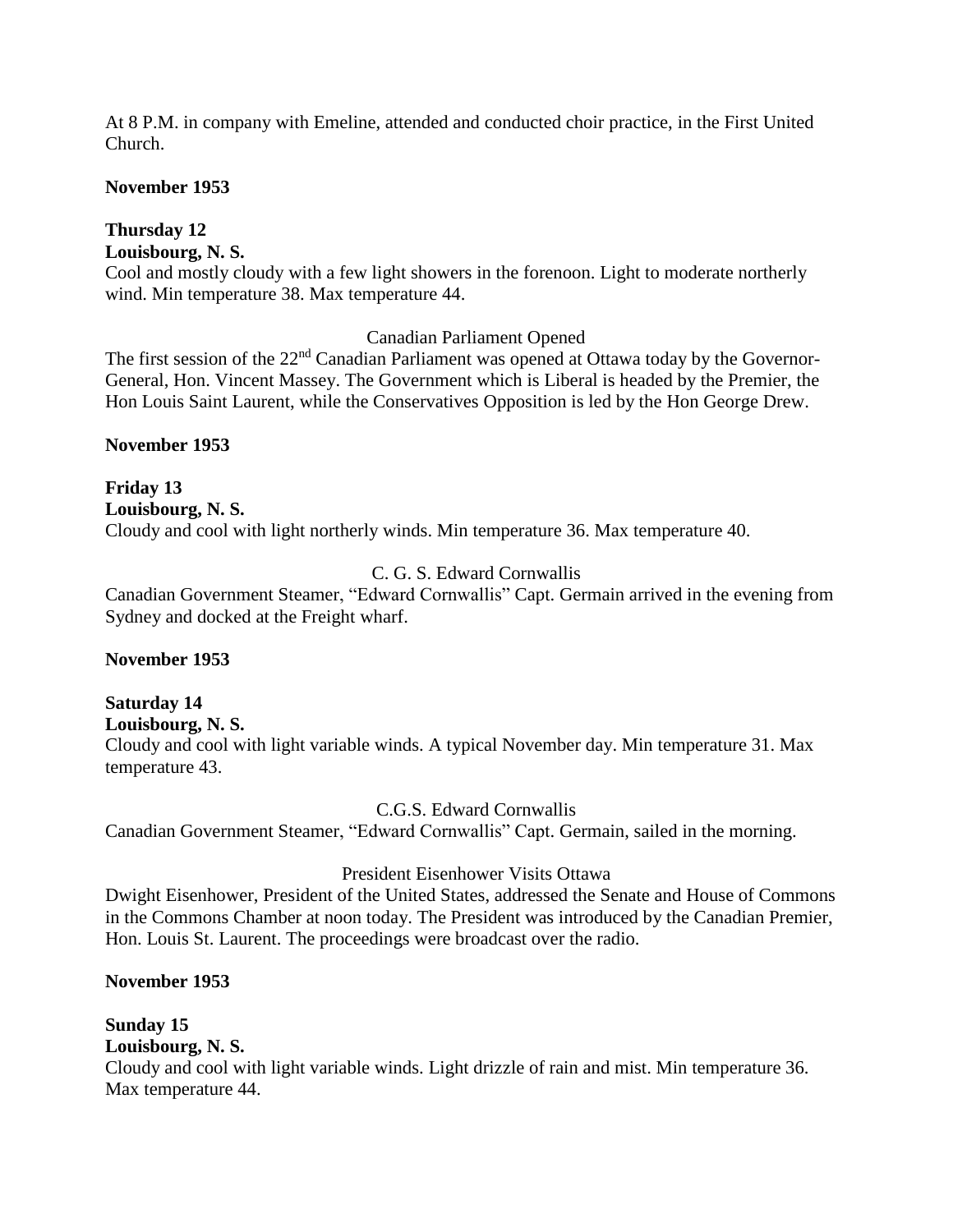## Church Services

At 11 A.M. and 7 P.M. in company with Emeline attended services in the First United Church, where Rev. C. C.Walls was the preacher. Present in the morning about 60, in the evening about 40.

#### **November 1953**

## **Monday 16**

**Louisbourg, N. S.**

Cloudy and cool with light variable winds. Light drizzle of rain in the evening. Rainfall of yesterday and last night 1/8 inch. Min temperature 38. Max temperature 44.

## **November 1953**

## **Tuesday 17**

**Louisbourg, N. S.**

Cloudy and cool with light northerly winds. Light drizzle of rain in the early morning. Min temperature 38. Max temperature 42.

## To Sydney and Return

Went to Sydney on the 8 A.M. trip of Highland Lines Bus Service. Made several business calls at Sydney and returned on the bus leaving for Louisbourg at 12:15 P.M.

## Tea and Sale

At about 3 P.M. in company with Emeline, attended Tea and Fancy Sale in the Navy hut, held under the auspices of the Ladies Guild of Stella Maris Church.

## Civic Nominations

This is nomination day throughout the Province of Nova Scotia for the Civic elections in the towns, of the Province, which are to take place on the  $1<sup>st</sup>$  day of December next. At Louisbourg the following nominations were filed with the Town Clerk: D. F. Nicholson: For Mayor: George D. Lewis For Councillors: Charles Bagnall Arthur M. Townsend

Duncan MacKay John MacRury

Bagnall, Townsend and MacKay are the returning Councillors: MacRury is a newcomer in the field of civic politics: three out of the four candidates to be elected. As only one candidate filed papers for the office of Mayor, George D. Lewis will be elected to the office of Mayor, by acclamation, on December 1st.

**November 1953**

**Wednesday 18 Louisbourg, N. S.**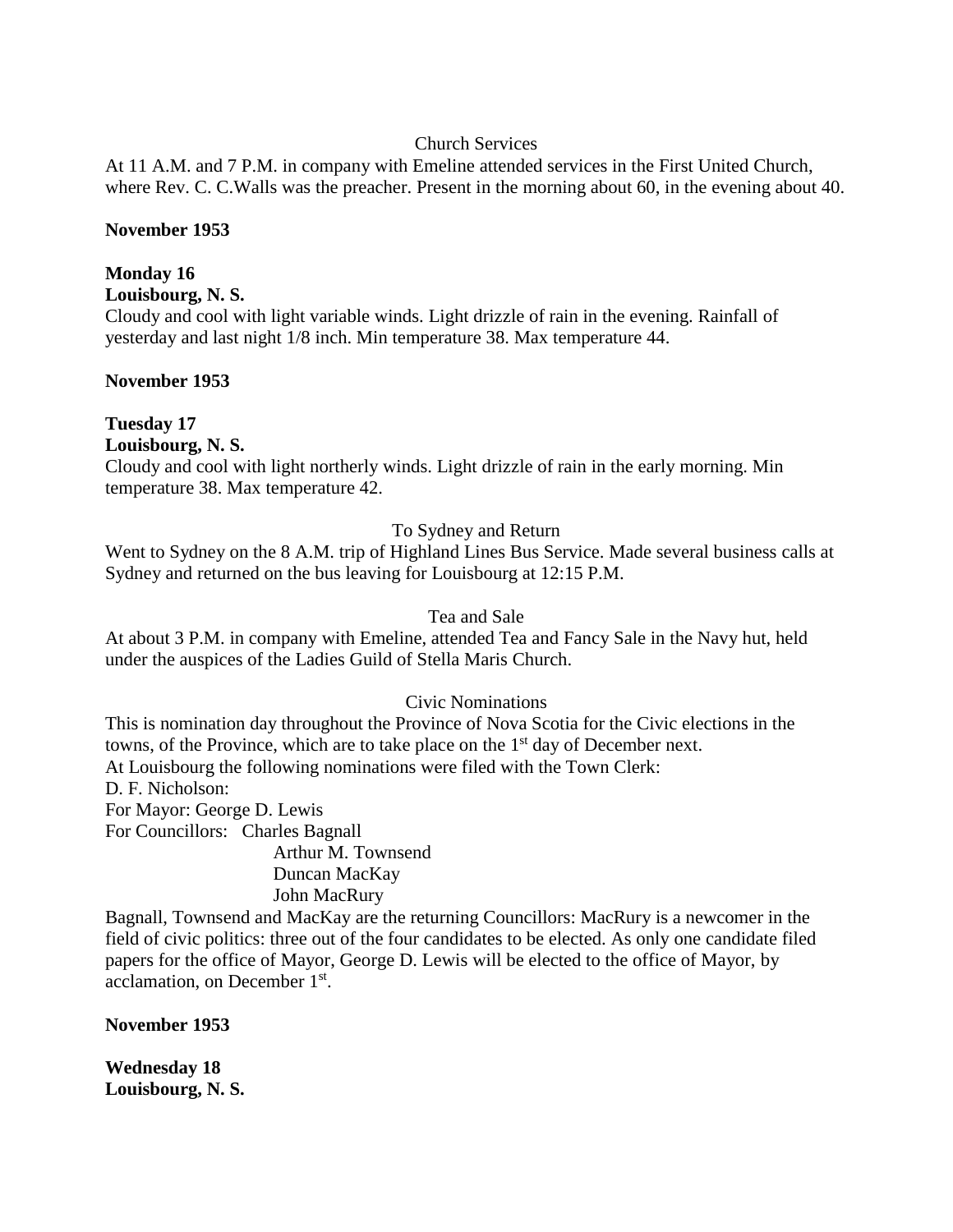Clear with light winds. A very lovely autumn day. Min temperature 36. Max temperature 48.

## Firemen's Banquet

At 6:30 P.M. attended the Annual Banquet of the Louisbourg Volunteer Fire Brigade which was held at Wong's Restaurant.

## **November 1953**

## **Thursday 19**

**Louisbourg, N. S.**

Clear and sunny with light winds. A perfect November day. Min temperature 36. Max temperature 55.

## **November 1953**

# **Friday 20**

**Louisbourg, N. S.**

Clear with a light haze in the afternoon. Light southwest wind. A very nice day for so late in the season. Min temperature 36. Max temperature 56.

## Away on Holidays

Evelyn Huntington, my clerk and sister-in-law left for Marion Bridge this afternoon for the purpose of spending a short holiday with her mother, Mrs. Cyril Dawe. She got a chance of a motor ride to the Bridge with Herbert Morrison, meter reader for the Nova Scotia Power Commission, who was in town today on business.

## Death of Edgar Bate

The death of Edgar Bate occurred at an early hour this morning at the City Hospital, Sydney after a brief illness.

## **November 1953**

## **Saturday 21**

**Louisbourg, N. S.**

Clear with light winds, mostly easterly. Min temperature 32. Max temperature 56. A very fine November day.

## **November 1953**

## **Sunday 22**

**Louisbourg, N. S.**

Cloudy with the sun shining for a few minutes on two or three occasions in the forenoon. Light southerly and easterly winds. Min temperature 30. Max temperature 46.

## Church Services

At 11 A.M. and 7 P.M. in company with Emeline, attended services in the First United Church,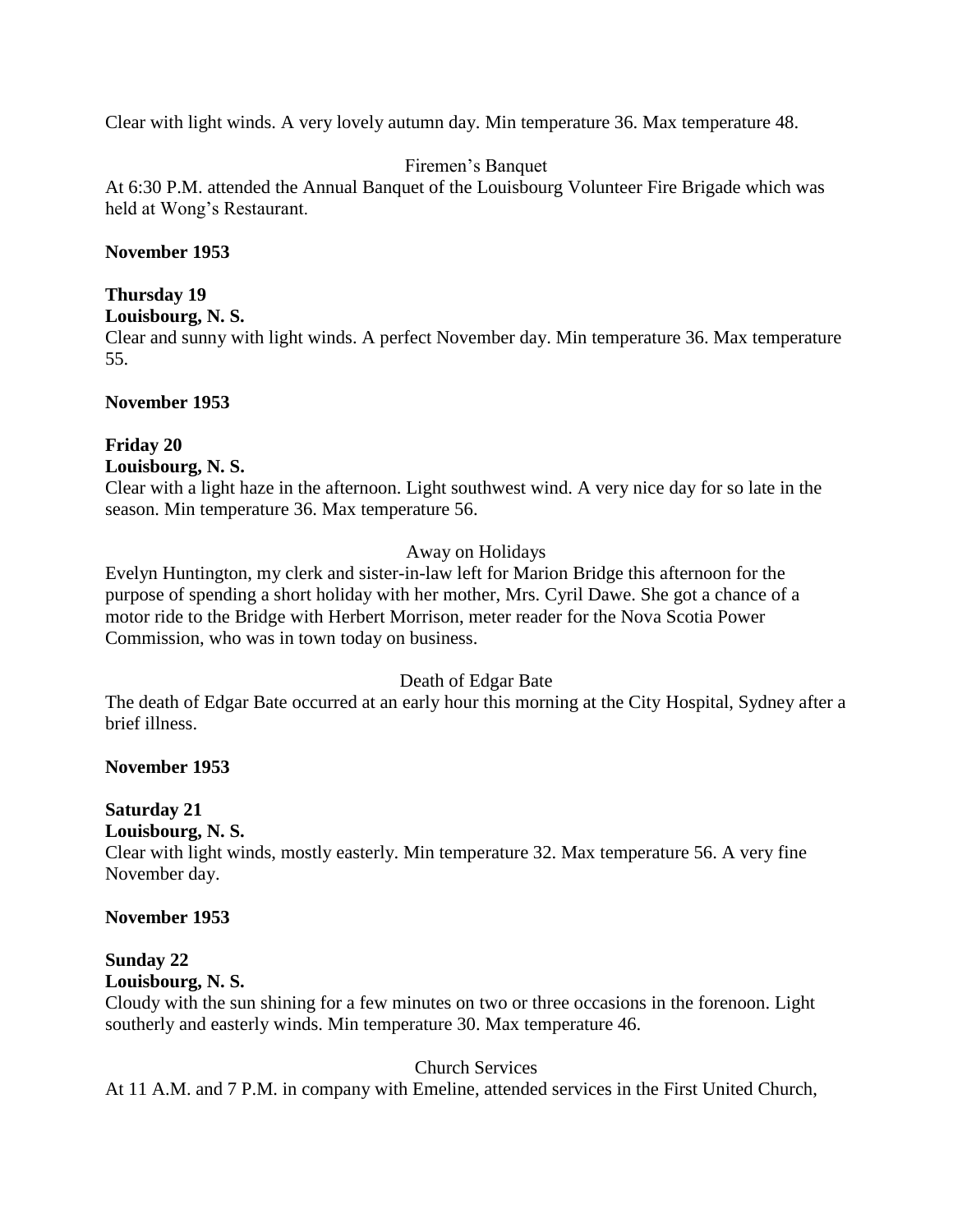where Rev. C. C. Walls was the preacher. At each of these services there were about 50 persons present. Choir attendance: A.M. 8, P.M. 12. Sang solo entitled, "His Eye is on the Sparrow" at the evening service.

## Funeral Service

At 2 P.M. attended the funeral of the late Edgar E. Bate, which took place from his late home on Kent Street to St Bartholomews Anglican Church, thence to the Anglican Cemetery on Clarke's Road. The service at the church, and grave were conducted by Rev. Harold Sugmiller, Pastor of St. Bartholomews Church, assisted by Rev. J. T. Turner, of St. John's Anglican Church, North Sydney. Funeral in charge of D. M. Johnston, Funeral Director, Louisbourg.

## Death of child

The death of an infant daughter of Mr. and Mrs. Patrick Mahon, Old Sydney Road occurred at St. Rita Hospital, Sydney today. She was about 13 months old.

## **November 1953**

## **Monday 23**

## **Louisbourg, N. S.**

Cloudy with thick fog in the morning and at night. Light to moderate southwest wind. Min temperature 46. Max temperature 54.

## **November 1953**

## **Tuesday 24**

## **Louisbourg, N. S.**

Cloudy and mild with light to fresh southwest wind which decreased to light in the late afternoon. Foggy at night. Light showers in the forenoon. Showers and mist during the night. Min temperature 48. Max temperature 57.

#### Fire

The Fire Brigade responded to an alarm which sounded at about 10:30 A.M. for a roof fire at the home of Mr. and Mrs. Fraser Wilcox, on Beatrice Street. The fire had been extinguished before the brigade arrive at the scene. Damage slight.

#### **November 1953**

# **Wednesday 25**

**Louisbourg, N. S.**

Cloudy, foggy and mild with light southerly winds. Light showers and mist. Min temperature 49. Max temperature 56.

#### Choir Practice

At 8 P.M. in company with Emeline, attended and conducted choir practice in the First United Church.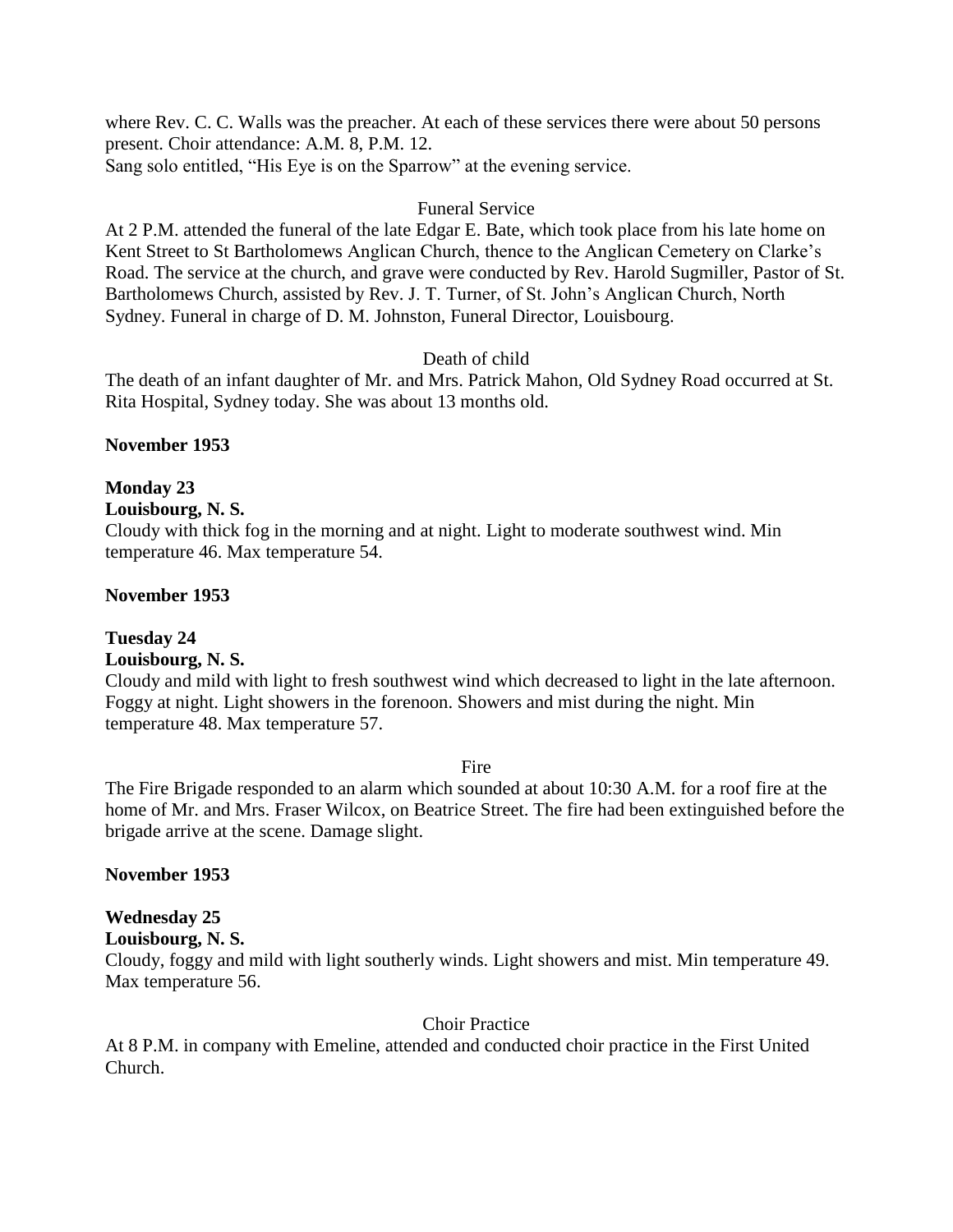#### Death of John Forbes

The death of John Forbes, occurred at an early hour this morning at the City Hospital, Sydney. Mr. Forbes who was in the  $93<sup>rd</sup>$  year of his age was born at Big Lorraine, where he spent the greater part of his life. Many years ago he moved to Glace Bay and within the past few years to Louisbourg where he lived with Mr. and Mrs. William Hill, Mrs. Hill being his niece.

#### **November 1953**

#### **Thursday 26**

**Louisbourg, N. S.**

Cloudy and foggy with light to moderate southerly winds. Min temperature 49. Max temperature 56.

#### Supper and Sale

At about 5:30 P.M. in company with Emeline attended supper and Fancy Sale held in Calvin hall, under the auspices of the MacMillan Club of the First United Church.

#### Returned from Holidays

Evelyn Huntington, my clerk and sister-in-law returned on the train this evening after spending a short vacation at Marion Bridge and Huntington.

#### **November 1953**

**Friday 27 Louisbourg, N. S.**

Cloudy, showery, misty with some fog. Moderate northeast winds increasing to strong in the afternoon and decreasing in the evening. Min temperature 42. Max temperature 52.

#### To Sydney and Return

Being a witness to the will of the late Edgar E. Bate, I accompanied Mrs. Bate to the office, J. J. Smith, Register of Probate, Sydney in order to prove the will. Rev. Harold Sugmiller, Pastor of St. Bartholomews Anglican Church, accompanied us and drove Mrs. Bate's car. We returned leaving Sydney at 11:30 A.M.

#### Funeral

At 2 P.M., attended the funeral of the late John Forbes, which took place from the home of Mr. and Mrs. William Hill, Main Street to St. Bartholomews Anglican Church. Services at the church and grave were conducted by Rev. Harold Sugmiller. Burial took place in the Anglican Cemetery. Funeral in charge of D. M. Johnston, Funeral Director, Louisbourg.

#### **November 1953**

## **Saturday 28**

## **Louisbourg, N. S.**

Clear and sunny in the morning, but becoming cloudy during the forenoon with some fog and mist. Light to fresh southerly and easterly winds. Rain began to fall at about 5 P.M. and continued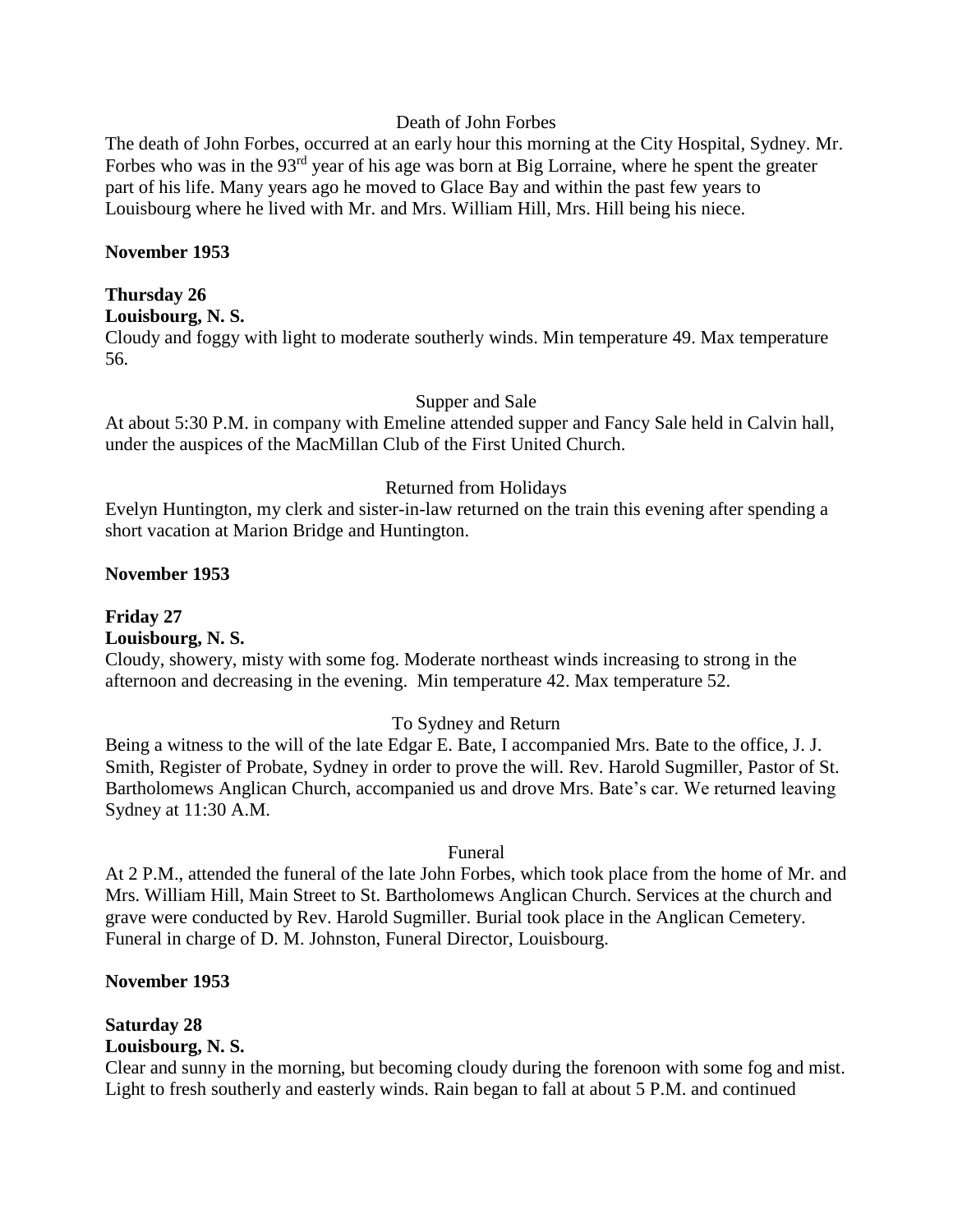moderately during the night. Min temperature 36. Max temperature 47.

#### **November 1953**

#### **Sunday 29**

## **Louisbourg, N. S.**

Cloudy and cool with light to moderate northerly winds. Rain and drizzle of last night ended in the early morning. Rainfall of last week, including Tuesday the 24<sup>th</sup>, 1 1/4 inch. Min temperature 38, max temperature 41.

#### Church Services

At 11A.M. and 7 P.M., attended services in the First United Church, where Rev. C.C. Walls was the preacher. Attendance in the morning about 55, in the evening about 60. Choir attendance: A.M. 10, P.M. 10.

#### **November 1953**

#### **Monday 30**

#### **Louisbourg, N. S.**

Clear and cool, becoming mostly cloudy. Snow squalls at noon. Light winds. Min temperature 39. Max temperature 40.

Total rainfall for month of November 1953: 2 3/4 inches. Just a trace of snow on the  $4<sup>th</sup>$  and  $5<sup>th</sup>$ .

Min temperature: 29 on the  $7<sup>th</sup>$  and  $30<sup>th</sup>$ . Max temperature: 57 on the  $24<sup>th</sup>$ .

#### **December 1953**

# **Tuesday 1**

## **Louisbourg, N. S.**

Clear but becoming cloudy in the forenoon. Cloudy during the afternoon with a few light showers. Light rain during the evening and night. Min temperature 24. Max temperature 42.

#### Civic Elections

At Louisbourg today four candidates were in the running for the office of Councillor. The results was as follows: Duncan MacKay 311, Charles Bagnall 270, John MacRury 252, Arthur Townsend 215. The first three named, were elected. MacRury is a newcomer in the field of civic politics. MacKay, Bagnall and Townsend were the returning Councillors, each having previously. Mayor George D. Lewis, having no opposition was re-elected by acclamation. The Town Council will now consist of Mayor George D. Lewis, Councillors: Donald Beaver, A. L. Saunders, M.S., Charles Lewis, Charles Bagnall, Duncan MacKay and John MacRury. At Sydney, Mayor Tony Gallagher was re-elected by a majority of 538 over George B. Slaven, a

former Mayor of Sydney. 12,802 votes were polled, each of the candidates receiving over 6,000. At North Sydney, Mayor Charles Thompson was re-elected by a majority of 50, over Stanley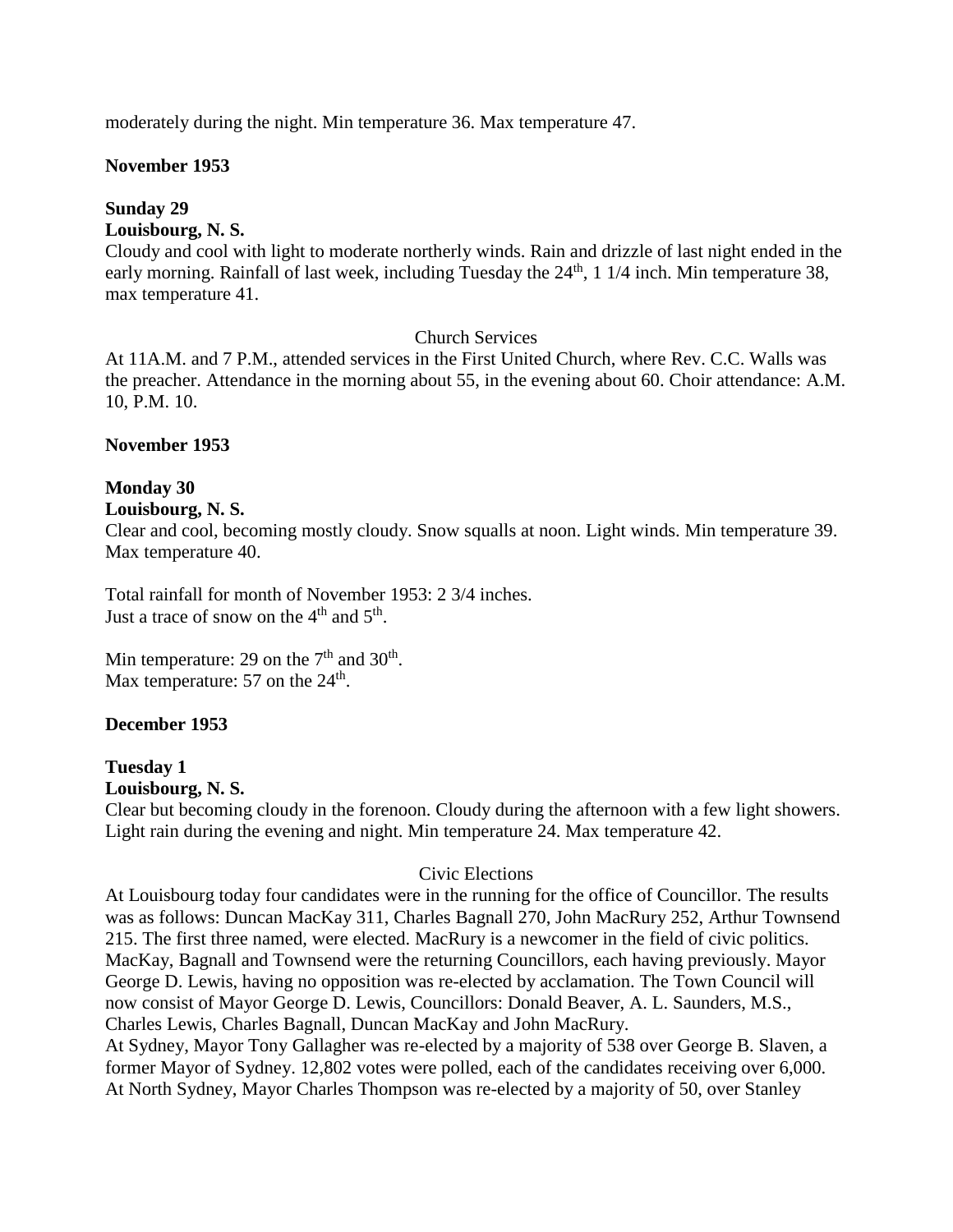Cleary a former Councillor. At New Waterford, James P. MacNeil, defeated Mayor P.J. Muise by a majority of 571. At Dominion Mayor James MacDonald was re-elected by acclamation. At Sydney Mines, Owen D. Hartigan and at Glace Bay, Dan A. MacDonald were re-elected by acclamation.

I spent the day acting as agent for Councillor Charles Bagnall.

## **December 1953**

## **Wednesday 2**

## **Louisbourg, N. S.**

Heavy wind and rain. Rain beginning in the morning and continuing all day and late into the night. Strong easterly wind, at times reaching gale force. Moderating to some extent in the evening. Min temperature 41. Max temperature 44.

## **December 1953**

# **Thursday 3**

## **Louisbourg, N. S.**

Rain of last night ended during the afternoon. Cloudy clearing in the early part of the night. Strong northerly winds decreasing to light in the evening. Rainfall of yesterday, last night and today 2 ½ inches.

Min temperature 36. Max temperature 44.

## **December 1953**

## **Friday 4**

## **Louisbourg, N. S.**

Cool and mostly sunny with light northwest wind. A very nice late autumn day. Min temperature 32. Max temperature 43.

## **December 1953**

## **Saturday 5**

## **Louisbourg, N. S.**

Cloudy with light to moderate southwest wind, increasing to strong in the early afternoon and moderating in the evening. Heavy showers of rain shortly after noon followed by drizzle. Min temperature 40. Max temperature 51. Rainfall 1/8 inch.

## To Sydney and Return

Emeline and Jane went to Sydney on the 8 A.M. trip of Highland Lines Bus Service for the purpose of doing some Christmas shopping. They returned on the bus leaving Sydney at 4:30 P.M.

## **December 1953**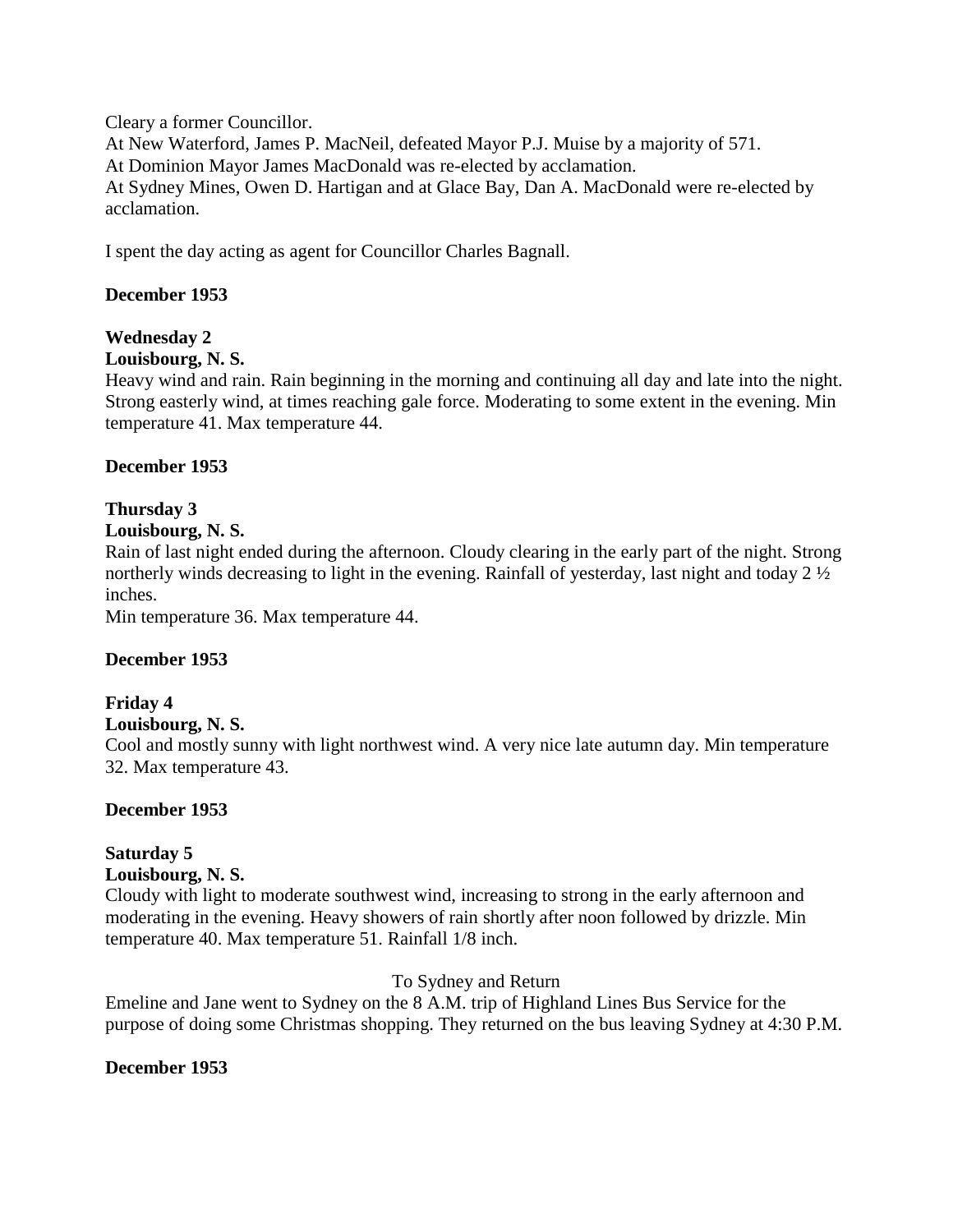## **Sunday 6 New Moon today Louisbourg, N. S.**

Clear and sunny with light winds. A very lovely late autumn day. Min temperature 40. Max temperature 46.

#### Church Services

At 11 A.M. and 7 P.M. in company with Emeline, attended services in the First United Church where Rev. C. C. Walls was the preacher. Present in the morning about 55, in the evening about 45. Choir attendance: 11 at each service.

## **December 1953**

## **Monday 7**

**Louisbourg, N. S.**

Cloudy, showery and drizzle with fresh to strong southerly winds. Rainfall ½ inch. Min temperature 40. Max temperature 52.

## **December 1953**

## **Tuesday 8**

#### **Louisbourg, N. S.**

Cool and mostly clear. Sunny intervals. Strong westerly winds decreasing to moderate and to light in the evening. Min temperature 38. Max temperature 47.

## **December 1953**

## **Wednesday 9**

#### **Louisbourg, N. S.**

Mostly clear and sunny with light to moderate winds. A very lovely day for so late in the season. Min temperature 33. Max temperature 46.

## Choir Practice

At 8 P.M. in company with Emeline, attended and conducted choir practice in the First United Church.

#### Cutting Bushes

Went up to the Athletic Field in the forenoon and cut a few bushes for winter protection of some plants in our garden. Also cut a tree that I think may be suitable for a Christmas tree. I arranged with Edward Kennedy, to have the bushes and tree for me.

#### **December 1953**

#### **Thursday 10 Louisbourg, N. S.** Cloudy with fresh southerly winds, moderating in the late afternoon. Rain began to fall at about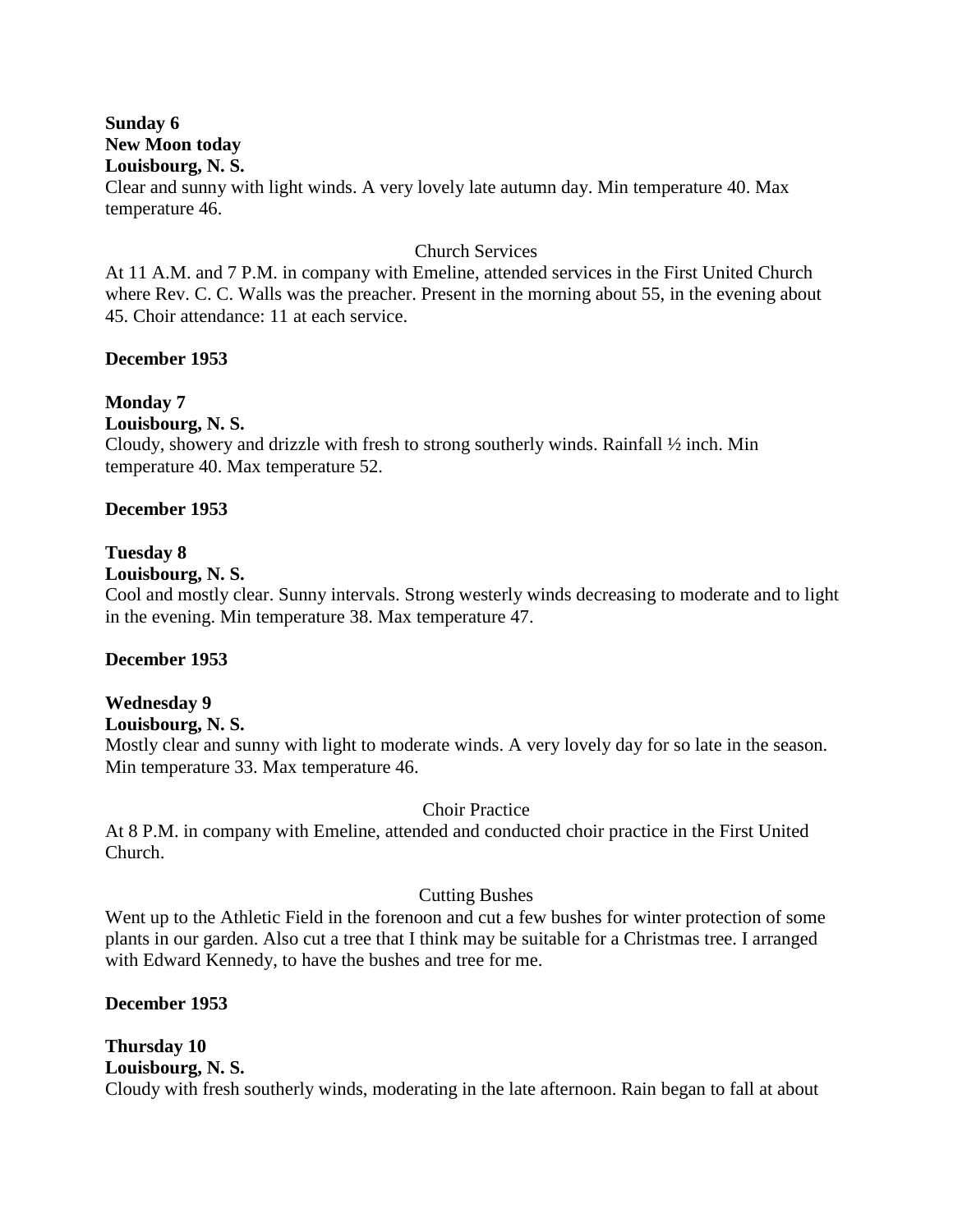7:30 A.M. and continued with rain and drizzle until late at night. Min temperature 32. Max temperature 42.

## Meeting of Louisbourg Development Company

At 7:30 P.M. attended a meeting of the Louisbourg Development Company held in the Town hall with the President George D. Lewis in the chair.

#### **December 1953**

## **Friday 11**

#### **Louisbourg, N. S.**

Cloudy with a few brief sunny intervals. Rain of last night ended in the early morning. Strong northwest wind decreasing to light in the evening. Light snow squalls at intervals during the day. Rainfall of yesterday and last night 1 1/4 inch. Min temperature 32. Max temperature 51.

## **December 1953**

## **Saturday 12**

## **Louisbourg, N. S.**

Cloudy and cool with fresh southwest wind decreasing to light in the evening. Min temperature 31. Max temperature 44.

#### **December 1953**

## **Sunday 13**

## **Louisbourg, N. S.**

Cloudy with showers and drizzle of rain ending in the afternoon. Partly clear in the late afternoon and evening. Very light variable wind. Rainfall: 1/8 inch. Min temperature 37. Max temperature 42.

#### Church Services

At 11 A.M. and 7 P.M. in company with Emeline, attended services in the First United Church where Rev. C.C. Walls was the preacher. Morning attendance: about 45, evening about 60. Choir attendance: A.M. 7, P.M. 11.

#### **December 1953**

## **Monday 14**

#### **Louisbourg, N. S.**

Clear, but becoming cloudy early in the day. Snow beginning to fall at about 1:30 P.M. continued falling moderately until about 10 P.M. and was followed by hail and drizzle. Light winds, increasing to strong in the evening. Mostly southeast. Snowfall about 3 inches. Min temperature 30. Max temperature 36.

## First snow storm of the season. [Blank]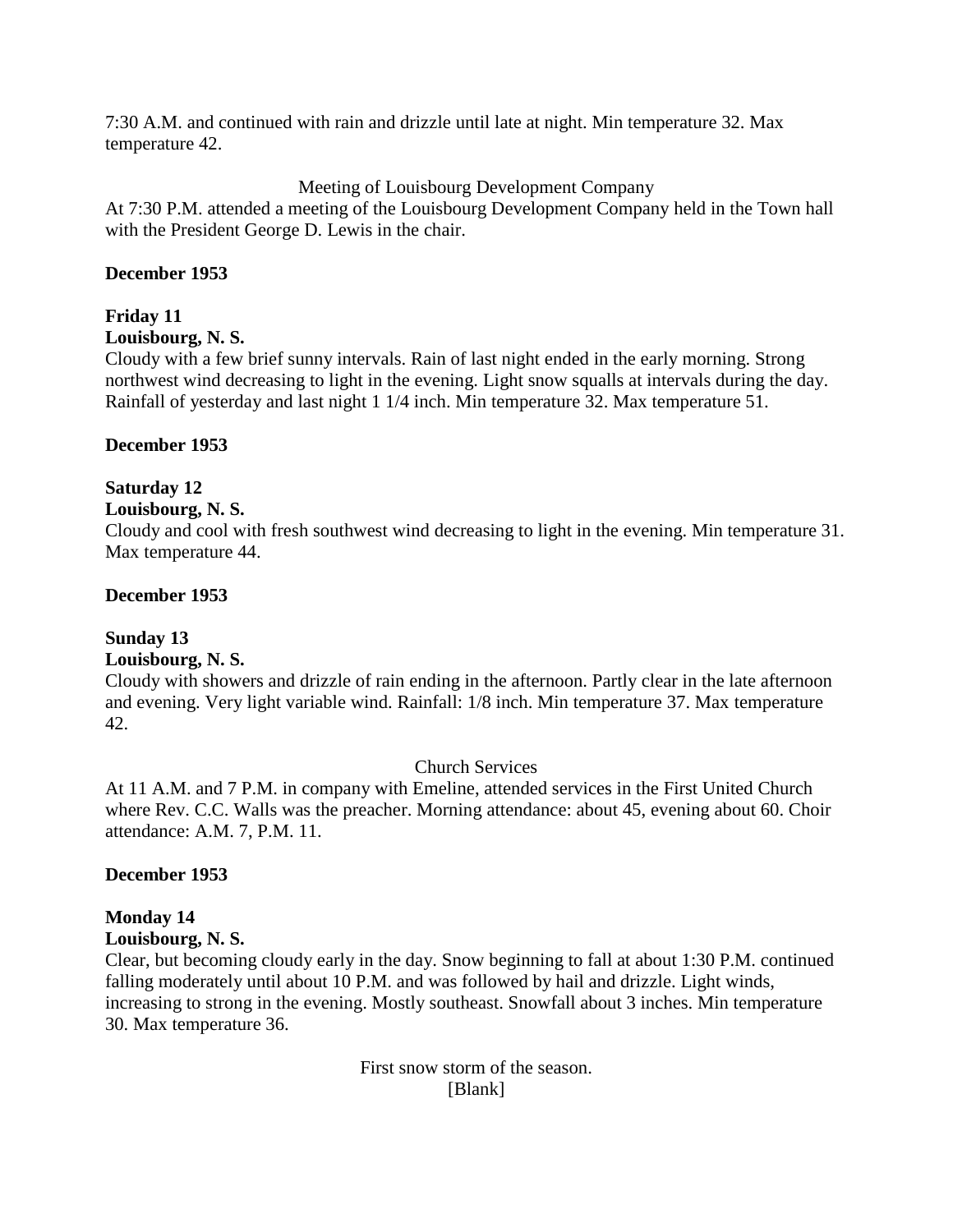## **December 1953**

**Tuesday 15 Louisbourg, N. S.**

Rain in the early morning, followed by showers and drizzle during the day, ending in the afternoon. Fresh southerly winds, shifting to westerly in the late afternoon. Rainfall 3/4 inch. Min temperature 36. Max temperature 47.

Snow of yesterday all disappeared as a result of last nights and todays rain and thaw.

**December 1953**

## **Wednesday 16**

**Louisbourg, N. S.**

Clear and cool with moderate to fresh winds. A very nice December day. Min temperature 30. Max temperature 41.

Choir practice

At 8 P.M. in company with Emeline, attended and conducted choir practice in the First United Church.

**December 1953**

**Thursday 17 Louisbourg, N. S.** Cold and mostly clear with light westerly winds. Min temperature 20. Max temperature 29.

> Streets dry and dusty. [Blank]

**December 1953**

**Friday 18 Louisbourg, N. S.** Clear with cloudy intervals and a few light snow flurries. Moderate to fresh northwest winds, decreasing to light in the evening. Min temperature 17. Max temperature 25.

## C. G. S. EDWARD CORNWALLIS

Canadian Government Steamer, Edward Cornwallis Capt. Germain arrived at about 9:30 P.M.

Sunday School Concert

Annual Sunday School concert of the United Church Sunday School was held in the Calvin hall at 7:30 P.M.

> Death of Frederick Wilcox [Blank]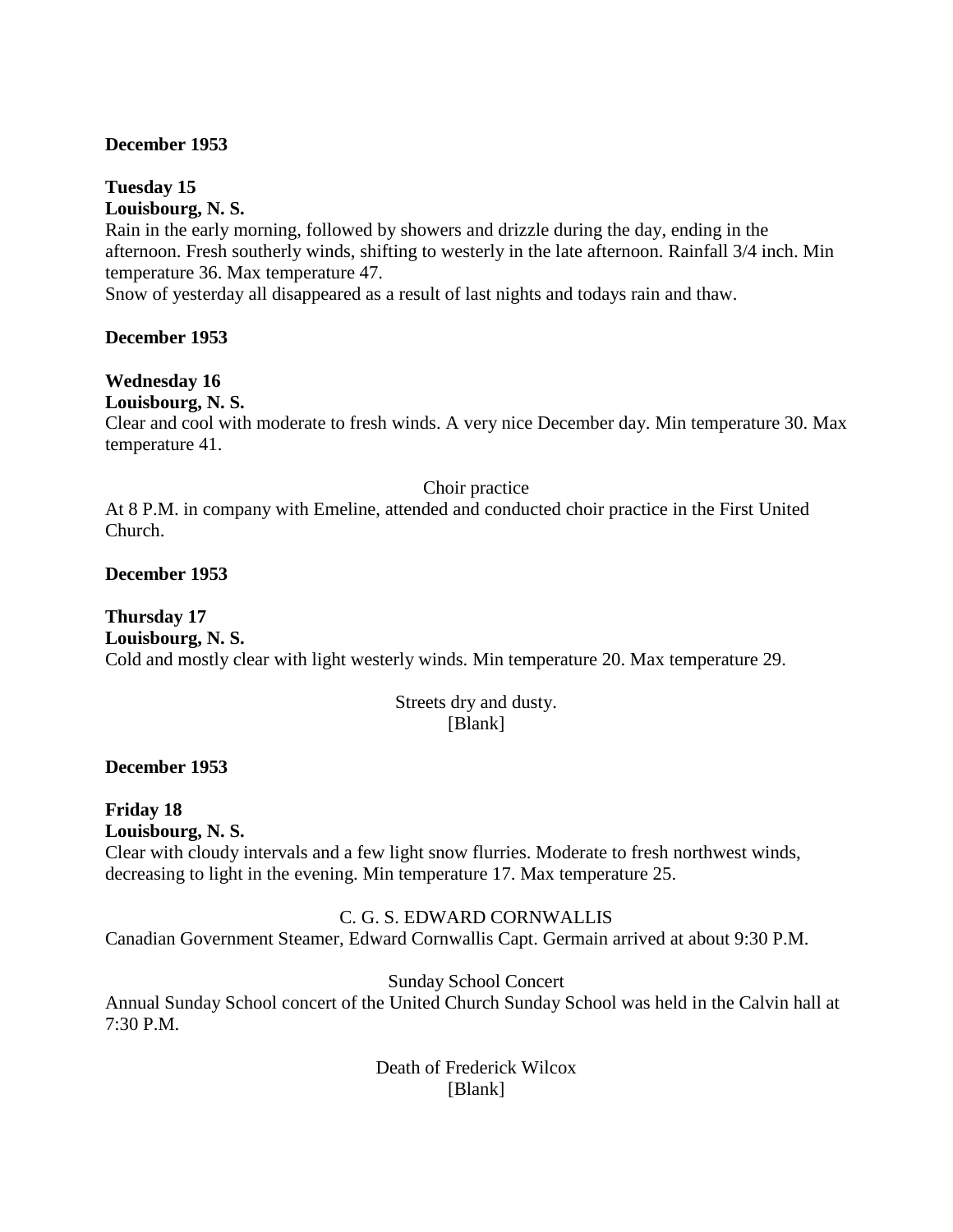## **December 1953**

## **Saturday 19**

#### **Louisbourg, N. S.**

Cloudy with a few brief sunny intervals. Light drizzle of snow ending in the early afternoon. Light northwest wind. Snowfall about ½ inch. Min temperature 11. Max temperature 22.

#### **December 1953**

## **Sunday 20**

## **Louisbourg, N. S.**

Clear and cold with light to moderate northwest wind. A very lovely day for the end of autumn. Light snow squalls beginning at about 8 P.M. Min temperature 9. Max temperature 25.

#### Church Services

At 11 A.M. and 7 P.M. in company with Emeline attended services in the First United Church where Rev. C. C. Walls was the preacher. Present in the morning about 100, in the evening about 95.

Christmas music at both services. Two anthems in the morning, one in the evening and a solo by D. F. Nicholson.

Choir attendance: A.M. 15, P.M. 14.

At the morning service an infant son of Mr. and Mrs. Joseph Bagnall was baptized.

#### **December 1953**

## **Monday 21**

**Louisbourg, N. S.**

Cloudy and mild with partly clear intervals. Snow squalls of last night ended before morning. Snowfall of last night about ½ inch. Min temperature 22. Max temperature 42.

Ground covered by about 1 inch of snow in the morning, just enough to give the landscape a wintery appearance. Owing to the rising temperature, the snow all disappeared before nightfall.

#### Towed into Louisbourg

Newfoundland Vessel, "Ariel" was towed into port today by the Tug, Foundation Josephine.

#### **December 1953**

## **Tuesday 22**

#### **Louisbourg, N. S.**

Cloudy and chilly with moderate to fresh easterly winds. Light rain and drizzle beginning in the late afternoon. Min temperature 31. Max temperature 39.

#### **December 1953**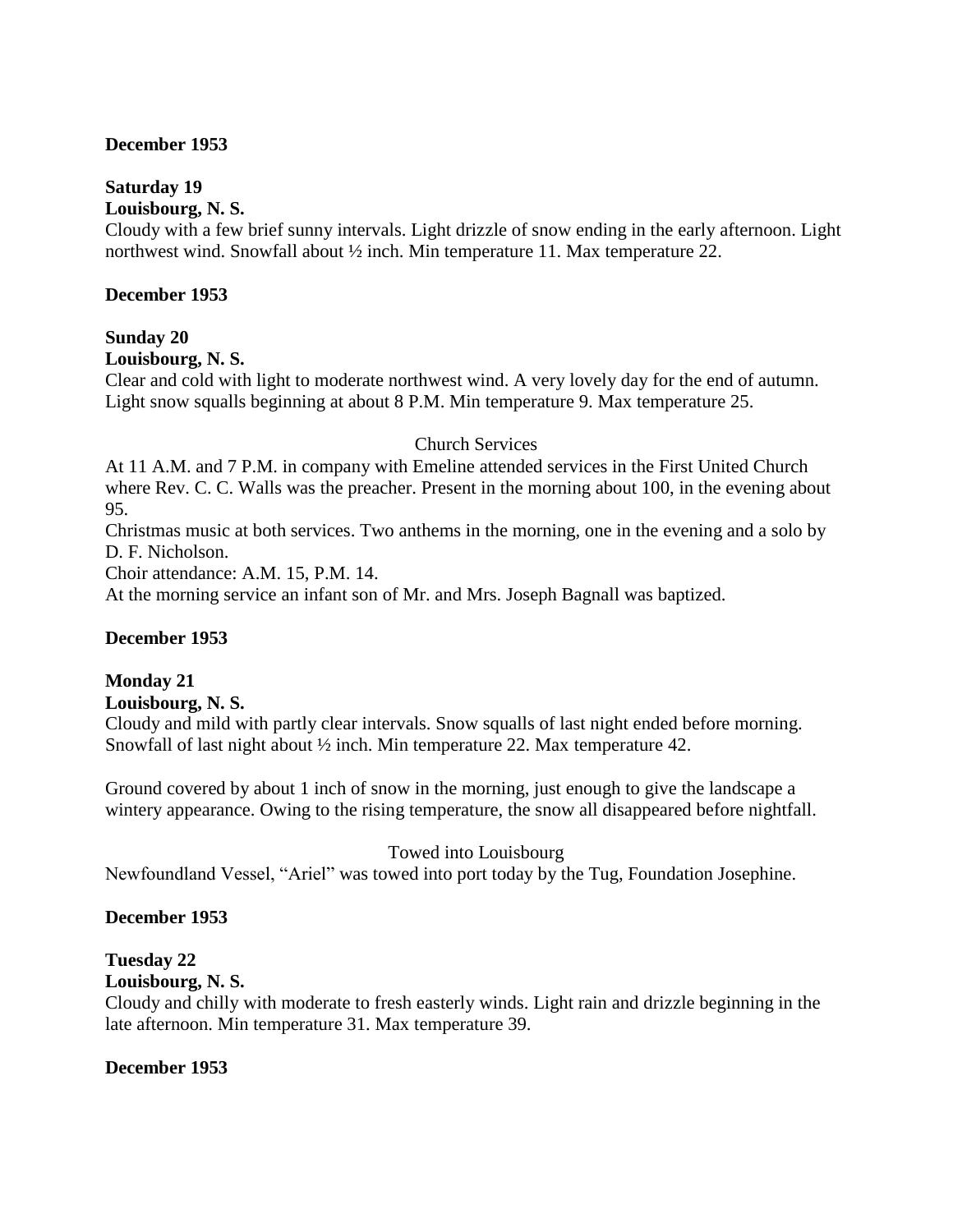## **Wednesday 23**

## **Louisbourg, N. S.**

Rain and drizzle of last night ended in the morning. Cloudy and mild with light to moderate southerly winds and some fog. Min temperature 38. Max temperature 47.

## **December 1953**

## **Thursday 24**

## **Louisbourg, N. S.**

Cold and mostly clear with fresh northwest winds and a few light snow flurries. Min temperature 17. Max temperature 37.

## **December 1953**

## **Friday 25**

## **Louisbourg, N. S.**

Clear and cold in the morning with light winds, becoming cloudy at about noon. Cloudy and mild during the afternoon with fresh southwest wind. Light showers and drizzle of rain beginning at about 3 P.M.

Min temperature 14. Max temperature 41.

## Christmas Guests

For dinner and supper in addition to our own household, consisting of Evelyn Huntington, my sister-in-law, her daughter, Jane, Emeline and myself, we had Michael Moran and John Johnson, as our guests.

## A Green Christmas

To we had what is known as a green Christmas. The streets, fields and entire landscape were entirely bare of snow.

## **December 1953**

#### **Saturday 26 Boxing Day Louisbourg, N. S.**

Cloudy and cool with moderate southwest wind which shifted to easterly in the afternoon. Min temperature 36. Max temperature 41.

## Civic Holiday

Today known as "Boxing Day" was declared a civic holiday. The larger places of business, Bank, Customs and Town Offices remained closed all day. The Post Office was on holiday hours, being open for business from 11 A.M. until noon, only.

## **December 1953**

**Sunday 27**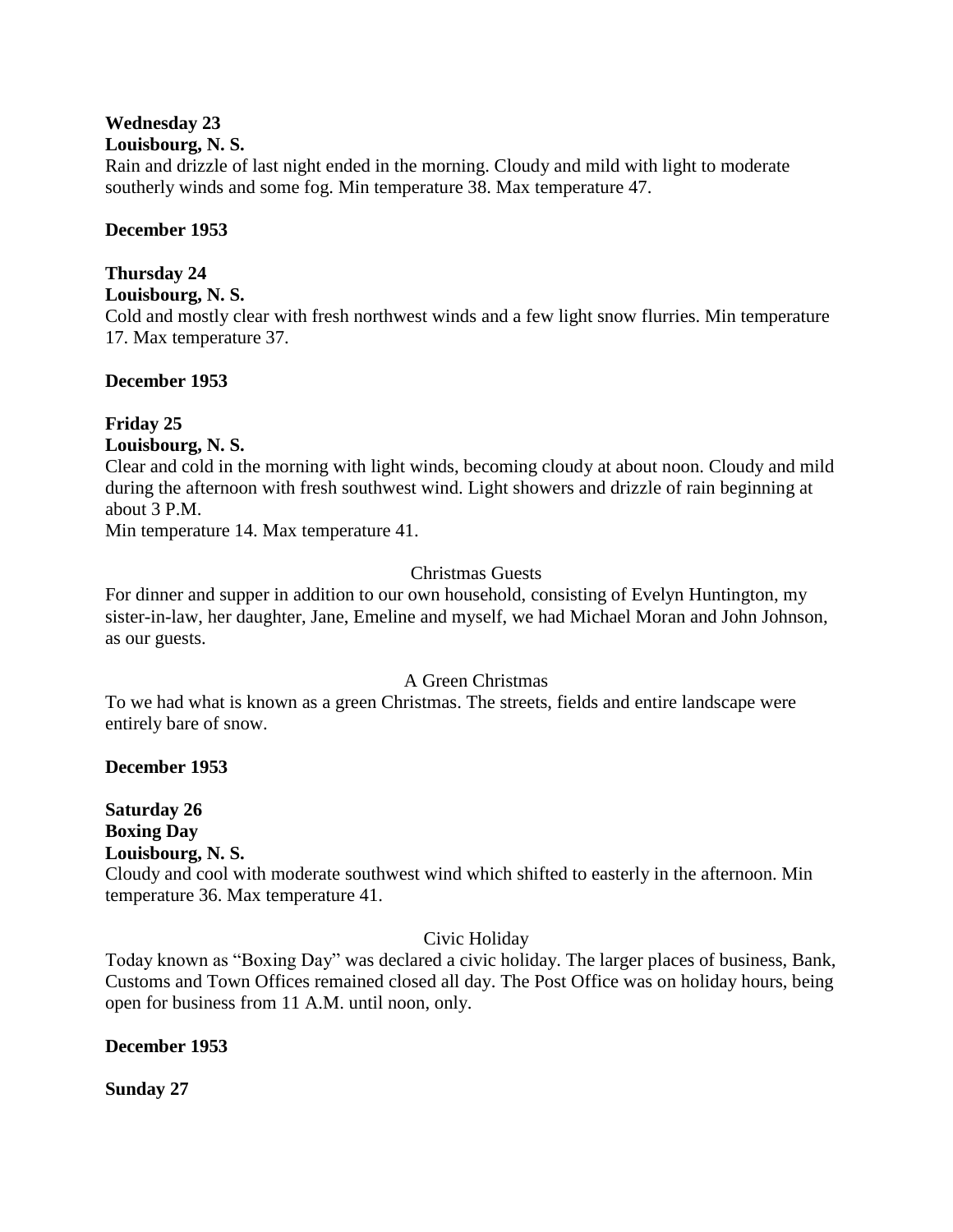#### **Louisbourg, N. S.**

Cloudy and calm. Snow began to fall at about 9:30 A.M. and continued for a about one hour and was then followed by mist and a light drizzle of rain. Cleared during the afternoon. Snowfall about 3/4 inch. Min temperature 33. Max temperature 36.

## Church Services

At 11 A.M. and 7 P.M. in company with Emeline, attended services in the First United Church where Rev. C. C. Walls was the preacher. Present at the morning service about 55, at the evening service about 80.

Choir attendance: A.M. 13, P.M. 12.

### **December 1953**

## **Monday 28**

**Louisbourg, N. S.**

Clear but becoming cloudy early in the day. Light variable winds, becoming southerly at night and increasing to fresh. Min temperature 22. Max temperature 36.

#### Trace of Snow

Light snow squalls in the early morning left just a trace of snow as a result.

#### **December 1953**

**Tuesday 29**

## **Louisbourg, N. S.**

Rain in the morning ending at about 9:30 A.M. Cleared shortly before noon. Mostly clear and mild during the afternoon. Rainfall 1/8 inch. Min temperature 30. Max temperature 43. Moderate to fresh southwest wind, decreasing to light and shifting to northwest at noon.

#### **December 1953**

#### **Wednesday 30**

#### **Louisbourg, N. S.**

Mild and mostly clear and sunny with light northwest wind. A very lovely early winter day. Min temperature 29. Max temperature 39.

#### Choir Practice

At 8 P.M. in company with Emeline attended and conducted choir practice in the First United Church.

#### **December 1953**

## **Thursday 31**

## **Louisbourg, N. S.**

Light rain beginning in the early morning continued with the exception of brief intervals until about 8 P.M. when it was followed by a light drizzle of snow. Rainfall 1/4 inch. Min temperature